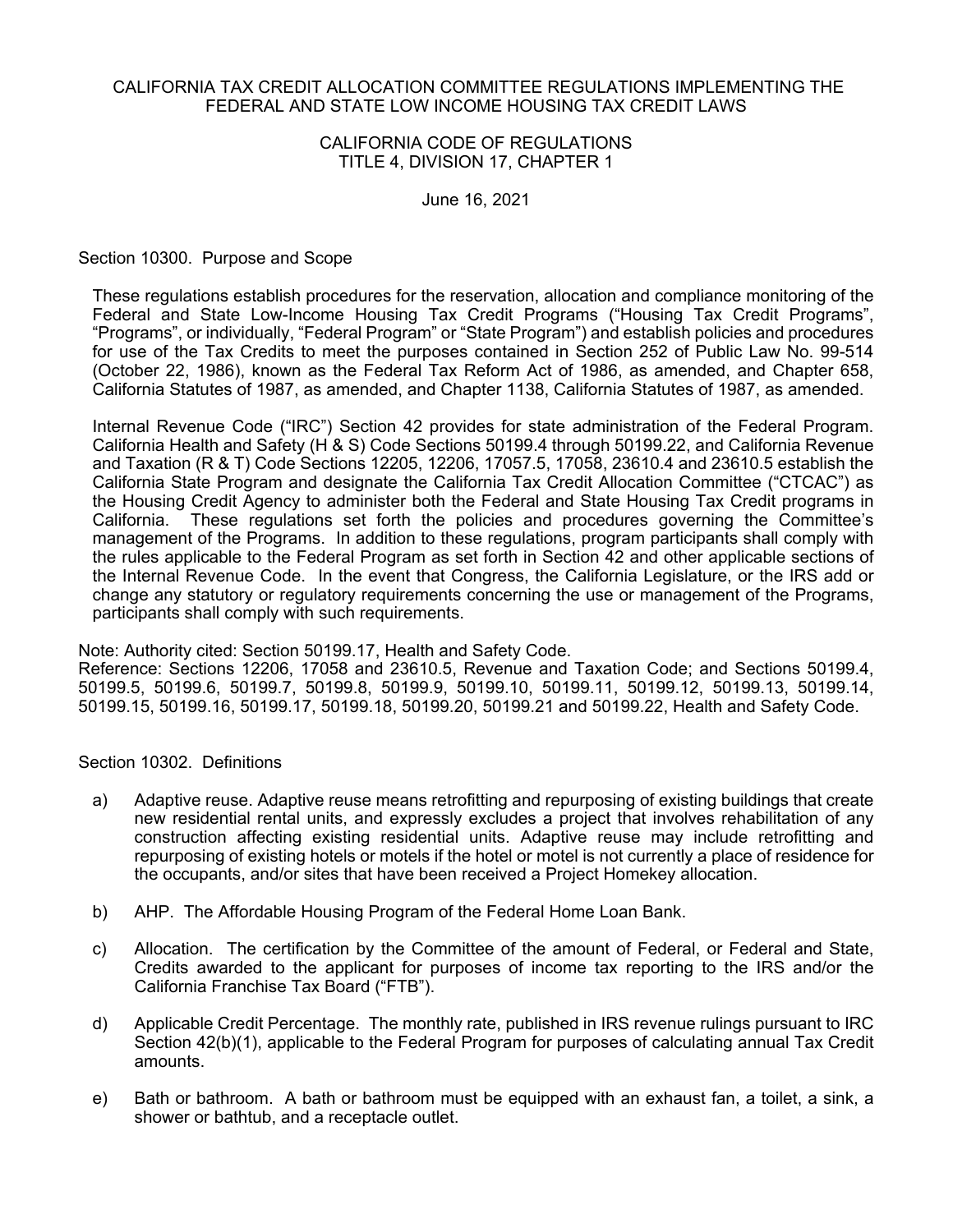- f) Bedroom. A bedroom be at least 70 square feet, must include an interior door, a closet or freestanding wardrobe provided by the project owner, and at least one receptacle outlet.
- g) Capital Needs Assessment or CNA. The physical needs assessment report required for all rehabilitation projects, described in Section 10322(h)(26)(B).
- h) Chairperson. The Chairperson of the California Tax Credit Allocation Committee.
- i) Committee. The California Tax Credit Allocation Committee ("CTCAC") or its successor.
- j) Community Foundation. A local foundation organized as a public charity under section 509(a)(1) of the Internal Revenue Code.
- k) Compliance Period. That period defined by IRC Section  $42(i)(1)$  and modified by R & T Code Section 12206(h), and further modified by the provisions of these regulations.
- l) Credit(s). Housing Tax Credit(s), or Tax Credit(s).
- m) Credit Ceiling. The amount specified in IRC Section 42(h)(3)(C) for Federal Program purposes (including the unused credits from the preceding calendar year, the current year's population based credits, returned credits and national pool credits), and in R & T Code Section 17058(g) for State Program purposes.
- n) CTCAC. California Tax Credit Allocation Committee.
- o) Developer Fee. All Funds paid at any time as compensation for developing the proposed project, to include all processing agent fees, developer overhead and profit, construction management oversight fees if provided by the developer, personal guarantee fees, syndicator consulting fees, and reserves in excess of those customarily required by multi-family housing lenders.
- p) Development Team. The group of professionals identified by the applicant to carry out the development of a Tax Credit project, as identified in the application pursuant to subsection 10322(h)(5).
- q) Eligible Project. A proposed 9% Tax Credit project that has met all of the Basic Threshold Requirements and Additional Threshold Requirements described in Sections 10325(f) and (g) below.
- r) Executive Director. The executive director of the California Tax Credit Allocation Committee.
- s) Farmworker Housing. A development of permanent housing for agricultural workers (as defined by California Labor Code Section 1140.4(b)) in which at least 50 percent of the units are available to, and occupied by, farmworkers and their households. The Committee may permit an owner to temporarily house nonfarmworkers in vacant units in the event of a disaster or other critical occurrence. However, such emergency shelter shall only be permitted if there are no pending qualified farmworker household applications for residency.
- t) Federally Subsidized. As defined by IRC Section 42(i)(2).
- u) Federal Credit. The Tax Credit for low-income rental housing provided under IRC Section 42 and implemented in California by the Committee.
- v) Financial Feasibility. As required by, IRC Section  $42(m)(2)$ , and further defined by these regulations in Section 10327.
- w) FTB. State of California Franchise Tax Board.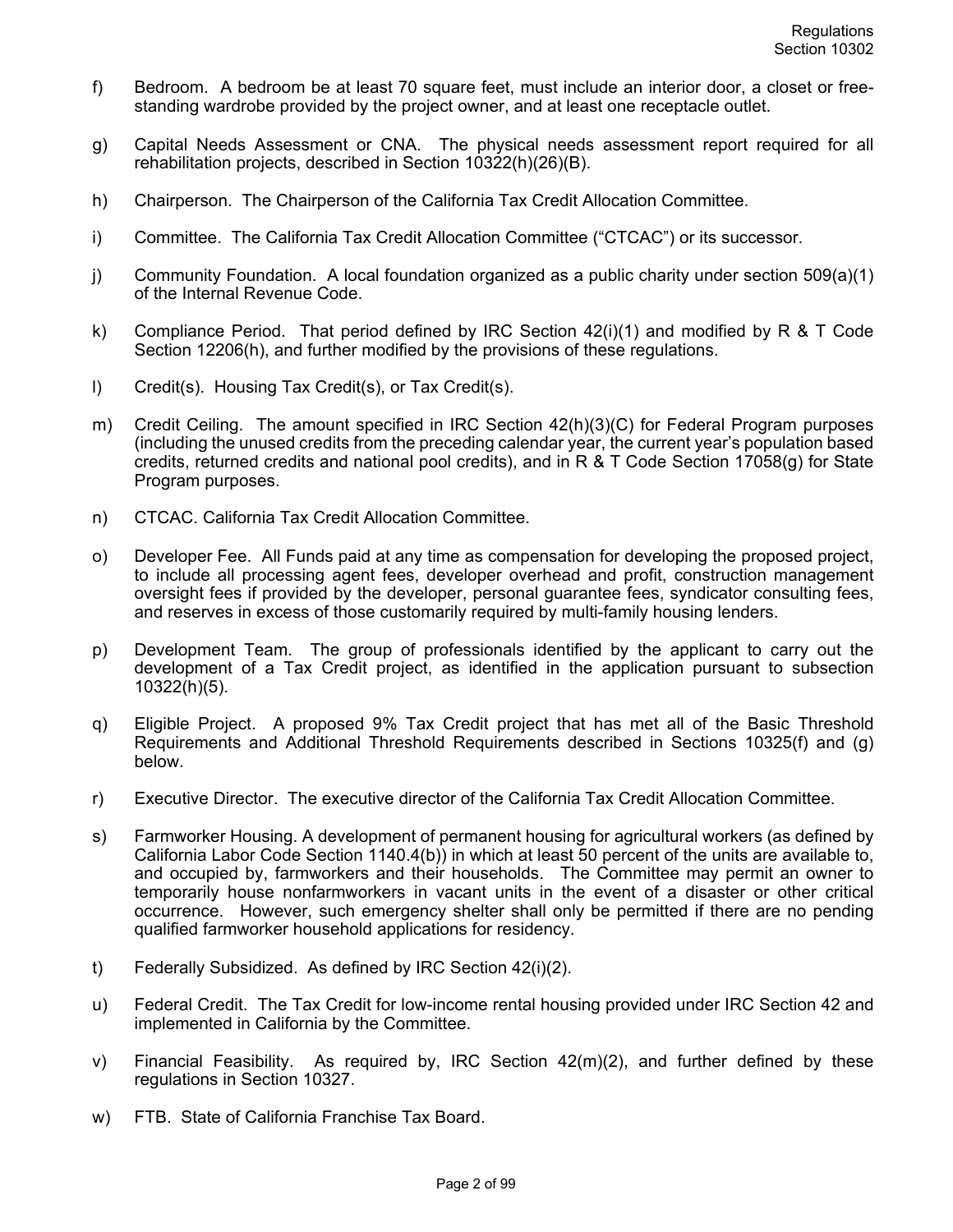- x) Hard construction costs. The amount of the construction contract, excluding contractor profit, general requirements and contractor overhead.
- y) High-Rise Project(s). A project which applies for a Credit reservation pursuant to Section 10325 in which 100 percent (100%) of the residential units are Tax Credit Units and for which the project architect has certified concurrently with the submission of an application to the Committee that (1) one or more of the buildings in the project would have at least six stories; and (2) the construction period for the project is reasonably expected to be in excess of 18 months.
- z) Hybrid project or development. A new construction development constructed with separate 9% and 4% Federal Credit Allocations. The development must meet the conditions set forth in Section 10325(c)(9)(A).
- aa) IRS. United States Internal Revenue Service.
- bb) Local Development Impact Fees. The amount of impact fees, mitigation fees, or capital facilities fees imposed by municipalities, county agencies, or other jurisdictions such as public utility districts, school districts, water agencies, resource conservation districts, etc.
- cc) Local Reviewing Agency. An agency designated by the local government having jurisdiction that will perform evaluations of proposed projects in its locale according to criteria set forth by the Committee.
- dd) Low-Income Unit. As defined by IRC Section 42(i)(3).
- ee) Market-Rate Unit. A unit other than a Tax Credit Unit as defined by these regulations.
- ff) MHP. Multifamily Housing Program of California's Department of Housing and Community Development.
- gg) "Net Project Equity" shall mean the total sale or refinancing proceeds resulting from a Transfer Event less the payment of all obligations and liabilities of the owner, including any secured and unsecured related and third party debt thereof (including, without limitation, repayment of deferred developer fees and repayment of any advances made by a partner to fund operating and/or development deficits).
- hh) Net Tax Credit Factor. The estimated or actual equity amount raised or to be raised from a tax credit syndication or other instrument, not including syndication related expenses, divided by the total amount of Federal and State Tax Credits reserved or allocated to a project. The calculation must include the full ten-year amount of Federal Tax Credits and the total amount of State Tax Credits.
- ii) QAP. The "Low Income Housing Tax Credit Program Qualified Allocation Plan," as adopted in regulation Sections 10300 et. seq., and in accordance with the standards and procedures of IRC Section 42(m)(1)(B).
- jj) "Qualified Capital Needs Assessment" shall mean a capital needs assessment for a property subject to a Transfer Event dated within one hundred eighty (180) days of the proposed Transfer Event which (i) meets the requirements of (a) the Fannie Mae Multifamily Instructions for the PNA Property Evaluator, (b) Freddie Mac's Property Condition Report requirements in Chapter 14 of the Small Balance Loan Addendum, (c) HUD's Multifamily Capital Needs Assessment section in Appendix 5G of the Multifamily Accelerated Process Guide, or (d) Standard Guide for Property Condition Assessments: Baseline Property Condition Assessment Process (ASTM Designation E 2018-08) utilizing a recognized industry standard to establish useful life estimates for the replacement reserve analysis, and (ii) clearly sets forth (a) the capital needs of the project for the next three (3) years (the "Short-Term Work") and the projected costs thereof, and (b) the capital needs of the project for the subsequent twelve (12) years (the "Long Term Work") and the projected contributions to reserves that will be needed to accomplish that work.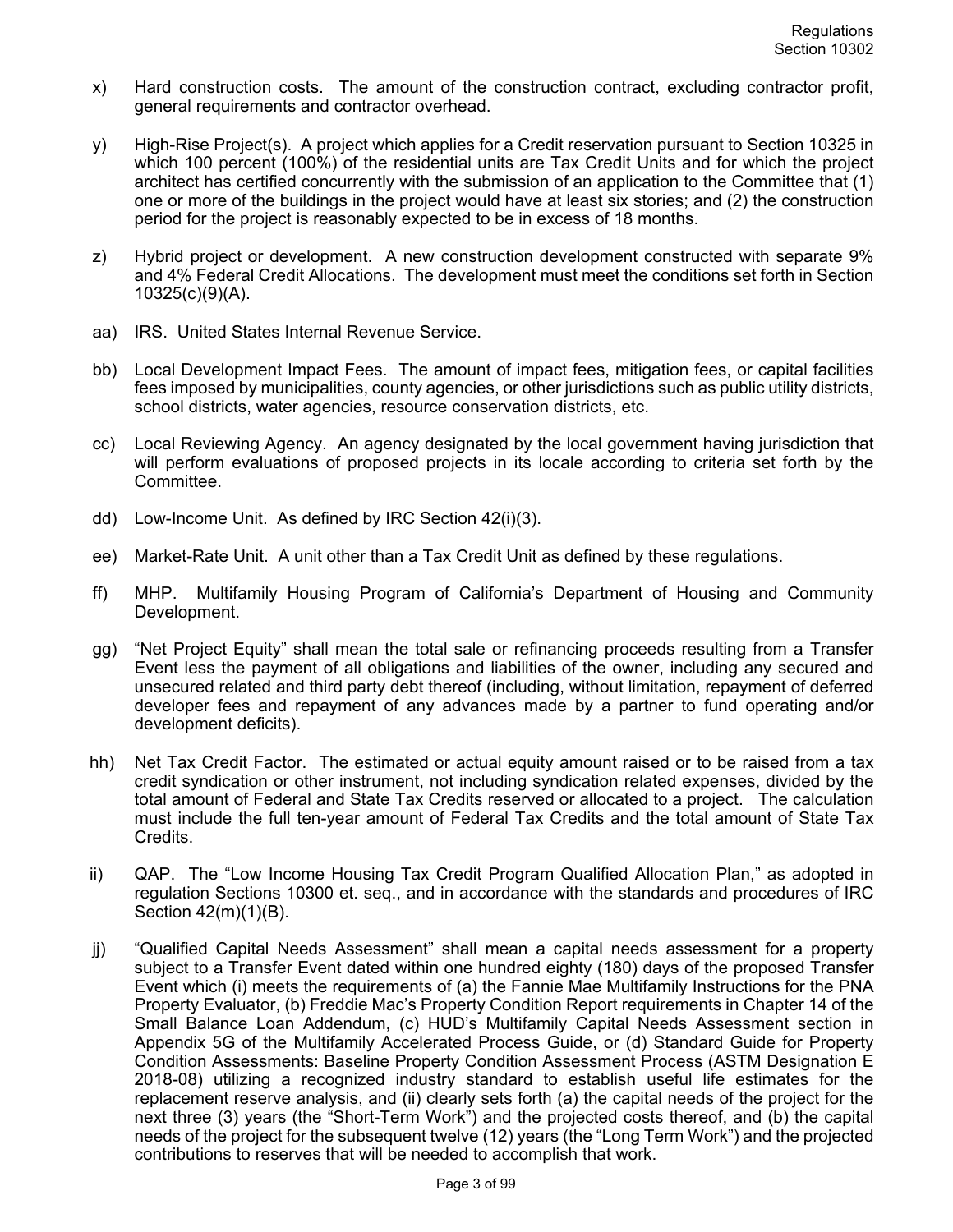- kk) Qualified Nonprofit Organization. An organization that meets the requirements of IRC Section 42(h)(5), whose exempt purposes include the development of low-income housing as described in IRC Section 42, and which, if a State Tax Credit is requested, also qualifies under H & S Code Section 50091.
- ll) RHS. United States Rural Housing Service, formerly Rural Housing and Community Development Service or RHCDS, formerly Farmers Home Administration or FmHA
- mm) Related Party.
	- (1) the brothers, sisters, spouse, ancestors, and direct descendants of a person;
	- (2) a person and corporation where that person owns more than 50% in value of the outstanding stock of that corporation;
	- (3) two or more corporations, general partnership(s), limited partnership(s) or limited liability corporations connected through debt or equity ownership, in which
		- (A) stock is held by the same persons or entities for
			- (i) at least 50% of the total combined voting power of all classes that can vote, or
			- (ii) at least 50% of the total value of shares of all classes of stock of each of the corporations or
			- (iii) at least 50% of the total value of shares of all classes of stock of at least one of the other corporations, excluding, in computing that voting power or value, stock owned directly by that other corporation;
		- (B) concurrent ownership by a parent or related entity, regardless of the percentage of ownership, or a separate entity from which income is derived;
		- (C) concurrent ownership by a parent or related entity, regardless of the percentage of ownership, or a separate entity where a sale-leaseback transaction provides the parent or related entity with income from the property leased or that creates an undue influence on the separate entity as a result of the sale-leaseback transaction;
		- (D) concurrent ownership by a parent or related entity, regardless of the percentage of ownership, of a separate entity where an interlocking directorate exists between the parent or related entity and the separate entity.
	- (4) a grantor and fiduciary of any trust;
	- (5) a fiduciary of one trust and a fiduciary of another trust, if the same person is a grantor of both trusts;
	- (6) a fiduciary of a trust and a beneficiary of that trust;
	- (7) a fiduciary of a trust and a corporation where more than 50% in value of the outstanding stock is owned by or for the trust or by or for a person who is a grantor of the trust;
	- $(8)$  a person or organization and an organization that is tax-exempt under Subsection 501(c)(3) or (4) of the IRC and that is affiliated with or controlled by that person or the person's family members or by that organization;
	- (9) a corporation and a partnership or joint venture if the same persons own more than:
		- (A) 50% in value of the outstanding stock of the corporation; and
		- (B) 50% of the capital interest, or the profits' interest, in the partnership or joint venture;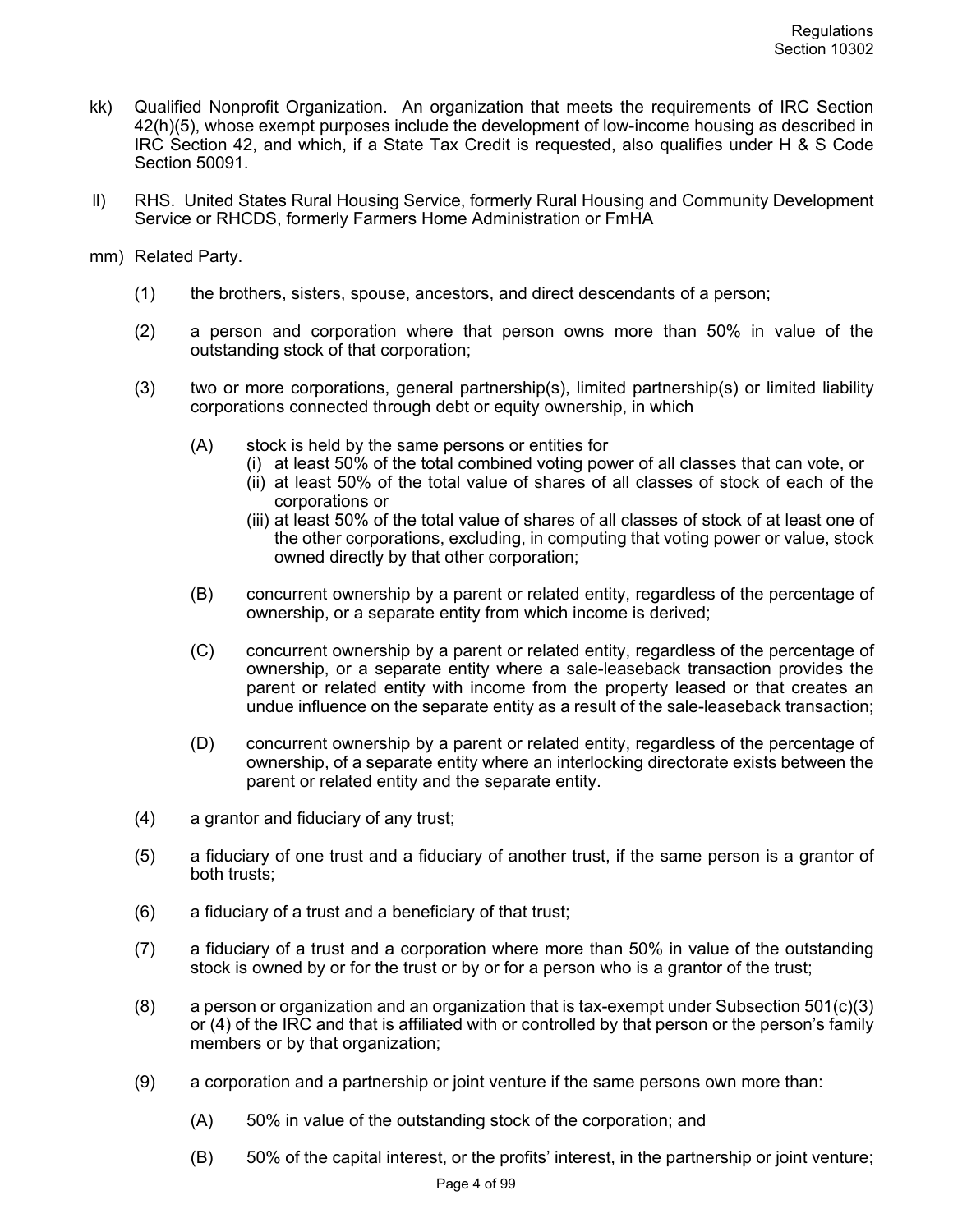- (10) one S corporation or limited liability corporation and another S corporation or limited liability corporation if the same persons own more than 50% in value of the outstanding stock of each corporation;
- (11) an S corporation or limited liability corporation and a C corporation, if the same persons own more than 50% in value of the outstanding stock of each corporation;
- (12) a partnership and a person or organization owning more than 50% of the capital interest, or the profits' interest, in that partnership; or
- (13) two partnerships where the same person or organization owns more than 50% of the capital interests or profits' interests.

The constructive ownership provisions of IRC Section 267 also apply to subsections 1 through 13 above. The more stringent of regulations shall apply as to the ownership provisions of this section.

- nn) Reservation. As provided for in H & S Code Section 50199.10(e) the initial award of Tax Credits to an Eligible project. Reservations may be conditional.
- oo) Rural. An area defined in H & S Code Section 50199.21.
- pp) Scattered Site Project. A project in which the parcels of land are not contiguous except for the interposition of a road, street, stream or similar interposition.
	- (1) For acquisition and/or rehabilitation projects with one pre-existing project-based Section 8 contract in effect for all the sites, there shall be no limit on the number or proximity of sites.
	- (2) For acquisition and/or rehabilitation projects with any of the following: (A) existing federal or state rental assistance or operating subsidies, (B) an existing CTCAC Regulatory Agreement, or (C) an existing regulatory agreement with a federal, state, or local public entity, the number of sites shall be limited to five, unless the Executive Director approves a higher number, and all sites shall be either within the boundaries of the same city, within a 10-mile diameter circle in the same county, or within the same county if no location is within a city having a population of five-hundred thousand (500,000) or more.
	- (3) For new construction projects and all other acquisition and/or rehabilitation projects, the number of sites shall be limited to five, and all sites shall be within a 1 mile diameter circle within the same county.
- qq) State Credit. The Tax Credit for low-income rental housing provided by the Revenue and Taxation Code Sections 12205, 12206, 17057.5, 17058, 23610.4 and 23610.5, including the State Farmworker Credit, formerly the Farmworker Housing Assistance Program provided by the Revenue and Taxation Code Sections 12206,17058, and 23610.5 and by the Health and Safety Code Sections 50199.2 and 50199.7.
- rr) Tax Credit Units. Low-Income Units and manager units.
- ss) Tax-Exempt Bond Project. A project that meets the definition provided in IRC Section 42(h)(4).
- tt) Tax forms. Income tax forms for claiming Tax Credits: for Federal Tax Credits, IRS Form 8609; and, for State Tax Credits, FTB Form 3521A.
- uu) "Transfer Event" shall mean (i) a transfer of the ownership of a project, (ii) the sale or assignment of a partnership interest in a project owner and/or (iii) the refinancing of secured debt on a project. The following shall not be deemed a Transfer Event: (i) the transfer of the project or a partnership or membership interest in a project owner in which reserves remain with the project and the debt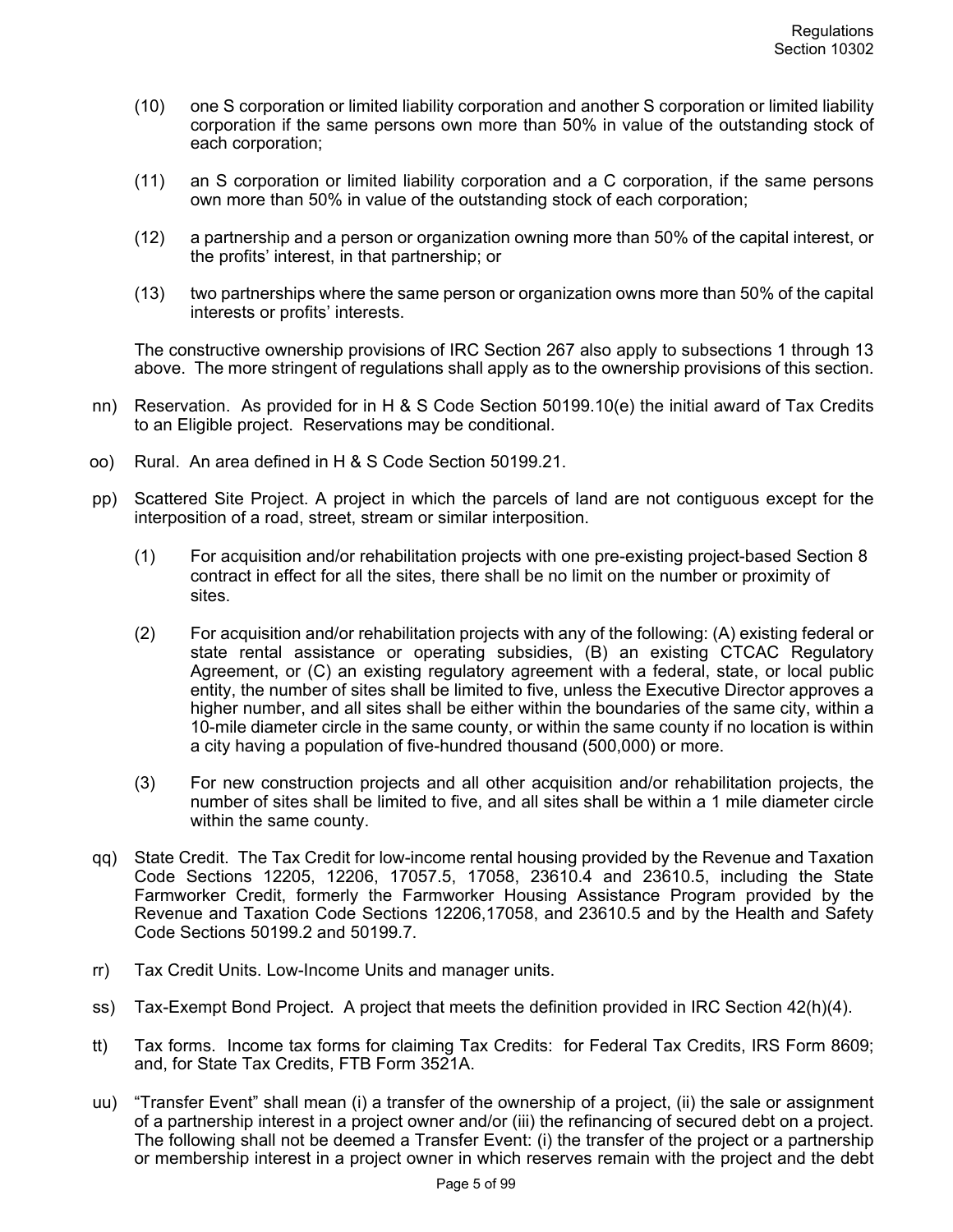encumbering the project is not increased, refinanced or otherwise modified, (ii) the refinancing of project debt which does not increase the outstanding principal balance of the debt other than in the amount of the closing costs and fees paid to the project lender and third parties as transaction costs, provided that reserves remain with the project, (iii) the replacement of a general partner by a limited partner upon the occurrence of a default by a general partner in accordance with partnership agreement of the project owner, (iv) a transfer pursuant to a foreclosure or deed in lieu of foreclosure to a non-related party, (v) a "Subsequent Transfer" pursuant to Section 10320(b)(4)(B) hereof, (vi) a transfer of the ownership of a project subject to an existing tax credit regulatory agreement with a remaining term of five (5) or less years if the transfer is made in connection with a new reservation of 9% or 4% tax credits, or (vii) the sale of a project, or the sale or assignment of a partnership interest in a project owner, to an unrelated party for which the parties entered into a purchase agreement prior to October 9, 2015. Notwithstanding the foregoing, the term "Transfer Event" shall be applicable only to projects in which at least 50% of the units are Tax Credit Units.

- vv) Threshold Basis Limit. The aggregate limit on amounts of unadjusted eligible basis allowed by the Committee for purposes of calculating Tax Credit amounts. These limits are published by CTCAC on its website, by unit size and project location, and are based upon average development costs reported within CTCAC applications and certified development cost reports. CTCAC staff shall use new construction cost data from both 9 percent and 4 percent funded projects, and shall eliminate extreme outliers from the calculation of averages. Staff shall publicly disclose the standard deviation percentage used in establishing the limits, and shall provide a worksheet for applicant use. CTCAC staff shall establish the limits in a manner that seeks to avoid a precipitous reduction in the volume of 9 percent projects awarded credits from year to year.
- ww) Tribe. A federally recognized Indian tribe located in California, or an entity established by the tribe to undertake Indian housing projects, including projects funded with federal Low Income Housing Tax Credits.
- xx) Tribal Trust Land. Real property located within the State of California that meets both the following criteria:
	- (1) is trust land for which the United States holds title to the tract or interest in trust for the benefit of one or more tribes or individual Indians, or is restricted Indian land for which one or more tribes or individual Indians holds fee title to the tract or interest but can alienate or encumber it only with the approval of the United States.
	- (2) the land may be leased for housing development and residential purposes under Federal law.
- yy) Waiting List. A list of Eligible Projects approved by CTCAC following the last application cycle of any calendar year, pursuant to Section 10325(h) below.
- zz) TCAC/HCD Opportunity Area Map. A map or series of maps approved annually by the Committee as the TCAC/HCD Opportunity Area Map.

Note: Authority cited: Section 50199.17, Health and Safety Code. Reference: Sections 12206, 17058 and 23610.5, Revenue and Taxation Code; and Sections 50199.4, 50199.5, 50199.6, 50199.7, 50199.8, 50199.9, 50199.10, 50199.11, 50199.12, 50199.13, 50199.14, 50199.15, 50199.16, 50199.17, 50199.18, 50199.20, 50199.21 and 50199.22, Health and Safety Code.

#### Section 10305. General Provisions

(a) Meetings. The Committee shall meet on the call of the Chairperson.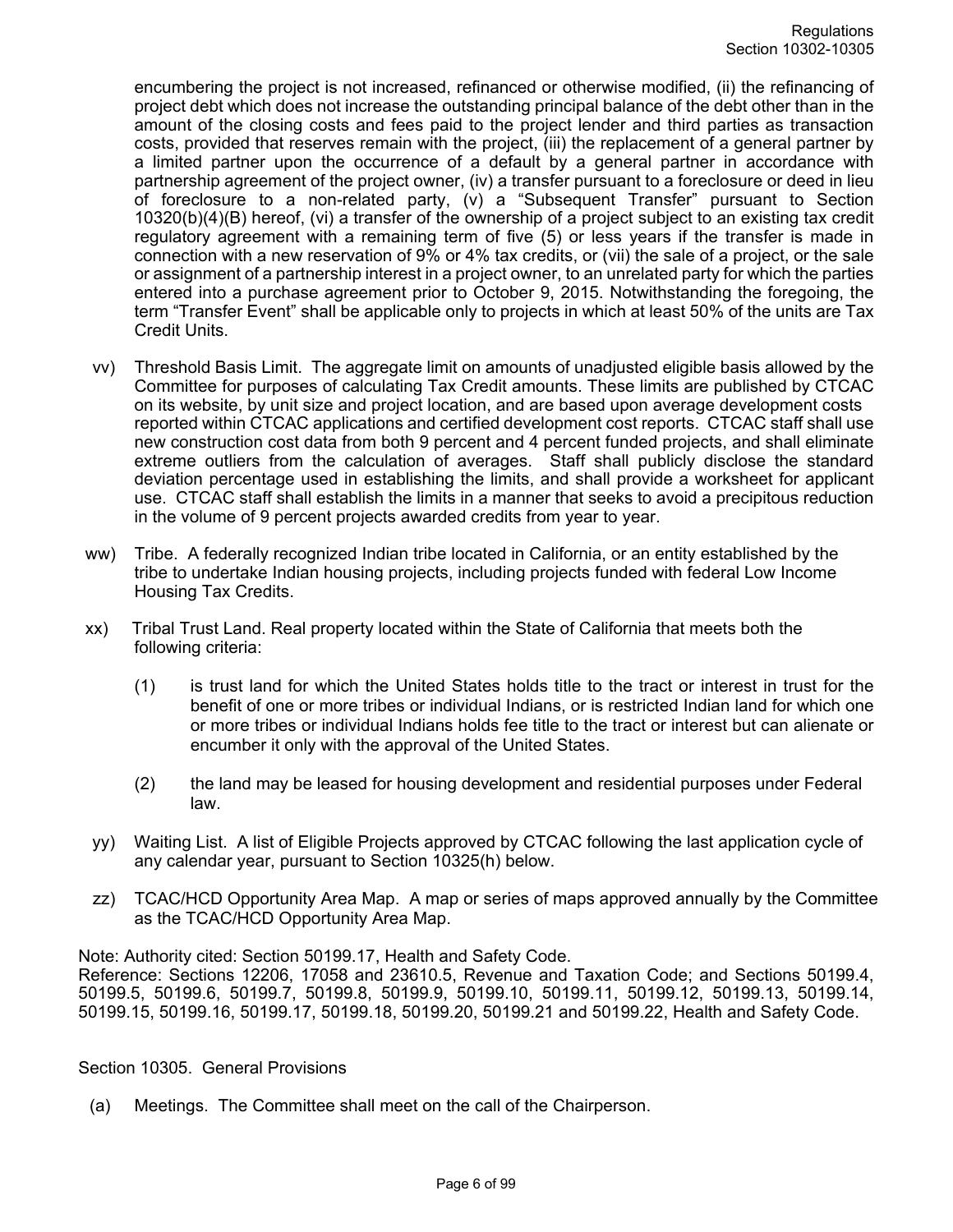- (b) Report. At each meeting of the Committee at which Tax Credit reservations from the Credit Ceiling are made, the Executive Director shall make a report to the Committee on the status of the Federal and State Tax Credits reserved and allocated.
- (c) Forms. CTCAC shall develop such forms as are necessary to administer the programs and is authorized to request such additional information from applicants as is appropriate to further the purposes of the Programs. Failure to provide such additional information may cause an application to be disqualified or render a reservation null and void.
- (d) Tax Credit Limitations. No applicant shall be eligible to receive Tax Credits if, together with the amount of Federal or State Tax Credits being requested, the applicant would have, in the capacity of individual owner, corporate shareholder, general partner, sponsor, or developer, received a reservation or allocation greater than fifteen percent (15%) of the total Federal Credit Ceiling for any calendar year, calculated as of February first of the calendar year.
- (e) Notification. Upon receipt of an application, CTCAC shall notify the Chief Executive Officer (e g., city manager, county administrative officer, tribal chairperson) of the local jurisdiction within which the proposed project is located and provide such individual an opportunity to comment on the proposed project (IRC Section 42(m)(1)(ii)).
- (f) Conflicting provisions. These regulations shall take precedence with respect to any and all conflicts with provisions of the QAP or other guidance provided by the Committee. This subsection shall not be construed to limit the effect of the QAP and other guidance in cases where said documents seek to fulfill, without conflict, the requirements of federal and state statutes pertaining to the Tax Credit Programs.
- (g) The Committee may, at its sole discretion, reject an application if the proposed project fails to meet the minimum point requirements established by the Committee prior to that funding round. The Committee may establish a minimum point requirement for competitive rounds under either Section 10325 or 10326.
- (h) Notwithstanding any other provision of these regulations, the State Tax Credits allocated pursuant to subsection (g)(1)(B) of Sections 12206, 17058, and 23610.5 of the Revenue and Taxation Code shall be awarded to applicants for eligible projects receiving an allocation of State Ceiling from CDLAC and the applicant criteria shall be applied in accordance with Section 10326. Projects shall begin construction within 180 days of award pursuant to Section 10317(j). Up to two hundred million dollars (\$200,000,000) may be allocated for housing financed by CalHFA's Mixed-Income Program, and this amount may be reduced upon agreement of the Executive Directors of CalHFA and CTCAC.

Note: Authority cited: Section 50199.17, Health and Safety Code.

Reference: Sections 12206, 17058 and 23610.5, Revenue and Taxation Code; and Sections 50199.4, 50199.5, 50199.6, 50199.7, 50199.8, 50199.9, 50199.10, 50199.11, 50199.12, 50199.13, 50199.14, 50199.15, 50199.16, 50199.17, 50199.18, 50199.20, 50199.21 and 50199.22, Health and Safety Code.

Section 10310. Reservations of Tax Credits

- (a) Reservation cycles. The Committee shall reserve Tax Credits on a regular basis in accordance with H. & S Code Section 50199.14(a), pursuant to these regulations and the QAP, incorporated by reference in full.
- (b) Credit Ceiling available. The approximate amount of Tax Credits available in each reservation cycle may be established by the Committee at a public meeting designated for that purpose as of February first of the calendar year, in accordance with the following provisions:
	- (1) Amount of Federal Tax Credits. The amount of Federal Tax Credits available for reservation in a reservation cycle shall be equal to the sum of: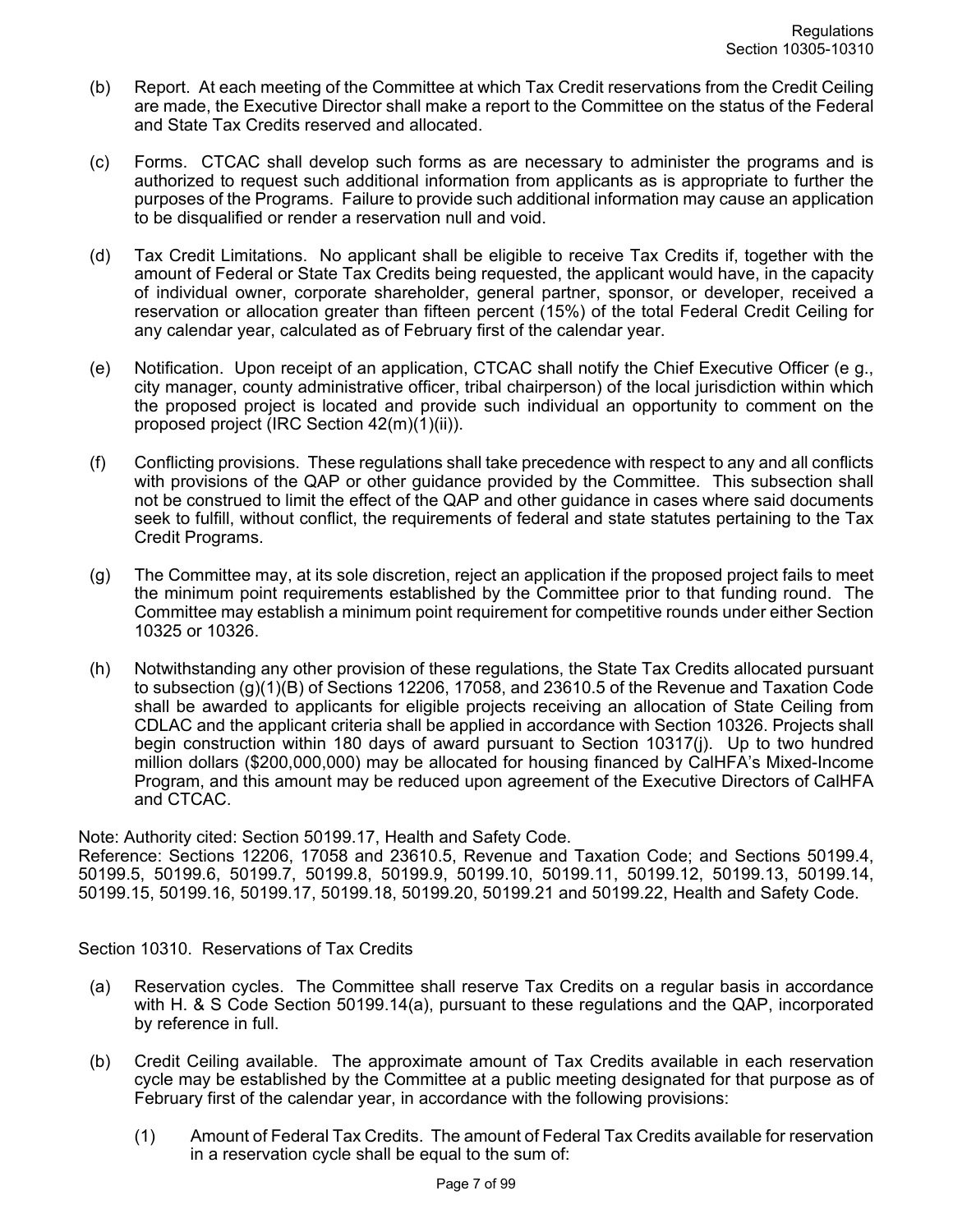- (A) the per capita amount authorized by law for the year, plus or minus the unused, Federal Credit Ceiling balance from the preceding calendar year, multiplied by a percentage amount established by the Committee for said cycle;
- $(B)$  the amount allocated, and available, under IRC Section  $42(h)(3)(D)$  as of the date that is thirty days following the application deadline for said cycle;
- (C) the amount of Federal Credit Ceiling returned, and available, as of the date that is thirty days following the application deadline for said cycle; and,
- (D) additional amounts of Federal Credit Ceiling, from the current or subsequent year, necessary to fully fund projects pursuant to the allocation procedures set forth in these regulations.

For calendar year 2020, and 2021 if applicable, the amount of the Federal Credit Ceiling established by the Further Consolidated Appropriations Act, 2020 ("FCAA") shall be allocated pursuant to Section 10325(d)(1). For calendar year 2021, and 2022 if applicable, the amount of the Federal Credit Ceiling established by the Consolidated Appropriations Act, 2021 ("CAA") shall be allocated pursuant to Section 10325(d)(1).

- (2) Amount of State Tax Credits. The amount of State Tax Credits available for reservation in a reservation cycle shall be equal to:
	- (A) the amount authorized by law for the year, less any amount set-aside for use with certain tax-exempt bond financed projects, plus the unused State Credit Ceiling balance from the preceding calendar year, multiplied by a percentage amount established by the Committee for said cycle;
	- (B) the amount of State Credit Ceiling returned, and available, by the date that is thirty days following the application deadline for said cycle; plus,
	- (C) additional amounts of State Credit Ceiling, from the current or subsequent year, necessary to fully fund projects pursuant to the allocation procedures set forth in these regulations and,
	- (D) five hundred thousand dollars (\$500,000) per calendar year in State Farmworker Credits to provide Farmworker Housing, plus any returned and unused State Farmworker Credit balance from the preceding calendar year.
- (3) Waiting List Tax Credits. Tax Credits returned (other than those returned pursuant to Section 10328(g)) and Tax Credits allocated under IRC Section  $42(h)(3)(D)$  during any calendar year, and not made available in a reservation cycle, shall be made available to applications on Committee Waiting Lists, pursuant to subsection 10325(h).

Note: Authority cited: Section 50199.17, Health and Safety Code.

Reference: Sections 12206, 17058 and 23610.5, Revenue and Taxation Code; and Sections 50199.4, 50199.5, 50199.6, 50199.7, 50199.8, 50199.9, 50199.10, 50199.11, 50199.12, 50199.13, 50199.14, 50199.15, 50199.16, 50199.17, 50199.18, 50199.20, 50199.21 and 50199.22, Health and Safety Code.

## Section 10315. Set-asides and Apportionments

CTCAC will accept applications from Qualified Nonprofit Organizations for the Nonprofit set-aside upon the request of the qualified applicant, regardless of the proposed housing type. Thereafter, CTCAC shall review each non-rural pending competitive application applying as an at-risk or special needs housing type under subsection (h) below, first, within that housing type's relevant set-aside. Non-rural applicants meeting the criteria for both the special needs and at-risk housing types pursuant to Section 10325(g) may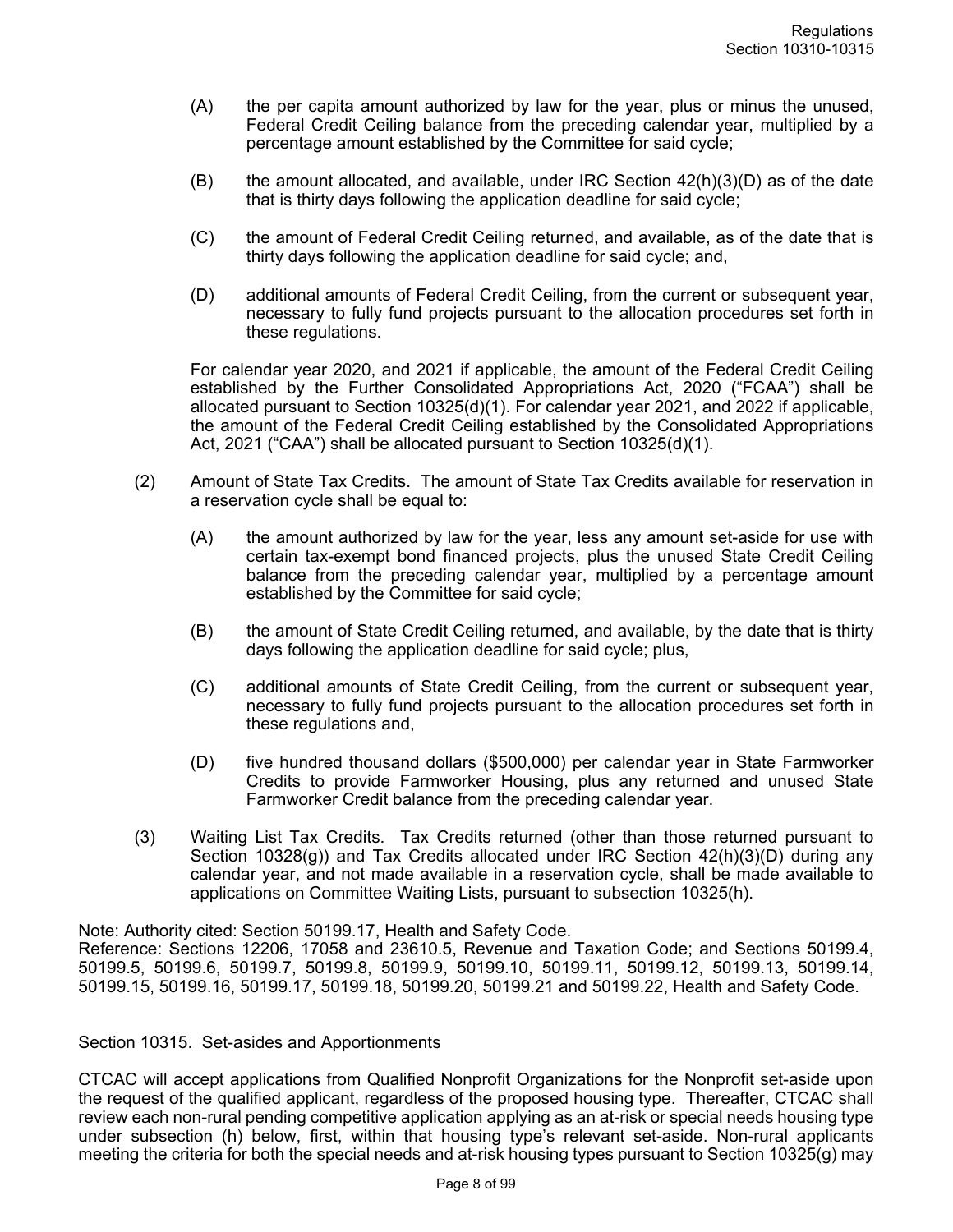request to be considered in both set-asides. Applicants receiving an award from either the At-Risk or Special Needs set-aside shall be considered as that housing type for purposes of paragraph (h).

- (a) Nonprofit set-aside. Ten percent (10%) of the Federal Credit Ceiling for any calendar year, calculated as of February first of the calendar year, shall be set-aside for projects involving, over the entire restricted use period, Qualified Nonprofit Organizations as the only general partners and developers, as defined by these regulations, and in accordance with IRC Section (42)(h)(5).
- (b) Each funding round, credits available in the Nonprofit set-aside shall be made available as a firstpriority, to projects providing housing to homeless households at affordable rents, consistent with Section 10325(g)(3) in the following priority order:
	- First, projects with 1) McKinney-Vento Homeless Assistance Act, MHP-Supportive Housing Program, HCD Veterans Housing and Homeless Prevention Program, Mental Health Services Act (MHSA), CalHFA Local Government Special Needs Housing Program, Governor's Homeless Initiative, Housing for a Healthy California, or HCD No Place Like Home development capital funding committed for which the amount of development capital funding committed shall be at least \$500,000 or \$10,000 per unit for all Low-Income Units in the project (irrespective of the number of units assisted by the referenced programs), whichever is greater; or 2) projects with rental or operating assistance funding commitments from federal, state, or local governmental funding sources. The rental assistance must be sponsor-based or project-based and the remaining term of the project-based assistance contract shall be no less than one (1) year and shall apply to no less than fifty percent (50%) of the Low-Income Units in the proposed project. For local government funding sources, ongoing assistance may be in the form of a letter of intent from the governmental entity.
	- Second, other qualified homeless assistance projects.

To compete as a homeless assistance project, at least fifty percent (50%) of the Low-Income Units within the project must be designated for homeless households as described in category (1) immediately below:

- (1) Individual or family who lacks a fixed, regular, and adequate nighttime residence, meaning:
	- (A) Has a primary nighttime residence that is a public or private place not meant for human habitation;
	- (B) Is living in a publicly or privately operated shelter designated to provide temporary living arrangements (including congregate shelters, transitional housing, and hotels and motels paid for by charitable organizations or by federal, state, and local government programs); or
	- (C) Is exiting an institution and resided in an emergency shelter or place not meant for human habitation immediately before entering that institution.
- (2) Individual or family who will imminently lose their primary nighttime residence, provided that:
	- (A) Residence will be lost within 14 days of the date of application for homeless assistance;
		- (B) No subsequent residence has been identified; and
		- (C) The individual or family lacks the resources or support networks needed to obtain other permanent housing.
- (3) Unaccompanied youth under 25 years of age, or families with children and youth, who do not otherwise qualify as homeless under this definition, but who:
	- (A) Are defined as homeless under the other listed federal statutes;
	- (B) Have not had a lease, ownership interest, or occupancy agreement in permanent housing during the 60 days prior to the homeless assistance application;
	- (C) Have experienced persistent instability as measured by two moves or more during the preceding 60 days; and
	- (D) Can be expected to continue in such status for an extended period of time due to special needs or barriers.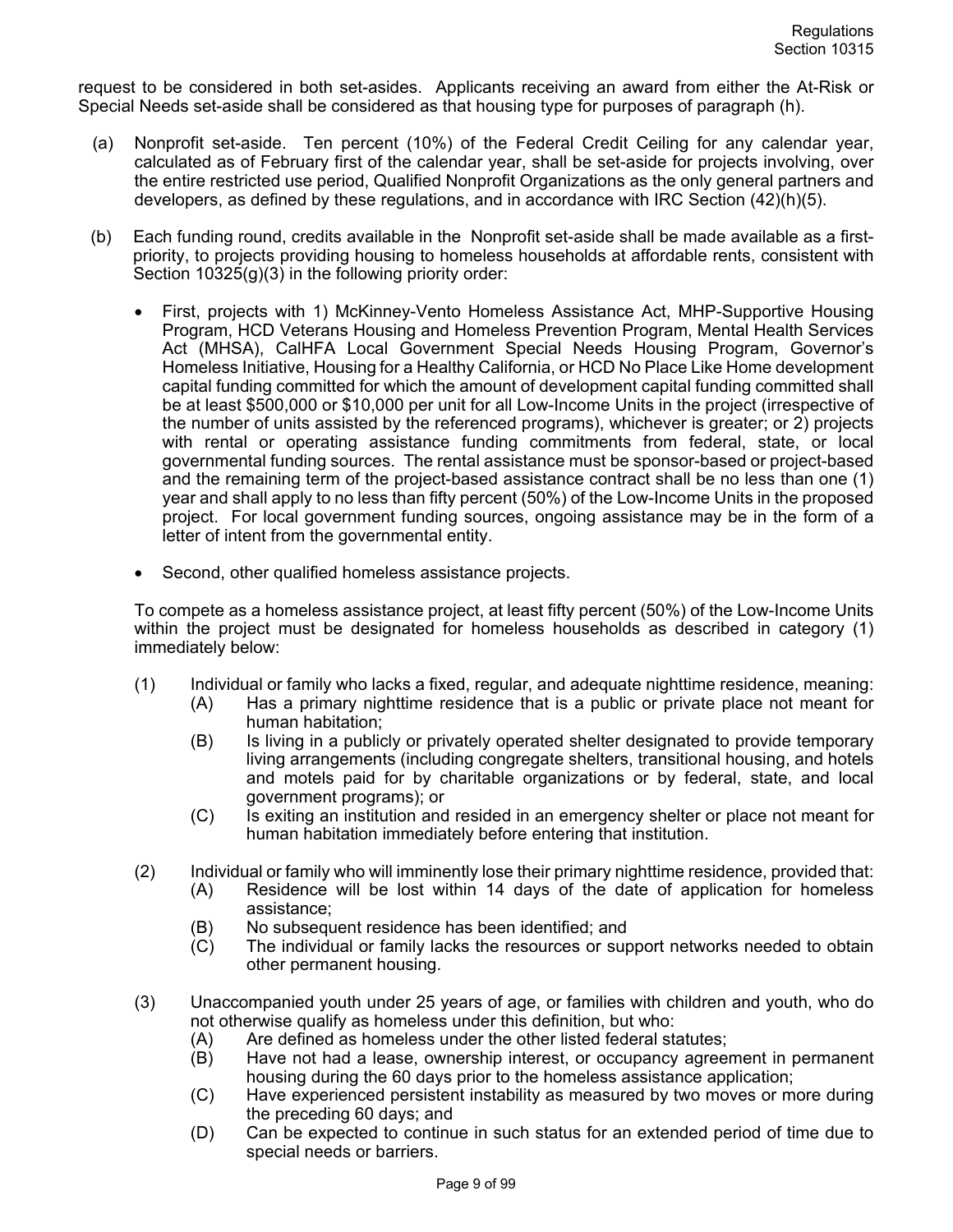- (4) Any individual or family who:
	- (A) Is fleeing, or is attempting to flee, domestic violence;
	- (B) Has no other residence; and
	- (C) Lacks the resources or support networks to obtain other permanent housing.

For all projects receiving a reservation under the first or second priority, owners, property managers, and service providers shall comply with the core components of Housing First, as defined in Welfare and Institutions Code Section 8255(b), with respect to the units designated for homeless households. For projects receiving a reservation under the first or second priority, the applicant also shall commit to reserving vacant homeless assistance units for 60 days for occupancy by persons or households referred, where such systems or lists exist, by either 1) the relevant coordinated entry or access system, 2) the relevant county health department from a list of frequent health care users; or 3) the relevant behavioral health department from a list of persons with chronic behavioral health conditions who require supportive housing. The applicant shall enter into a memorandum of understanding with the relevant department or system administrator prior to placing in service unless a reasonable memorandum is refused by the department or administrator.

Any amount of Tax Credits not reserved for homeless assistance projects during a reservation cycle shall be available for other applications qualified under the Non-profit set-side.

(c) Rural set-aside. Twenty percent (20%) of the Federal Credit Ceiling for any calendar year, calculated as of February first of the calendar year, shall be set-aside for projects in rural areas as defined in H & S Code Section 50199.21 and as identified in supplemental application material prepared by CTCAC. For purposes of implementing Section 50199.21(a), an area is eligible under the Section 515 program on January 1 of the calendar year in question if it either resides on the Section 515 designated places list in effect the prior September 30, or is so designated in writing by the USDA Multifamily Housing Program Director. All Projects located in eligible census tracts defined by this Section must compete in the rural set-aside and will not be eligible to compete in other set-asides or in the geographic areas unless the Geographic Region in which they are located has had no other Eligible Projects for reservation within the current calendar year. In such cases the rural project may receive a reservation in the last round for the year, from the geographic region in which it is located, if any.

Within the rural set-aside competition, the first tiebreaker shall be applied as described in Section 10325(c)(9), except that the Senior and Large Family New Construction in Highest or High Resource Tract housing type goals established by Section 10315(h) shall be calculated relative to the rural set-aside dollars available each round, rather than against the total credits available statewide each round.

(1) RHS and HOME program apportionment. In each reservation cycle, fourteen percent (14%) of the rural set-aside shall be available for new construction projects which have a funding commitment from RHS of at least \$1,000,000 from either RHS's Section 514 Farm Labor Housing Loan Program, RHS's Section 515 Rural Rental Housing Loan Program, or a reservation from a Participating Jurisdiction or the State of California of at least \$1,000,000 in HOME funding.

All projects meeting the RHS and HOME program apportionment eligibility requirements shall compete under the RHS and HOME program apportionment. Projects that are unsuccessful under the apportionment shall then compete within the general rural set-aside described in subsection (c). Any amount reserved under this subsection for which RHS or HOME funding does not become available in the calendar year in which the reservation is made, or any amount of Credit apportioned by this subsection and not reserved during a reservation cycle shall be available for applications qualified under the Rural set-aside.

(2) Native American apportionment. One million dollars (\$1 million) in annual federal credits shall be available during the first round and, if any credits remain, in the second round for applications proposing projects on land to be owned by a Tribe, whether the land is owned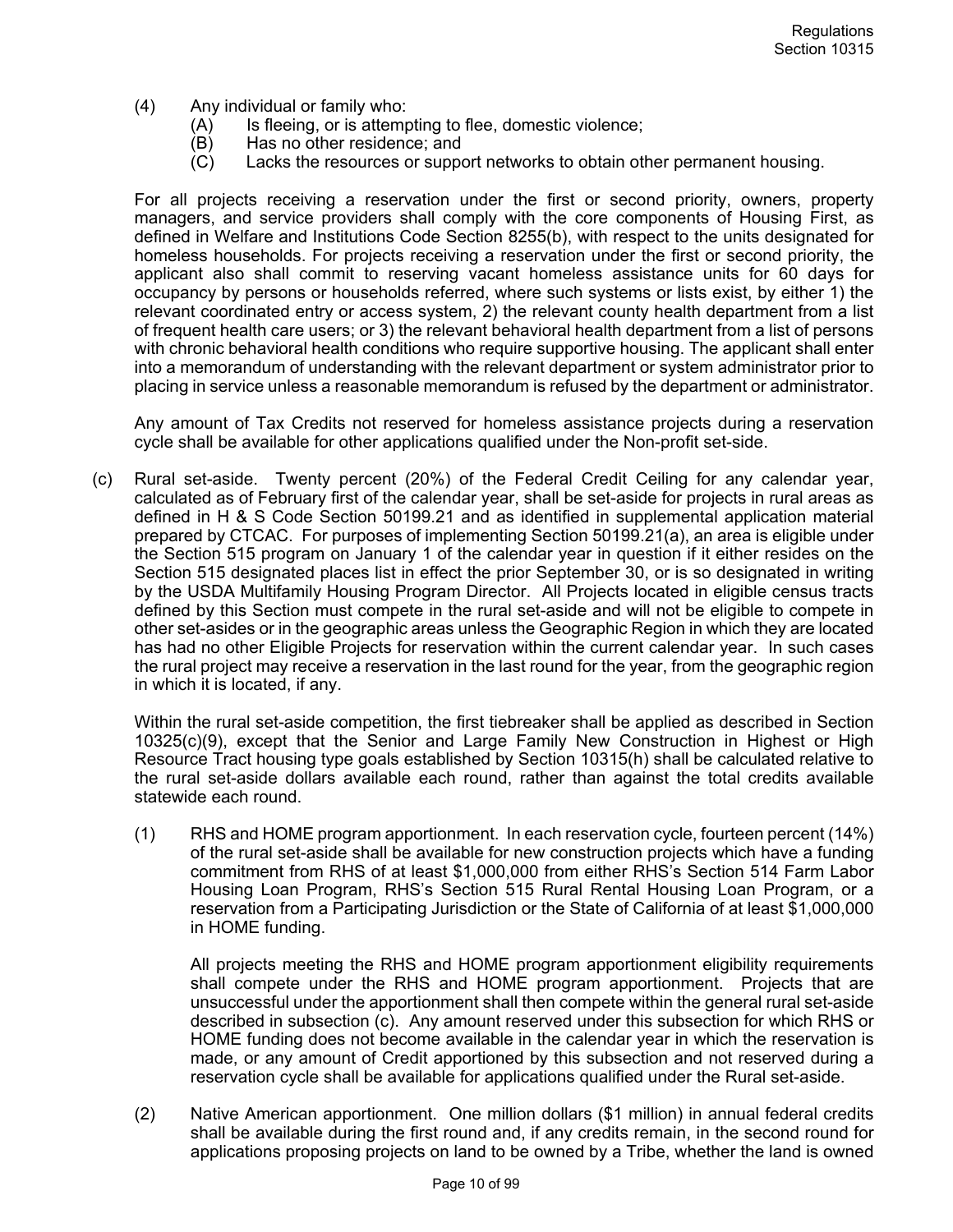in fee or in trust, and in which occupancy will be legally limited to tribal households, except that up to 20% of Low-Income Units may serve non-tribal households if required by the HOME Program. Apportioned dollars shall be awarded to projects sponsored by Tribes using the scoring criteria in Section 10325(c), and achieving the minimum score established by TCAC under Section 10305(h). In addition, the application shall receive the minimum points available for both general partner and management company experience under Section  $10325(c)(1)$ , except that the management company minimum scoring cannot be obtained through the point category for a housing tax credit certification examination.

- (d) "At-Risk" set-aside. After accounting for the second supplemental set-aside described in (g), five percent (5%) of the Federal Credit Ceiling for any calendar year, calculated as of February first of the calendar year, shall be set aside for projects that qualify and apply as an "At risk" housing type pursuant to subsection (h) below. Any proposed project that applies and is eligible under the Nonprofit set-aside but is not awarded credits from that set-aside shall be eligible to be considered under this At-Risk set-aside if the project meets the housing type requirements.
- (e) Special Needs set-aside. After accounting for the second supplemental set-aside described in (g), four percent (4%) of the Federal Credit Ceiling for any calendar year, calculated as of February first of the calendar year, shall be set aside for projects that qualify and apply as a Special Needs housing type project pursuant to subsection (h) below. Any proposed project that applies and is eligible under the Nonprofit set-aside, but is not awarded credits from that set-aside, shall be eligible to be considered under this Special Needs set-aside if the project meets the housing type requirements.
- (f) First supplemental set-aside. After accounting for the second supplemental set-aside described in (g), an amount equal to three percent (3%) of the Federal Credit Ceiling for any calendar year, calculated as of February first of the calendar year, shall be held back to fund overages that occur in the second funding round set-asides and/or in the Geographic Apportionments because of funding projects in excess of the amounts available to those Set Asides or Geographic Apportionments, the funding of large projects, such as HOPE VI projects, or other Waiting List or priority projects. In addition to this initial funding, returned Tax Credits and unused Tax Credits from Set Asides and Geographic Apportionments will be added to this Supplemental Set Aside, and used to fund projects at year end so as to avoid loss of access to National Pool credits.
- (g) Second supplemental set-aside. For each calendar year an amount of the Federal Credit Ceiling determined by the Executive Director, calculated as of February first of the calendar year, shall be held back to fund projects designated as DDA project pursuant to Section 10327(d)(3).
- (h) Housing types. To be eligible for Tax Credits, all applicants must select and compete in only one of the categories listed below, exclusive of the Acquisition and/or Rehabilitation and Large Family New Construction located in a Highest or High Resource Area housing types which are listed here solely for purposes of the tiebreaker, and must meet the applicable "additional threshold requirements" of Section 10325(g), in addition to the Basic Threshold Requirements in 10325(f). The Committee will employ the tiebreaker at Section 10325(c)(9) in an effort to assure that no single housing type will exceed the following percentage goals where other housing type maximums are not yet reached:

| <b>Housing Type</b>                                                                                                                                                                                                                                                                                    | Goal       |
|--------------------------------------------------------------------------------------------------------------------------------------------------------------------------------------------------------------------------------------------------------------------------------------------------------|------------|
| Large Family<br>Large Family New Construction receiving the<br>tiebreaker increase for being located in census<br>tracts, or census block groups as applicable,<br>designated on the TCAC/HCD Opportunity<br>Area Map as Highest or High Resource Areas<br>(effective for 2019 and later reservations) | 65%<br>30% |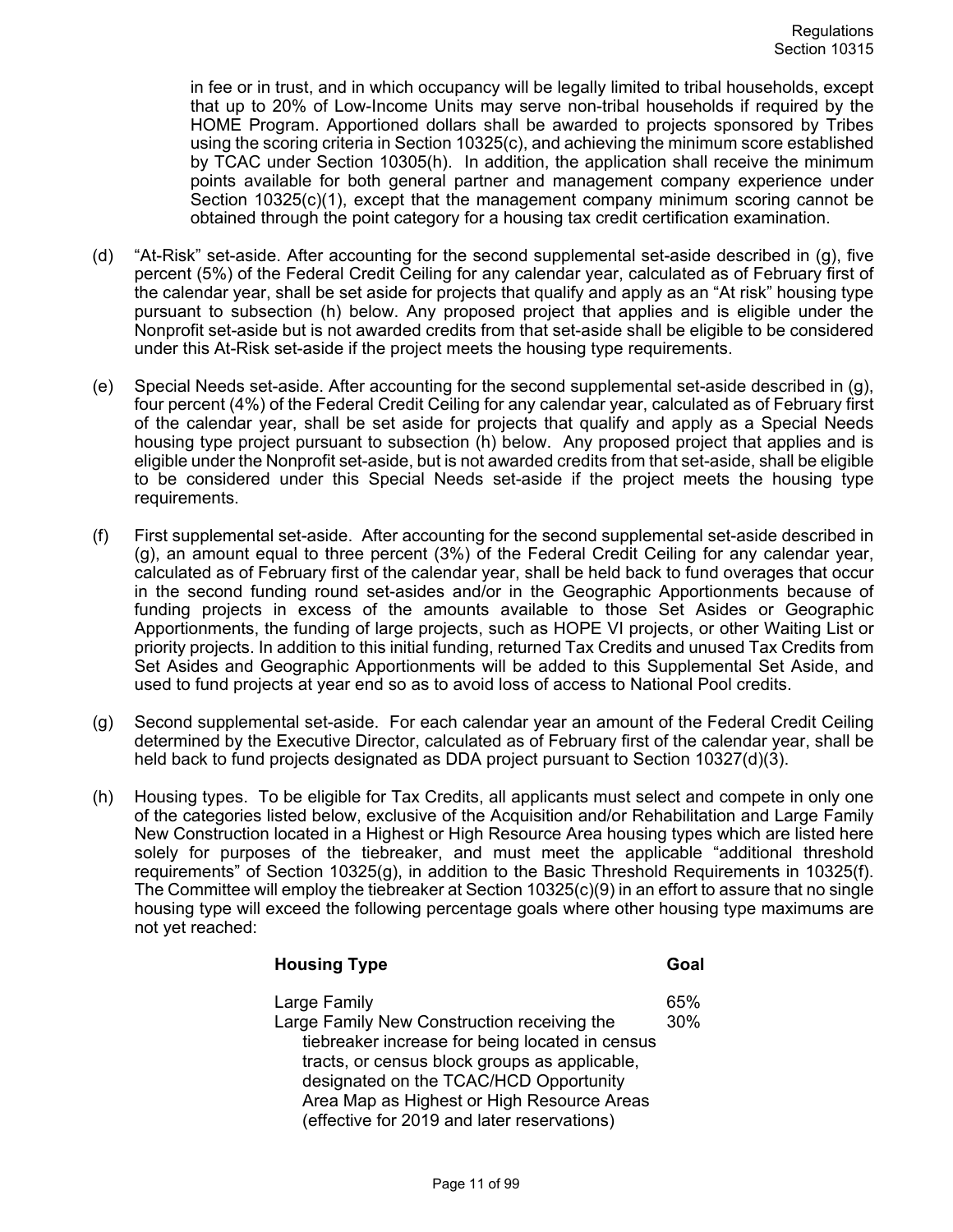| <b>Special Needs</b>              | 30%                    |
|-----------------------------------|------------------------|
| Single Room Occupancy (SRO)       | 15%                    |
| At-Risk                           | 15%                    |
| Seniors                           | 15%                    |
| Acquisition and/or Rehabilitation | 30% of the credits     |
| within the rural set-aside only   | available in the rural |
|                                   | set-aside              |

For purposes of the Acquisition and/or Rehabilitation Housing Type Goal, a project will be considered an acquisition and/or rehabilitation project if at least 50% of the units were previously residential dwelling units.

A large family new construction project that receives a tiebreaker increase for being located in a Highest or High Resource census tract shall count against both that housing type and the general Large Family housing type.

(i) Geographic Apportionments. Annual apportionments of Federal and State Credit Ceiling shall be made in approximately the amounts shown below:

| Geographic Area                                                                                              | <b>Apportionments</b> |
|--------------------------------------------------------------------------------------------------------------|-----------------------|
| <b>City of Los Angeles</b>                                                                                   | 17.6%                 |
| <b>Balance of Los Angeles County</b>                                                                         | 17.2%                 |
| Central Valley Region (Fresno, Kern, Kings, Madera,<br>Merced, San Joaquin, Stanislaus, Tulare Counties)     | 8.6%                  |
| San Diego County                                                                                             | 8.6%                  |
| Inland Empire Region (San Bernardino, Riverside,<br><b>Imperial Counties)</b>                                | 8.3%                  |
| East Bay Region (Alameda and Contra Costa Counties)                                                          | 7.4%                  |
| <b>Orange County</b>                                                                                         | 7.3%                  |
| South and West Bay Region (San Mateo, Santa<br>Clara Counties)                                               | 6.0%                  |
| Capital Region (El Dorado,<br>Placer, Sacramento, Sutter, Yuba, Yolo Counties)                               | 5.7%                  |
| Central Coast Region (Monterey, San Benito, San Luis<br>Obispo, Santa Barbara, Santa Cruz, Ventura Counties) | 5.2%                  |
| Northern Region (Butte, Marin, Napa, Shasta, Solano,<br>and Sonoma Counties)                                 | 4.4%                  |
| San Francisco County                                                                                         | 3.7%                  |

(j) Credit available for geographic apportionments. Geographic apportionments, as described in this Section, shall be determined prior to, and made available during each reservation cycle in the approximate percentages of the total Federal and State Credit Ceiling available pursuant to Subsection 10310(b), after CTCAC deducts the federal credits set aside in accordance with Section 10315(a) through  $(q)$  from the annual Credit Ceiling.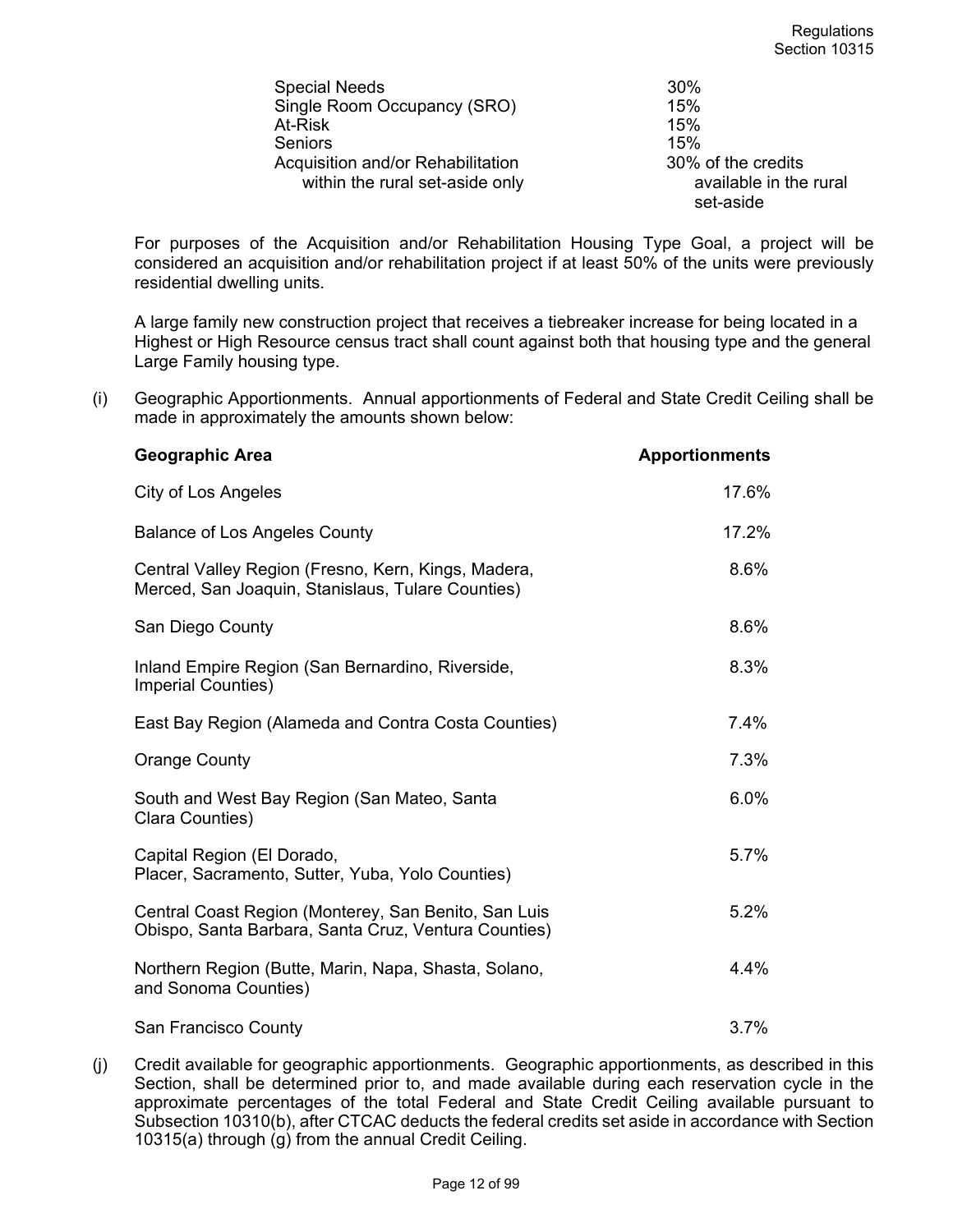Note: Authority cited: Section 50199.17, Health and Safety Code.

Reference: Sections 12206, 17058 and 23610.5, Revenue and Taxation Code; and Sections 50199.4, 50199.5, 50199.6, 50199.7, 50199.8, 50199.9, 50199.10, 50199.11, 50199.12, 50199.13, 50199.14, 50199.15, 50199.16, 50199.17, 50199.18, 50199.20, 50199.21 and 50199.22, Health and Safety Code.

Section 10317. State Tax Credit Eligibility Requirements

- (a) General. In accordance with the R & T Code Sections 12205, 12206, 17057.5, 17058, 23610.4 and 23610.5, there shall be allowed as a Credit against the "tax" (as defined by R & T Code Section 12201) a State Tax Credit for Federal Credit Ceiling projects pursuant to subsection (g)(1)(A) of Sections 12206, 17058, and 23610.5 of the Revenue and Taxation Code and Tax Exempt Bond Projects pursuant to subsection (g)(1)(B) of Sections 12206, 17058, and 23610.5 of the Revenue and Taxation Code in an amount equal to no more than 30 percent (30%) of the project's requested construction-related eligible basis. Except for State Farmworker Credits and projects meeting subparagraphs (A) through (D) in subsection (c)(4) of Sections 12206, 17058, and 23610.5 of the Revenue and Taxation Code, the maximum State Tax Credit award amount for a Tax Exempt Bond Project pursuant to subsection (g)(1)(A) of Sections 12206, 17058, and 23610.5 of the Revenue and Taxation Code, or basis described in paragraph (f) below, is 13 percent (13%) of that project's requested eligible basis. The maximum State Farmworker Credit award amount for a Tax Exempt Bond Project, or basis described in paragraph (f) below, is 75 percent (75%) of that project's requested eligible basis. The maximum State Credit award for a project meeting subparagraphs (A) through (D) in subsection (c)(4) of 12206 of the Revenue and Taxation Code, or basis described in paragraph (f) below, is 95 percent (95%) of that project's requested eligible basis. Insufficient credits due to a low appraised value as described in Subparagraph (C) shall be evidenced as defined in Section 10322(h)(9)(A) of these Regulations: the sum of third party debt encumbering the seller's property exceeds the appraised value. Substantial rehabilitation as described in Subparagraph (D) shall be evidenced by Section 10326(g)(7) of these Regulations. Award amounts shall be computed in accordance with IRC Section 42, except as otherwise provided in applicable sections of the R & T Code.
- (b) Allocation of Federal Tax Credits required. State Tax Credit recipients shall have first been awarded Federal Tax Credits, or shall qualify for Tax Credits under Section 42(h)(4)(b), as required under H & S Code Section 50199.14(e) and the R & T Code Section 12206(b)(1)(A). State Farmworker Credits are exempt from this requirement.
- (c) Limit on Credit amount. Except for applications described in paragraph (d) below, all credit ceiling applications may request State credits provided the project application is not requesting the federal 130% basis adjustment for purposes of calculating the federal credit award amount. Projects are eligible for State credits regardless of their location within a federal Qualified Census Tract (QCT) or a Difficult Development Area (DDA). Notwithstanding paragraph (d) below, applications for the Federal Credit established by the Further Consolidated Appropriations Act, 2020 or the Consolidated Appropriations Act, 2021 are not eligible for State Tax Credits.

An applicant requesting state credits shall not reduce basis related to federal tax credits except to reduce requested basis to the project's threshold basis limit or the credit request to the amount available in the project's geographic region or the limits described in Section 10325(f)(9)(C). CTCAC shall revise the basis and credit request if the applicant fails to meet this requirement.

In the event that reservations of state credits to credit ceiling applications exceed the amount of state credits available, CTCAC post-reservation shall designate applications for which there are insufficient state credits as difficult development area (DDA) projects pursuant to Section 10327(d)(3) and exchange state credits for federal credits in an amount that will yield equal equity based solely on the tax credit factors stated in the application.

(d) (1) Under authority granted by Revenue and Taxation Code Sections 12206(b)(2)(E)(ii),  $17058(b)(2)(E)(ii)$ , and  $23610.5(b)(2)(E)(ii)$ , applications for Special Needs projects with at least 50% special needs units and within a QCT or DDA may request the federal 130%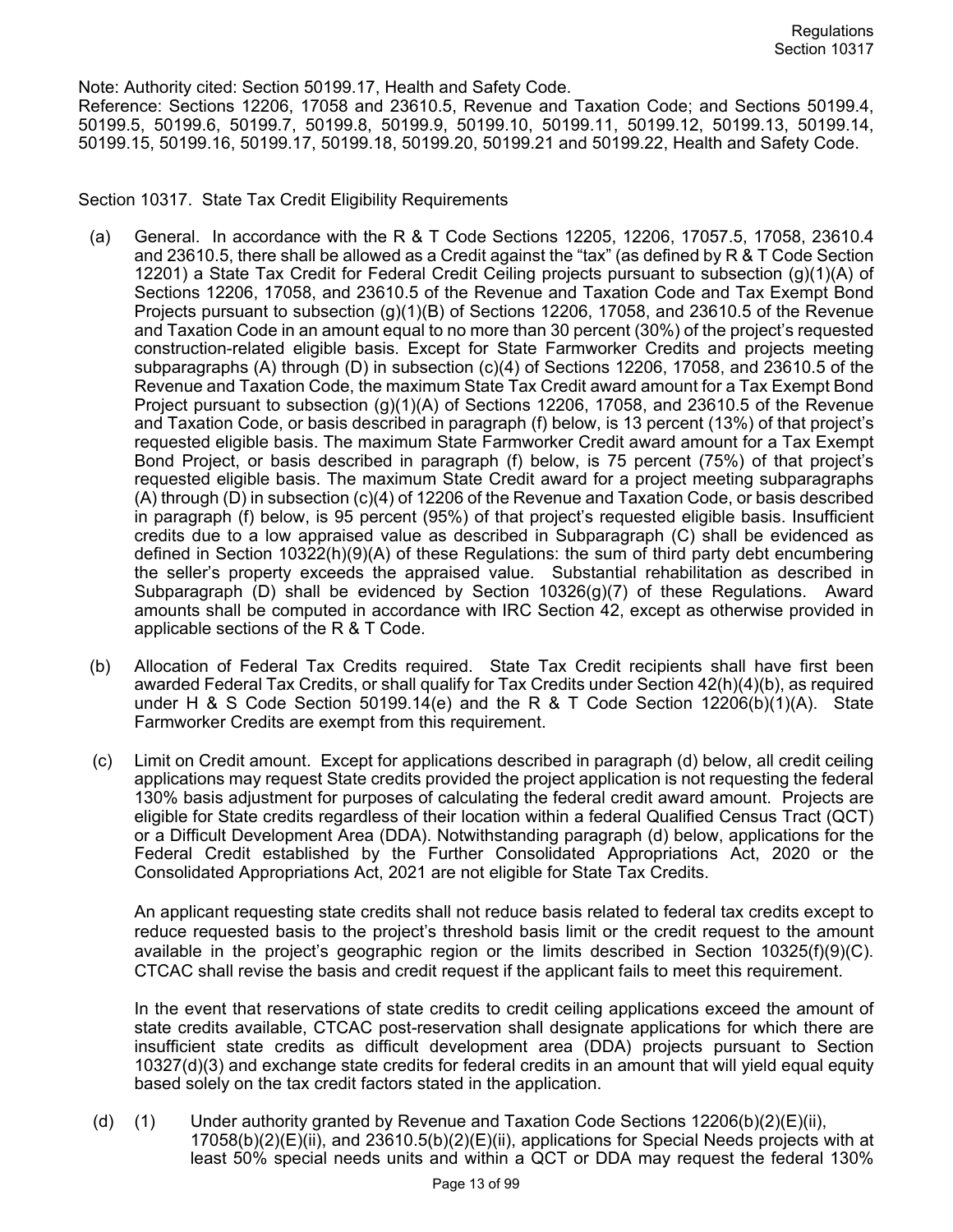basis boost and may also request State credits, provided that the applicant does not reduce basis related to federal tax credits except to reduce requested basis to the project's threshold basis limit or the credit request to the amount available in the project's geographic region or the limits described in Section 10325(f)(9)(C). CTCAC shall revise the basis and credit request if the application fails to meet this requirement. Under authority granted by Internal Revenue Code Section 42(d)(5)(B)(v), CTCAC designates Special Needs housing type applicants for credit ceiling credits as Difficult Development Area projects, regardless of their location within a federally-designated QCT or DDA.

- (2) Under authority granted by Revenue and Taxation Code Sections 12206(b)(2)(E)(iii),17058(b)(2)(E)(iii), and 23610.5(b)(2)(E)(iii), applications for 4% federal tax credits plus State Farmworker Credits within a QCT or DDA may request the federal 130% basis boost and may also request State credits
- (3) Under authority granted by Revenue and Taxation Code Sections  $12206(b)(2)(E)(iii)$ ,  $17058(b)(2)(E)(iii)$ , and  $23610.5(b)(2)(E)(iii)$ , new construction applications for 4% federal tax credits plus State Credits pursuant to subsection (g)(1)(B) of Sections 12206, 17058, and 23610.5 of the Revenue and Taxation Code within a QCT or DDA may request the federal 130% basis boost and may also request State credits.

Applications for the Federal Credit established by the Further Consolidated Appropriations Act, 2020 or the Consolidated Appropriations Act, 2021, including Special Needs projects described in this section (d), are not eligible for State Tax Credits.

- (e) State Tax Credit exchange. Applications for projects not possessing one of the allocation priorities described in subsection (d) may also include a request for State Tax Credits. During any reservation cycle and/or following any reservation or allocation of State Tax Credits to all applications meeting the above allocation priorities, remaining balances of State Tax Credits maybe awarded to applicants having received a reservation of Federal Tax Credits during the same year, in exchange for the "equivalent" amount of Federal Tax Credits. Said exchanges shall be offered at the discretion of the Executive Director, who may consider and account for any fiscal or administrative impacts on the project or applicant pool when deciding to whom he/she will offer State Tax Credits.
- (f) Acquisition Tax Credits. State Tax Credits for acquisition basis are allowed only for projects meeting the definition of a project "at risk of conversion," pursuant to Section 42 and R & T Code Section 17058(c)(4).
- (g) Tax-Exempt Bond Financing. Projects financed under the tax-exempt bond financing provisions of Section 42(h)(4)(b) of the IRC, subsection (g)(1)(A) of Sections 12206, 17058, and 23610.5 of the Revenue and Taxation Code and Section 10326 of these regulations may apply for State Tax Credits if the following conditions are met:
	- (1) the project is comprised of 100% Tax Credit Units. Excepted from this rule are projects proposed for acquisition and rehabilitation that were developed under the HUD Section 236 or 202 programs, and are subject to those programs' use restrictions. Projects under those circumstances may propose a lesser percentage of Tax Credit Units to accommodate existing over-income residents who originally qualified under Section 236 or 202 income eligibility;
	- (2) one or more buildings is not eligible for the 130% basis adjustment, in which case the State Tax Credits shall be available only for the buildings not eligible for the 130% basis adjustment. This paragraph shall not apply to projects referenced in Section 10317(d);
	- (3) State Tax Credits will not be available to projects that have already received a reservation of 4% credit in the previous year; and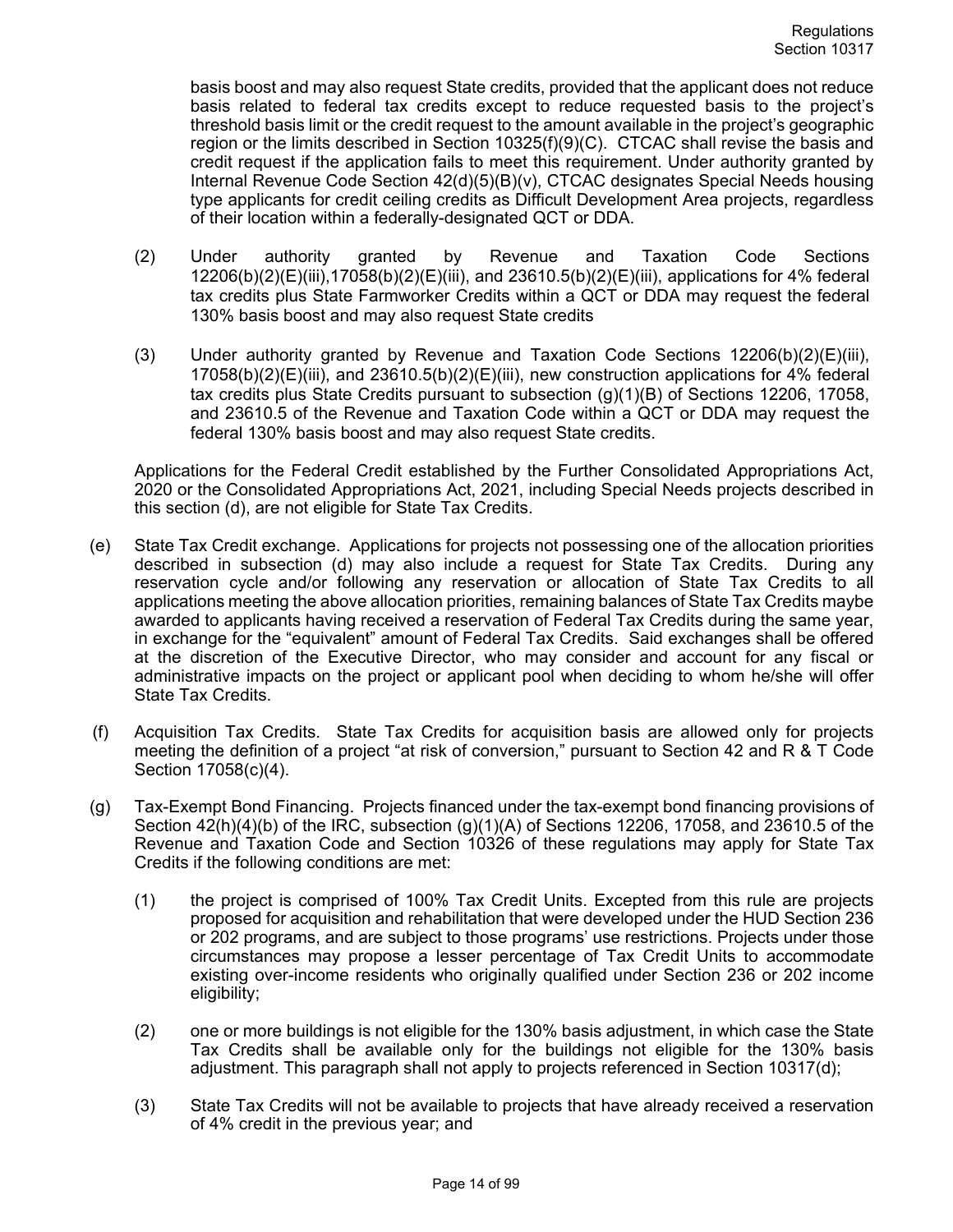(4) the applicant must demonstrate, by no later than 10 business days after the tax credit preliminary reservation, that a tax-exempt bond allocation has been received or applied for.

For projects financed under the tax-exempt bond financing provisions of Section 42(h)(4)(b) of the IRC, subsection (g)(1)(B) of Sections 12206, 17058, and 23610.5 of the Revenue and Taxation Code and Section 10326 of these regulations applying for State Tax Credits. State Tax Credits will not be available to projects that have already received a reservation of 4% credit in a previous year.

- (h) State Farmworker Credit. Applicants may request State Farmworker Credits for eligible Farmworker Housing in combination with federal credits, or they may request State Farmworker Credits only. If seeking a federal Credit Ceiling reservation, applicants may apply only during competitive rounds as announced by CTCAC and shall compete under the provisions of Section 10325(c) et. seq. If requesting federal credits for use with tax exempt bond financing, or State Farmworker Credits only, applicants may apply over the counter and shall meet the threshold requirements for projects requesting 4% federal credits.
	- (1) If more than one applicant is requesting nine percent (9%) federal credits in combination with State Farmworker Credits during a competitive round, CTCAC shall award available State Farmworker Credits to the highest scoring Farmworker Housing application that will receive a reservation of federal credits.

If available State Farmworker Credits are inadequate to fully fund a pending request for eligible Farmworker Housing, CTCAC may reserve a forward commitment of subsequent year's State Farmworker Credits for that project alone.

- (i) State Tax Credit Allocations pursuant to subsection (g)(1)(A) of Sections 12206, 17058, and 23610.5 of the Revenue and Taxation Code to bond financed projects. The following parameters apply:
	- (1) In calendar years where there are additional state tax credits available to bond financed projects, an amount equal to fifteen percent (15%) of the annual State Tax Credit authority will be available for acquisition and/or rehabilitation bond financed projects, with a ranking priority for projects meeting subparagraphs (A) through (D) in subsection (c)(4) of 12206 of the Revenue and Tax Code. In all other years, an amount equal to fifteen percent (15%) of the annual State Tax Credit authority will be available for bond financed projects of any construction type. CTCAC shall make reservations up to the 15% limit beginning with the first application review period of a calendar year for tax-exempt bond financed projects;
	- (2) The project will be competitively scored by CDLAC according to the CDLAC scoring and ranking system delineated in Section 5230 of the CDLAC Regulations. Notwithstanding the foregoing, existing tax credit projects must comply with the requirements of Section 10326(g)(8)(A);
	- (3) If the 15% set-aside has not been reserved prior to year end it may be used in a State Tax Credit exchange for projects that have received 9% Tax Credit reservations;
	- (4) The Committee may reserve an amount in excess of the 15% set-aside of State Tax Credits for the last funded tax-exempt bond financed project if that project requires more than the State Tax Credits remaining in this set aside if (1) fewer than half of the State Tax Credits annually available for the credit ceiling competition are reserved in the first competitive credit round, or (2) if State Credits remain available after funding of competitive projects in the second CTCAC funding round.
	- (5) Staff shall identify high cost projects by comparing each scored project's total eligible basis against its total adjusted threshold basis limits, excluding any increase for deeper targeting pursuant to Section 10327(c)(5)(C). CTCAC shall calculate total eligible basis consistent with the method described in Section 10325(d), except that the amount of developer fee in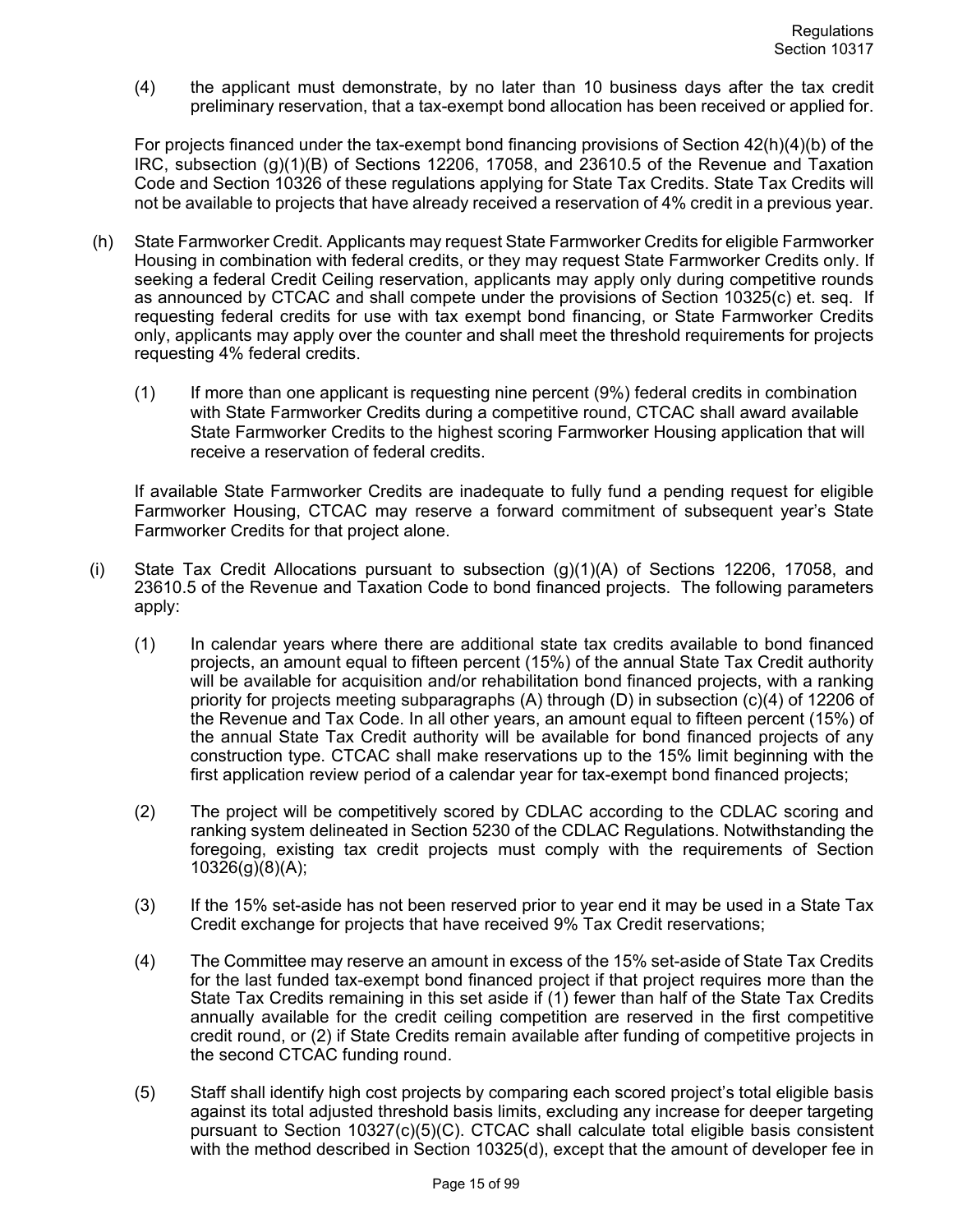basis that exceeds the project's deferral/contribution threshold described in Section 10327(c)(2)(B) shall be excluded. A project will be designated "high cost" if a project's total eligible basis exceeds its total adjusted threshold basis limit by 30%. Staff shall not recommend such project for credits. Any project may be subject to negative points if the project's total eligible basis at placed in service exceeds the revised total adjusted threshold basis limits for the year the project is placed in service (or the original total eligible threshold basis limit if higher) by 40%.

(j) State Tax Credit Allocations pursuant to subsection (g)(1)(B) of Sections 12206, 17058, and 23610.5 of the Revenue and Taxation Code. For calendar years beginning in 2021, an amount up to five hundred million dollars (\$500,000,000) in total State Tax Credit authority will be available (if authorized in the California Budget Act or related legislation) for new construction Tax Exempt Bond Projects subject to the requirements of the California Debt Limit Allocation Committee regulations and the requirements of Section 10326 of these regulations, for projects that can begin construction within 180 days from award. Failure to begin construction within 180 days of award shall result in rescission of the Tax Credit Reservation and may result in assessment of negative points.

Readiness to begin construction within 180 days from award shall be evidenced in the application as set forth in Section 10325(c)(7) of these regulations. Within 180 days of the award the applicant must submit to CTCAC building permits (a grading permit does not suffice to meet this requirement except that in the event that the city or county as a rule does not issue building permits prior to the completion of grading, a grading permit shall suffice; if the project is a design-build project in which the city or county does not issue building permits until designs are fully complete, the city or county shall have approved construction to begin) or the applicable tribal documents, and notice to proceed delivered to the contractor.

Failure to begin construction within 180 days of award shall result in rescission of the Tax Credit Reservation and may result in assessment of negative points.

- (k) All projects that have received state credits shall comply with the limitations on cash distributions required pursuant to Sections 12206(d), 17058(d), and 23610.5(d) of the Revenue and Taxation Code.
	- (1) In the initial application, applicants requesting state credits shall make an election to sell ("certificate") or not sell all or any portion of the state credit, as allowed pursuant to Revenue and Taxation Code Sections  $12206<sub>(o)</sub>$ ,  $17058<sub>(g)</sub>$ , and  $23610.5<sub>(f)</sub>$ . The applicant for a certificated credit shall be a non-profit entity and the state credit price shall not be less than eighty (80) cents per dollar of credit. The applicant may, only once, revoke an election to sell at any time before CTCAC issues the Form(s) 3521A for the project, at which the point the election shall become irrevocable.
	- (2) An applicant who elects to sell any portion of the state credit and a buyer who later resells any portion of the credit shall report to CTCAC within 10 days of the sale of the credit, in a form specified by CTCAC, all required information regarding the purchase and sale of the credit, including the social security or other taxpayer identification number of the party or parties to whom the credit has been sold, the face amount of the credit sold, and the amount of consideration received for the sale of the credit. At the request of the owner, CTCAC shall reissue the Form(s) 3521A in the name of the buyer.

Note: Authority cited: Section 50199.17, Health and Safety Code.

Reference: Sections 12206, 17058 and 23610.5, Revenue and Taxation Code; and Sections 50199.4, 50199.5, 50199.6, 50199.7, 50199.8, 50199.9, 50199.10, 50199.11, 50199.12, 50199.13, 50199.14, 50199.15, 50199.16, 50199.17, 50199.18, 50199.20, 50199.21 and 50199.22, Health and Safety Code.

Section 10320. Actions by the Committee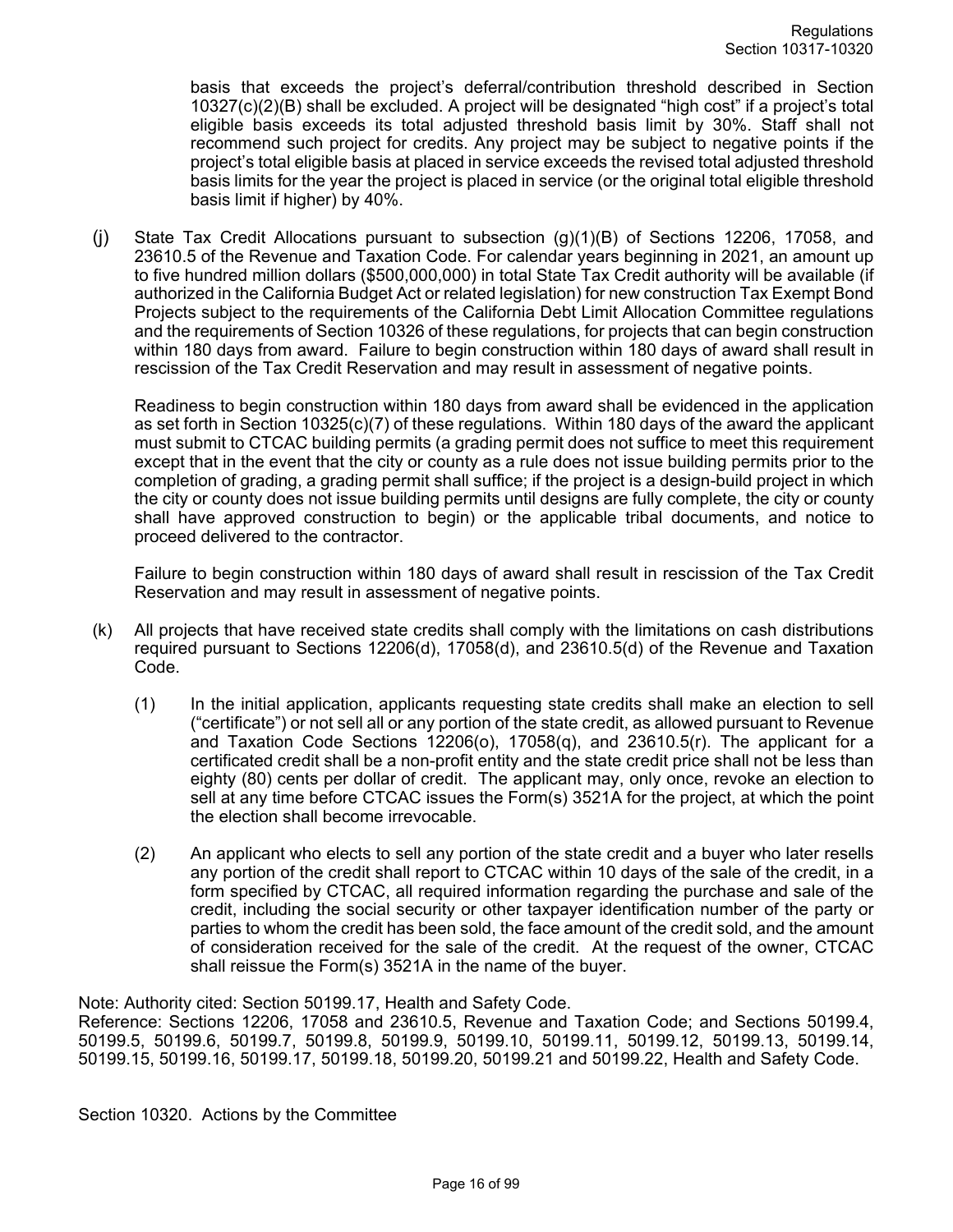- (a) Meetings. Except for reservations made pursuant to Section 10325(h) of these Regulations, Reservations of Tax Credits shall occur only at scheduled meetings of the Committee, which shall announce application-filing deadlines and the approximate dates of reservation meetings as early in the year as possible.
- (b) Approvals required by this Section 10320(b) shall not be unreasonably withheld if all of the following requirements, as applicable, are satisfied:
	- (1) No allocation of the Federal or State Credits, or ownership of a Tax Credit project, may be transferred without prior written approval of the Executive Director. In the event that prior written approval is not obtained, the Executive Director may assess negative points pursuant to section 10325(c)(2)(M), in addition to other remedies. The following requirements apply to all ownership or Tax Credit transfers requested after January 31, 2014:
		- (A) Any transfer of project ownership (including changes to any general partner, member, or equivalent responsible party), or allocation of Tax Credits shall be evidenced by a written agreement between the parties to the transfer, including agreements entered into by the transferee and the Committee.
		- (B) The entity replacing a party or acquiring ownership or Tax Credits shall be subject to a "qualifications review" by the Committee to determine if sufficient project development and management experience is present for owning and operating a Tax Credit project. Information regarding the names of the purchaser(s) or transferee(s), and detailed information describing the experience and financial capacity of said persons, shall be provided to the Committee. Any general partner change during the 15-year federal compliance and extended use period must be to a party earning equal capacity points pursuant to Section  $10325(c)(1)(A)$  as the exiting general partner. At a minimum this must be three (3) projects in service more than three years, or the demonstrated training required under Section 10326(g)(5). Two of the three projects must be Low Income Housing Tax Credit projects in California. If the new general partner does not meet these experience requirements, then substitution of general partner shall not be permitted. The requirements of this paragraph apply to a change to any general partner, member, or equivalent responsible party where an exiting party meets the experience capacity and the remaining party does not have experience equal to the minimum stated above.
		- (C) The transferor shall deliver all tenant files, inspection records, financial statements, and reserve balances to the transferee prior to or concurrent with the transfer. Failure to deliver such records may subject the transferor to negative points or a fine.
	- (2) In addition to any applicable requirements set forth in Section 10320(b)(1), all Transfer Events shall be subject to the prior written approval of the Executive Director. In the event that prior written approval is not obtained, the Executive Director may assess negative points pursuant to section  $10325(c)(2)(M)$ , in addition to other remedies. The following requirements apply to all Transfer Events for which approval is requested on or after October 21, 2015:
		- (A) Prior to a Transfer Event, the owner of the project shall submit to the Executive Director a Qualified Capital Needs Assessment. In the case of a Transfer Event in which a third-party lender is providing financing, the Qualified Capital Needs Assessment shall be commissioned by said third-party lender.
		- (B) The entity which shall own the project subsequent to the Transfer Event (the "Post Transfer Owner") shall covenant to the Committee (the "Capital Needs Covenant") that the Post Transfer Owner (and any assignee thereof) shall: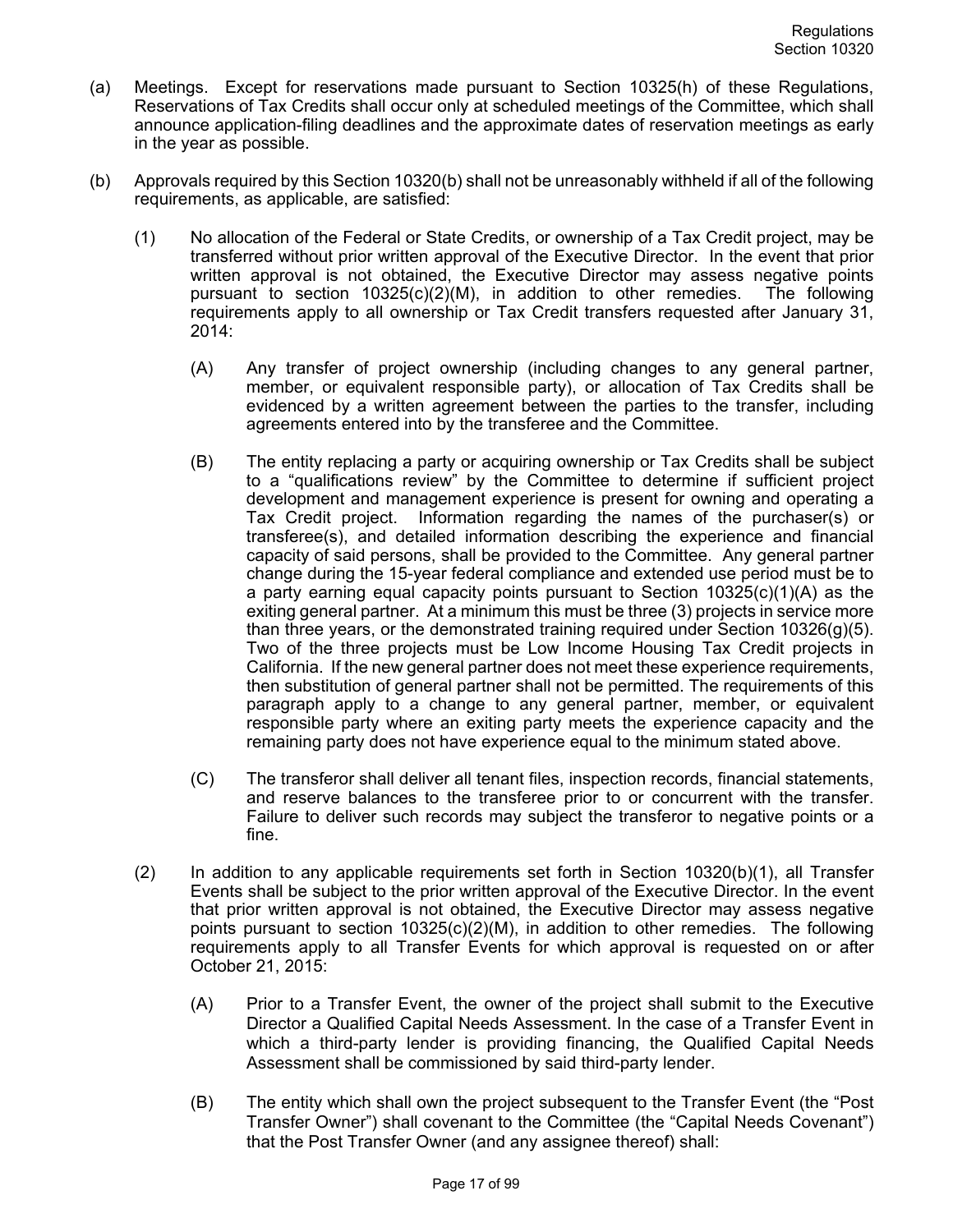- (i) set aside at the closing of the Transfer Event adequate funds to perform the Short Term Work (the "Short Term Work Reserve Amount");
- (ii) perform the Short Term Work within three (3) years from the date of the Transfer Event;
- (iii) make deposits to reserves as are necessary to fund the Long Term Work, taking into account any balance in replacement reserve accounts upon the conclusion of the Transfer Event beyond those required by clause (i). Notwithstanding the foregoing, the Post Transfer Owner shall have no obligation to fund any reserve amount from annual operations to the extent that the funding of the reserve causes the project to have a debt service coverage ratio of less than 1.00 to 1.00. In calculating the debt service coverage ratio for the purposes herein, the property management fee shall not exceed the greater of (a) 7% the project's effective gross income, or (b) such amount approved by HUD or USDA, as applicable. Any property management fee in excess of these limitations shall be subordinate to the funding of the required reserves and shall not be considered when calculating the debt service coverage ratio; and
- (iv) complete the Long Term Work when required, or prior thereto, pursuant to the Qualified Capital Needs Assessment.

The Executive Director may waive or modify the requirements of this Section 10320(b)(2)(A) and (B) if the owner can demonstrate that the Transfer Event will not produce, prior to any distributions of Net Project Equity to parties related to the sponsor, developer, limited partner(s) or general partner(s), sufficient Net Project Equity to fund all or any portion of the work contemplated by the Qualified Capital Needs Assessment. There shall be a presumption that a Transfer Event has insufficient Net Project Equity (and the requirements of this Section 10320(b)(2)(A) and (B) shall be waived) if no Net Project Equity from the Transfer Event is distributed to parties related to the sponsor, developer, general partner(s) or limited partner(s) of the owner other than a distribution or a payment to the limited partner(s) of the selling entity in the amount equal to, or less than, all federal, state, and local taxes incurred by the limited partner(s) as a result of the Transfer Event.

- (3) The Capital Needs Covenant shall at all times be subordinate to any deed of trust given to any third party lender to a project. The owner of a project subject to a Capital Needs Covenant shall certify compliance with the terms of said Capital Needs Covenant to CTCAC annually for the term of the Capital Needs Covenant on a form to be developed by the Executive Director. Failure to comply with the terms of the Capital Needs Covenant may subject the owner to negative points and/or a ban on buying or receiving future properties.
- (4) If a project seeks to receive a new reservation of 9% or 4% tax credits concurrently with a Transfer Event or during the time that the project is subject to a Capital Needs Covenant, the following provisions shall apply in lieu of paragraph (2):
	- (A) The applicant shall submit a Qualified Capital Needs Assessment. In cases in which a third-party lender is providing financing, the Qualified Capital Needs Assessment shall be commissioned by said third-party lender.
	- (B) The rehabilitation scope of work shall include all of the Short Term Work. The applicant may receive eligible basis for the costs of the Short Term Work only if the applicant can demonstrate that the Short Term Work was funded by one of the following:
		- (i) a credit from the seller of the project equal to the costs of Short Term Work.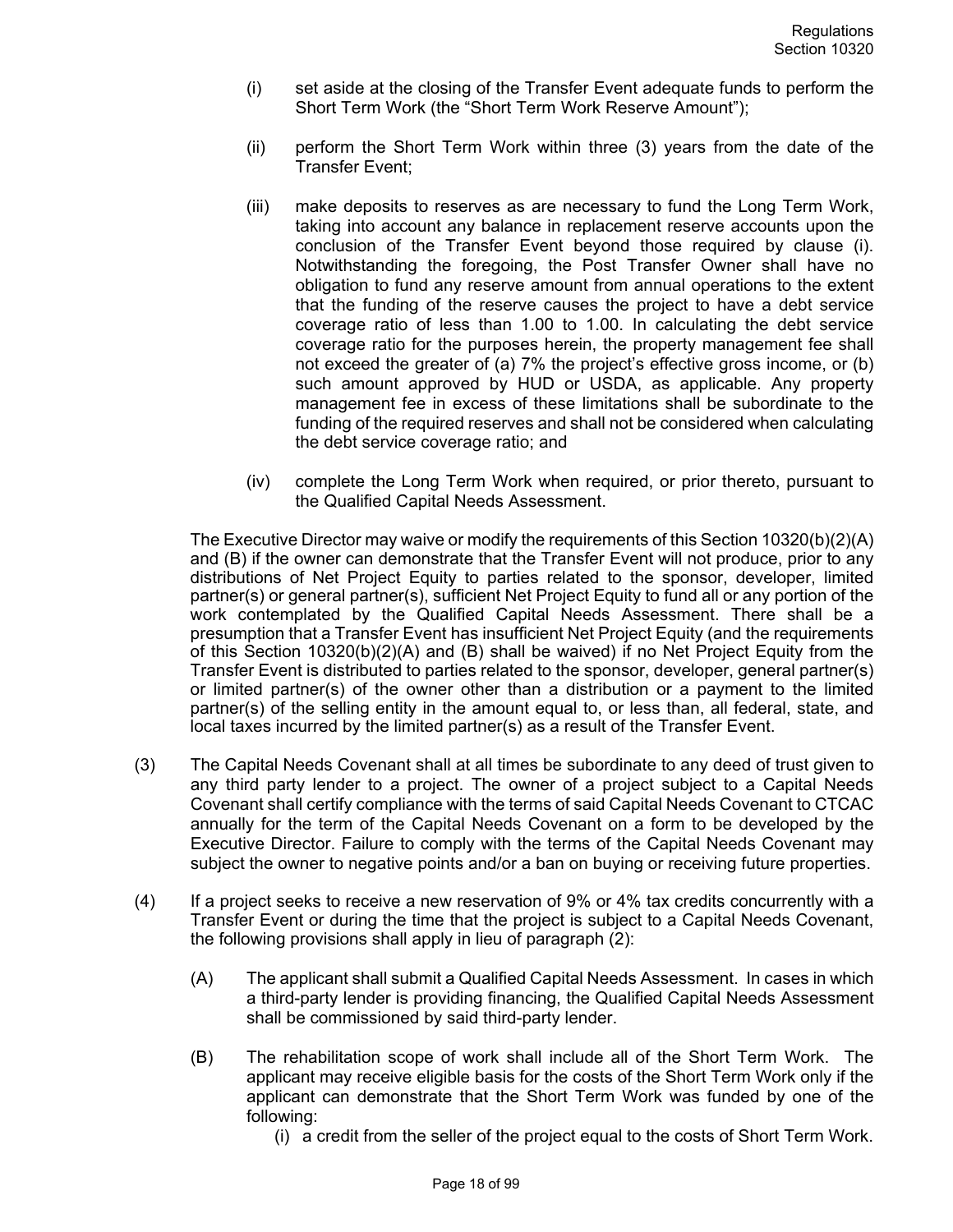- (ii) a reduction in the purchase price of the project as compared to the purchase price of the project had the project not been subject to the Transfer Event requirement, as shown by an appraisal that calculates the impact of the Short Term Work requirement on value.
- (iii) general partner equity.
- (iv) developer fee contributed to the project (a deferred developer fee does not qualify).
- (C) After the Transfer Event giving rise to the covenant required pursuant to Section 10320(b)(2)(B) (the "Initial Transfer"), if the project will be subsequently transferred in connection with the closing of the new reservation of 9% or 4% credits (a "Subsequent Transfer"), any increase in acquisition price (if the Initial Transfer was a sale) or the project valuation (if the Initial Transfer was a refinancing) between the Initial Transfer and the Subsequent Transfer which is attributable to a reduction in the amount of annual deposits into the replacement reserve account from those required pursuant to Section 10320(b)(2)(B)(iii) because all or a portion of the Long Term Work will be performed in connection with the new reservation of 9% or 4% credits, must be evidenced in the form of (i) a seller carryback note or (ii) a general partner equity contribution.
- (D) Upon the closing of the syndication of the new 9% or 4% credits reserved for the project, any Capital Needs Covenant shall automatically terminate without any further action of the project owner and/or the Committee.

The Executive Director shall waive or modify the requirements of this Section 10320(b)(4) if the owner can demonstrate that the Transfer Event will not produce, prior to any distributions of Net Project Equity to parties related to the sponsor, developer, limited partner(s) or general partner(s), sufficient Net Project Equity to fund all or any portion of the work contemplated by the Qualified Capital Needs Assessment. There shall be a presumption that a Transfer Event has insufficient Net Project Equity if no Net Project Equity from the Transfer Event is distributed to parties related to the sponsor, developer, general partner(s) or limited partner(s) of the owner other than a distribution or a payment to the limited partner(s) of the selling entity in the amount equal to, or less than, all federal, state, and local taxes incurred by the limited partner(s) as a result of the Transfer Event.

Sections 10320(b)(4)(B) and 10320(b)(4)(C) shall not be applicable to any project with an existing tax credit regulatory agreement with a remaining term of five (5) or less years.

- (5) No management company of an existing or new tax credit project shall be replaced without prior written approval of the Executive Director. In the event that prior written approval is not obtained, the Executive Director may assess negative points or a fine. With respect to 4% tax credit projects, management companies ineligible for at least two management company experience points pursuant to Section  $10325(c)(1)(B)$  shall obtain training in project operations, on-site certification, fair housing law, and manager certification in IRS Section 42 program requirements from CTCAC or a CTCAC-approved, nationally recognized entity. The out-going management company shall deliver all tenant files, inspection records, financial statements, and reserve balances to the in-coming management company prior to or concurrent with the transfer. Failure to deliver such records may subject the out-going management company to negative points or a fine.
- (6) Except for resyndication applications without a distribution of Net Project Equity, if a project seeks to receive a new reservation of 9% or 4% tax credits, any uncorrected Form(s) 8823 for life and safety violations (life-threatening and non-life threatening) and for Uniform Physical Condition Standards violations that are in existence at the time of the CTCAC application must be corrected by the project owner that received the Form(s) 8823. The resyndication application shall not include any costs to correct these Form(s) 8823.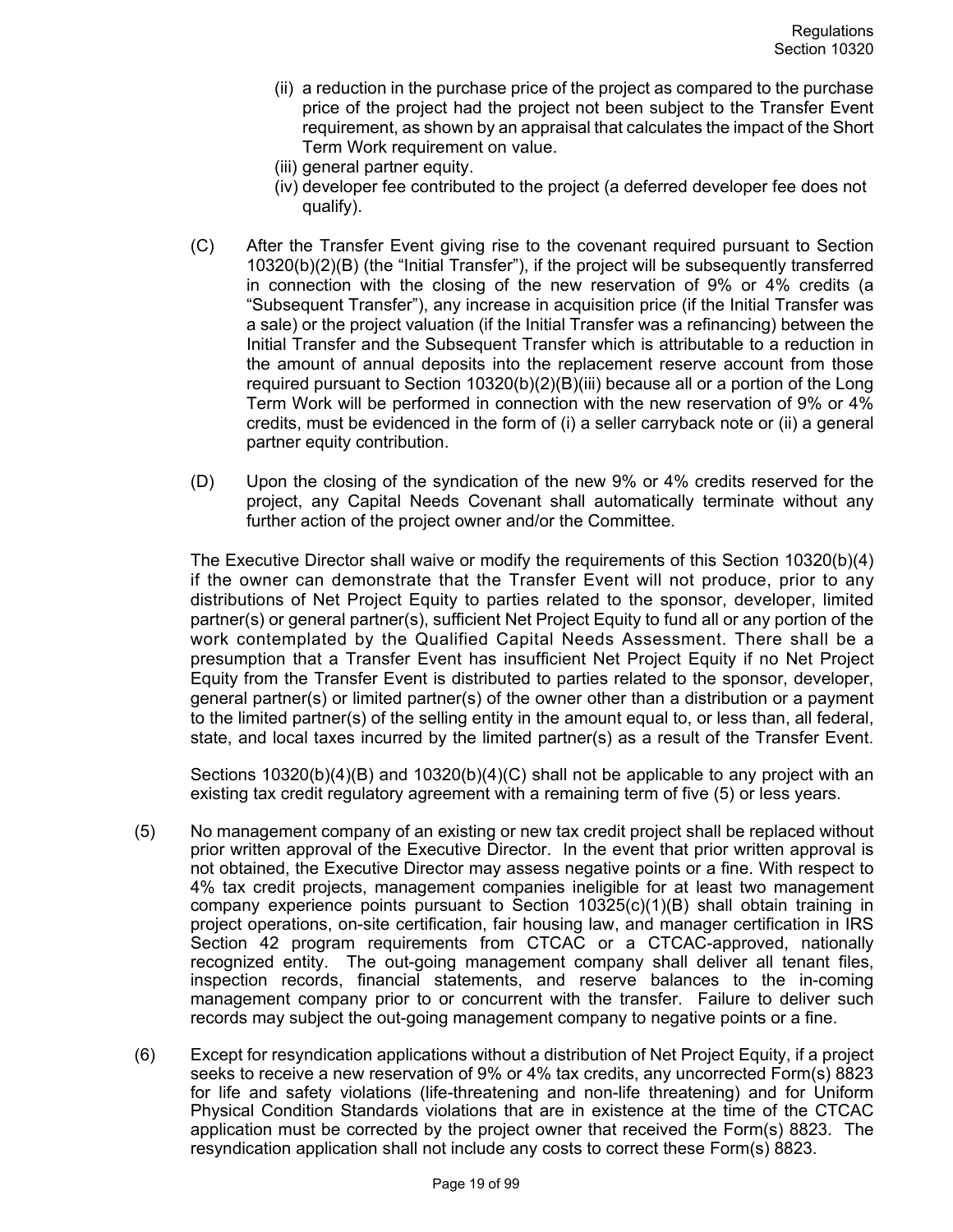- (7) An applicant seeking to (1) demolish or similarly alter any of the existing structures currently subject to CTCAC regulatory restrictions when seeking a new reservation of 9% and/or 4% tax credits; and/or (2) separate an existing project currently subject to CTCAC regulatory restrictions into multiple projects must request and receive prior written approval of the Executive Director. Projects that involve the demolition of existing residential units or separating an existing project must increase the unit count by (i) 25 or (ii) 50% of the existing demolished units, whichever is greater.
- (8) A project owner seeking to sell a portion of vacant or unused land must request and receive prior written approval of the Executive Director. The sales proceeds must either: 1) be contributed (not loaned) to a new multifamily affordable housing restricted project; or 2) reduce rents at the existing property by the aggregate amount of the proceeds. The project owner must request and receive prior written approval of the Executive Director.
- (c) CTCAC shall initially subordinate its regulatory contract to a permanent lender but thereafter shall not subordinate existing regulatory contracts to acquisition or refinancing debt, except in relation to new Deeds of Trust for rehabilitation loans, FHA-insured loans, restructured public loans, or as otherwise permitted by the Executive Director. At the request of the owner, CTCAC shall enter into a stand-still agreement permitting the acquisition or refinance lender 60 days to work with the owner to remedy a breach of the regulatory contract prior to CTCAC implementing any of the remedies in the regulatory contract, except that CTCAC shall not enter into a stand-still agreement related to a Transfer Event requested on or after October 21, 2015 unless the conditions of Section 10320(b)(2) have been satisfied. If CTCAC enters into a stand-still agreement related to a Transfer Event, Sections 10320(b)(2), (b)(3) and (b)(4) shall apply to the project.
- (d) False information. Upon being informed, or finding, that information supplied by an applicant, any person acting on behalf of an applicant, or any team member identified in the application, pursuant to these regulations, is false or no longer true, and the applicant has not notified CTCAC in writing, the Committee may take appropriate action as described in H & S Code Section 50199.22(b) and in section 10325(c)(2) of these regulations. Additionally the Executive Director may assess negative points to any or all members of the development team as described in Section 10322(h)(5).
- (e) CTCAC shall not enter into a qualified contract, as defined in IRC Section  $42(h)(6)(F)$ .

Note: Authority cited: Section 50199.17, Health and Safety Code.

Reference: Sections 12206, 17058 and 23610.5, Revenue and Taxation Code; and Sections 50199.4, 50199.5, 50199.6, 50199.7, 50199.8, 50199.9, 50199.10, 50199.11, 50199.12, 50199.13, 50199.14, 50199.15, 50199.16, 50199.17, 50199.18, 50199.20, 50199.21 and 50199.22, Health and Safety Code.

Section 10322. Application Requirements

- (a) Separate Application. A separate application is required for each project.
- (b) Application forms. Applications shall be submitted on forms provided by the Committee. Applicants shall submit the most current Committee forms and supplementary materials in a manner, format, and number prescribed by the Committee.
- (c) Late application. Applications received after an application-filing deadline shall not be accepted.
- (d) Incomplete application. Determination of completeness, compliance with all Basic and Additional Thresholds, the scoring of the application, and any application submission requirements pursuant to these regulations and the application form shall be based on the documents contained in the application as of the final filing deadline. Application omissions may be accepted after the application-filing deadline pursuant to Section 10322(e) if the Executive Director, at his or her sole discretion, determines that the deficiency is an application omission of either a document existing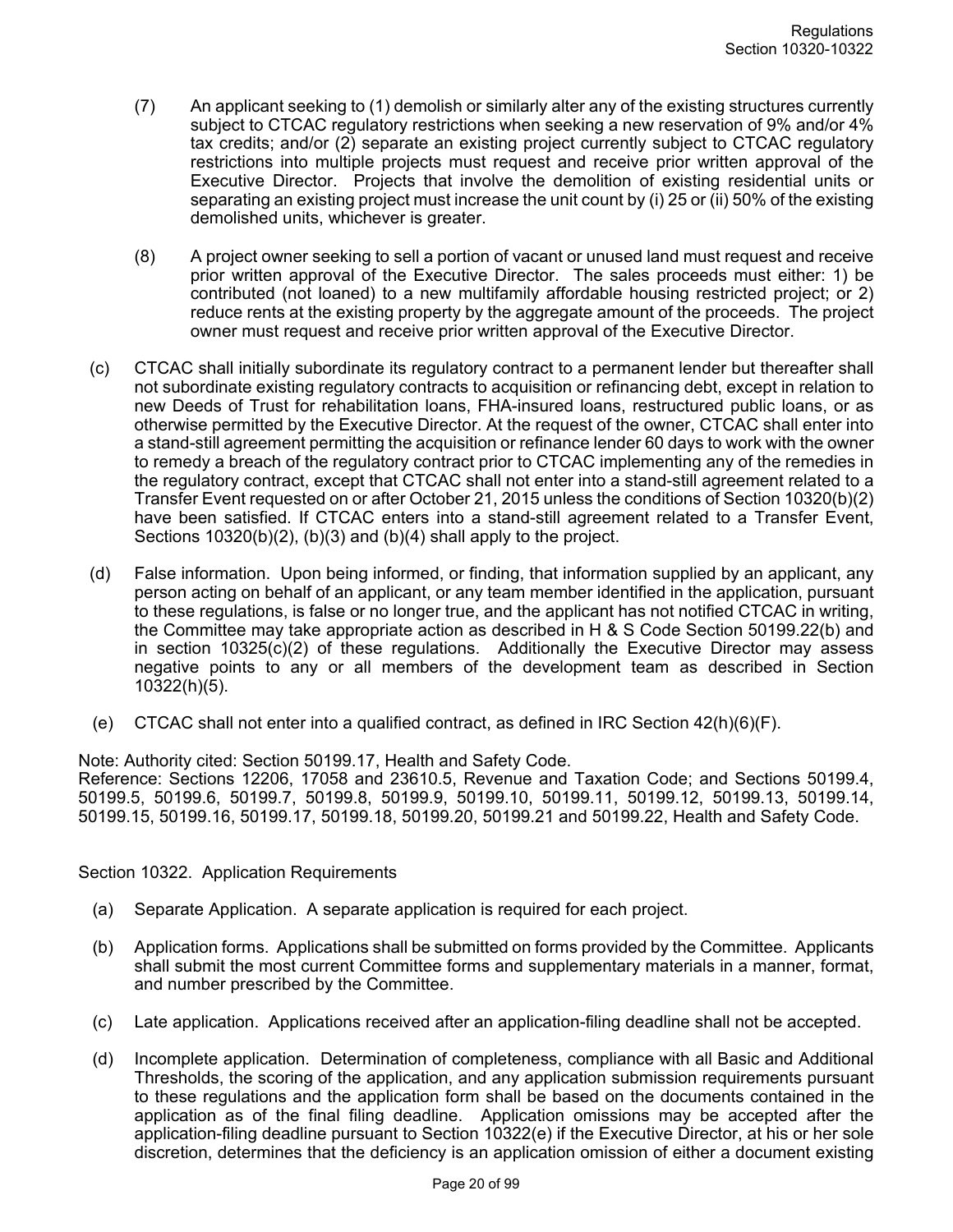as of the application-filing deadline, or a document certifying to a condition existing at the time of the application-filing deadline. Applications not meeting these requirements shall be considered incomplete, and shall be disqualified from receiving a reservation of Tax Credits during the cycle in which the application was determined incomplete. An applicant shall be notified by the Committee should its application be deemed incomplete and the application will not be scored.

(e) Complete application. No additional documents pertaining to: the Basic or Additional Threshold Requirements; scoring categories; and any application submission requirements pursuant to these regulations and the application form shall be accepted after the application-filing deadline unless the Executive Director, at his or her sole discretion, determines that the deficiency is an application omission of either a document existing as of the application-filing deadline, or a document certifying to a condition existing at the time of the application-filing deadline. In such cases, applicants shall be given up to five (5) business days from the date of receipt of staff notification, to submit said documents to complete the application. For application omissions, the Executive Director may request additional clarifying information from third party sources, such as local government entities, or the applicant, but this is entirely at the Executive Director's discretion. Upon the Executive Director's request, the information sources shall be given up to five (5) business days, from the date of receipt of staff notification, to submit said documents to clarify the application. The third party sources shall certify that all evidentiary documents deemed to be missing from the application had been executed, and were in the third-party source's possession, on or prior to, the applicationfiling deadline.

If required documents are not submitted within the time provided, the application shall be considered incomplete and no appeal will be entertained.

- (f) Application changes. Only the Committee may change an application as permitted by Sections 10317(d), 10325(c)(6)(B), and 10327(a). Any changes made by the Committee pursuant to those sections shall never increase the score or credit amount of the application as submitted, and may reduce the application's score and/or credit amount.
- (g) Applications not fully evaluated. Incomplete applications or others not expected to receive a reservation of Tax Credits due to relatively low scores, may or may not be fully evaluated by the Committee.
- (h) Standard application documents. The following documentation relevant to the proposed project is required to be submitted with all applications:
	- (1) Applicant's Statement. A signed statement signifying the responsibility of the applicant to:
		- (A) provide application related documentation to the Committee upon request;
		- (B) be familiar with and comply with Credit program statutes and regulations;
		- (C) hold the Committee and its employees harmless from program-related matters;
		- (D) acknowledge the potential for program modifications resulting from statutory or regulatory actions;
		- (E) acknowledge that Credit amounts reserved or allocated may be reduced in some cases when the terms and amounts of project sources and uses of funds are modified
		- (F) agree to comply with laws outlawing discrimination;
		- (G) acknowledge that the Committee has recommended the applicant seek tax advice;
		- (H) acknowledge that the application will be evaluated according to Committee regulations, and that Credit is not an entitlement;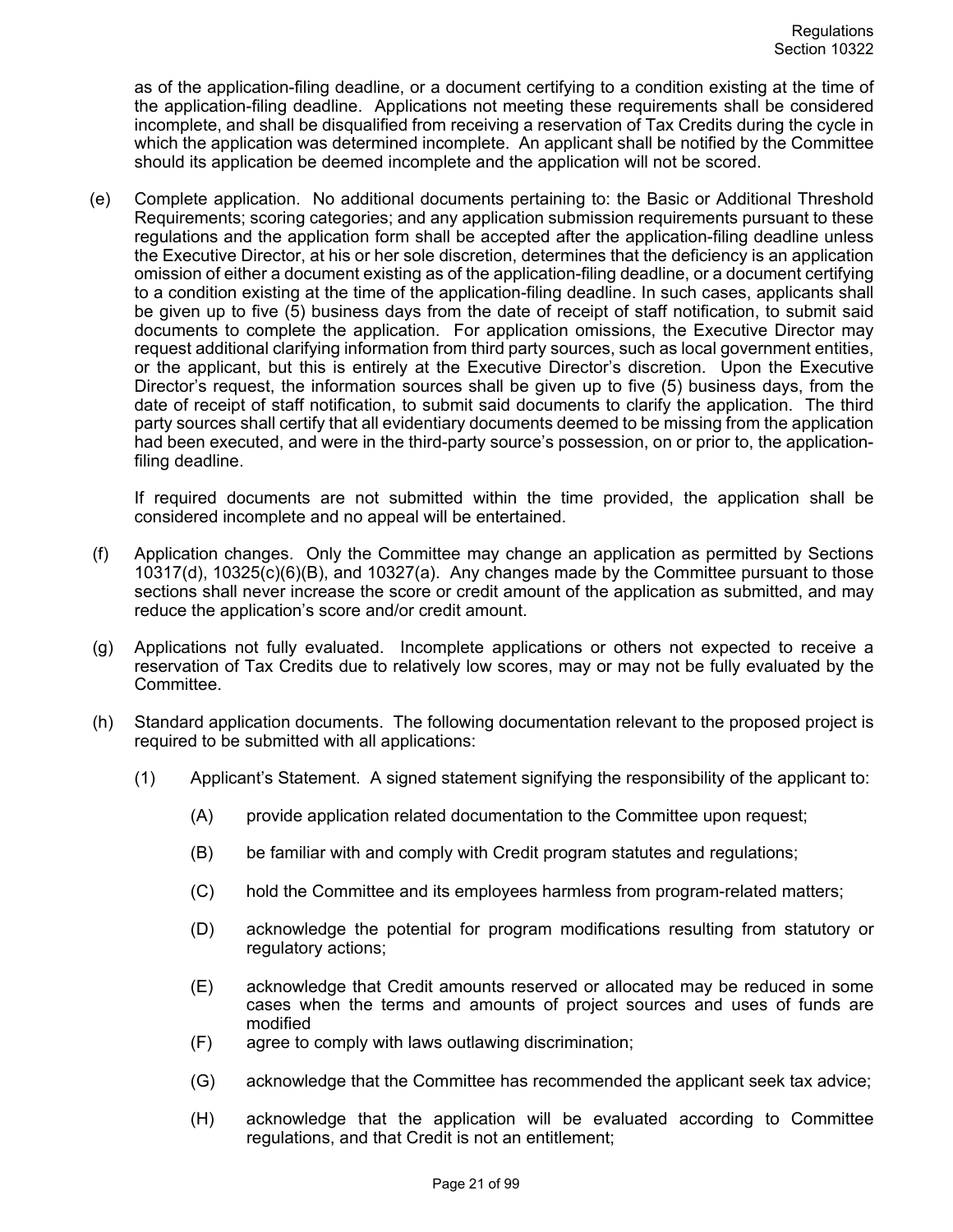- (I) acknowledge that continued compliance with program requirements is the responsibility of the applicant;
- (J) acknowledge that information submitted to the Committee is subject to the Public Records Act;
- (K) agree to enter with the Committee into a regulatory contract if Credit is allocated; and,
- (L) acknowledge, under penalty of perjury, that all information provided to the Committee is true and correct, and that applicant has an affirmative duty to notify the Committee of changes causing information in the application or other submittals to become false.
- (2) The Application form. Completion of all applicable parts of Committee-provided application forms which shall include, but not be limited to:
	- (A) General Application Information
		- (i) Credit amounts requested
		- (ii) minimum set-aside election
		- (iii) application stage selection
		- (iv) set-aside selection
		- (v) housing type
	- (B) Applicant Information
		- (i) applicant role in ownership
		- (ii) applicant legal status
		- (iii) developer type
		- (iv) contact person
	- (C) Development Team Information
	- (D) Subject Property Information
	- (E) Proposed Project Information
		- (i) project type
		- (ii) Credit type
		- (iii) building and unit types
	- (F) Land Use Approvals
	- (G) Development Timetable
	- (H) Identification and Commitment Status of Fund Sources
	- (I) Identification of Fund Uses
	- (J) Calculation of Eligible, Qualified and Requested Basis
	- (K) Syndication Cost Description
	- (L) Determination of Credit Need and Maximum Credit Allowable
	- (M) Project Income Determination
	- (N) Restricted Residential Rent and Income Proposal
	- (O) Subsidy Information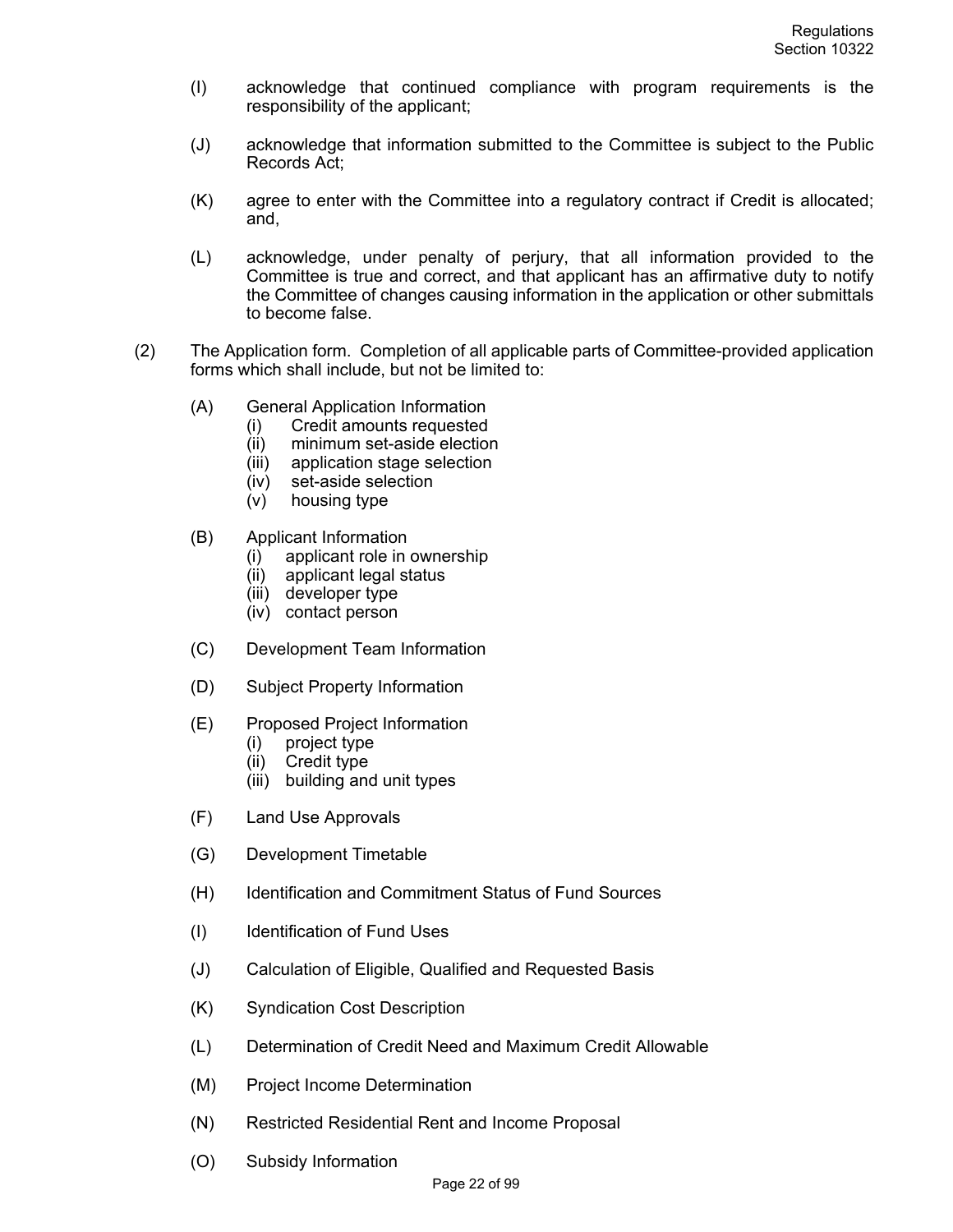- (P) Operating Expense Information
- (Q) Projected Cash Flow Calculation
- (R) Basic Threshold Compliance Summary
- (S) Additional Threshold Selection
- (T) Tax-exempt Financing Information
- (U) Market Study
- (3) Organizational documents. An organizational chart and a detailed plan describing the ownership role of the applicant throughout the low-income use period of the proposed project, and the California Secretary of State certificate for the project owner (if available). An executed limited partnership agreement may be submitted as documentation that the project ownership entity is formed. If the project owner is not yet formed, provide the certificate for the managing general partner or the parent company of the proposed project owner. A reservation of credit cannot be made to a to-be-formed entity.
- (4) Designated contact person. A contract between the applicant and the designated contact person for the applicant signifying the contact person's authority to represent and act on behalf of the applicant with respect to the Application. The Committee reserves its right to contact the applicant directly.
- (5) Identification of project participants. For purposes of this Section all of the following project participants, if applicable will be considered to be members of the Development Team. The application must contain the company name and contact person, address, telephone number, and fax number of each:
	- (A) developer;
	- (B) general contractor;
	- (C) architect;
	- (D) attorney
	- (E) tax professional;
	- (F) property management company;
	- (G) consultant;
	- (H) market analyst and/or appraiser; and
	- (I) CNA consultant.

If any members of the Development Team have not yet been selected at the application filing deadline, each must be named and materials required above must be submitted at the 180 or 194 day deadline described in Section 10325(c)(7).

- (6) Identities of interest. Identification of any persons or entities (including affiliated entities) that plan to provide development or operational services to the proposed project in more than one capacity, and full disclosure of Related Parties, as defined.
- (7) Legal description. A legal description of the subject property.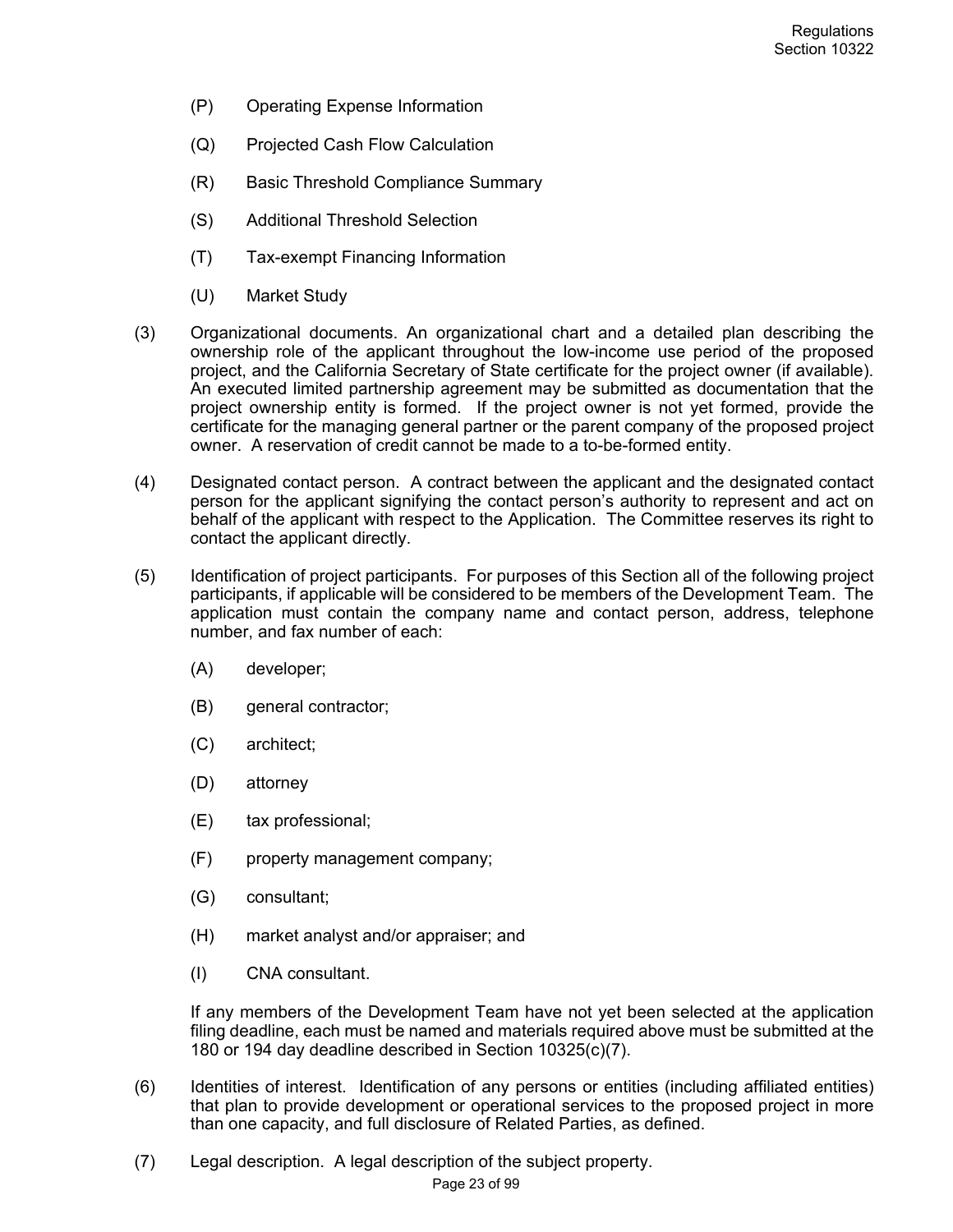- (8) Site Layout, Location, Unique Features and Surrounding Areas.
	- (A) A narrative description of the current use of the subject property;
	- (B) A narrative description of all adjacent property land uses, the surrounding neighborhood, and identification and proximity of services, including transportation
	- (C) Labeled photographs, or color copies of photographs of the subject property and all adjacent properties;
	- (D) A layout of the subject property, including the location and dimensions of existing buildings, utilities, and other pertinent features.
	- (E) A site or parcel map indicating the location of the subject property and showing exactly where the buildings comprising the Tax Credit Project will be situated. (If a subdivision is anticipated, the boundaries of the parcel for the proposed project must be clearly marked; and
	- (F) A description of any unique features of the site, noting those that may increase project costs or require environmental mitigation.
- (9) Appraisals. Appraisals are required for 1) all rehabilitation applications except as noted in (A), 2) all competitive applications except for new construction projects that are on tribal trust land or that have submitted a third party purchase contract with, or evidence of a purchase from, an unrelated third party, 3) all applications seeking tiebreaker credit for donated or leased land, and 4) all new construction applications involving a land sale from a related party. For purposes of this paragraph only, a purchase contract or sale with a related party shall be deemed to be a purchase contract or sale with an unrelated party if the applicant demonstrates that the related party is acting solely as a pass-through entity and the tax credit partnership is only paying the acquisition price from the last arms-length transaction, plus any applicable and reasonable carrying costs. Appraisals shall not include the value of favorable financing.

Appraisals must be prepared by a California certified general appraiser having no identity of interest with the development's partner(s) or intended partner or general contractor, acceptable to the Committee, and include, at a minimum, the following:

- (i) the highest and best use value of the proposed project as residential rental property, taking into account any on-going recorded rent restrictions;
- (ii) for rehabilitation and new construction applications, the Sales Comparison Approach and Income Approach valuation methodologies shall be used; for adaptive reuse applications, the Cost Approach valuation methodology shall be used for adaptive reuse of office buildings, retail buildings, and similar, and the Sales Comparison and Income Approaches may be used for hotels, motels, and similar;
- (iii) the appraiser's reconciled value except in the case of an adaptive reuse or conversion as mentioned in (ii) above;
- (iv) a value for the land of the subject property ("as if vacant" for rehabilitation or adaptive reuse applications);
- (v) an on site inspection; and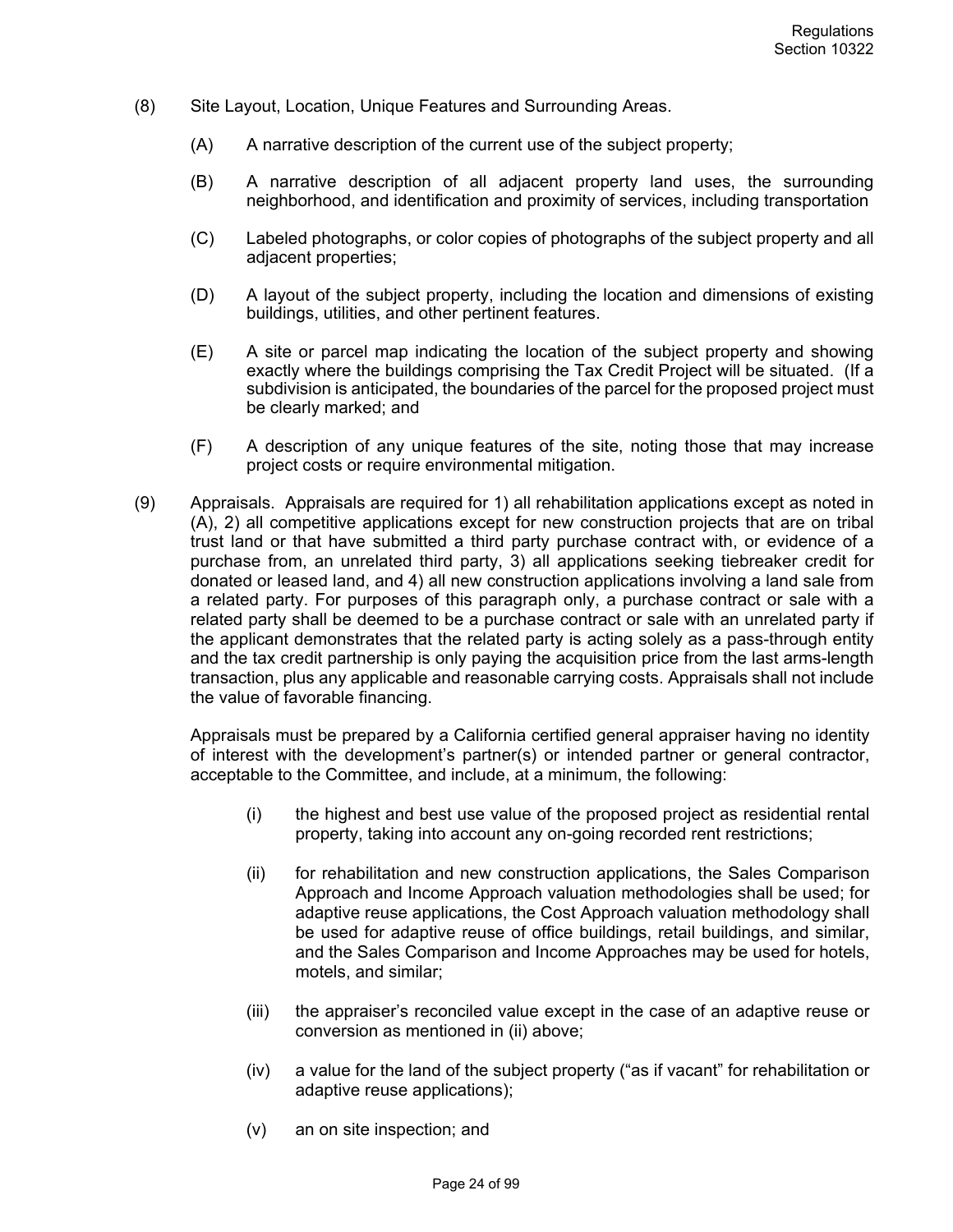- (vi) a purchase contract verifying the sales price of the subject property.
- (A) Rehabilitation applications. An "as-is" appraisal is required with a date of value that is within 120 days before or after the execution of: a purchase contract; for leased land, an executed development agreement negotiated between the land owner and the applicant or developer; an option agreement; any other site control document pursuant to Section 10325(f)(2); or the transfer of ownership by all the parties

For tax-exempt bond-funded properties receiving credits under Section 10326 only or in combination with State Tax Credits, the applicant may elect to forego the appraisal required pursuant to this section and use an acquisition value equal to the sum of the third party debt encumbering the seller's property, which may increase during subsequent reviews to reflect the actual amount.

- (B) New construction applications. Projects for which an appraisal is required above shall provide an "as-is" appraisal with a date of value that is within either:
	- (i) 120 days before or after the execution of a purchase contract; for leased land, an executed development agreement negotiated between the land owner and the applicant or developer; an option agreement; any other site control document pursuant to Section 10325(f)(2); the transfer of ownership by all the parties, or
	- (ii) one year of the application date if the latest purchase contract, development agreement, option agreement, or any other site control document pursuant to Section 10325(f)(2) was executed within that year.

An amendment to an agreement does not constitute any of the agreements listed in (i) or (ii) above.

(C) Adaptive reuse applications. All adaptive reuse applications must submit an appraisal using an "as-is" appraisal date of value as stated in (B) above. For applications required to use the Cost Approach, the appraisal must consider the age, condition, and depreciated value of the existing building(s) when utilizing newly constructed "shell" sales comparisons and must include these calculations in the report.

For applications with existing project-based rental subsidy, the Income Approach shall not include post-rehabilitation contract rent(s). Rent(s) used in the Income Approach, if not the existing approved contract rent, must be supported by a rent comparable study or similar. For applications with existing affordability restrictions, the Income Approach must be based on the affordability restrictions and restricted rents encumbering the property (a "restricted value") unless all affordability restrictions will expire within five years.

CTCAC may contract with an appraisal reviewer who may review submitted appraisals. If it does so, CTCAC shall commission an appraisal review. If the appraisal review finds the submitted appraisal to be inappropriate, misleading, or inconsistent with the data reported and with other generally known information, then the reviewer shall develop his or her own opinion of value and CTCAC shall use the opinion of value established by the appraisal reviewer.

(10) Market Studies. A full market study prepared within 180 days of the filing deadline by an independent  $3<sup>rd</sup>$  party having no identity of interest with the development's partners, intended partners, or any other member of the Development Team described in Subsection (5) above. The study must meet the current market study guidelines distributed by the Committee, and establish both need and demand for the proposed project. CTCAC shall publicly notice any changes to its market study guidelines and shall take public comment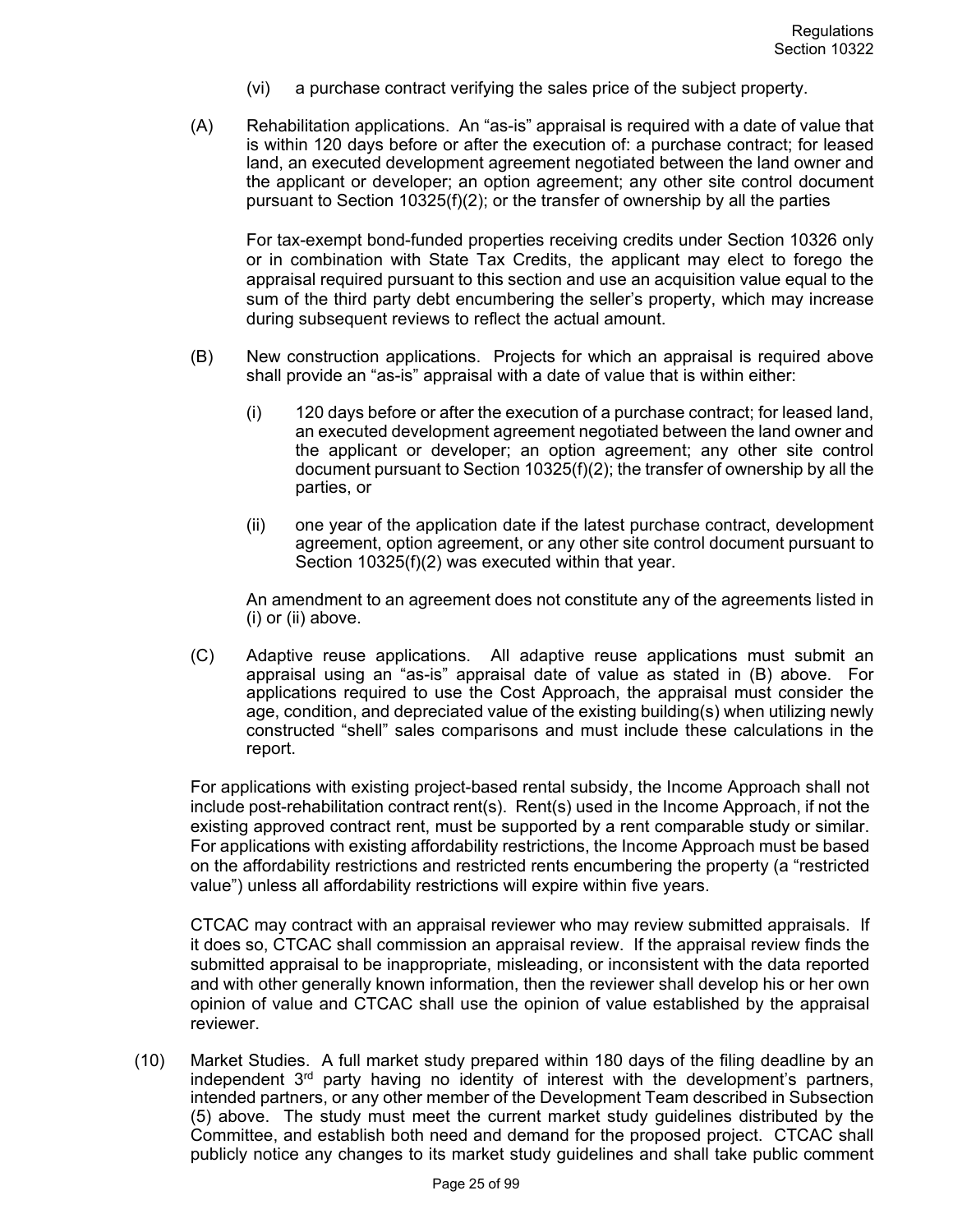consistent with the comment period and hearing provisions of Health and Safety Code Section 50199.17. For scattered site projects, a market study may combine information for all sites into one report, provided that the market study has separate rent comparability matrices for each site. A new construction hybrid 9% and 4% tax credit development may combine information for both component projects into one report and, if not, shall reflect the other component project as a development in the planning or construction stages.

A market study shall be updated when either proposed subject project rents change by more than five percent (5%), or the distribution of higher rents increases by more than 5%, or 180 days have passed since the first site inspection date of the subject property and comparable properties. CTCAC shall not accept an updated market study when more than twelve (12) months have passed between the earliest listed site inspection date of either the subject property or any comparable property and the filing deadline. In such cases, applicants shall provide a new market study. If the market study does not meet the guidelines or support sufficient need and demand for the project, the application may be considered ineligible to receive Tax Credits.

For acquisition/rehabilitation projects meeting all of the following criteria, a comprehensive market study as outlined in IRS Section  $42(m)(1)(A)(iii)$  shall mean a written statement by a third party market analyst certifying that the project meets these criteria:

- All of the buildings in the project are subject to existing federal or state rental assistance or operating subsidies, an existing TCAC Regulatory Agreement, or an existing regulatory agreement with a federal, state, or local public entity.
- The proposed tenant-paid rents and income targeting levels shall not increase by more than five percent (5%) (except that proposed rents and income targeting levels for units subject to a continuing state or federal project-based rental assistance contract may increase more and proposed rents and income targeting levels for resyndication projects shall be consistent with Section 10325(f)(11) or Section 10326(g)(8)).
- The project shall have a vacancy rate of no more than ten percent (10%) for special needs units and non-special needs SRO units without a significant project-based public rental subsidy and five percent (5%) for all other units at the time of the tax credit application.
- (11) Construction and design description. A detailed narrative description of the proposed project construction and design, including how the design will serve the targeted population.
- (12) Architectural drawings. Preliminary drawings of the proposed project, including a site plan, building elevations, and unit floor plans (including square footage of each unit). The project architect shall certify that the development will comply with building codes and the physical building requirements of all applicable fair housing laws. In the case of rehabilitation projects proceeding without an architect, the entity performing the Capital Needs Assessment shall note necessary fair housing improvements, and the applicant shall budget for and implement the related construction work. The site plan shall identify all areas or features proposed as project amenities, laundry facilities, recreation facilities and community space. Drawings shall be to a scale that clearly shows all requested information. Blueprints need not be submitted. A project applying as a High-Rise Project must include the project architect certification required by Section 10302(v).
- (13) Placed-in-service schedule. A schedule of the projected placed-in-service date for each building.
- (14) Identification of local jurisdiction. The following information related to the local jurisdiction within which the proposed project is located: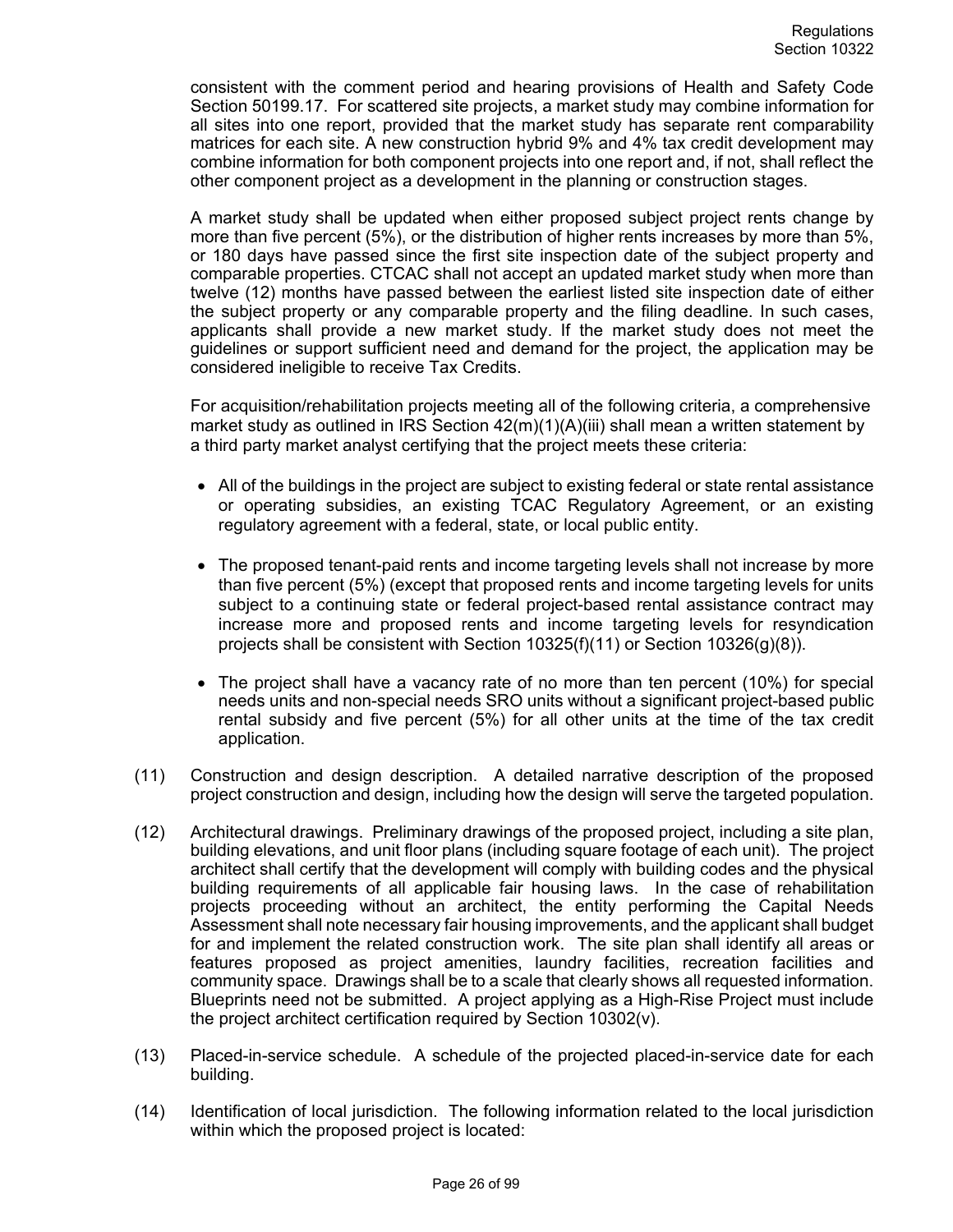- (A) jurisdiction or tribe (e.g., City of Sacramento)
- (B) chief executive officer or tribal chairperson and title (e.g., Susan Smith, City Manager)
- (C) mailing address
- (D) telephone number
- (E) fax number
- (15) Sources and uses of funds. The sources and uses of funds description shall separately detail apportioned amounts for residential space and commercial space.
- (16) Financing plan. A detailed description of the financing plan, and proposed sources and uses of funds, to include construction, permanent, and bridge loan sources, and other fund sources, including rent or operating subsidies and reserves. The commitment status of all fund sources shall be described, and non-traditional financing arrangements shall be explained.
- (17) Eligible basis certification. A certification from a third party certified public accountant or tax attorney that project costs included in applicant's calculation of eligible basis are allowed by IRC Section 42, as amended, and are presented in accordance with standard accounting procedures. This must be delivered on the tax professional's corporate letterhead, in the prescribed CTCAC format and must include a statement that the Sources and Uses Budget was reviewed and that the accountant or attorney discussed the budget with the applicant as needed.
- (18) Use of tax benefits description. If the Tax Credits are not to be offered to investors, a detailed explanation of how the tax benefits will be used by the applicant.
- (19) Terms of syndication agreement. Written estimate(s) from syndicator(s) or financial consultants on their corporate letterhead and in the prescribed CTCAC format, of equity dollars expected to be raised for the proposed project, based on the amount of Tax Credits requested, including gross and net proceeds, pay-in schedules, syndication costs (including syndicator consulting fees), and an estimated net tax Credit factor, for both Federal and State Tax Credits if both are to be used or if State Tax Credits exchange points are requested. The syndicator shall not pay any fees or provide any other financial or other substantive benefit to a partnership developer unless all such fees or benefits are fully and completely disclosed to CTCAC in the Executed Letter of Intent.
- (20) Tax Credit certification. If the Tax Credits are not to be syndicated, a letter from a third party certified public accountant establishing the Tax Credit factor.
- (21) Utility allowance estimates. Current utility allowance estimates consistent with 26 CFR Section 1.42-10. The applicant must indicate which components of the utility allowance schedule apply to the project. For buildings that are using an energy consumption model utility allowance estimate, the estimate shall be calculated using the most recent version of the California Utility Allowance Calculator (CUAC) developed by the California Energy Commission (CEC), with any solar values for new construction or adaptive reuse determined from the CEC's Photovoltaic Calculator and any solar values for existing residential buildings determined from the CEC's Photovoltaic Calculator or the Expected Performance Based Buydown (EPBB) calculator with monthly scalars to be determined by CTCAC. The CUAC estimate shall be signed by a California Association of Building Energy Consultants (CABEC) Certified Energy Analyst (CEA). Measures that are used in the CUAC that require field verification shall be verified by a certified HERS Rater, in accordance with current HERS regulations. Use of CUAC is limited to (i) new construction projects, (ii) rehabilitation projects applying for tax credits for which the rehabilitation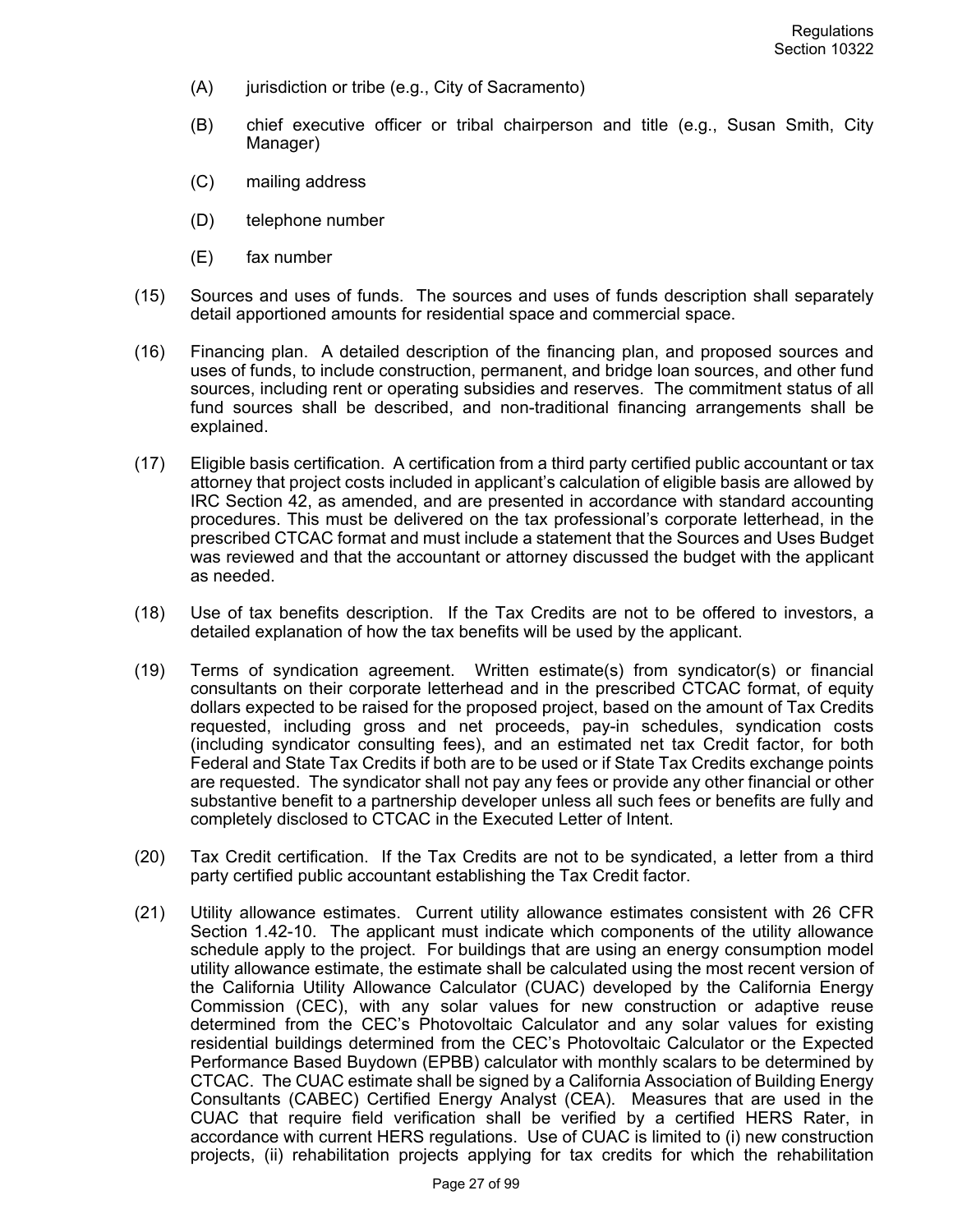improves energy efficiency by at least 20%, as determined consistent with the requirements of Section 10325(c)(5)(D) and (G), or installs solar generation that offsets 50% of tenant loads, as determined consistent with the requirements of Section 10325(c)(5)(G), and (iii) existing tax credit projects with new photovoltaics installed through the Multifamily Affordable Solar Housing (MASH) program or a solar program administered by a municipal utility or joint powers authority, which offsets tenants' electrical load. All CUAC utility allowances require a quality control review and approval. CTCAC will submit modeled CUAC utility allowance estimates to a quality control reviewer and shall establish a fee to cover the costs of this review. Existing tax credit projects and rehabilitation projects converting to the CUAC shall provide tenants at least 90 days prior to the effective date with an informative summary about the current utility allowance and the proposed CUAC allowances, including notice of any actual rent increase to the tenant. Except for existing tax credit projects with active MASH program reservations dated prior to March 1, 2018, any decrease in tenant's utility allowance that results from conversion to the CUAC shall not exceed \$15 per month over any 12-month period. Such projects shall also provide CTCAC with the actual rent increases in the first year's CUAC update submittal. For existing projects requesting CUAC utility allowances, cash flow is limited to 15.0% or less of residential income and a debt service coverage ratio of 1.50 or less, as verified by audited financial statements.

- (22) Certification of subsidies. The applicant must certify as to the full extent of all Federal, State, and local subsidies which apply (or for which the taxpayer expects to apply) with respect to the proposed project. (IRC Section  $42(m)(2)(C)(ii)$ ) If rental assistance, operating subsidies or annuities are proposed, all related commitments that secure such funds must be provided. Non-competitive Tax-Exempt Bond Projects may receive a reservation of tax credits with the condition to provide the applicable subsidy commitment within 180 days of the reservation. The source, monthly contract rent, annual amount (if applicable), term, number of units receiving assistance, and expiration date of each subsidy must be included.
- (23) Cash flow projection. A 15-year projection of project cash flow. Separate cash flow projections shall be provided for residential and commercial space. If a capitalized rent reserve is proposed to meet the underwriting requirements of Section 10327, it must be included in the cash flow projections. Use of a capitalized rent reserve is limited to Special Needs projects, projects applying under the Non-profit Homeless Assistance set-aside, HOPE VI projects, and Section 8 project based projects.
- (24) Self-scoring sheet as provided in the application.
- (25) Acquisition Tax Credits application. Applicants requesting acquisition Tax Credits shall provide:
	- (A) a chain of title report or, for tribal trust land, an attorney's opinion regarding chain of title;
	- (B) an applicant statement that the acquisition is exempt from, or a third party tax attorney's opinion stating that the acquisition meets the requirements of IRC Section 42(d)(2)(B)(ii) as to the 10-year placed-in-service rule; and,
	- (C) if a waiver of the 10-year ownership rule is necessary, a letter from the appropriate Federal official that states that the proposed project qualifies for a waiver under IRC Section 42(d)(6).
- (26) Rehabilitation application. Applicants proposing rehabilitation of an existing structure shall provide:
	- (A) An independent, third party appraisal prepared and submitted with the preliminary reservation application consistent with the guidelines in Section 10322(h)(9).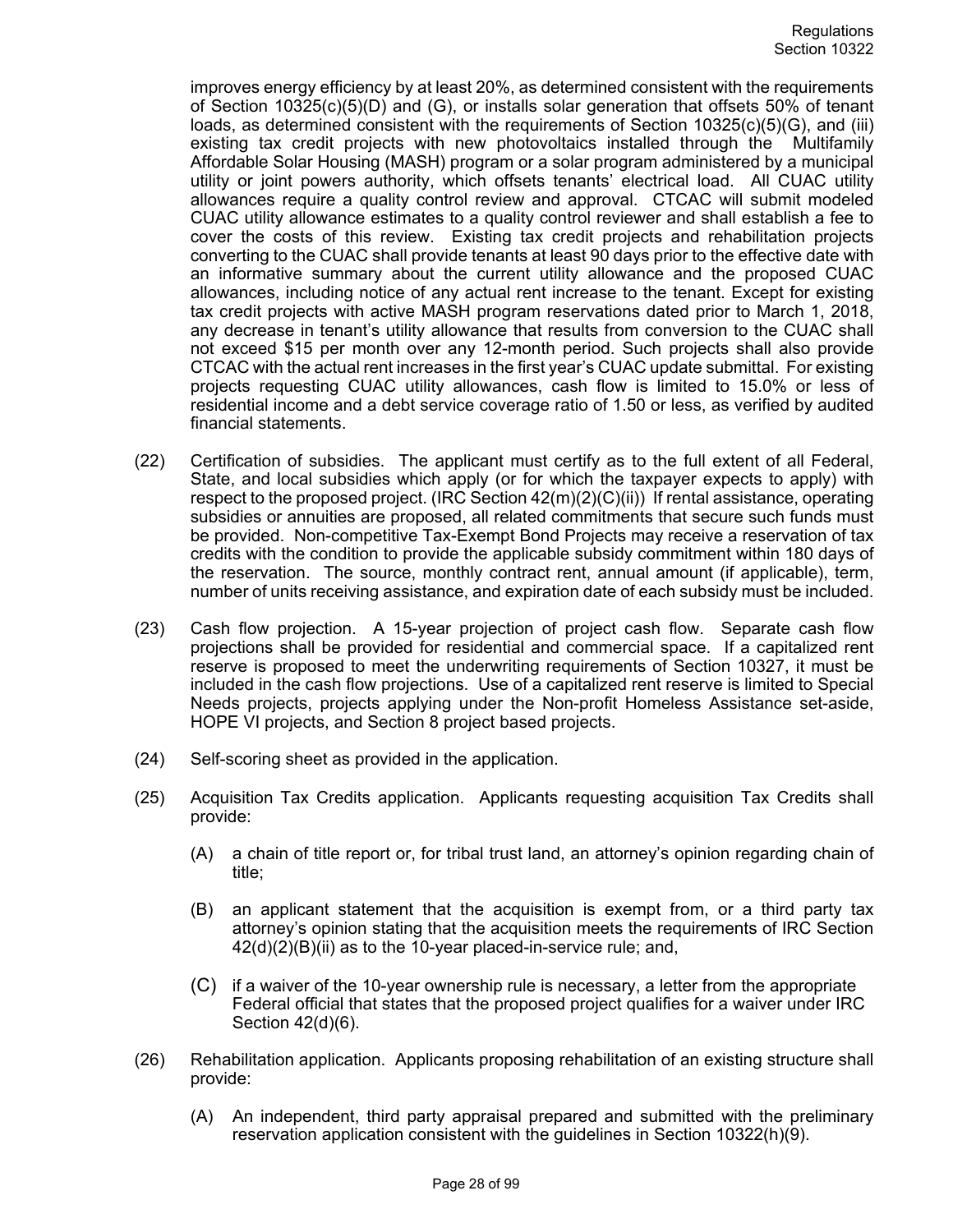- (B) A Capital Needs Assessment ("CNA") performed within 180 days prior to the application deadline (except as provided in Section 10322(h)(35)) that details the condition and remaining useful life of the building's major structural components, all necessary work to be undertaken and its associated costs, as well as the nature of the work, distinguishing between immediate and long term repairs. The Capital Needs Assessment shall also include a pre-rehabilitation 15-year reserve study, indicating anticipated dates and costs of future replacements of all current major building components. The CNA must be prepared by the project architect, as long as the project architect has no identity of interest with the developer, or by a qualified independent 3rd party who has no identity of interest with any of the members of the Development Team. An adaptive reuse application is not required to submit a CNA.
- (27) Acquisition of Occupied Housing application. Applicants proposing acquisition of occupied rental residential housing shall provide all existing income, rent and family size information for the current tenant population.
- (28) Tenant relocation plan. In addition to any other applicable relocation requirements, applicants proposing rehabilitation or demolition of occupied housing shall comply with the requirements of the California Relocation Assistance Law, California Government Code Section 7260 et seq, or, if the Uniform Relocation Assistance and Real Property Acquisition Policies Act of 1970 already applies to the project, pursuant to this federal law. Applicants shall provide an explanation of the relocation requirements that they are complying with, and a detailed relocation plan consistent with one of the above-listed relocation standards including an itemized relocation cost estimate that calculates the tenant relocation expenses required pursuant to the applicable California or federal relocation law. The relocation plan must also address the potential displacement of current tenants who do not meet the CTCAC income eligibility requirements or who will receive a rent increase exceeding five percent (5%). The relocation plan must include: a detailed description of proposed temporary onsite or offsite relocation and any corresponding relocation payments for tenants who meet CTCAC income eligibility requirements; an estimate of the number of current tenants who do not meet CTCAC income eligibility requirements or will receive a rent increase exceeding five percent (5%), how this estimate was determined, and the estimated relocation cost; and a detailed description of how the current tenants will be provided notice and information about the required relocation assistance, including copies of such noticing document(s).
- (29) Owner-occupied Housing application. Applicants proposing owner-occupied housing projects of four units or less, involving acquisition or rehabilitation, shall provide evidence from an appropriate official substantiating that the building is part of a development plan of action sponsored by a State or local government or a qualified nonprofit organization (IRC Section 42(i)(3)(E)).
- (30) Nonprofit Set-Aside application. Applicants requesting Tax Credits from the Nonprofit setaside, as defined by IRC Section 42(h)(5), shall provide the following documentation with respect to each developer and general partner of the proposed owner:
	- (A) IRS documentation of designation as a  $501(c)(3)$  or  $501(c)(4)$  corporation;
	- (B) proof that one of the exempt purposes of the corporation is to provide low-income housing;
	- (C) a detailed description of the nonprofit participation in the development and ongoing operations of the proposed project, as well as an agreement to provide CTCAC with annual certifications verifying continued involvement;
	- (D) a third party legal opinion verifying that the nonprofit organization is not affiliated with, controlled by, or party to interlocking directorates with any Related Party of a for-profit organization, and the basis for said determination; and,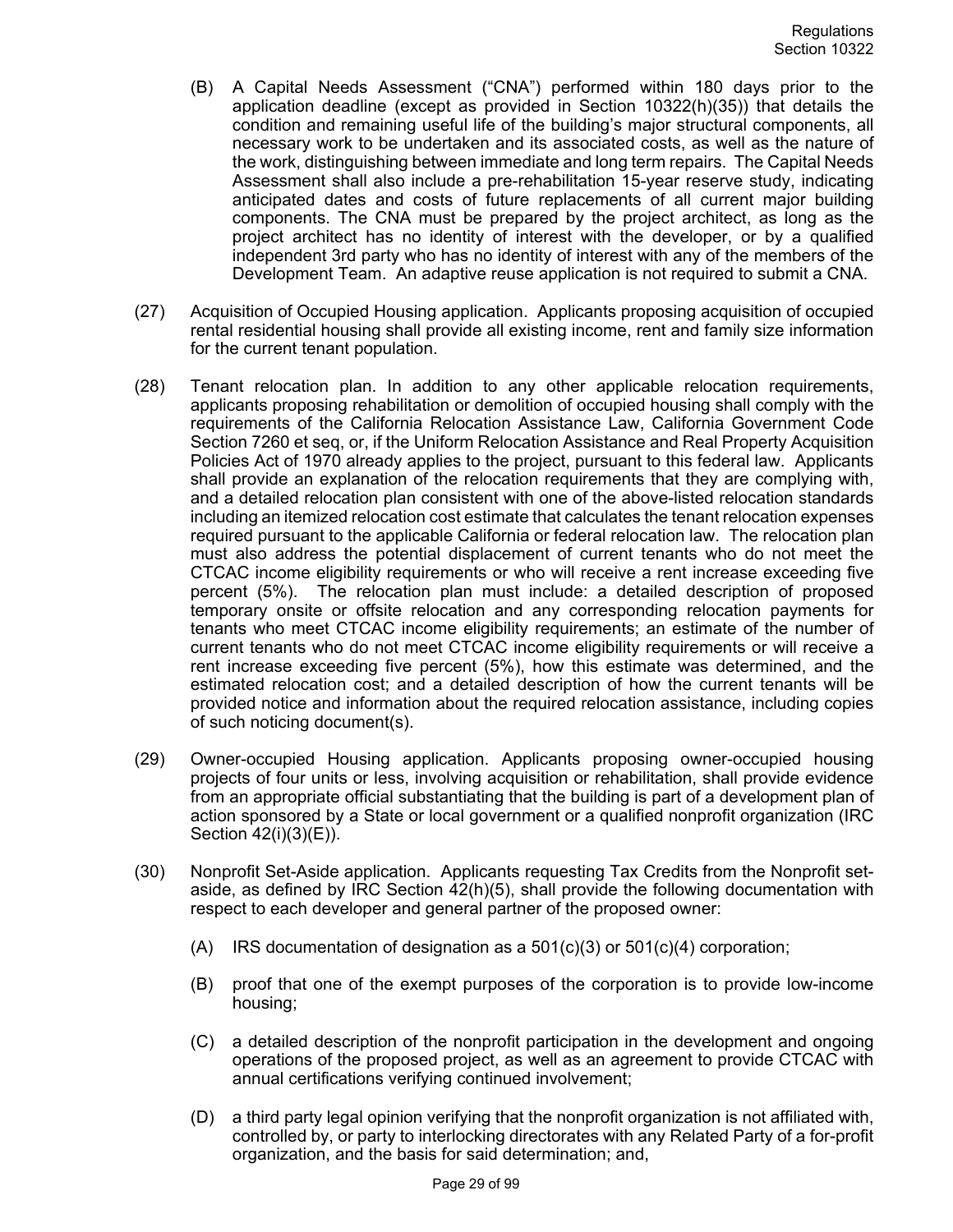- (E) a third party legal opinion certifying that the applicant is eligible for the Nonprofit Set-Aside pursuant to IRC Section 42(h)(5).
- (31) Rural Set-Aside application. Applicants requesting Tax Credits from the Rural set-aside, as defined by H & S Code Section 50199.21 and Section 10315(c) of these regulations, shall provide verification that the proposed project is located in an eligible rural area. Evidence that project is located in an area eligible for Section 515 financing from RHS may be in the form of a letter from RHS's California state office.
- (32) RHS Section 514, 515 or HOME program applications. Rural housing applicants requesting Tax Credits for projects financed by the RHS Section 514 or 515 program or from a HOME Participating Jurisdiction shall submit evidence from RHS or the HOME Participating Jurisdiction that such funding has been committed, and such evidence shall meet the requirements of Section 10325(f)(8).
- (33) Community service facility. An applicant requesting basis for a community service facility shall submit a third party tax attorney's opinion stating that the community service facility meets the requirements of IRC Section  $42(d)(4)(C)$ . CTCAC may use its discretion in determining whether the community service facility meets the qualifications.
- (34) Mixed housing types. An applicant proposing a project to include senior housing in combination with non-senior housing shall provide a third party legal opinion stating that the project complies with fair housing law.
- (35) Reapplication documents. Notwithstanding the time sensitive document requirements, the Committee may permit the site control title report and the capital needs assessment report of an unsuccessful application to be submitted, only once, in the reapplication cycle immediately following the unsuccessful application.
- (i) Placed-in-service application. Within one year of completing construction of the proposed project, the project owner shall submit documentation including an executed regulatory agreement provided by CTCAC and the compliance monitoring fee required by Section 10335. CTCAC shall determine if all conditions of the reservation have been met. Changes subsequent to the initial application, particularly changes to the financing plan and costs or changes to the services amenities, must be explained by the project owner in detail. If all conditions have been met, tax forms will be issued, reflecting an amount of Tax Credits not to exceed the maximum amount permitted by these regulations. The following must be submitted:
	- (1) certificates of occupancy for each building in the project (or a certificate of completion for rehabilitation projects). If acquisition Tax Credits are requested, evidence of the placed-inservice date for acquisition purposes, and evidence that all rehabilitation is completed;
	- (2) an audited certification, prepared and signed by an independent Certified Public Accountant identified by name, under generally accepted auditing standards, with all disclosures and notes. The Certified Public Accountant (CPA) or accounting firm shall not have acted a manner that would impair independence as established by the American Institute of Certified Public Accountants (AICPA) Code of Professional Conduct Section 101 and the Securities and Exchange Commission (SEC) regulations 17 CFR Parts 210 and 240. Examples of such impairing services, when performed for the final cost certification client, include bookkeeping or other services relating to the accounting records, financial information systems design and implementation, appraisal or evaluation services, actuarial services, internal audit outsourcing services, management functions or human resources, investment advisor, banking services, legal services, or expert services unrelated to the audit. Both the referenced SEC and AICPA rules shall apply to all public and private CPA firms providing the final audited cost certification. In order to perform audits of final cost certifications, the auditor must have a peer review of its accounting and auditing practice once every three years consistent with the AICPA Peer Review Program as required by the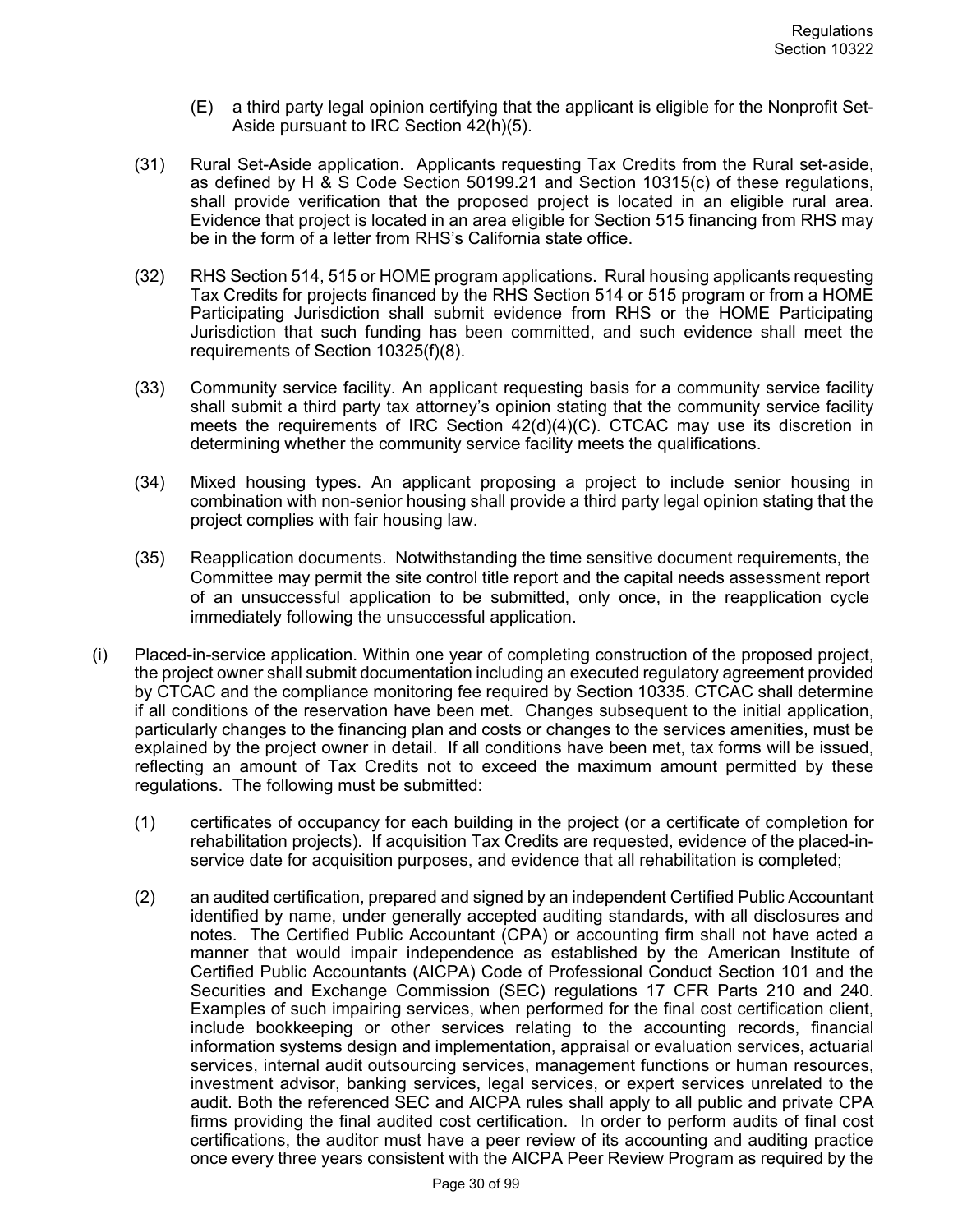California Board of Accountancy for California licensed public accounting firms (including proprietors); and make the peer review report publicly available and submit a copy to CTCAC along with the final cost certification. If a peer review reflects systems deficiencies, CTCAC may require another CPA provide the final cost certification. This certification shall:

- (A) as identified by the certified public accountant, reflect all costs, in conformance with 26 CFR § 1.42-17, and expenditures for the project up to the funding of the permanent loan as well as all sources and amounts of all permanent funding. Projects developed with general contractors who are Related Parties to the developer must be audited to the subcontractor level;
- (B) include a CTCAC provided Sources and Uses form reflecting actual total costs incurred up to the funding of the permanent loan; and
- (C) certify that the CPA has not performed any services, as defined by AICPA and SEC rules, that would impair independence.

The project owner must request approval from CTCAC if the final cost certification includes a prospective permanent loan or other source amount to be reduced at the time of the final tax credit equity installment, occurring after the Form(s) 8609 are issued. The equity must be used to pay principal balances and shall not be used to pay accrued interest. As a condition of accepting the projected equity, CTCAC will require documentation of the final equity payment and the reduction of the principal balance. A project owner must provide this documentation to CTCAC within 20 days of the loan payment. If the documentation does not support the equity amount or the projected loan or source reduction, the tax credits will be recalculated, the Form(s) 8609 will be amended, and the fee of section 10335(g) will be assessed.

- (3) an itemized breakdown of placed-in-service dates, shown separately for each building, on a Committee-provided form. If the placed-in service date(s) denoted are different from the date(s) on the certificate(s) of occupancy, a detailed explanation is required;
- (4) photographs of the completed building(s);
- (5) a request for issuance of IRS Form(s) 8609 and/or FTB Form(s) 3521A;
- (6) a certification from the investor or syndicator of equity raised and syndication costs in a Committee-provided format;
- (7) an updated application form;
- (8) an owner-signed certification documenting the services currently being provided to the residents, including identifying service provider(s), describing services provided, stating services dollar value, and stating services funding source(s) (cash or in-kind), with attached copies of contracts and MOUs for services;
- (9) a copy of the project owner limited partnership agreement;
- (10) a list of all amenities provided at the project site including any housing type requirements of Section 10325(h) committed to in the Tax Credit application, and color photographs of the amenities. If the list differs from that submitted at application, an explanation must be provided; housing type requirements must be completed. In addition, the project owner must provide a list of any project amenities not included in basis for which the property owner intends to charge an optional fee to residents;
- (11) a description of any charges that may be paid by tenants in addition to rent, with an explanation of how such charges affect eligible basis;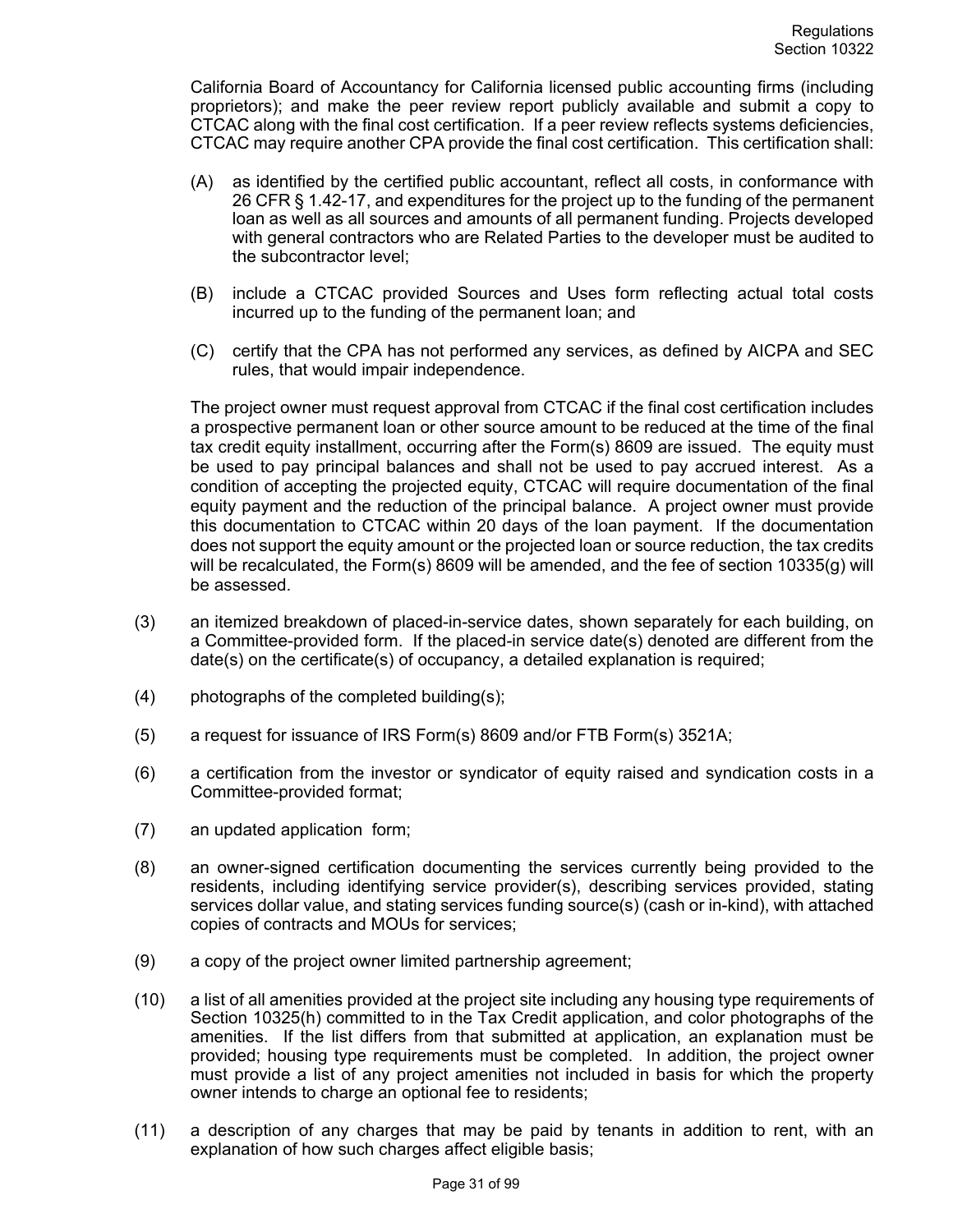- (12) if applicable, a certification from a third party tax professional stating the percentage of aggregate basis (including land) financed by tax exempt bonds for projects that received Tax Credits under the provisions of Section 10326 of these regulations;
- (13) all documentation required pursuant to the Compliance and Verification requirements of Sections 10325(f)(7) and 10326(g)(6);
- (14) all documentation required pursuant to the Compliance and Verification requirements of Section 10327(c)(5)(B);
- (15) if seeking a reduction in the operating expenses used in the Committee's final underwriting pursuant to Section 10327(g)(1) of these regulations, the final operating expenses used by the lender and equity investor;
- (16) a certification from the project architect or, in the case of rehabilitation projects, from an architect retained for the purpose of this certification, that the physical buildings are in compliance with all applicable fair housing laws;
- (17) all documentation required pursuant to the Compliance and Verification requirements of Section 10325(c)(5), if applicable;
- (18) evidence that the project is in compliance with any points received under Section 10325(c)(8);
- (19) a current utility allowance estimate as required by 26 CFR Section 1.42-10(c) and Section 10322(h)(21) of these regulations. Measures that are used in the CUAC that require field verification shall be verified by a certified HERS rater, in accordance with current HERS regulations; and
- (20) for tribal trust land, the lease agreement between the Tribe and the project owner.
- (21) Evidence that the subject property is within the control of the project owner in the form of an executed lease agreement, a current title report within 90 days of application except as provided in section 10322(h)(35) (or preliminary title report, but not title insurance or commitment to insure) showing the project owner holds fee title, a grant deed, or, for tribal trust land, a title status report or an attorney's opinion regarding chain of title and current title status.
- (22) Evidence that the project is in compliance with the provisions of the CDLAC resolution, if applicable.
- (23) If the application includes a legal separation or subdivision of a building that is not a condominium plan:
	- (A) a legal opinion of how the legal separation meets the IRS definition of a building. The opinion must include a summary of the common area and building access ownership structure and any shared use agreements; and
	- (B) if the project owners are proposing any kind of proportionate cost where there is a single common area owner, a tax attorney must provide an opinion on how proportioning a cost and corresponding eligible basis to an entity that does not own the space is permissible under IRS LIHTC and/or tax law. The opinion must include an estimated cost breakdown and the methodology for how these shared area costs were proportioned and is subject to review and approved by CTCAC.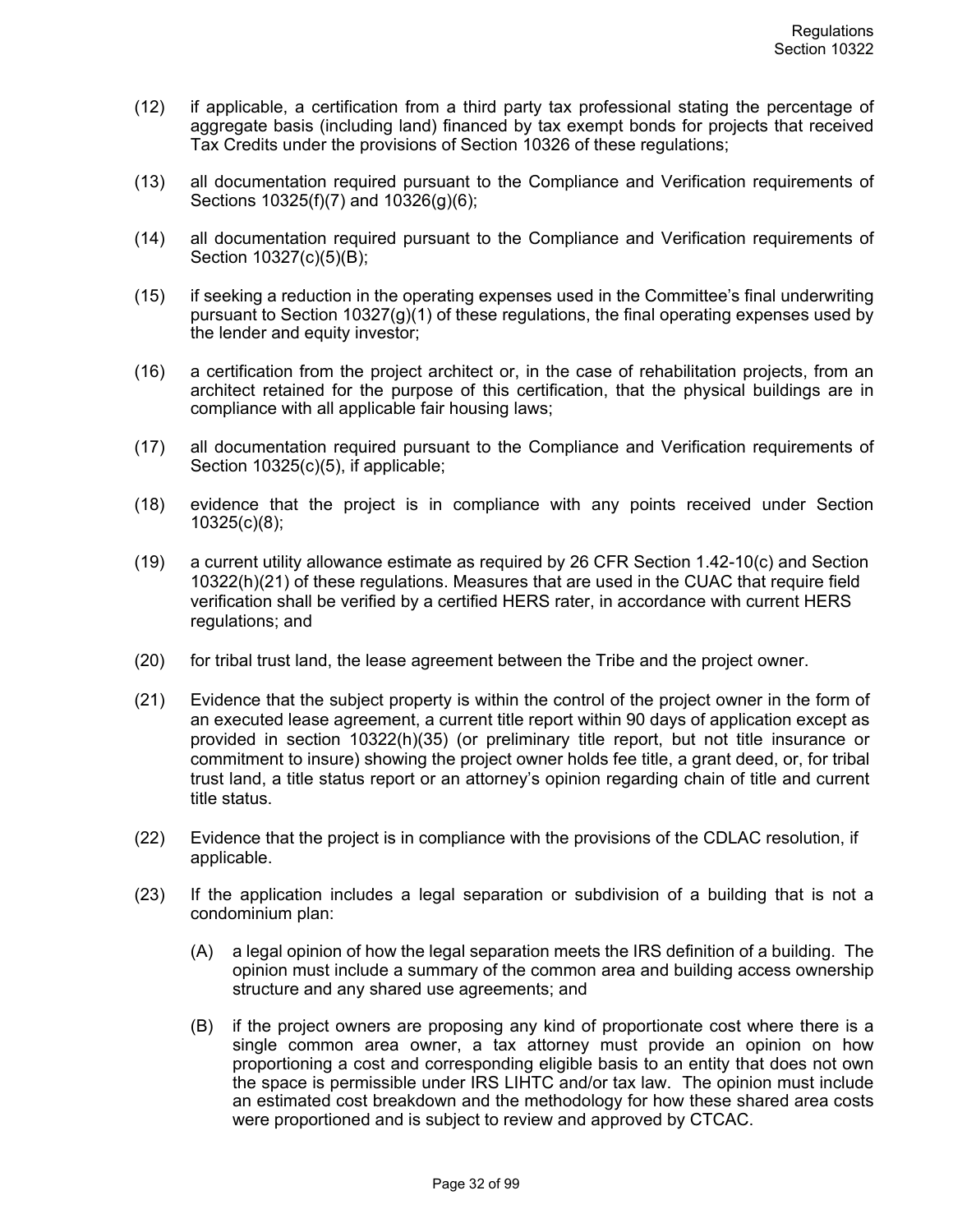(24) For multiphase projects proposing to share use of common areas and community space, a joint use agreement must be provided in the placed in service application. In addition, if there is any kind of proportionate cost for common area and community space to a project that does not own the area/space, a tax attorney must provide an opinion of how apportioning a cost and corresponding eligible basis to an entity that does not own the area/space is permissible under IRS LIHTC and/or tax law. The opinion must include an estimated cost breakdown and the methodology for how these shared area costs were apportioned and is subject to review and approval by CTCAC.

The Executive Director may waive any of the above submission requirements if not applicable to the project.

- (j) Revisions to 4% Reservations at Placed in Service. Proposals submitted under Section 10326 of these regulations do not require new applications for changes in costs or Tax Credits alone. Committee staff will adjust the Credit amount when the placed-in-service package is received and reviewed. Approval of the Executive Director is required for any change in unit mix or income targeting after reservation except for changes that decrease income targeting. It is the applicant's responsibility to notify CTCAC of any unit mix or income targeting change. Projects at placed-inservice that are requesting additional Tax Credits will be required to submit a fee equal to one percent (1%) of the increase from reservation in the annual federal tax credits allocated. This section shall apply to all projects for which TCAC issues tax forms after December 31, 2017.
- (k) Unless the proposed project is a Special Needs development, or within ten (10) years of an expiring tax credit regulatory agreement, applicants for nine percent (9%) Low Income Housing Tax Credits to acquire and/or rehabilitate existing tax credit properties still regulated by an extended use agreement shall:
	- (1) certify that the property sales price is no more than the current debt balance secured by the property, and
	- (2) be prohibited from receiving any tax credits derived from acquisition basis.

All applicants for Low Income Housing Tax Credits to acquire and/or rehabilitate existing tax credit properties still regulated by an extended use agreement shall use all funds in the applicant project's replacement reserve accounts for rehabilitating the property to the benefit of its residents, except that an applicant may use existing reserves to reasonably meet CTAC's or another funder's minimum reserve account requirement.

Note: Authority cited: Section 50199.17, Health and Safety Code.

Reference: Sections 12206, 17058 and 23610.5, Revenue and Taxation Code; and Sections 50199.4, 50199.5, 50199.6, 50199.7, 50199.8, 50199.9, 50199.10, 50199.11, 50199.12, 50199.13, 50199.14, 50199.15, 50199.16, 50199.17, 50199.18, 50199.20, 50199.21 and 50199.22, Health and Safety Code.

Section 10323. The American Recovery and Reinvestment Act of 2009

- (a) General. The American Recovery and Reinvestment Act of 2009 was administered by CTCAC under regulations adopted October 22, 2009. Awards made under those prior regulations remain bound by the terms of related executed funding agreements, and regulatory agreements.
- (b) Fees.
	- (1) No additional processing fees or performance deposits shall be collected from ARRA funding recipients beyond tax credit fees collected pursuant to Section 10335. Such tax credit fees must be paid by all ARRA fund recipients, including an allocation fee, even where an allocation of credits is not ultimately made. CTCAC may charge an ARRA funds recipient an asset management fee for such services. This fee may be in the form of an annual charge during the project's regulatory term, or may be charged at or about project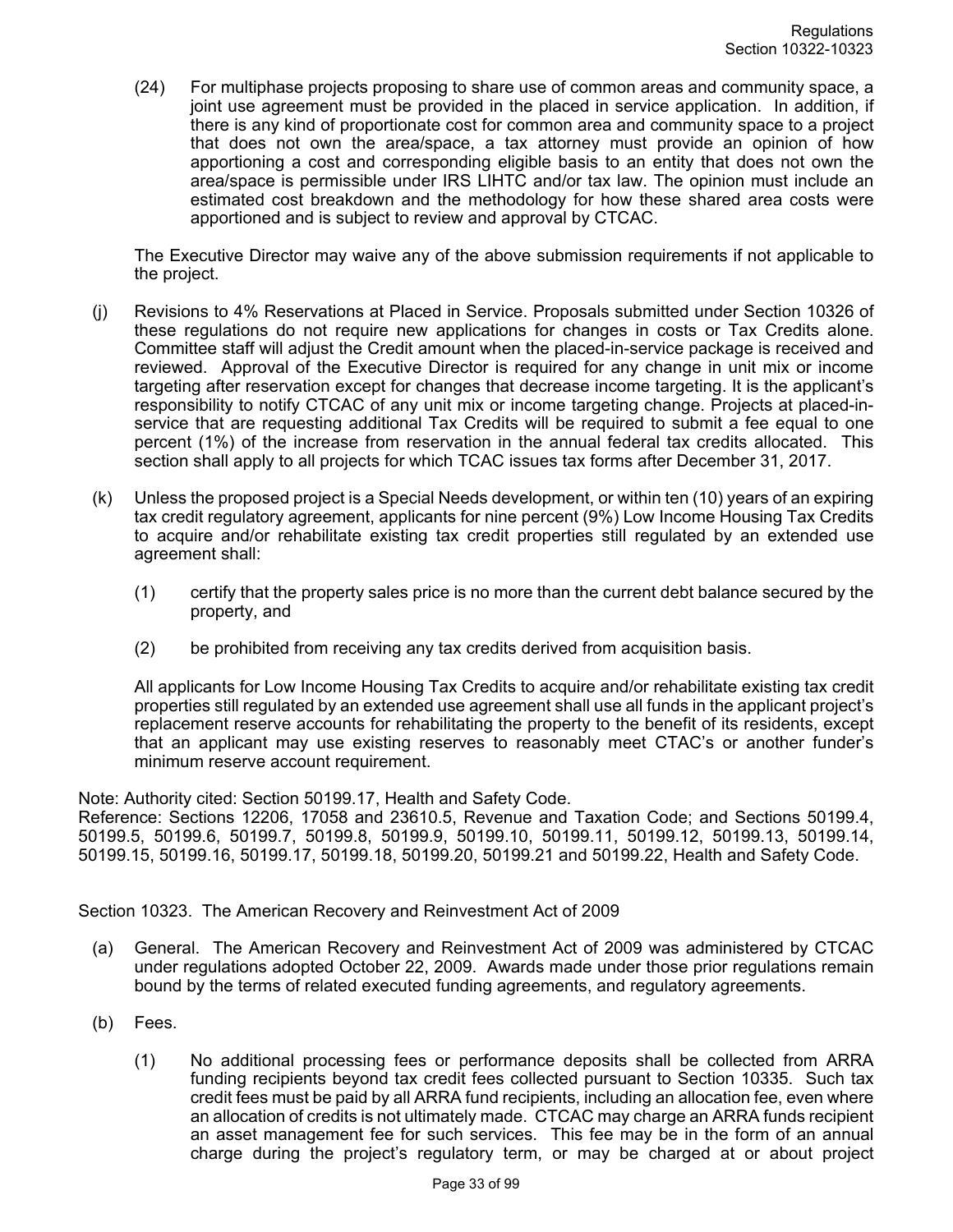completion. In the event CTCAC contracts out for asset management services, the contracted entity may charge the sponsor an asset management fee directly.

(2) Asset management fees shall be \$5,000 annually for projects of 30 units or fewer, and up to \$7,500 annually for projects of 31 to 75 units. Projects containing more than 75 units, will pay up to \$7,500 as a basic asset management fee annually, as well \$40 per unit of every unit over 75 units. Project owners may pay a one-time asset management fee equal to the total fee over the 15-year period, or a partial one-time upfront fee. If making a partial payment, the remaining annual payments shall be discounted accordingly to assure an equal total payment to a pure annual payment schedule. Where another State or federal housing entity is a project funding source, project sponsors may propose a plan to CTCAC wherein that source shares asset management information with CTCAC. Sponsors may also propose a plan to CTCAC where a syndicator or investor providing professional asset management services to the project shares asset management information with CTCAC. If CTCAC determines that those asset management functions meet federal requirements, CTCAC may agree to accept that information and discount or forgo a fee altogether

Note: Authority cited: Section 50199.17, Health and Safety Code.

Reference: Sections 12206, 17058 and 23610.5, Revenue and Taxation Code; and Sections 50199.4, 50199.5, 50199.6, 50199.7, 50199.8, 50199.9, 50199.10, 50199.11, 50199.12, 50199.13, 50199.14, 50199.15, 50199.16, 50199.17, 50199.18, 50199.20, 50199.21 and 50199.22, Health and Safety Code.

Section 10325. Application Selection Criteria - Credit Ceiling Applications

- (a) General. All applications not requesting Federal Tax Credits under the requirements of IRC Section 42(h)(4)(b) and Section 10326 of these Regulations (for buildings financed by tax-exempt bonds) shall compete for reservations of Credit Ceiling amounts during designated reservation cycles. Further, no project that has a pending application for a private activity bond allocation or that has previously received a private activity bond allocation will be eligible to compete under the Credit Ceiling competition for Federal Tax Credits.
- (b) Authority. Selection criteria shall include those required by IRC Section 42(m), H & S Code Section 50199.14, and R & T Code Sections 12206, 17058, and 23610.5.
- (c) Credit Ceiling application competitions. Applications received in a reservation cycle, and competing for Federal and/or State Tax Credits, shall be scored and ranked according to the below-described criteria, except as modified by Section 10317(g) of these regulations. The Committee shall reserve the right to determine, on a case by case basis, under the unique circumstances of each funding round, and in consideration of the relative scores and ranking of the proposed projects, that a project's score is too low to warrant a reservation of Tax Credits. All point selection categories shall be met in the application submission through a presentation of conclusive, documented evidence to the Executive Director's satisfaction. Point scores shall be determined solely on the application as submitted, including any additional information submitted in compliance with these regulations**.** Further, a project's points will be based solely on the current year's scoring criteria and submissions, without respect to any prior year's score for the same projects.

Scattered Site Projects shall be scored proportionately in the site and service amenities category based upon (i) each site's score, and (ii) the percentage of units represented by each site, except that for scattered site projects of less than 20 Low-Income Units, service amenities shall be scored in the aggregate across all sites.

The number of awards received by individuals, entities, affiliates, and related entities is limited to no more than four (4) per competitive round. This limitation is applicable to a project applicant, developer, sponsor, owner, general partner, and to parent companies, principals of entities, and family members. For the purposes of this section, related or non-arm's length relationships are further defined as those having control or joint-control over an entity, having significant influence over an entity, or participating as key management of an entity. Related entity disclosure is required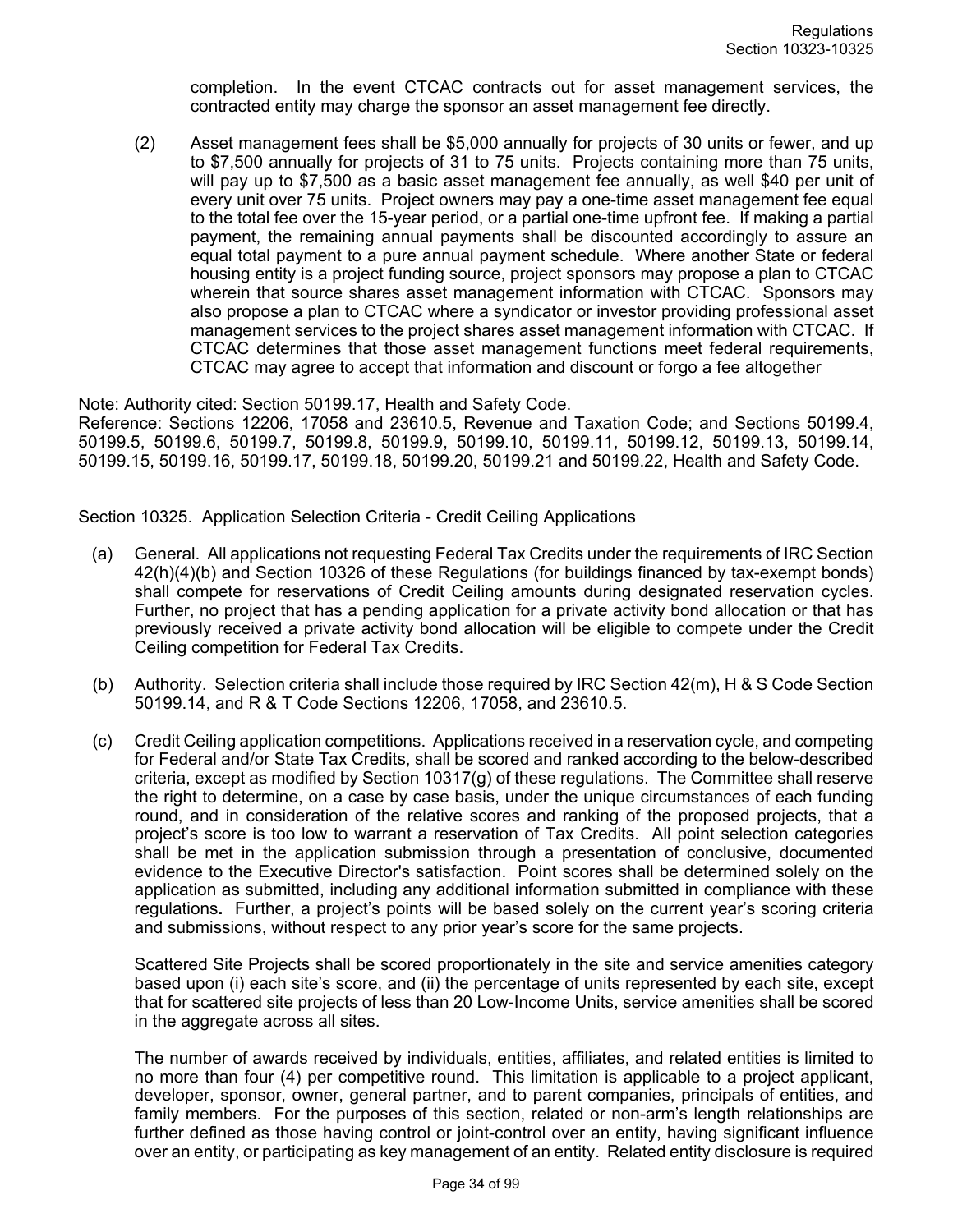at the time of application. Furthermore, no application submitted by a sponsor may benefit competitively by the withdrawal of another, higher-ranked application submitted by the same sponsor or related parties as described above.

## **SCORING**

(1) General Partner/Management Company Characteristics.

No one general partner, party having any fiduciary responsibilities, or related parties will be awarded more than 15% of the Federal Credit Ceiling, calculated as of February first during any calendar year unless imposing this requirement would prevent allocation of all of the available Credit Ceiling.

- (A) General partner experience. To receive points under this subsection for projects in existence for over 3 years, a proposed general partner, or a key person within the proposed general partner organization, must meet the following conditions:
	- (i) For projects in operation for over three years, submit a certification from a third party certified public accountant that the projects for which it is requesting points have maintained a positive operating cash flow, from typical residential income alone (e.g. rents, rental subsidies, late fees, forfeited deposits, etc.) for the year in which each development's last financial statement has been prepared and have funded reserves in accordance with the partnership agreement and any applicable loan documents. To obtain points for projects previously owned by the proposed general partner, a similar certification must be submitted with respect to the last full year of ownership by the proposed general partner, along with verification of the number of years that the project was owned by that general partner. To obtain points for projects previously owned, the ending date of ownership or participation must be no more than 10 years from the application deadline. This certification must list the specific projects for which the points are being requested. The certification of the third party certified public accountant may be in the form of an agreed upon procedure report that includes funded reserves as of the report date, which shall be dated within 60 days of the application deadline, unless the general partner or key person has no current projects which are eligible for points in which case the report date shall be after the date from which the general partner or key person separated from the last eligible project. If the certification is prepared for a first round application utilizing prepared financial statements of the previous calendar year, the certification may be submitted in a second round application, exceeding the 60 day requirement above. Where there is more than 1 general partner, experience points may not be aggregated; rather, points will be awarded based on the highest points for which 1 general partner is eligible.

3-4 projects in service more than 3 years, of which 1 shall be in service more than 5 years and 2 shall be California Low Income Housing Tax Credit projects 5 points

5 or more projects in service more than 3 years, of which 1 shall be in service more than 5 years and 2 shall be California Low Income Housing Tax Credit projects 7 points

For special needs housing type projects only applying through the Nonprofit set-aside or Special Needs set-aside only, points are available as described above or as follows: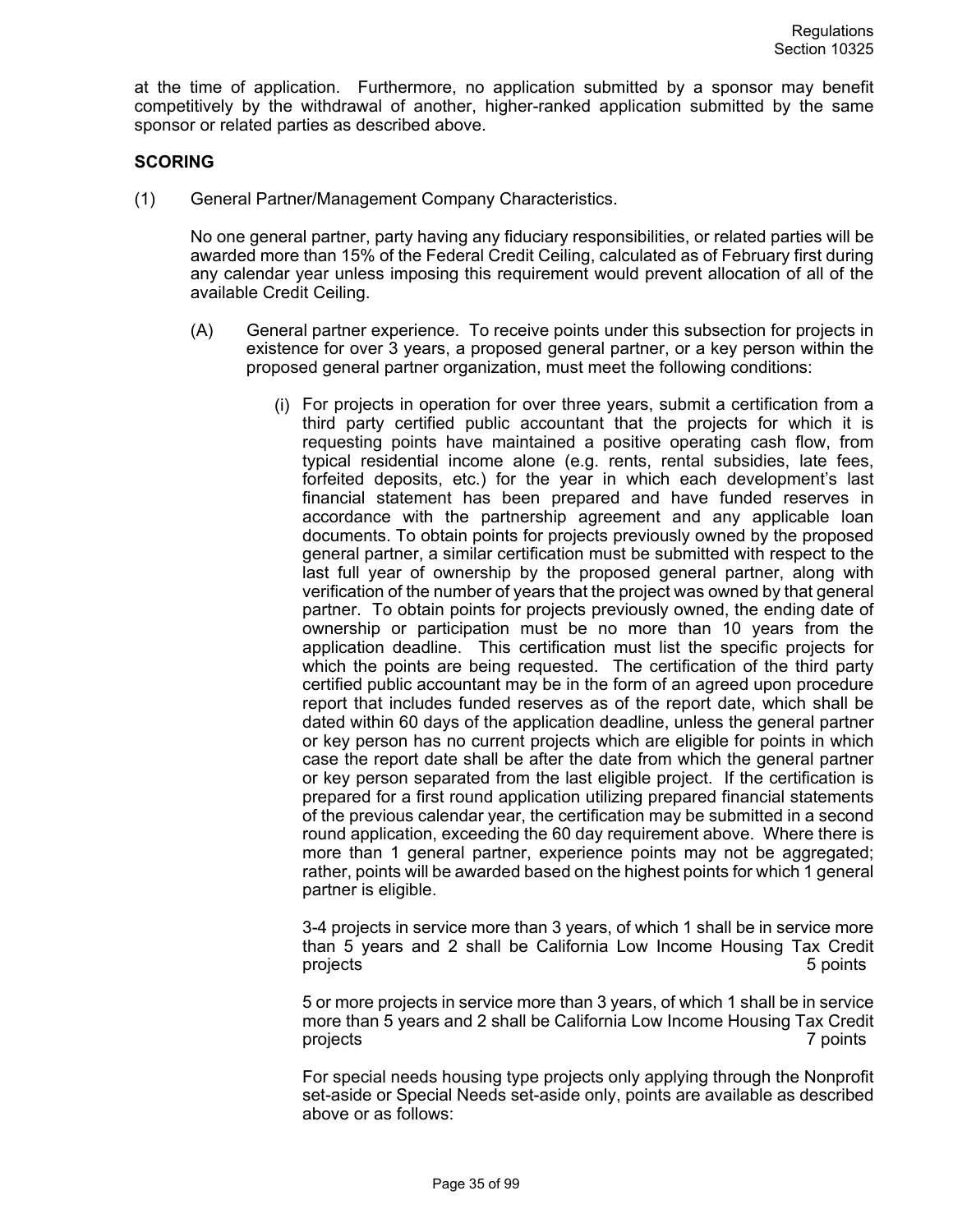3 Special Needs projects in service more than 3 years and one California Low Income Housing Tax Credit project which may or may not be one of the 3 special needs projects **5 points** 5 points

4 or more Special Needs projects in service more than 3 years and one California Low Income Housing Tax Credit project which may or may not be one of the 4 special needs projects **7** points 7 points

- (ii) General partners with fewer than two (2) active California Low Income Housing Tax Credit projects in service more than three years, and general partners for projects applying through the Nonprofit or Special Needs setaside with no active California Low Income Housing Tax Credit projects in service more than three years, shall contract with a bona-fide management company currently managing two (2) California Low Income Housing Tax Credit projects in service more than three years and which itself earns a minimum total of two (2) points at the time of application.
- (iii) Tribal applicants may contract with a developer who will not be a general partner and receive points commensurate with the developer's experience pursuant to clauses (i) and (ii). The contract shall be in effect at least until the issuance of 8609 tax forms. Tribal applicants exercising this option, including the option in the next paragraph, shall also contract for asset management for at least the term of the 15-year federal compliance period with an entity that has asset managed at least two Low-Income Housing Tax Credit projects for at least three years.

For purposes of this clause only, a developer may include an entity preapproved by CTCAC that has developed but not owned the requisite number of projects described in (i) and that provides the certification from a third party certified public accountant described above for the projects for which experience points are requested. If the projects for which the entity requests experience points do not include two (2) active California Low Income Housing Tax Credit projects in service more than three years, the applicant shall contract with a bona-fide management company pursuant to clause (ii). For this purpose only, "develop" shall mean developing the project scope and timeline, securing financing, hiring or performing the services of a general contractor, and overseeing completion of construction and placement in service as well as asset managing the project for at least three years after placed in service. When seeking pre-approval the entity shall provide copies of contracts demonstrating that the standards have been met.

In applying for and receiving points in this category, applicants assure that the property shall be operated by a general partner in conformance with Section 10320(b).

- (B) Management Company experience. To receive points under this subsection, the property management company must meet the following conditions. To obtain points for projects previously managed, the ending date of the property management role must be no more than 10 years from the application deadline. In addition, the property management experience with a project shall not pre-date the project's placed-in-service date.
	- (i) 6-10 projects managed over 3 years, of which 2 shall be California Low Income Housing Tax Credit projects 2 points

11 or more projects managed over 3 years, of which 2 shall be California Low Income Housing Tax Credit projects 3 points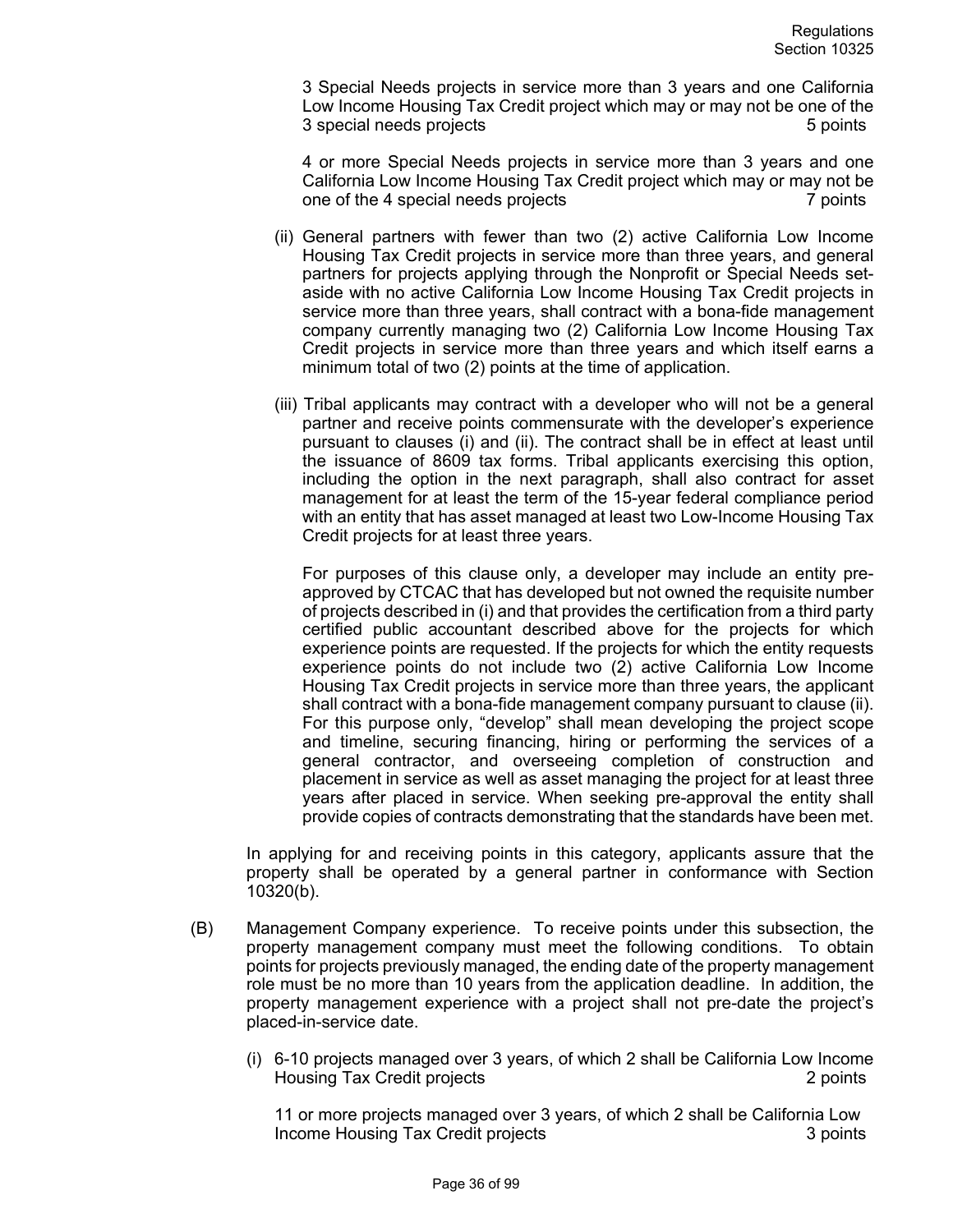For special needs housing type projects only applying through the Nonprofit setaside or Special Needs set-aside only, points are available as described above or as follows:

2-3 Special Needs projects managed over 3 years and one California Low Income Housing Tax Credit project which may or may not be one of the special needs projects **2 points** 2 points

4 or more Special Needs projects managed over 3 years and one California Low Income Housing Tax Credit project which may or may not be one of the special needs projects **3** points **3** points

(ii) Management companies managing less than two (2) active California Low-Income Housing Tax Credit projects for more than three years, and management companies for projects requesting points under the special needs categories of subparagraph (i) above and managing no active California Low-Income Housing Tax Credit projects for more than three years, shall contract with a bona-fide management company currently managing two (2) California Low Income Housing Tax Credit projects for more than three years and which itself earns a minimum combined total of two (2) points at the time of application.

When contracting with a California-experienced property management company under the terms of paragraph (A)(ii) or (B)(ii) above, the general partner or property co-management entity must obtain training in: project operations, on-site certification training in federal fair housing law, and manager certification in IRS Section 42 program requirements from a CTCAC-approved, nationally recognized entity. Additionally, the experienced property management agent or an equally experienced substitute, must remain for a period of at least 3 years from the placed-in-service date (or, for ownership transfers, 3 years from the sale or transfer date) to allow for at least one (1) CTCAC monitoring visit to ensure the project is in compliance with IRC Section 42. Thereafter, the experienced property manager may transfer responsibilities to the remaining general partner or property management firm following formal written approval from CTCAC. In applying for and receiving points in these categories, applicants assure that the property shall be owned and managed by entities with equivalent experience scores for the entire 15-year federal compliance and extended use period, pursuant to Section 10320(b). The experience must include at least two (2) Low Income Housing Tax Credit projects in California in service more than 3 years.

Points in subsections (A) and (B) above will be awarded in the highest applicable category and are not cumulative. For points to be awarded in subsection (B), an enforceable management agreement executed by both parties for the subject application must be submitted at the time of application. "Projects" as used in subsections (A) and (B) means multifamily rental affordable developments of over 10 affordable units that are subject to a recorded regulatory agreement, or, in the case of housing on tribal lands, where federal HUD funds have been utilized in affordable rental developments. General Partner and Management Company experience points may be given based on the experience of the principals involved, or on the experience of municipalities or other nonprofit entities that have experience but have formed single-asset entities for each project in which they have participated, notwithstanding that the entity itself would not otherwise be eligible for such points. For qualifying experience, "principal" is defined as an individual overseeing the dayto-day operations of affordable rental projects as senior management personnel of the General Partner or property management company.

(2) Negative points. Negative points, up to a total of 10 for each project and/or each violation, may be given at the Executive Director's discretion for general partners, co-developers, management agents, consultants, guarantors, or any member or agent of the Development Team as described in Section 10322(h)(5). Notwithstanding the foregoing and (B) below, failure to meet the requirements of Section  $10325(c)(7)$  shall result in rescission of the Tax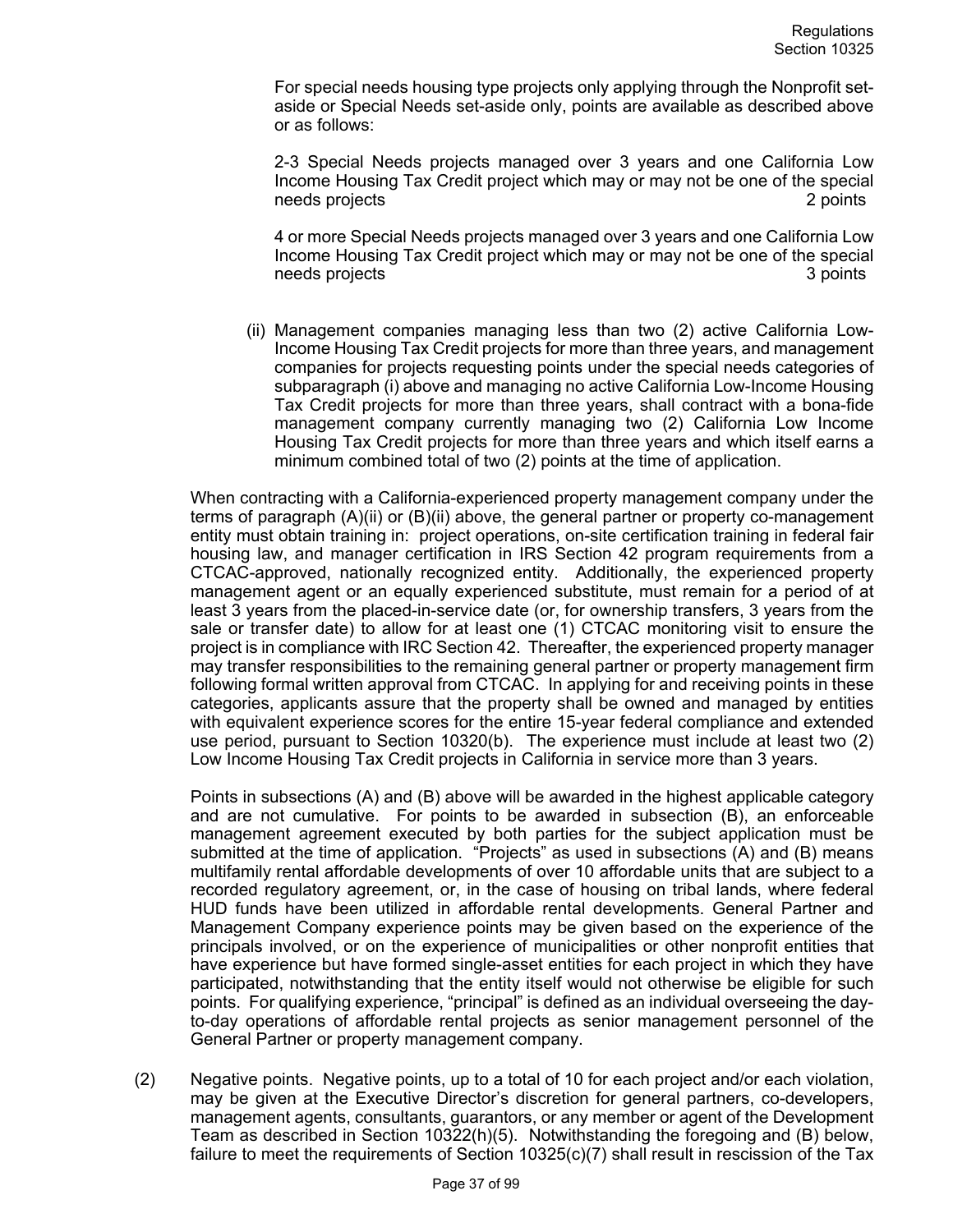Credit Reservation or negative points. Negative points may be assessed for items including, but not limited to:

- (A) failure to utilize committed public subsidies identified in an application, unless it can be demonstrated to the satisfaction of the Executive Director that the circumstances were entirely outside of the applicant's control;
- (B) failure to utilize Tax Credits within program time guidelines, including failure to provide a subsidy commitment within 180 days as required by Section 10322(h)(22), unless it can be demonstrated to the satisfaction of the Executive Director that the circumstances were entirely outside of the applicant's control;
- (C) failure to request Forms 8609 for new construction projects within one year from the date the last building in the project is placed-in-service, or for acquisition/rehabilitation projects, one year from the date on which the rehabilitation was completed;
- (D) removal or withdrawal under threat of removal as general partner from a housing tax credit partnership;
- (E) failure to provide physical amenities or services or any other item for which points were obtained (unless funding for a specific services program promised is no longer available);
- (F) failure to correct serious noncompliance after notice and cure period within an existing housing tax credit project in California;
- (G) serious, after a notice and cure period, or repeated failure to submit required compliance documentation for a housing Tax Credit project located anywhere;
- (H) failure to perform a tenant income recertification upon the first anniversary following the initial move-in certification for all one-hundred percent (100%) tax credit properties, or failure to conduct ongoing annual income certifications in properties with non-tax-credit units;
- (I) material misrepresentation of any fact or requirement in an application;
- (J) failure of a building to continuously meet the terms, conditions, and requirements received at its certification as being suitable for occupancy in compliance with state or local law, unless it is demonstrated to the satisfaction of the Executive Director that the circumstances were entirely outside the control of the owner;
- (K) failure to submit a copy of the owner's completed 8609 showing the first year filing;
- (L) failure to promptly notify CTCAC of a property management change or changing to a management company of lesser experience contrary to Section  $10325(c)(1)(B)$ ;
- (M) failure to properly notify CTCAC and obtain prior approval of Transfer Events, general partner changes, transfer of a Tax Credit project, or allocation of the Federal or State Credit;
- (N) certification of site amenities, distances or service amenities that were, in the Executive Director's sole discretion, inaccurate or misleading;
- (O) falsifying documentation of household income or any other materials to fraudulently represent compliance with IRC Section 42; or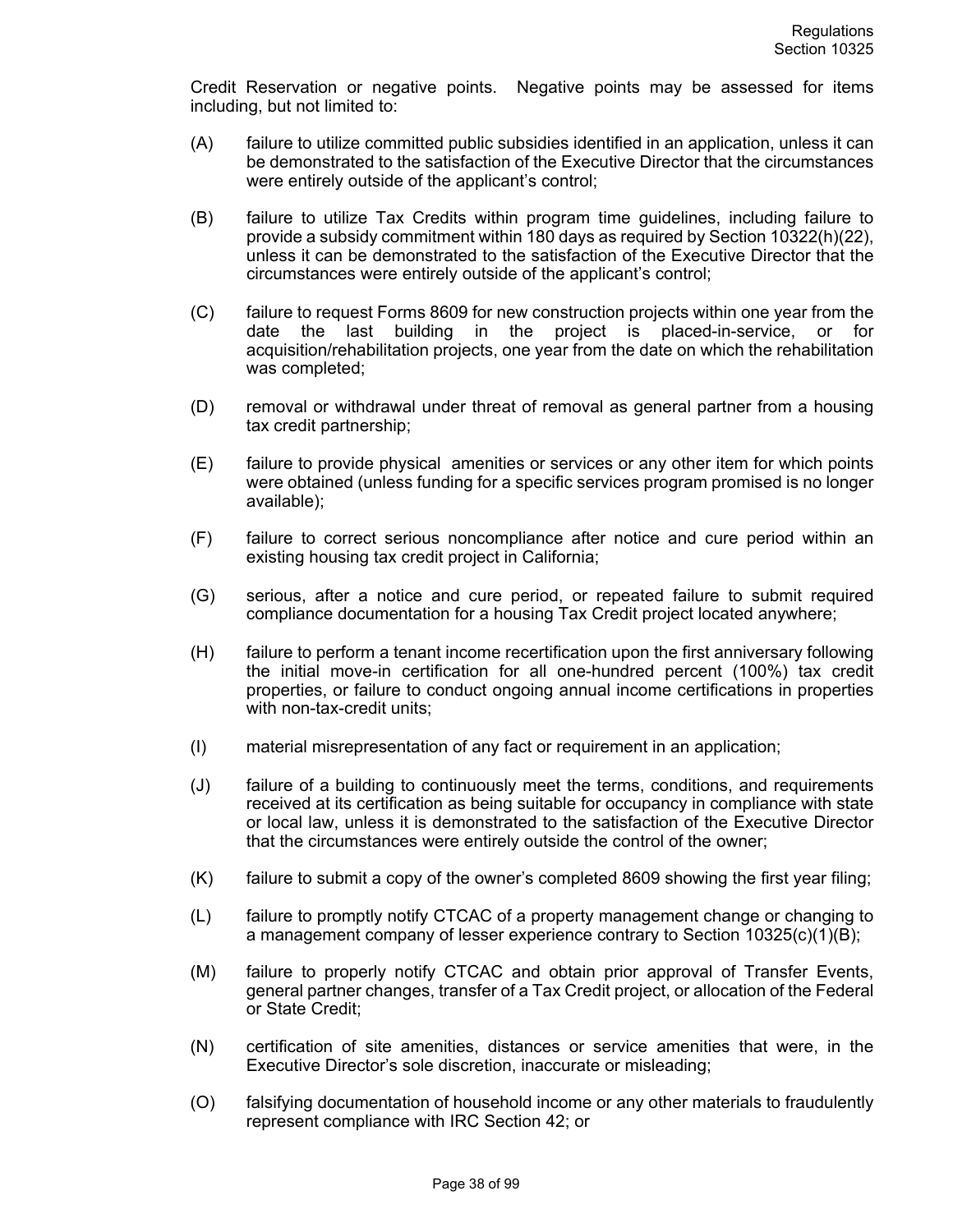- (P) failure of American Recovery and Reinvestment Act (ARRA) funded projects to comply with Section 42, CTCAC regulations, or other applicable program requirements;
- (Q) failure to provide required documentation of third party verification of sustainable and energy efficient features.
- (R) failure to correct serious noncompliance, including incorrect rents or income qualification, incorrect utility allowance, or other overcharging of residents. In assigning negative points, CTCAC shall consider the most recent monitoring results for each of the parties' projects in the most recent three-year monitoring cycle. CTCAC shall allow affected parties a reasonable period to correct serious noncompliance before assigning negative points. Negative points may be warranted when more than ten percent (10%) of the party's total portfolio has Level 3 deficiencies under the Uniform Physical Conditions Standards established by HUD. In addition, negative points may be warranted when more than ten percent (10%) of the tenant files most recently monitored resulted in findings of either household income above regulated income limits upon initial occupancy, or findings of gross rent exceeding the tax credit maximum limits.
- (S) the project's total eligible basis at placed in service exceeding the revised total adjusted threshold basis limits for the year the project is placed in service by 40%.
- (T) where CDLAC has determined that a person or entity is subject to negative points under its regulations, CTCAC will deduct an equal amount of points for an equal period of time from tax credit applications involving that person or entity or a Related Party.
- (U) failure to comply with a requirement of the regulatory agreement or of a covenant entered into 10320(b)(2)(B) or Section 10337(a)(3)(B).
- (V) Submitting a check which CTCAC, after reasonable efforts to correct, cannot deposit.

Negative points given to general partners, co-developers, management agents, consultants, or any other member or agent of the Development Team may remain in effect for up to two calendar years, but in no event will they be in effect for less than one funding round. Furthermore, they may be assigned to one or more Development Team members, but do not necessarily apply to the entire Team. Negative points assigned by the Executive Director may be appealed to the Committee under appeal procedures enumerated in Section 10330.

(3) Housing Needs. (Points will be awarded only in one category listed below except that acquisition and/or rehabilitation Scattered Site Projects may, at the applicant's election, be scored either in the aggregate or proportionately based upon (i) each site's score, and (ii) the percentage of units represented by each site.) The category selected hereunder (which shall be the category represented by the highest percentage of Low-Income Units in a proportionally scored project) shall also be the project category for purposes of the tiebreaker described in subsection 10325(c)(9) below.

| Large Family Projects         | 10 points |
|-------------------------------|-----------|
| <b>Special Needs Projects</b> | 10 points |
| <b>Seniors Projects</b>       | 10 points |
| <b>At-Risk Projects</b>       | 10 points |
| <b>SRO Projects</b>           | 10 points |

(4) Amenities beyond those required as additional thresholds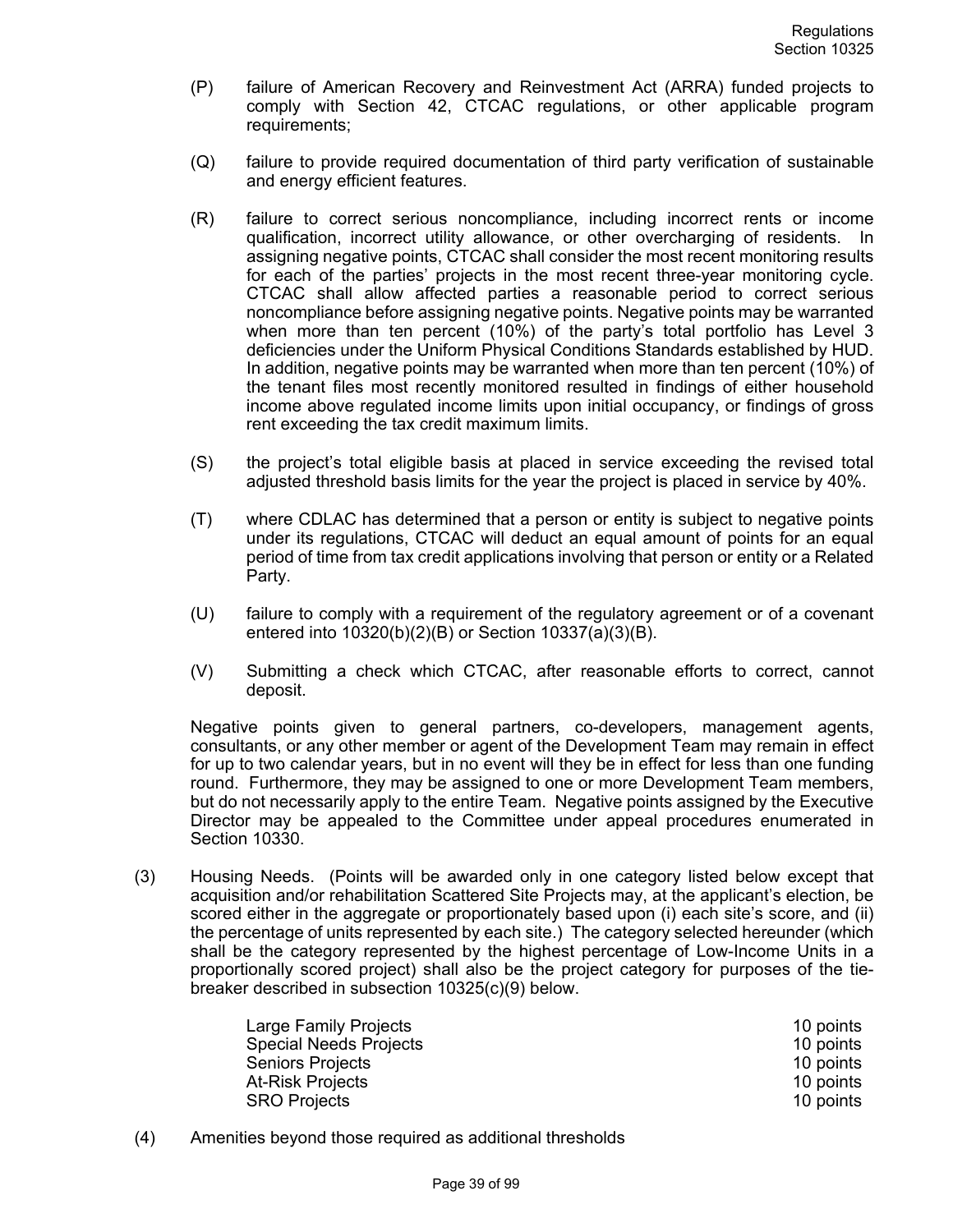(A) Site Amenities: Site amenities must be appropriate to the tenant population served. To receive points the amenity must be in place at the time of application except as specified in paragraphs 1, 5, and 8 below. In addition, an amenity to be operated by a public entity that is (i) being constructed within the project as part of the tax credit development, (ii) is receiving development funding for the amenity from the public entity, and (iii) has a proposed operations budget from the operating public entity, would be considered "in place" at the time of application. Distances must be measured using a standardized radius from the development site to the target amenity, unless that line crosses a significant physical barrier or barriers. Such barriers include highways, railroad tracks, regional parks, golf courses, or any other feature that significantly disrupts the pedestrian walking pattern between the development site and the amenity. The radius line may be struck from the corner of development site nearest the target amenity, to the nearest corner of the target amenity site. However, a radius line shall not be struck from the end of an entry drive or on-site access road that extends from the central portion of the site itself by 250 feet or more. Rather, the line shall be struck from the nearest corner of the site's central portion. Where an amenity such as a grocery store resides within a larger shopping complex or commercial strip, the radius line must be measured to the amenity exterior wall, rather than the site boundary. The resulting distance shall be reduced in such instances by 250 feet to account for close-in parking.

No more than 15 points will be awarded in this category. For purposes of the Native American apportionment only, no points will be awarded in this category. However, projects that apply under the Native American apportionment that drop down to the rural set-aside will be scored in this category. Applicants must certify to the accuracy of their submissions and will be subject to negative points in the round in which an application is considered, as well as subsequent rounds, if the information submitted is found to be inaccurate. For each amenity, color photographs, a contact person and a contact telephone must be included in the application. The Committee may employ third parties to verify distances or may have staff verify them. Only one point award will be available in each of the subcategories (1-9) listed below, with exception of the transit pass option of subcategory 1. Amenities may include:

1. Transit Amenities

The project is located where there is a bus rapid transit station, light rail station, commuter rail station, ferry terminal, bus station, or public bus stop within 1/3 mile from the site with service at least every 30 minutes (or at least two departures during each peak period for a commuter rail station or ferry terminal) during the hours of 7-9 a.m. and 4-6 p.m., Monday through Friday, and the project's density will exceed 25 units per acre. 7 points

The site is within 1/3 mile of a bus rapid transit station, light rail station, commuter rail station, ferry terminal, bus station, or public bus stop with service at least every 30 minutes (or at least two departures during each peak period for a commuter rail station or ferry terminal) during the hours of 7-9 a.m. and 4-6 p.m., Monday through Friday. **6 points** 6 points

The site is within 1/2 mile of a bus rapid transit station, light rail station, commuter rail station, ferry terminal, bus station, or public bus stop with service at least every 30 minutes (or at least two departures during each peak period for a commuter rail station or ferry terminal) during the hours of 7-9 a.m. and 4-6 p.m., Monday through Friday. 5 points

The site is located within 1/3 mile of a bus rapid transit station, light rail station, commuter rail station, ferry terminal, bus station, or public bus stop. (For Rural set-aside projects, full points may be awarded where van or dial-a-ride service is provided to tenants, if costs of obtaining and maintaining the van and its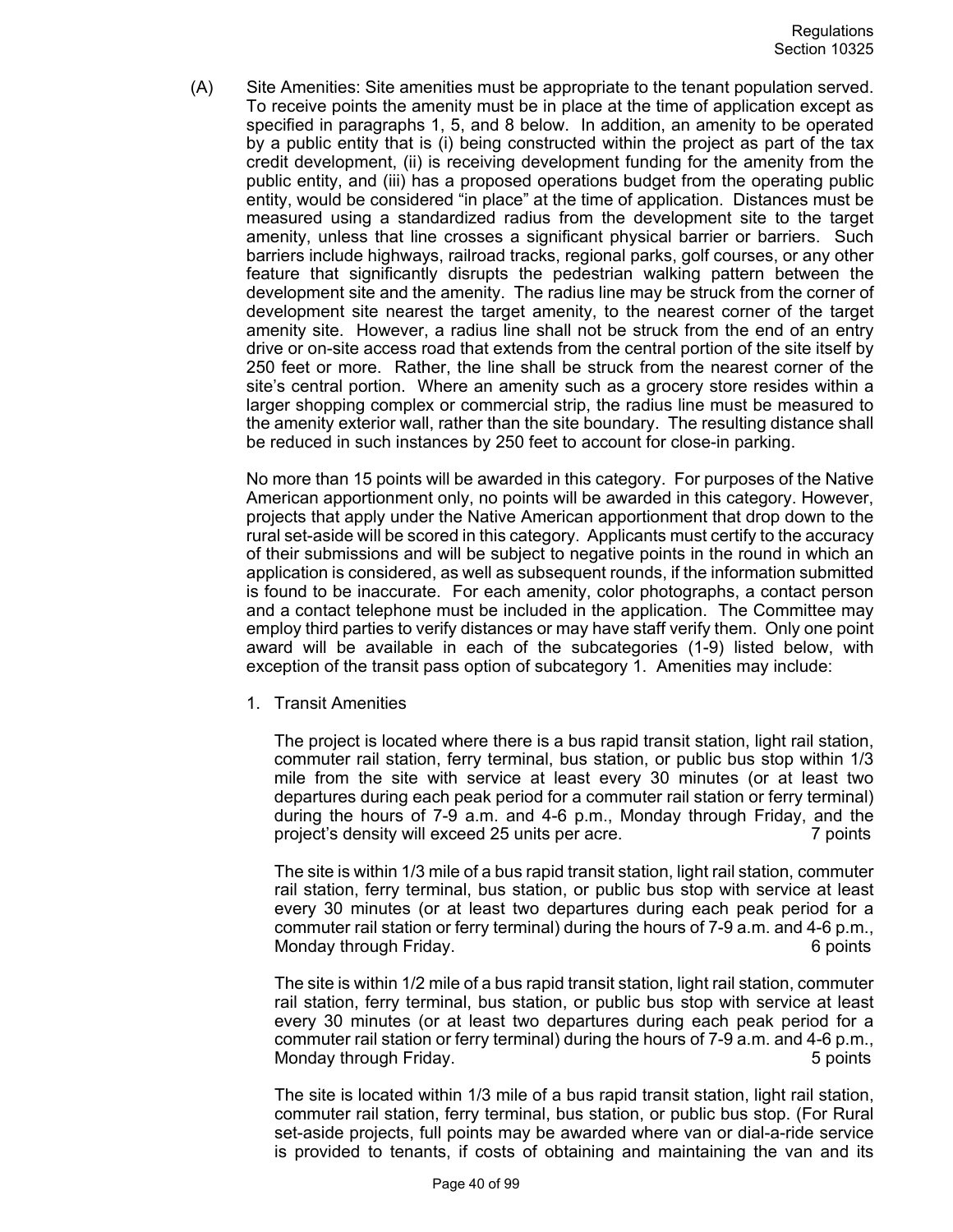service are included in the budget and the operating schedule is either on demand by tenants or a regular schedule is provided) 4 points

The site is located within 1/2 mile of a bus rapid transit station, light rail station, commuter rail station, ferry terminal, bus station, or public bus stop. 3 points

In addition to meeting one of the point categories described above, the applicant commits to provide to residents free transit passes or discounted passes priced at no more than half of retail cost. Passes shall be made available to each Low-Income Unit at the time a Low-Income Unit is leased to the tenant and shall be made available for at least 15 years. These points are not available for projects with van service. These points are only available to Rural set-aside projects with dial-a-ride service for free or discounted dial-a-ride passes.

| At least one pass per Low-Income Unit         | 3 points |
|-----------------------------------------------|----------|
| At least one pass per each 2 Low-Income Units | 2 points |

"Light rail station" or "commuter rail station" or "ferry terminal" includes a planned rail station or ferry terminal whose construction is programmed into a Regional or State Transportation Improvement Program to be completed within one year of the scheduled completion and occupancy of the proposed residential development.

A private bus or transit system providing service to residents may be substituted for a public system if it (a) meets the relevant headway and distance criteria, and (b) if service is provided free to the residents. Such private systems must receive approval from the CTCAC Executive Director prior to the application deadline. Multiple bus lines may be aggregated for the above points, only if multiple lines from the designated stop travel to an employment center. Such aggregation must be demonstrated to, and receive prior approval from, the CTCAC Executive Director in order to receive competitive points.

2. The site is within 1/2 mile of a public park or a community center accessible to the general public (1 mile for Rural set-aside projects). A public park shall not include 1) school grounds unless there is a bona fide, formal joint use agreement between the jurisdiction responsible for the parks/recreational facilities and the school district or private school providing availability to the general public of the school grounds and/or facilities, 2) greenbelts or pocket parks, or 3) open space preserves or biking parkways unless there is a trailhead or designated access point within the specified distance. **3** points 3 points

or within 3/4 mile (1.5 miles for Rural set-aside projects) 2 points

3. The site is within 1/2 mile of a book-lending public library that also allows for inter-branch lending (when in a multi-branch system) (1 mile for Rural set-aside projects) 3 point

or within 1 mile (2 miles for Rural set-aside projects) 2 points

4. The site is within 1/2 mile of a full scale grocery store/supermarket of at least 25,000 gross interior square feet where staples, fresh meat, and fresh produce are sold (1 mile for Rural set-aside projects). A large multi-purpose store containing a grocery section may garner these points if the application contains the requisite interior measurements of the grocery section of that multipurpose store. The "grocery section" of a large multipurpose store is defined as the portion of the store that sells fresh meat, produce, dairy, baked goods, packaged food products, delicatessen, canned goods, baby foods, frozen foods, sundries, and beverages. The set of the set of the set of the set of the set of the set of the set of the set of the set of the set of the set of the set of the set of the set of the set of the set of the set of the set of the set o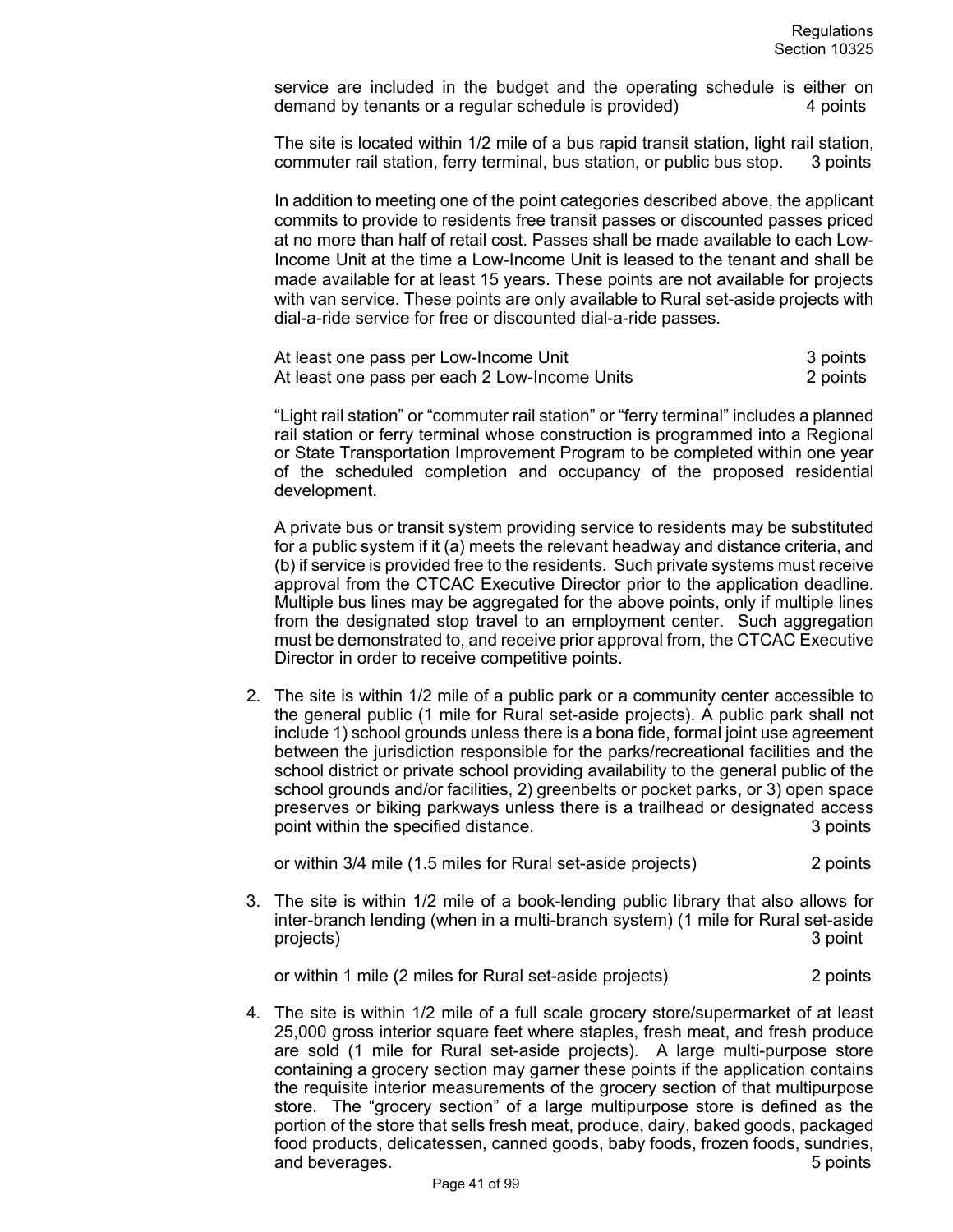| or within 1 mile (2 miles for Rural set-aside projects)    |  | 4 points |
|------------------------------------------------------------|--|----------|
| or within 1.5 miles (3 miles for Rural set-aside projects) |  | 3 points |

The site is within 1/4 mile of a neighborhood market of 5,000 gross interior square feet or more where staples, fresh meat, and fresh produce are sold (1/2 mile for Rural Set-aside projects). A large multi-purpose store containing a grocery portion may garner these points if the application contains interior measurements of the grocery section of that multi-purpose store. The "grocery section" of a large multipurpose store is defined as the portion of the store primarily devoted to food stuffs that sells fresh meat, produce, dairy, baked goods, packaged food products, delicatessen, canned goods, baby foods, frozen foods, sundries, and beverages. 4 points

or within 1/2 mile (1 mile for Rural Set-aside projects) 3 points

The site is within 1/2 mile of a weekly farmers' market on the list of Certified Farmers' Markets maintained by the California Department of Food and Agriculture and operating at least 5 months in a calendar year 2 points

or within 1 mile 1 point to the 1 point of within 1 mile

5. For a development wherein at least 25 percent (25%) of the Low-Income Units (or, for Special Needs housing type, at least 25% of the Large Family Low-Income Units) shall be three-bedroom or larger units, the site is within 1/4 mile of a public elementary school; 1/2 mile of a public middle school; or one (1) mile of a public high school, (an additional 1/2 mile for each public school type for Rural set-aside projects) and that the site is within the attendance area of that school. Public schools demonstrated, at the time of application, to be under construction and to be completed and available to the residents prior to the housing development completion are considered in place at the time of application for purposes of this scoring factor. **3** points

or within an additional 1/2 mile for each public school type (an additional 1 mile for Rural set-aside projects) 2 points

6. For a Senior Development, the site is within 1/2 mile of a daily operated senior center or a facility offering daily services specifically designed for seniors (not on the development site) (1 mile for Rural set-aside projects) 3 points

or within 3/4 mile (1.5 miles for Rural set-aside projects) 2 points

7. For a Special Needs development, the site is located within 1/2 mile of a facility that operates to serve the population living in the development 3 points

or within 1 mile 2 points and 2 points of within 1 mile 2 points and 2 points of within 1 mile 2 points and 2 points of  $\alpha$ 

8. The site is within 1/2 mile (for Rural set-aside projects, 1 mile) of a qualifying medical clinic with a physician, physician's assistant, or nurse practitioner onsite for a minimum of 40 hours each week, or hospital (not merely a private doctor's office). A qualifying medical clinic must accept Medi-Cal payments, or Medicare payments for Senior Projects, or Health Care for the Homeless for projects housing homeless populations, or have an equally comprehensive subsidy program for low-income patients. The state of the state of the state of the state of the state of the state of the state of the state of the state of the state of the state of the state of the state of the state of the sta

The site is within 1 mile (for Rural set-aside projects, 1.5 miles) of a qualifying medical clinic with a physician, physician's assistant, or nurse practitioner onsite for a minimum of 40 hours each week, or hospital 2 points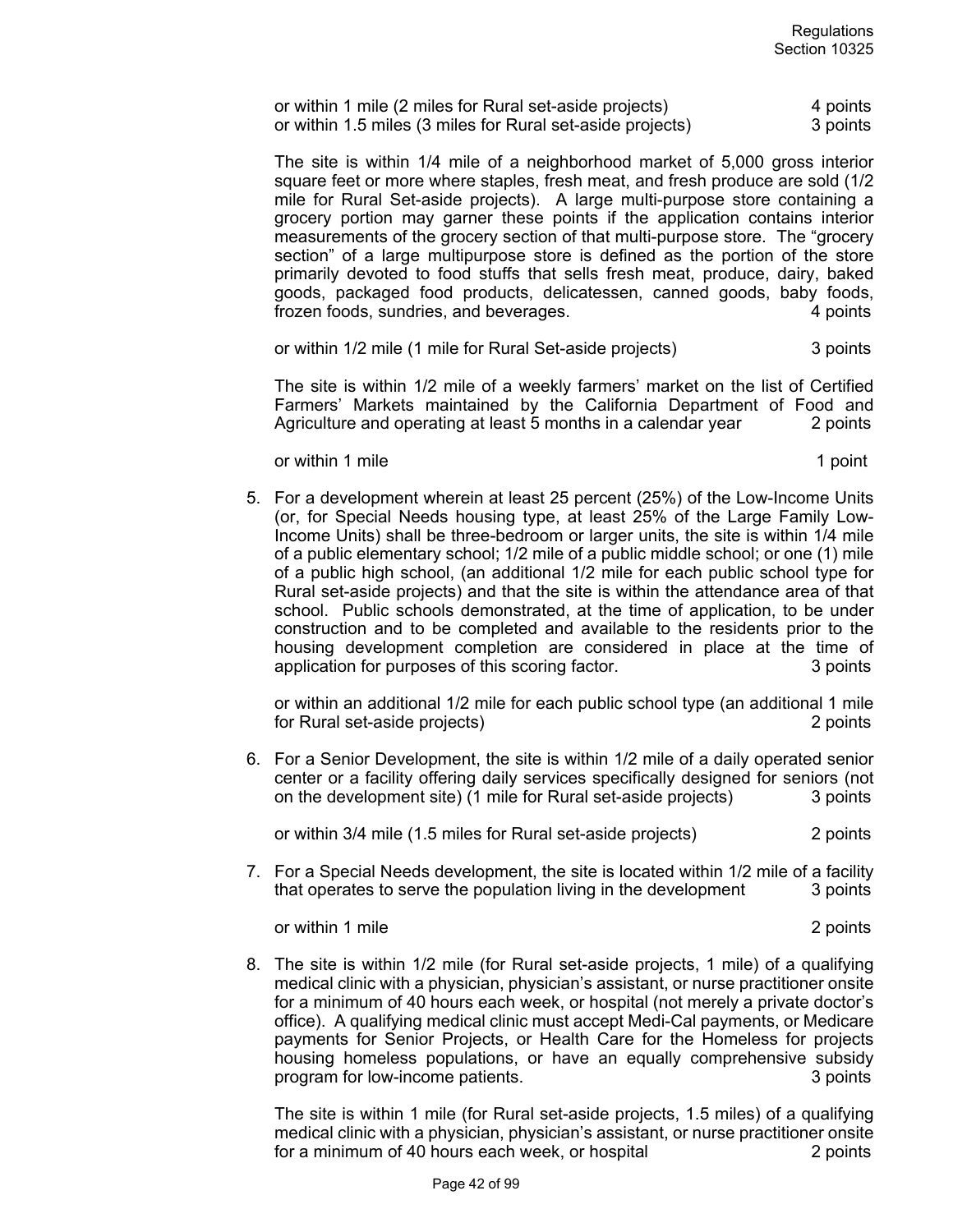A hospital demonstrated at the time of application to be under construction and to be completed and available to the residents prior to the housing development completion is considered in place at the time of application for purposes of this scoring factor.

9. The site is within 1/2 mile of a pharmacy (for Rural projects, 1 mile) 2 points

or within 1 mile (2 miles for Rural projects) 1 point

10. High speed internet service, with a minimum average download speed of 25 megabits/second must be made available to each Low-Income Unit for a minimum of 15 years, free of charge to the tenants, and available within 6 months of the project's placed-in-service date. Documentation of internet availability must be included in the application. If internet is selected as an option in the application it must be provided even if it is not needed for points.

2 points (3 points for Rural projects)

11. The project is a new construction Large Family housing type project, except for an inclusionary project as defined in Section  $10325(c)(9)(C)$ , and the site is located in a census tract, or census block group as applicable, designated on the TCAC/HCD Opportunity Area Map as Highest or High Resource: 8 points

An application for a large family new construction project located in a High or Highest Resource area shall disclose whether or not the project includes any Low-Income Units which satisfy the obligations of an inclusionary housing ordinance or development agreement and, if so, the number of such units and whether the inclusionary obligations derive solely from the Low-Income Units themselves.

An applicant may choose to utilize the census tract, or census block group as applicable, resource designation from the TCAC/HCD Opportunity Maps in effect when the initial site control was obtained up to seven calendar years prior to the application.

(B) Projects that provide high-quality services designed to improve the quality of life for tenants are eligible to receive points for service amenities. Services must be appropriate to meet the needs of the tenant population served and designed to generate positive changes in the lives of tenants, such as by increasing tenant knowledge of and access to available services, helping tenants maintain stability and prevent eviction, building life skills, increasing household income and assets, increasing health and well-being, or improving the educational success of children and youth.

Except as provided below, in order to receive points in this category, physical space for service amenities must be available when the development is placed-in-service. Services space must be located inside the project and provide sufficient square footage, accessibility and privacy to accommodate the proposed services. Evidence that adequate physical space for services will be provided must be documented within the application.

The amenities must be available within 6 months of the project's placed-in-service date. Applicants must commit that services shall be provided for a period of 15 years.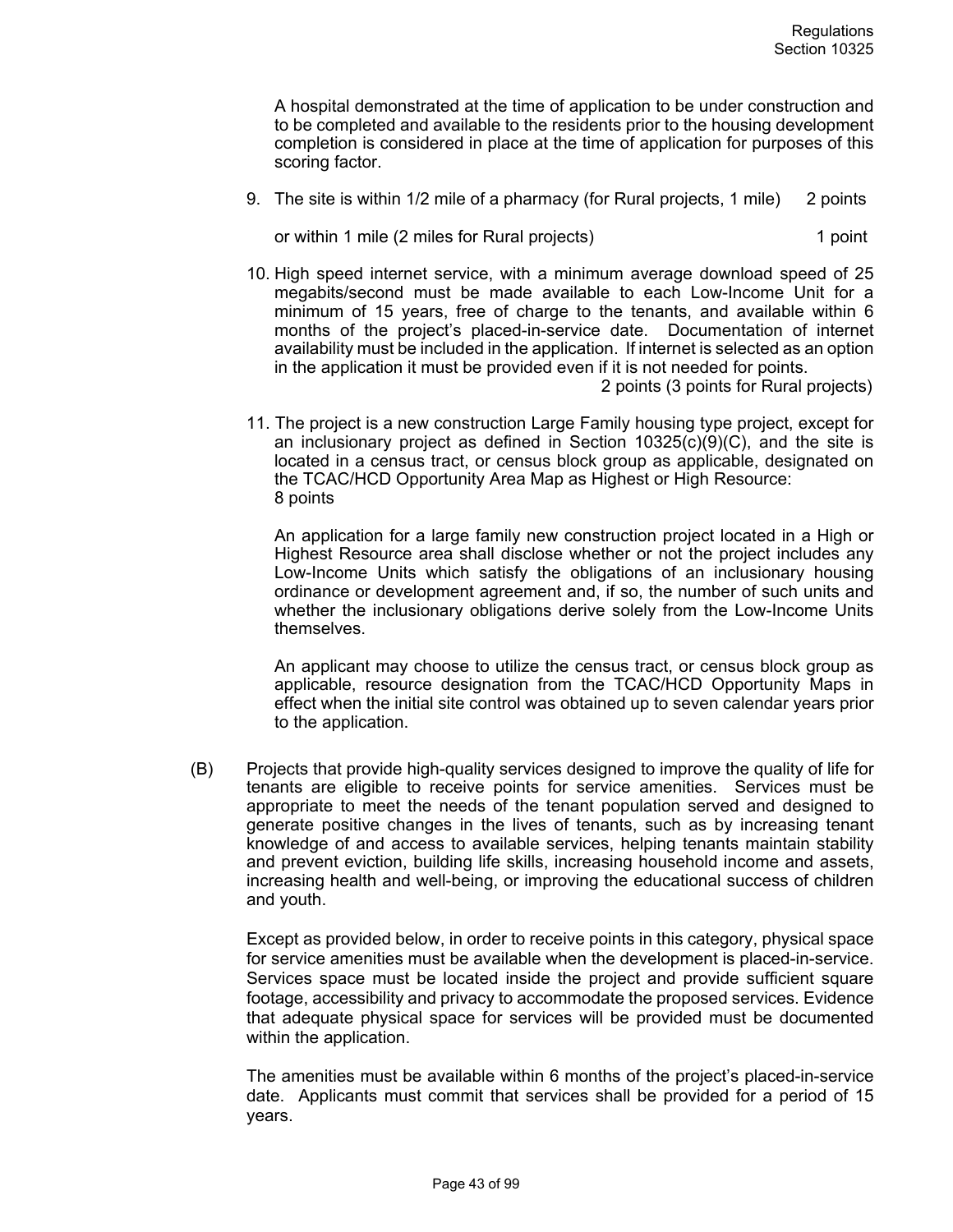All services must be of a regular and ongoing nature and provided to tenants free of charge (except for day care services or any charges required by law). Services must be provided on-site except that projects may use off-site services within 1/2 mile of the development  $(1\frac{1}{2})$  miles for Rural set-aside projects) provided that they have a written agreement with the service provider enabling the development's tenants to use the services free of charge (except for day care and any charges required by law) and that demonstrate that provision of on-site services would be duplicative.

No more than 10 points will be awarded in this category. The number of hours per year for a full time-equivalent (FTE) will be calculated as follows: 1) the number of bedrooms  $X$  0.0017 = FTE multiplier; 2) FTE Multiplier  $X$  2,080 = number of hours per year (up to a maximum of 2,080 hours).

For Large Family, Senior, and At-Risk Projects or for the non-Special Needs units in a Special Needs Project with less than 75% Special Needs units, amenities may include, but are not limited to:

1. Service Coordinator. Responsibilities must include, but are not limited to: (a) providing tenants with information about available services in the community, (b) assisting tenants to access services through referral and advocacy, and (c) organizing community-building and/or other enrichment activities for tenants (such as holiday events, tenant council, etc.).

Minimum ratio of 1 Full Time Equivalent (FTE) Service Coordinator to 600 bedrooms. 5 points

2. Other Services Specialist. Must provide individualized assistance, counseling and/or advocacy to tenants, such as to assist them to access education, secure employment, secure benefits, gain skills or improve health and wellness. Includes, but is not limited to: Vocational/Employment Counselor, ADL or Supported Living Specialist, Substance Abuse or Mental Health Counselor, Peer Counselor, Domestic Violence Counselor.

Minimum ratio of 1 FTE Services Specialist to 600 bedrooms. 5 points

3. Instructor-led adult educational, health and wellness, or skill building classes. Includes, but is not limited to: Financial literacy, computer training, home-buyer education, GED classes, and resume building classes, ESL, nutrition class, exercise class, health information/awareness, art class, parenting class, on-site food cultivation and preparation classes, and smoking cessation classes. Dropin computer labs, monitoring or technical assistance shall not qualify.

84 hours of instruction per year (42 for small developments) 7 points

60 hours of instruction per year (30 for small developments) 5 points

4. Health and wellness services and programs. Such services and programs shall provide individualized support to tenants (not group classes) and need not be provided by licensed individuals or organizations. Includes, but is not limited to visiting nurses programs, intergenerational visiting programs, or senior companion programs. The application must describe in detail the services to be provided.

100 hours of services per year for each 100 bedrooms 5 points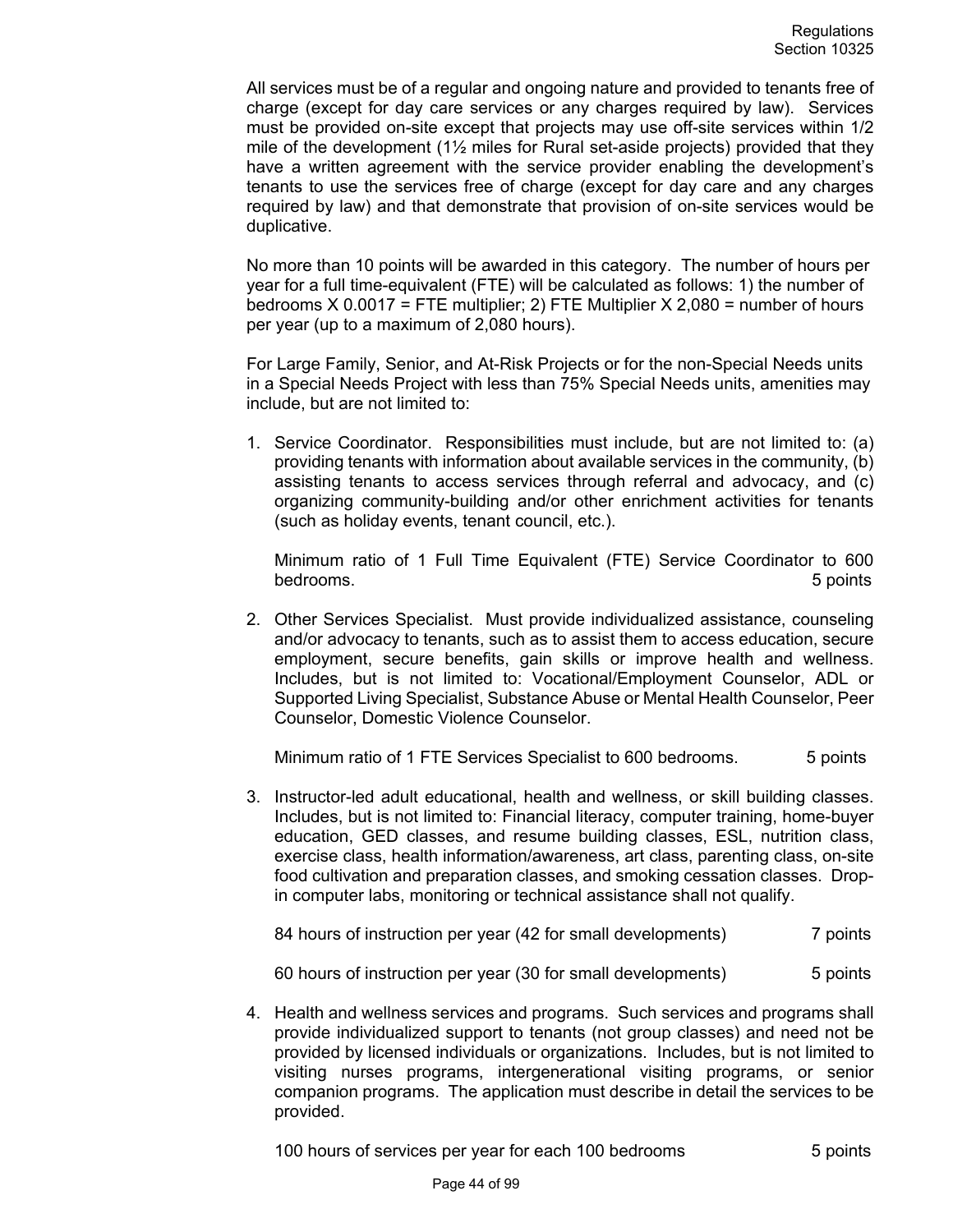60 hours of services per year for each 100 bedrooms 3 points

- 5. Licensed child care. Shall be available 20 hours or more per week, Monday through Friday, to residents of the development. (Only for large family projects or other projects in which at least 25% of Low-Income Units are three bedrooms or larger). 5 points that the set of larger is set of larger in the set of larger in the set of larger in the set of larger in the set of larger in the set of larger in the set of larger in the set of larger in the set of
- 6. After school program for school age children. Includes, but is not limited to tutoring, mentoring, homework club, art and recreational activities. (Only for large family projects or other projects in which at least 25% of Low-Income Units are three bedrooms or larger).

10 hours per week, offered weekdays throughout school year 5 points

6 hours per week, offered weekdays throughout school year 3 points

For Special Needs Projects with 75% or more Special Needs units or for the Special Needs units in a Special Needs Project with less than 75% Special Needs units, amenities may include, but are not limited to:

7. Case Manager. Responsibilities must include (but are not limited to) working with tenants to develop and implement an individualized service plan, goal plan or independent living plan.

Ratio of 1 FTE case manager to 100 bedrooms The State Counts 5 points

8. Service Coordinator or Other Services Specialist. Service coordinator responsibilities shall include, but are not limited to: (a) providing tenants with information about available services in the community, (b) assisting tenants to access services through referral and advocacy, and (c) organizing communitybuilding and/or other enrichment activities for tenants (such as holiday events, tenant council, etc.). Other services specialist must provide individualized assistance, counseling and/or advocacy to tenants, such as to assist them to access education, secure employment, secure benefits, gain skills or improve health and wellness. Includes, but is not limited to: Vocational/Employment Counselor, ADL or Supported Living Specialist, Substance Abuse or Mental Health Counselor, Peer Counselor, Domestic Violence Counselor.

Ratio of 1 FTE service coordinator or specialist to 360 bedrooms 5 points

9. Adult educational, health and wellness, or skill building classes. Includes, but is not limited to: Financial literacy, computer training, home-buyer education, GED classes, and resume building classes, ESL, nutrition class, exercise class, health information/awareness, art class, parenting class, on-site food cultivation and preparation classes, and smoking cessation classes.

84 hours of instruction per year (42 for small developments) 5 points

10. Health or behavioral health services provided by appropriately-licensed organization or individual. Includes but is not limited to: health clinic, adult day health center, medication management services, mental health services and treatment, substance abuse services and treatment. 5 points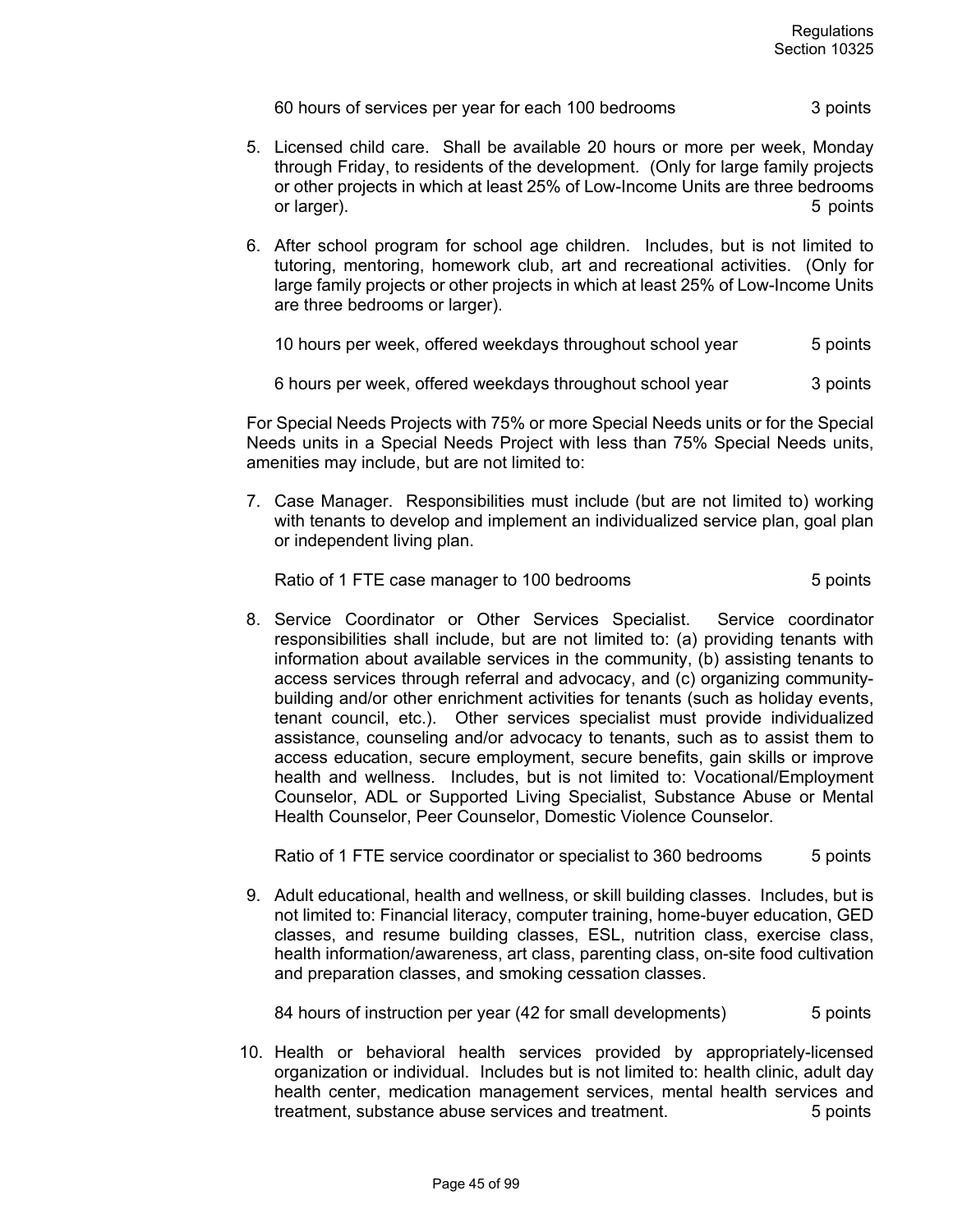- 11. Licensed child care. Shall be available 20 hours or more per week, Monday through Friday, to residents of the development. (Only for large family projects or other projects in which at least 25% of Low-Income Units are three bedrooms or larger). 5 points
- 12. After school program for school age children. Includes, but is not limited to tutoring, mentoring, homework club, art and recreational activities. (Only for large family projects or other projects in which at least 25% of Low-Income Units are three bedrooms or larger).

10 hours per week, offered weekdays throughout school year 5 points

Special needs projects with less than 75% special needs units shall be scored proportionately in the service amenity category based upon (i) the services provided to special needs and non-special needs units, respectively; and (ii) the percentage of units represented by special needs and non-special needs units, respectively. Proportionate scoring means for a project to score the maximum 10 points, nonspecial needs units and special needs units must independently score 10 points for service amenities. For special needs projects with less than 75% special needs units that provide the same service amenity for the special needs and non-special needs tenants, the applicant must select the amenity from 1-6 and from 7-12 in the application form. Special needs projects with 75% or more but less than 100% special needs units shall demonstrate that all tenants will receive an appropriate level of services.

Items 1 through 12 are mutually exclusive: one proposed service may not receive points under two different categories, except in the case of proportionately-scored scored services pursuant to the previous paragraph.

Documentation must be provided for each category of services for which the applicant is claiming service amenities points and must state the name and address of the organization or entity that will provide the services; describe the services to be provided and the number of hours services will be provided; and name the project to which the services are being committed.

Documentation shall take the form of a contract for services, Memorandum of Understanding (MOU), or commitment letter on agency letterhead.

For projects claiming points for items 1, 2, 7, or 8, a position description must be provided. Services delivered by the on-site Property Manager or other property management staff will not be eligible for points under any category (items 1 through 12).

The application's Service Amenity Sources and Uses Budget page must clearly describe all anticipated income and expenses associated with the services program(s) and must align with the services commitments provided (i.e. contracts, MOUs, letters, etc.). Applications shall receive points for services only if the proposed services budget adequately accounts for the level of service. The budgeted amount must be reasonably expected to cover the costs of the proposed level of service. If project operating income will fund service amenities, the application's Service Amenities Sources and Uses Budget must be consistent with the application's fifteen year pro forma. Services costs contained in the project's pro forma operating budget do not count towards meeting CTCAC's minimum operating expenses required by Section 10327(g)(1).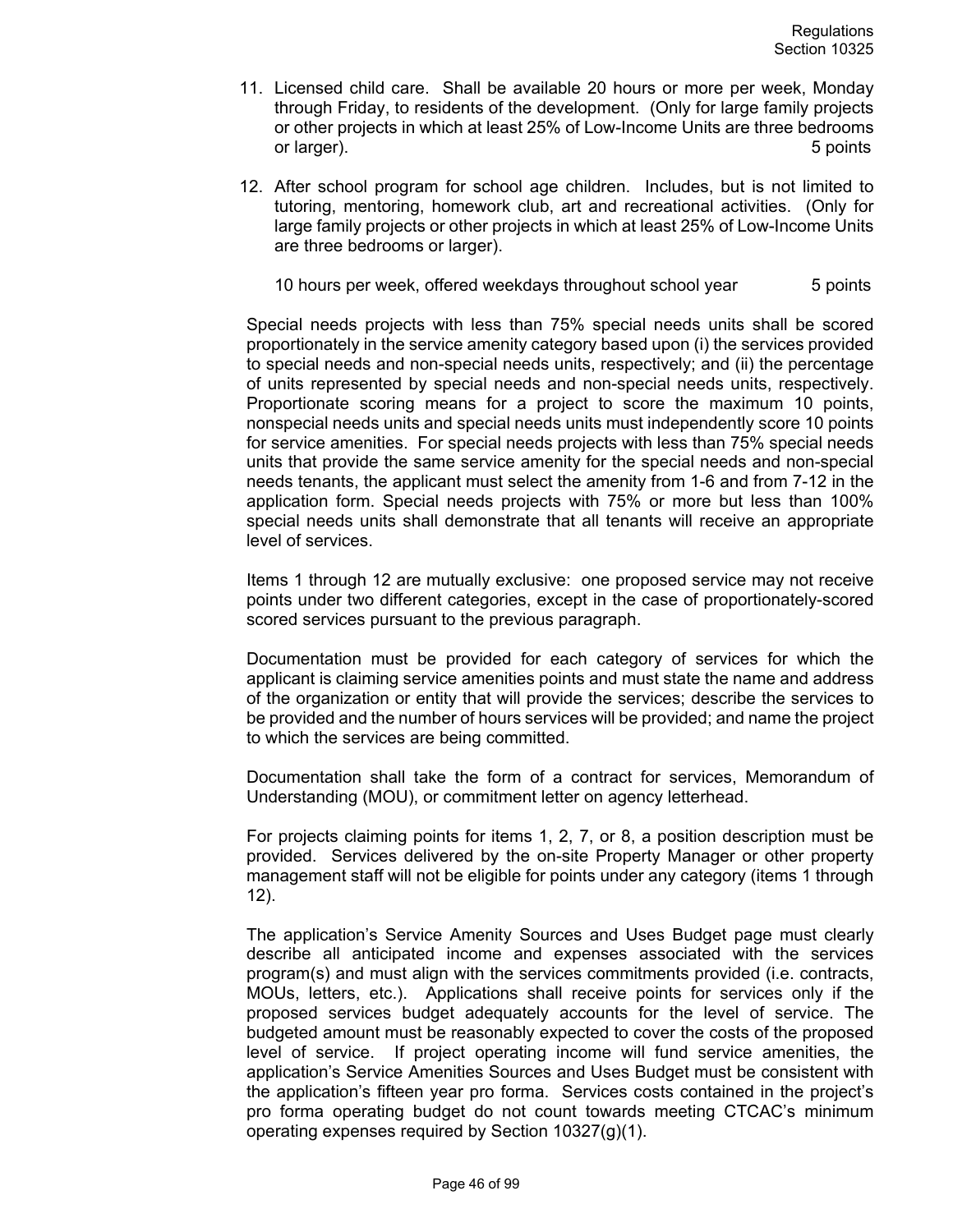All organizations providing services for which the project is claiming points must document that they have at least 24 months of experience providing services to the project's target population. Experience of individuals may not be substituted for organizational experience.

- (5) Reserved.
- (6) Lowest Income in accordance with the table below Maximum 52 points
	- (A) The "Percent of Area Median Income" category may be used only once. For instance, 50% of Low-Income Units at 50% of Area Median Income cannot be used twice for 100% at 50% and receive 50 points, nor can 50% of Low-Income Units at 50% of Area Median Income for 25 points and 40% of Low-Income Units at 50% of Area Median Income be used for an additional 20 points. However, the "Percent of Low-Income Units" may be used multiple times. For example, 50% of Low-Income Units at 50% of Area Median Income for 25 points may be combined with another 50% of Low-Income Units at 45% of Area Median Income to achieve the maximum points. All projects must score at least 45 points in this category to be eligible for 9% Tax Credits.

Only projects competing in the Rural set aside may use the 55% of Area Median Income column.

Projects electing the average income federal set-aside must choose targeting in 10% increments of Area Median Income (i.e. 20% AMI, 30% AMI, 40% AMI, etc.).

| <b>Percent of Area Median Income</b> |     |         |         |      |      |      |      |      |
|--------------------------------------|-----|---------|---------|------|------|------|------|------|
|                                      |     | 55%     | 50%     | 45%  | 40%  | 35%  | 30%  | 20%  |
|                                      | 50% |         | $25.0*$ | 37.5 |      |      |      |      |
|                                      | 45% |         | $22.5*$ | 33.8 |      |      |      |      |
| <b>Percent of</b>                    | 40% | $10.0*$ | 20.0    | 30.0 |      |      |      |      |
| Low-Income                           | 35% | $8.8*$  | 17.5    | 26.3 | 35.0 |      | 50.0 |      |
| <b>Units</b>                         | 30% | $7.5*$  | 15.0    | 22.5 | 30.0 | 37.5 | 45.0 |      |
|                                      | 25% | $6.3*$  | 12.5    | 18.8 | 25.0 | 31.3 | 37.5 | 50.0 |
|                                      | 20% | $5.0*$  | 10.0    | 15.0 | 20.0 | 25.0 | 30.0 | 40.0 |
|                                      | 15% | $3.8*$  | 7.5     | 11.3 | 15.0 | 18.8 | 22.5 | 30.0 |
|                                      | 10% | $2.5*$  | 5.0     | 7.5  | 10.0 | 12.5 | 15.0 | 20.0 |

Lowest Income Points Table (maximum 50 points):

\*Available to Rural set-aside projects only

(B) A project that agrees to have at least ten percent (10%) of its Low-Income Units available for tenants with incomes no greater than thirty percent (30%) of area median, and to restrict the rents on those units accordingly, will receive two points in addition to other points received under this subsection. The 30% units must be spread across the various bedroom-count units, starting with the largest bedroomcount units (e.g. four bedroom units), and working down to the smaller bedroomcount units, assuring that at least 10% of the larger units are proposed at 30% of area median income. So long as the applicant meets the 10% standard projectwide, the 10% standard need not be met among all of the smaller units. The CTCAC Executive director may correct applicant errors in carrying out this largest-tosmallest unit protocol. (These points may be obtained by using the 30% section of the matrix.)

All projects, except those applying under section 10326 of these regulations, will be subject to the minimum low income percentages chosen for a period of 55 years (50 years for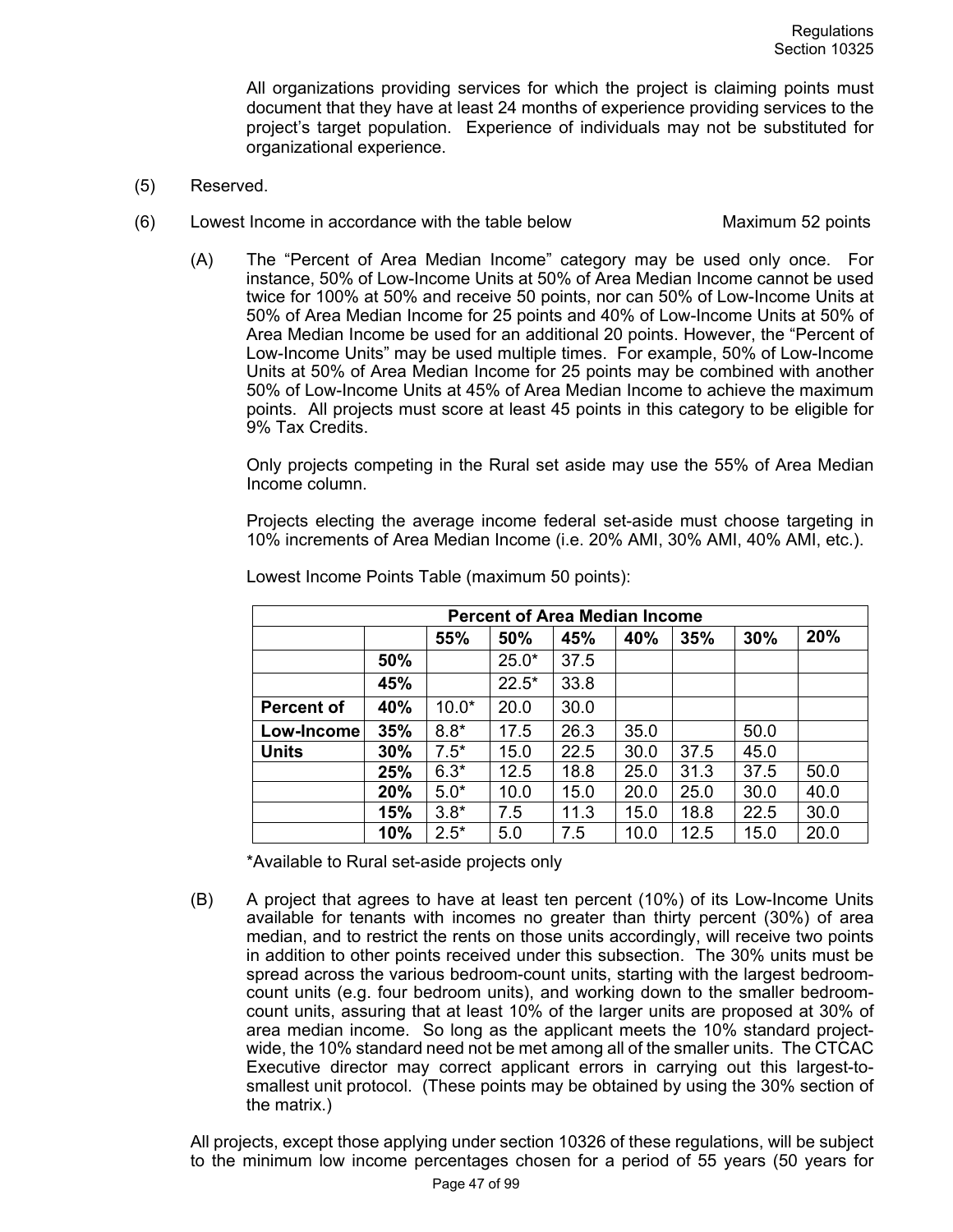projects located on tribal trust land), unless they receive Federal Tax Credits only and are intended for eventual tenant homeownership, in which case they must submit, at application, evidence of a financially feasible program, incorporating, among other items, an exit strategy, home ownership counseling, funds to be set aside to assist tenants in the purchase of units, and a plan for conversion of the facility to home ownership at the end of the initial 15 year compliance period. In such a case, the regulatory agreement will contain provisions for the enforcement of such covenants.

(7) Readiness to Proceed. 10 points will be available to projects that document enforceable financing commitment(s) as defined in Section 10325(f)(3) for all construction financing and commit to begin construction within 180 days of the Credit Reservation as documented by the requirements below (after preliminary reservation CTCAC will randomly assign a 180 day deadline for half of the projects receiving a Credit Reservation within each round and a 194 day deadline for remaining projects).

No later than the 180/194 day deadline, CTCAC must receive:

- (A) a completed updated application form along with a detailed explanation of any changes from the initial application,
- (B) an executed construction contract,
- (C) recorded deeds of trust for all construction financing (unless a project's location on tribal trust land precludes this), binding commitments for permanent financing, binding commitments for any other financing required to complete project construction,
- (D) a limited partnership agreement executed by the general partner and the investor providing the equity,
- (E) an updated CTCAC Attachment 16,
- (F) issuance of building permits (a grading permit does not suffice to meet this requirement except that in the event that the city or county as a rule does not issue building permits prior to the completion of grading, a grading permit shall suffice; if the project is a design-build project in which the city or county does not issue building permits until designs are fully complete, the city or county shall have approved construction to begin) or the applicable tribal documents, and
- (G) notice to proceed delivered to the contractor.

Failure to meet the 180-day or 194-day due date, if applicable, shall result in rescission of the Tax Credit Reservation or negative points.

If no construction lender is involved, evidence must be submitted within 180 or 194 days, as applicable, after the Reservation is made that the equity partner has been admitted to the ownership entity, and that an initial disbursement of funds has occurred. CTCAC shall conduct a financial feasibility and cost reasonableness analysis upon receiving submitted Readiness documentation.

- (8) Miscellaneous Federal and State Policies Maximum 2 points
	- (A) Credit Substitution. For applicants who agree to both 1) exchange Federal Tax Credits for State Tax Credits pursuant to Section 10317(e) and 2) exchange State Tax Credits for Federal Tax Credits pursuant to Section 10317(c). 2 points

Applicants receiving these points agree to make the exchange in a manner that yields equal equity based solely on the tax credit factors stated in the application.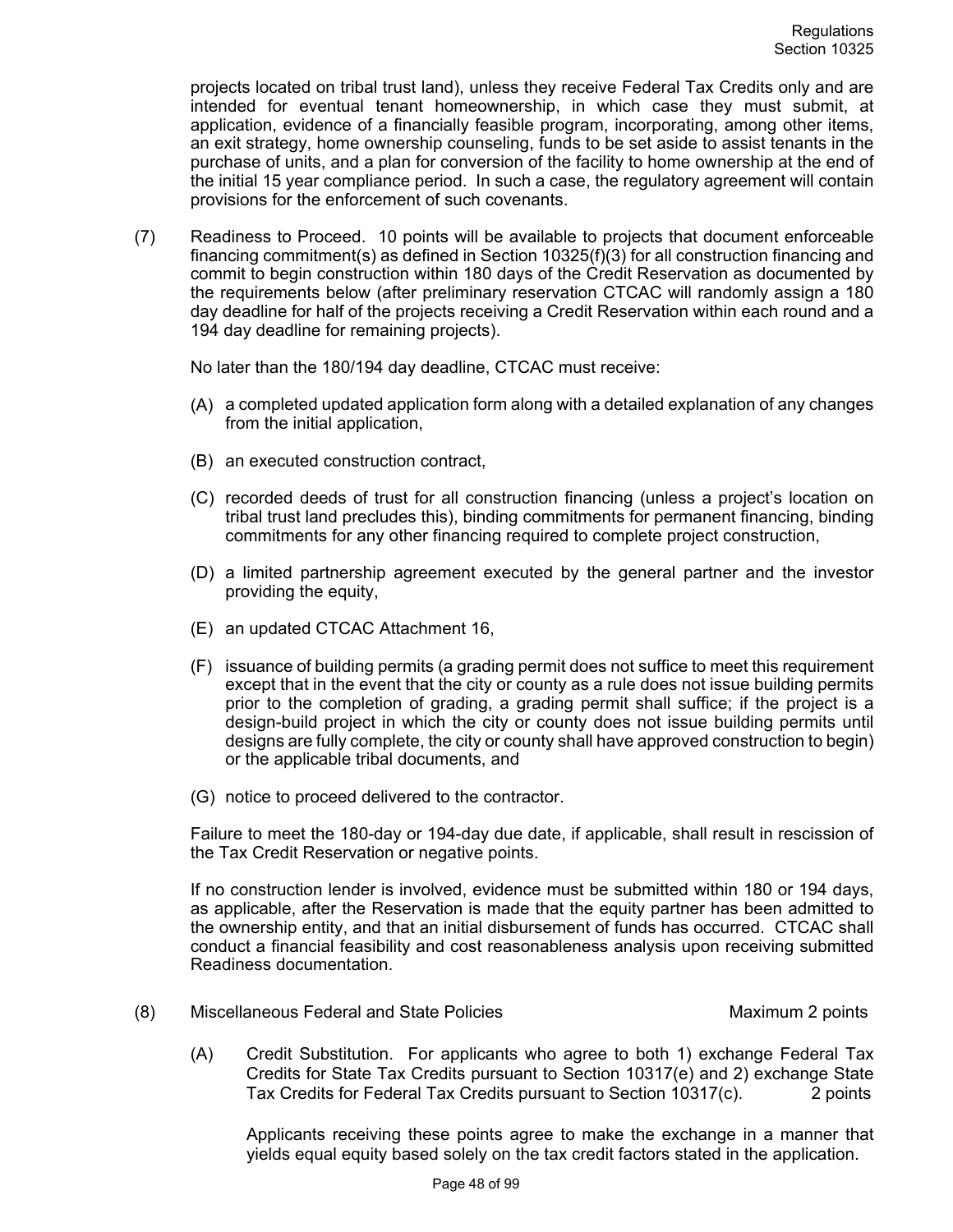- (B) Enhanced Accessibility and Visitability. Project design incorporates California Building Code Chapter 11(B) and the principles of Universal Design in at least half of the project's Low-Income Units by including:
	- Accessible routes of travel to the dwelling units with accessible 34" minimum clear-opening-width entry, and 34" clear width for all doors on an accessible path.
	- Interior doors with lever hardware and 42" minimum width hallways. • Fully accessible bathrooms complying with California Building Code (CBC) Chapter 11(A) and 11(B). In addition, a 30"x48" clearance parallel to and centered on the bathroom vanity.
	- Accessible kitchens with 30"x48" clearance parallel to and centered on the front of all major appliances and fixtures (refrigerator, oven, dishwasher and sink)
	- Accessible master bedroom size shall be at least 120 square feet (excluding the closet), shall accommodate a queen size bed, shall provide 36" in clearance around three sides of the bed, and shall provide required accessible clearances, free of all furnishings, at bedroom and closet doors. The master bedroom closet shall be on an accessible path.
	- Wiring for audio and visual doorbells required by UFAS shall be installed.
	- Closets and balconies shall be located on an accessible route.
	- These units shall, to the maximum extent feasible and subject to reasonable health and safety requirements, be distributed throughout the project consistent with 24 CFR Section 8.26.
	- Applicant must commit to obtaining confirmation from a Certified Accessibility Specialist that the above requirements have been met. 2 points
- (C) Smoke Free Residence. The proposed project commits to having at least one nonsmoking building and incorporating the prohibition into the lease agreement for the affected units. If the proposed project contains only one building, the proposed project shall commit to prohibiting smoking in designated contiguous units and incorporating the prohibition into the lease agreement for the affected units.

2 points

- (D) Historic Preservation. The project proposes to use Historic Tax Credits 1 point
- (E) Revitalization Area Project. The project is located within one of the following: a Qualified Census Tract (QCT), a census tract in which at least 50% of the households have an income of less than 60% of the area median income, or a federal Promise Zone. Additionally, the development must contribute to a concerted community revitalization plan as demonstrated by a letter from a local government official. The letter must delineate the various community revitalization efforts, funds committed or expended in the previous five years, and how the project would contribute to the community's revitalization. 2 points
- (F) Eventual Tenant Ownership. The project proposes to make Tax Credit Units available for eventual tenant ownership and provides the information described in Section 10325(c)(6) of these regulations. 1 point
- (9) Tie Breakers

If multiple applications receive the same score, the following tie breakers shall be employed:

For applications for projects within single-jurisdiction regional competitions only (the City and County of San Francisco and the City of Los Angeles geographic apportionments), the first tiebreaker shall be the presence within the submitted application of a formal letter of support for the project from either the San Francisco Mayor's Office of Housing or the Los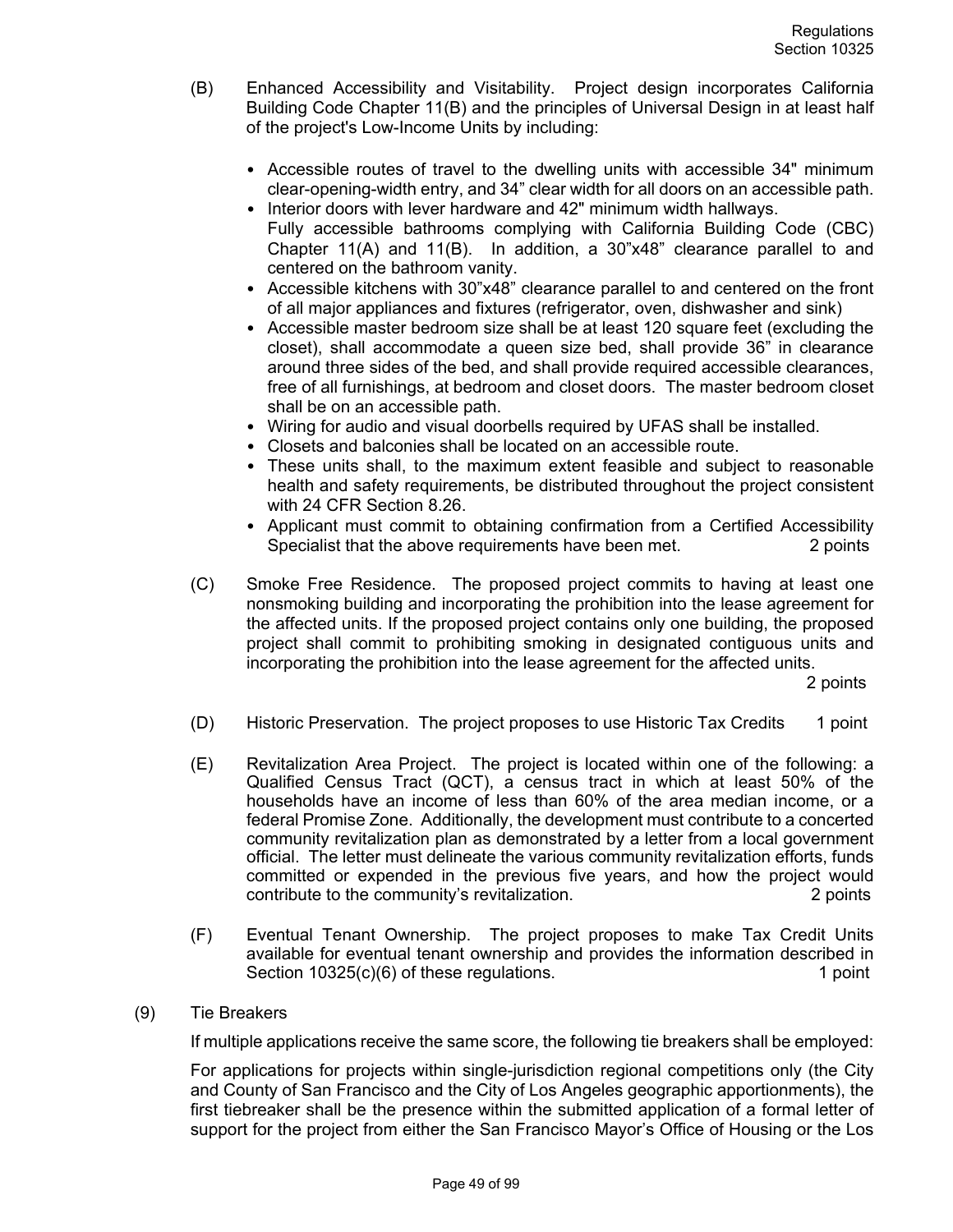Angeles Housing + Community Investment Department respectively. Within those cities, and for all other applications statewide, the subsequent tiebreakers shall be as follows:

First, if an application's housing type goal has been met in the current funding round in the percentages listed in section 10315, then the application will be skipped (unless the application to be skipped is the highest ranked in the set-aside or geographic region) if there is another application with the same score and with a housing type goal that has not been met in the current funding round in the percentages listed in section 10315; and

Second, the highest of the sum of the following:

(A) Leveraged soft resources, as described below, defraying residential costs to total residential project development costs. Except where a third-party funding commitment is explicitly defraying non-residential costs only, leveraged soft resources shall be discounted by the proportion of the project that is non-residential. Leveraged soft resources shall be demonstrated through documentation including but not limited to funding award letters, committed land donations, or documented project-specific local fee waivers.

Leveraged soft resources shall include all of the following:

(i) Public funds. "Public funds" include federal, tribal, state, or local government funds, including the outstanding principal balances of prior existing public debt or subsidized debt that has been or will be assumed in the course of an acquisition/rehabilitation transaction, except that outstanding principal balances for projects subject to an existing CTCAC regulatory agreement shall not be considered public funds if such loans were funded less than 30 years prior to the application deadline. Outstanding principal balances shall not include any accrued interest on assumed loans even where the original interest has been or is being recast as principal under a new loan agreement. Public funds shall include assumed principal balances only upon documented approval of the loan assumption or other required procedure by the public agency holding the promissory note.

In addition, public funds include funds already awarded under the Affordable Housing Program of the Federal Home Loan Bank (AHP), waivers resulting in quantifiable cost savings that are not required by federal or state law, local government fee reductions established in ordinance and not required by federal or state law that are available only to rental affordable housing for lower-income households and affordable ownership housing for moderate income households, or the value of land and improvements donated or leased by a public entity or donated as part of an inclusionary housing ordinance or other development agreement negotiated between a public entity and an unrelated private developer. The value of land leased by a public entity shall be discounted by the sum of upfront lease pre-payments and all mandatory lease payments in excess of \$100 per year over the term of the lease, exclusive of residual receipt payments. Private loans that are guaranteed by a public entity (for example, RHS Section 538 guaranteed financing) shall not be counted as public funds, unless the loans have a designated repayment commitment from a public source other than rental or operating subsidies, such as the HUD Title VI Loan Guarantee Program involving Native American Housing Assistance and Self Determination Act (NAHASDA) funds. Land and building values, including for land donated or leased by a public entity or donated as part of an inclusionary housing ordinance or other development agreement, must be supported by an independent, third party appraisal consistent with the guidelines in Section 10322(h)(9). The appraised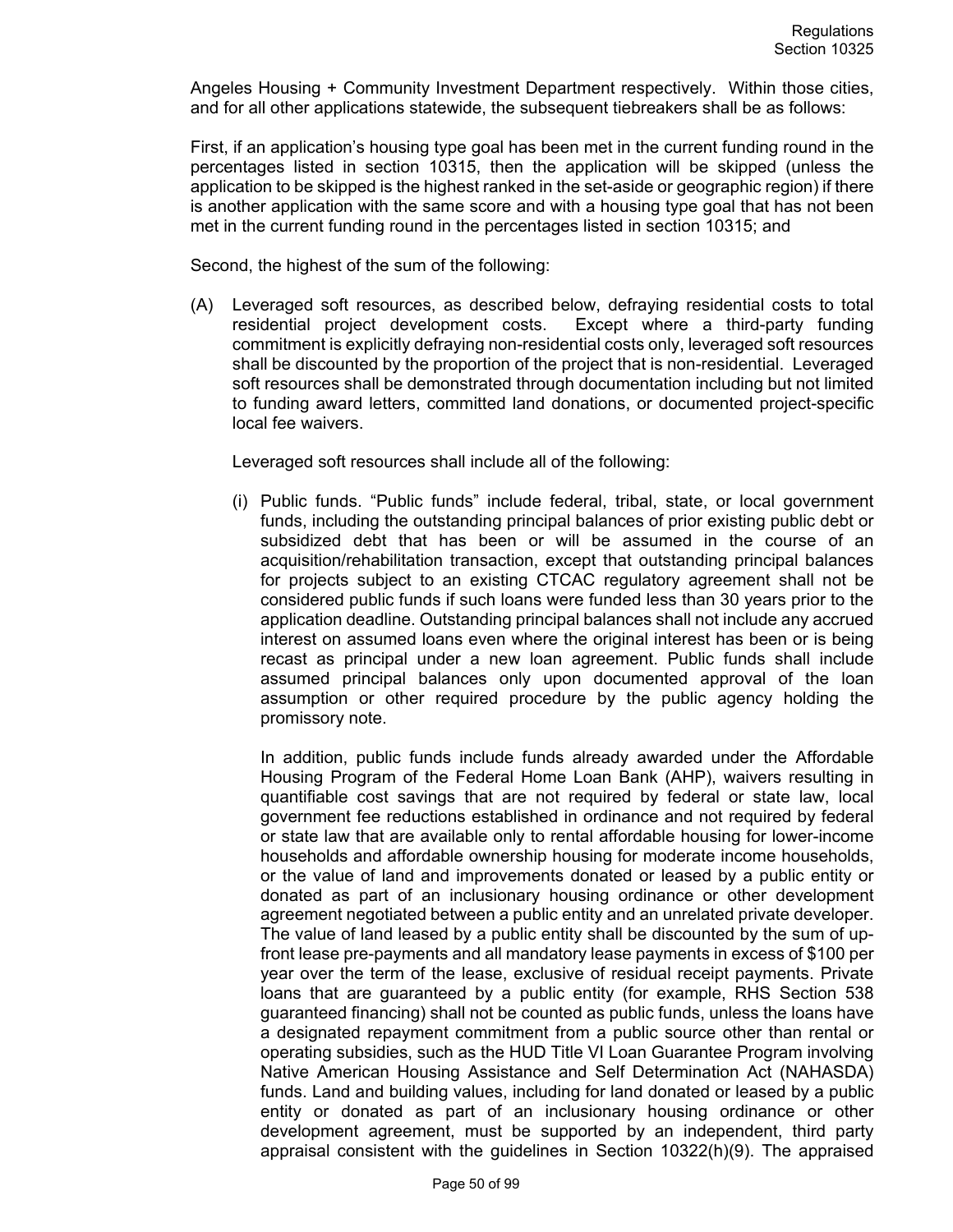value is not to include off-site improvements. For Tribal apportionment applications, donated land value and land-purchase funding shall not be eligible. However, unsuccessful Tribal apportionment applicants subsequently competing within the rural set-aside or tribal applicants competing in a geographic region shall have such donated land value and land-purchase funding counted competitively as public funding if the land value is established in accordance with the requirements of this paragraph.

Loans must be "soft" loans, having terms (or remaining terms) of at least 15 years, and below market interest rates and interest accruals, and are either fully deferred or require only residual receipts payments for at least the first fifteen years of their terms. Qualified soft loans may have annual fees that reasonably defray compliance monitoring and asset management costs associated with the project. The maximum below-market interest rate allowed for tiebreaker purposes shall be the greater of four percent (4%) simple, or the Applicable Federal Rate if compounding. RHS Section 514 or 515 financing shall be considered soft debt in spite of a debt service requirement. Further, there shall be conclusive evidence presented that any new public funds have been firmly committed to the proposed project and require no further approvals, and that there has been no consideration other than the proposed housing given by anyone connected to the project, for the funds or the donated or leased land. Seller carryback financing and any portion of a loan from a public seller or related party that is less than or equal to sale proceeds due the seller, except for a public land loan to a new construction project that is not replacing affordable housing within the footprint of the original development, shall be excluded for purposes of the tiebreaker. Projects that include both new construction and rehabilitation or affordable housing replacement shall have the land loan value prorated based on units.

Public contributions of off-site costs shall not be counted competitively, unless (1) documented as a waived fee pursuant to a nexus study and relevant State Government Code provisions regulating such fees or (2) the off-sites must be developed by the sponsor as a condition of local approval and those off-sites consist solely of utility connections, and curbs, gutters, and sidewalks immediately bordering the property. Public funds shall be reduced for tie breaker scoring purposes by an amount equal to the off-sites not meeting the requirements noted in this paragraph.

The capitalized value of rent differentials attributable to public rent or public operating subsidies shall be considered public funds based upon CTCAC underwriting standards. Standards shall include a 15-year loan term; an interest rate established annually by CTCAC based upon a spread over 10-year Treasury Bill rates; a 1.15 to 1 debt service coverage ratio; and a five percent (5%) vacancy rate. In addition, the rental income differential for subsidized units shall be established by subtracting tax credit rental income at 40 percent (40%) AMI levels (30% AMI for units subject to the 40% average AMI requirement of Section 10325(g)(3)(A)) from the committed contract rent income documented by the subsidy source or, in the case of a USDA rental subsidy only, the higher of 60% AMI rents or the committed contract USDA Basic rents. The committed contract rent income for units with existing project-based Section 8 rental subsidy shall be documented by the current monthly contract rent in place at the time of the application or by contract rent committed to and approved by the subsidy source (HUD); rent from a rent comparable study or post-rehabilitation rent shall not be permitted. The rent differential for projects with public operating subsidies shall equal the annual subsidy amount in year 1, provided the subsidy will be of a similar amount in succeeding years, or the aggregate subsidy amount of the contract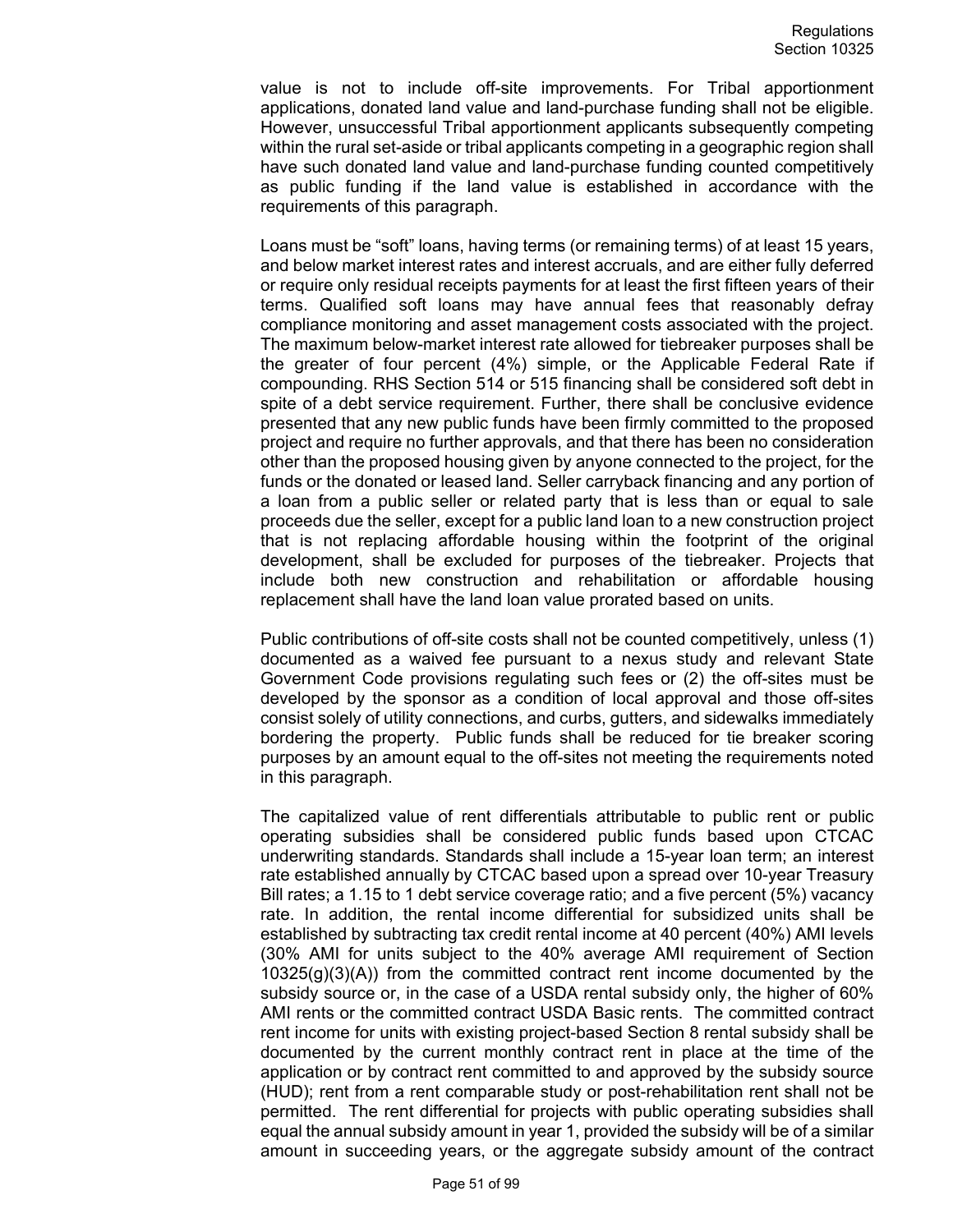divided by the number of years in the contract if the contract does not specify an annual subsidy amount.

- (ii) soft loans that meet the criteria described in subparagraph (i) (except that terms shall be of at least 55 years), or grants, from unrelated non-public parties that are not covered by subparagraph (i) and that do not represent financing available through the National Mortgage Settlement Affordable Rental Housing Consumer Relief programs. The party providing the soft loans or grants shall not be a partner or proposed partner in the limited partnership (unless the partner has no ownership interest and only the right to complete construction) and shall not receive any benefit or funds from a related party to the project. The application shall include (1) a certification from an independent Certified Public Accountant (CPA) or independent tax attorney that the leveraged soft resource(s) is from an unrelated non-public entity(ies), that the unrelated non-public entity(ies) shall not receive any benefit or funds from a related party to the project, and that the leveraged soft resource(s) is available and not committed to any other project or use; and (2) a narrative from the applicant regarding the nature and source of the leveraged soft resource(s) and the conditions under which it was given. Seller carryback financing and any portion of a loan from a non-public seller or related party that is less than or equal to sale proceeds due the seller shall be excluded for purposes of the tiebreaker.
- (iii) the value of donated land and improvements that are not covered by subparagraph (i), that meet the criteria described in subparagraph (i), and that are contributed by an unrelated entity (unless otherwise approved by the Executive Director), so long as the contributed asset has been held by the entity for at least 5 years prior to the application due date, except for the value of donated land and improvements in the case of a rehabilitation project subject to an existing regulatory agreement with CTCAC or a federal, state, or local public entity or with greater than 25% of the units receiving project-based rental assistance unless the land and improvements are wholly donated. For a case in which the donor is a non-profit organization acting solely as a pass-through entity, the Executive Director may in advance of the application date approve an exception to the 5 year hold rule provided that the donor to the non-profit organization held the contributed asset for at least 5 years and that both the original donor and nonprofit donor meet the requirements of, and are included in the certifications required by, this paragraph. The party providing the donation shall not be a partner or proposed partner in the limited partnership (unless the partner has no ownership interest and only the right to complete construction) and shall not receive any benefit from a related party to the project. In addition, the land shall not have been owned previously by a related party or a partner or proposed partner (unless the partner has no ownership interest and only the right to complete construction). The application shall include a certification from an independent Certified Public Accountant (CPA) or independent tax attorney that the donation is from an unrelated entity and that the unrelated entity shall not receive any benefit from a related party to the project.
- (iv) For purposes of this section, a related party shall mean a member of the development team or a Related Party, as defined in Section 10302(gg), to a member of the development team.
- (v) For 4% credit applications, recycled private activity bonds (whether they be used for construction or permanent financing or both) shall be considered leveraged soft resources so long as the loan terms are consistent with market standards.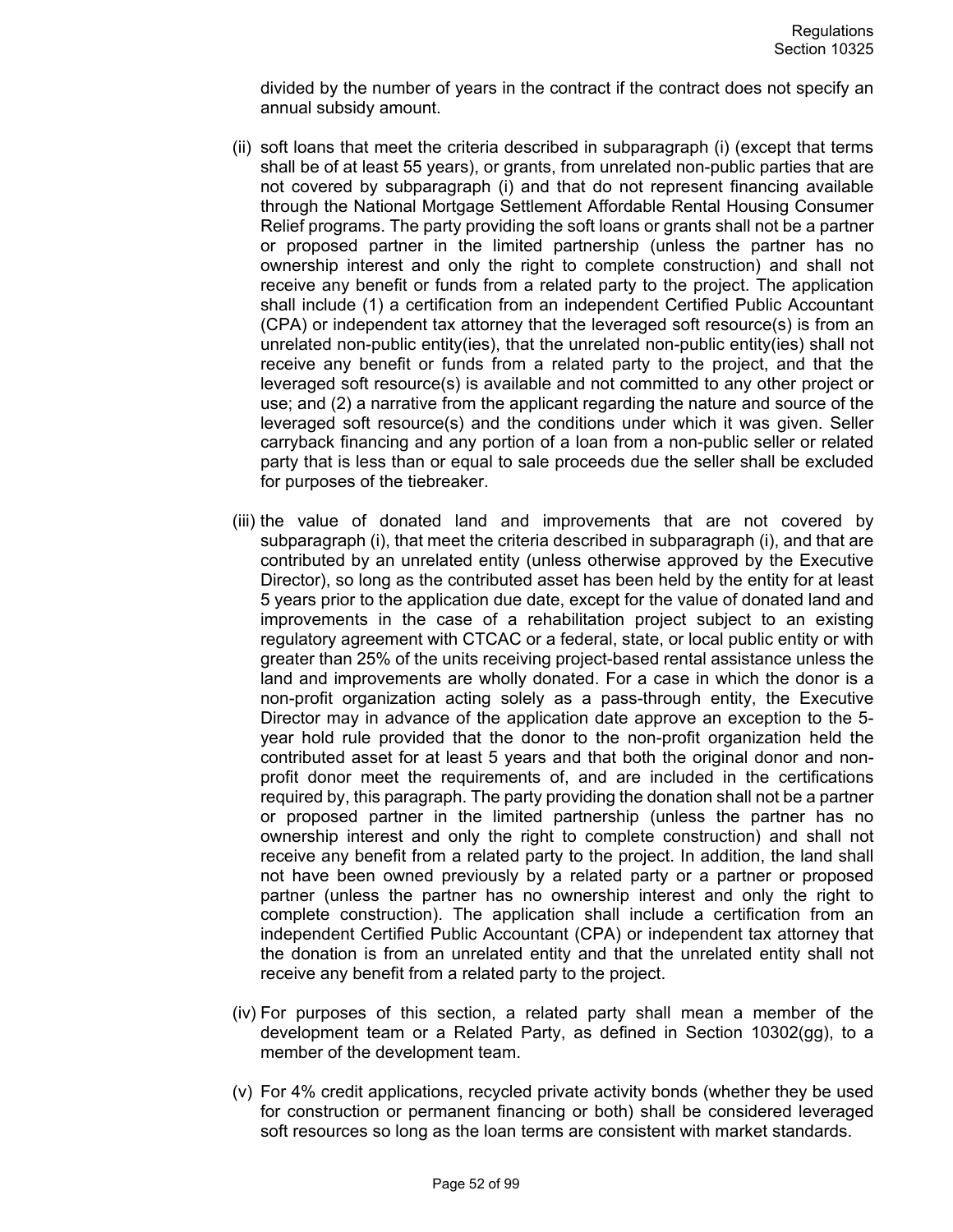Permanent funding sources for this tiebreaker shall not include equity commitments related to the Low Income Housing Tax Credits.

Land donations include land leased for a de minimis annual lease payment. CTCAC may contract with an appraisal reviewer and, if it does so, shall commission an appraisal review for donated land and improvements if a reduction of 15% to the submitted appraisal value would change an award outcome. If the appraisal review finds the submitted appraisal to be inappropriate, misleading, or inconsistent with the data reported and with other generally known information, then the reviewer shall develop his or her own opinion of value and CTCAC shall use the opinion of value established by the appraisal reviewer for calculating the tiebreaker only.

The numerator of projects of 50 or more newly constructed or adaptive reuse Tax Credit Units shall be multiplied by a size factor equal to seventy five percent plus the total number of newly constructed or adaptively reused Tax Credit Units divided by 200 (75% + (total new construction/adaptive reuse units/200)). The size factor calculation shall be limited to no more than 150 Tax Credit Units.

In the case of a new construction hybrid 9% and 4% tax credit development which meets all of the following conditions, the calculation of the size factor for the 9% application shall include all of the Tax Credit Units in the 4% application up to the limit described above, the leveraged soft resources ratio calculated pursuant to this subparagraph (A) shall utilize the combined amount of leveraged soft resources defraying residential costs and the combined total residential project development costs from both the 9% and 4% applications, and the ratio calculated pursuant to subparagraph (B) shall also utilize the combined total residential project development costs from both the 9% and 4% applications:

- (i) the 4% application shall have been submitted to CTCAC and CDLAC by the 9% application deadline;
- (ii) the 4% and 9% projects are simultaneous phases, as defined in Section 10327(c)(2)(C);
- (iii) the 4% application is eligible for maximum points under Sections  $10325(c)(3)$ , (4)(B), (5), and (6), except that 1) the 4% application may be eligible for maximum points in the lowest income category in combination with the 9% project, and 2) the 4% application may be eligible for maximum housing type points in combination with the 9% project. Under each exception, the 9% project shall also be scored in the corresponding point category in combination with the 4% project; and
- (iv) developers shall defer or contribute as equity to the project any amount of combined 4% and 9% developer fees in cost that are in excess of the limit pursuant to Section 10327(c)(2)(A) plus \$20,000 per unit for each Tax Credit Unit in excess of 100, using (a) the combined Tax Credit Units of the 9% and 4% components, (b) the combined eligible basis of the 9% and 4% components, and (c) the high-cost test factor calculated using the eligible basis and threshold basis limits for the 9% component.

In the event that the 4% component of a hybrid project that receives an increase to its size factor pursuant to this paragraph is not placed in service within 6 months of the 9% component, both applicants shall be subject to negative points.

If the project's paid purchase price exceeds appraised value, the leveraged soft resources amount shall be discounted by the overage, unless the Executive Director has granted a waiver pursuant to Section 10327(c)(6).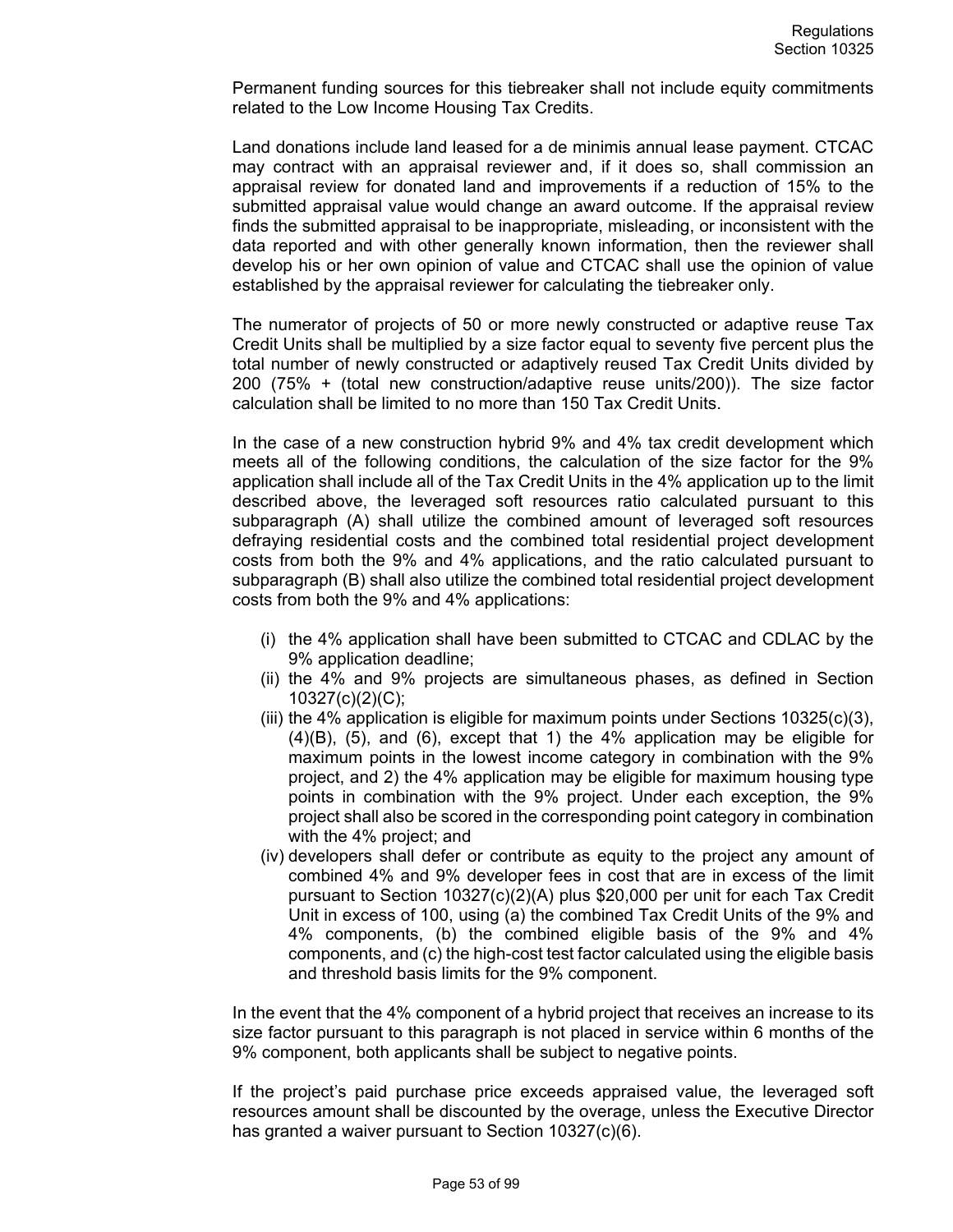- (B) One (1) minus the ratio of requested unadjusted eligible basis to total residential project development costs, with the resulting figure divided by two.
- (C) Except as provided below, a new construction Large Family housing type project (excluding a Special Needs project with non-special needs Low-Income Units meeting Large Family housing type requirements) shall receive a higher resource area bonus as follows based on the designation of the project's location on the TCAC/HCD Opportunity Area Map:

The project is non-rural and the project's census tract is a Highest Resource area 20 percentage points

The project is non-rural and the project's census tract is a High Resource area 10 percentage points

The project is rural and project's census tract or census block group as applicable is a Highest Resource area 10 percentage points

The project is rural and the project's census tract or census block group as applicable is a High Resource area **5** percentage points

This bonus shall not apply to projects competing in the Native American apportionment, unless such projects fall into the rural set-aside competition. In addition, this bonus shall not apply to an inclusionary project, which for purposes of this subparagraph shall mean a project in which any of the Low-Income Units satisfy the obligations of an inclusionary housing ordinance or other development agreement negotiated between a public entity and private developer, unless the obligations derive solely from the Low-Income Units themselves or unless the project includes at least 40 Low-Income Units that are not counted towards the obligations of the inclusionary housing ordinance or development agreement. An application for a large family new construction project located in a High or Highest Resource area shall disclose whether or not the project includes any Low-Income Units which satisfy the obligations of an inclusionary housing ordinance or development agreement and, if so, the number of such units and whether the inclusionary obligations derive solely from the Low-Income Units themselves.

An applicant may choose to utilize the census tract, or census block group as applicable, resource designation from the TCAC/HCD Opportunity Maps in effect when the initial site control was obtained up to seven calendar years prior to the application.

The resulting tiebreaker score must not have decreased following award or negative points may be awarded.

(d) Application selection for evaluation. Except where CTCAC staff determines a project to be high cost, staff shall score and rank projects as described below. Staff shall identify high cost projects by comparing each scored project's total eligible basis against its total adjusted threshold basis limits. CTCAC shall calculate total eligible basis by using all project costs listed within the application unless those costs are not includable in basis under federal law as demonstrated by the shaded cells in the application sources and uses budget itself or by a letter from the development team's third party tax professional. A project will be designated "high cost" if a project's total eligible basis exceeds its total adjusted threshold basis limit by 30%. Staff shall not recommend such project for credits. Any project that receives a reservation on or after January 1, 2016 may be subject to negative points if the project's total eligible basis at placed in service exceeds the revised total adjusted threshold basis limit by 40%. For purposes of calculating the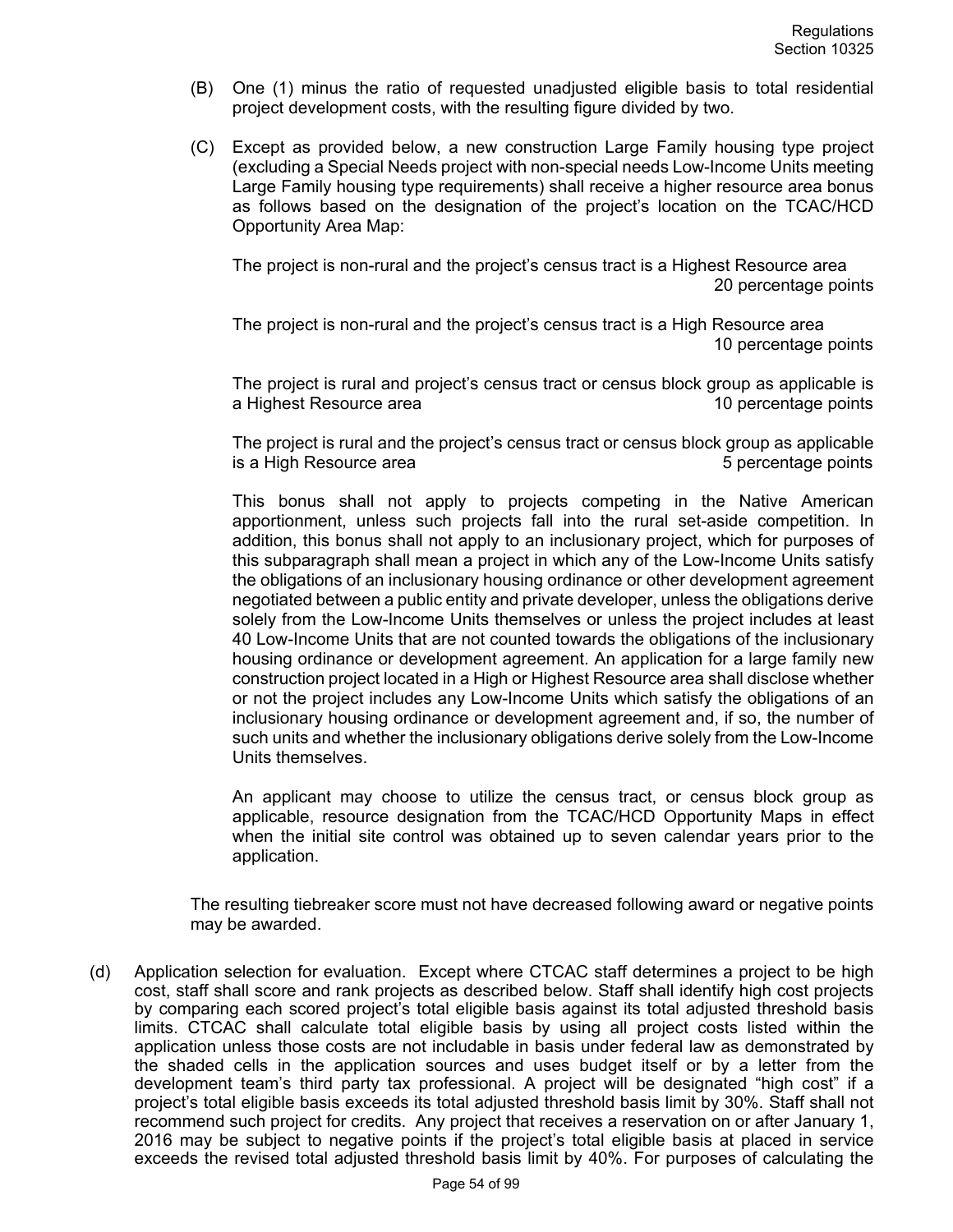high cost test at placed in service, CTCAC shall use the higher of the unadjusted threshold basis limit from application or the year the project places in services.

Following the scoring and ranking of project applications in accordance with the above criteria, subject to conditions described in these regulations, reservations of Tax Credits shall be made for those applications of highest rank in the following manner.

- (1) Set-aside application selection. Beginning with the top-ranked application from the Nonprofit set-aside, followed by the Rural set-aside (funding the RHS and HOME program apportionment first, and the Tribal pilot apportionment second), the At Risk set-aside, and the Special Needs set-aside, the highest scoring applications will have Tax Credits reserved. Credit amounts to be reserved in the set-asides will be established at the exact percentages set forth in section 10315, with the exception of the Federal Credit amount established by the Further Consolidated Appropriations Act, 2020 and the Consolidated Appropriations Act, 2021. If the last project funded in a set-aside requires more than the credits remaining in that set-aside, such overages in the first funding round will be subtracted from that set-aside in determining the amount available in the set-aside for the second funding round. If Credits are not reserved in the first round they will be added to second round amounts in the same Set Aside. If more Tax Credits are reserved to the last project in a set-aside than are available in that set-aside during the second funding round, the overage will be taken from the Supplemental Set-Aside if there are sufficient funds. If not, the award will be counted against the amounts available from the geographic area in which the project is located. Any unused credits from any Set-Asides will be transferred to the Supplemental Set-Aside and used for Waiting List projects after the second round. Tax Credits reserved in all set-asides shall be counted within the housing type goals.
	- (A) For an application to receive a reservation within a set-aside, or within a rural setaside apportionment, there shall be at least one dollar of Credit not yet reserved in the set-aside or apportionment.
	- (B) Set-aside applications requesting State tax credits shall be funded, even when State credits for that year have been exhausted. The necessary State credits shall be reserved from the subsequent year's aggregate annual State credit allotment.
	- (C) Except for projects competing in the rural set-aside, which shall not be eligible to compete in geographic area, unless the projects are located within a Geographic Region and no other projects have been funded within the Project's region during the year in question, after a set-aside is reserved all remaining applications competing within the set-aside shall compete in the Geographic Region.

Federal Credit established by the FCAA application selection. Applications for projects located in the counties designated as qualified 2017 and 2018 California disaster areas by the FCAA, FCAA Federal Credit shall only be reserved for (1) new construction projects also including projects that involve the demolition or rehabilitation of existing residential units that increase the unit count by (i) 25 or (ii) 50% of the existing units, whichever is greater, and adaptive re-use of non-residential structures, or (2) reconstruction or rehabilitation of an existing project located within a FCAA disaster area fire perimeter, as<br>designated by CAL FIRE and available on the CTCAC website designated by CAL FIRE and available on the CTCAC https://www.treasurer.ca.gov/ctcac/, and directly damaged by the fire, and that apply for the FCAA Federal Credit. Applications shall meet all program eligibility requirements unless stated otherwise below, and located in the following counties: Butte, Lake, Los Angeles, Mendocino, Napa, Nevada, Orange, San Diego, Santa Barbara, Shasta, Sonoma, Ventura, and Yuba.

Applications for projects applying for FCAA Federal Credit shall be competitively scored within the county apportionment under the system delineated in Sections 10325(c)(1) through (3), (4)(B), and (6). In the cases where applications receive the same score, the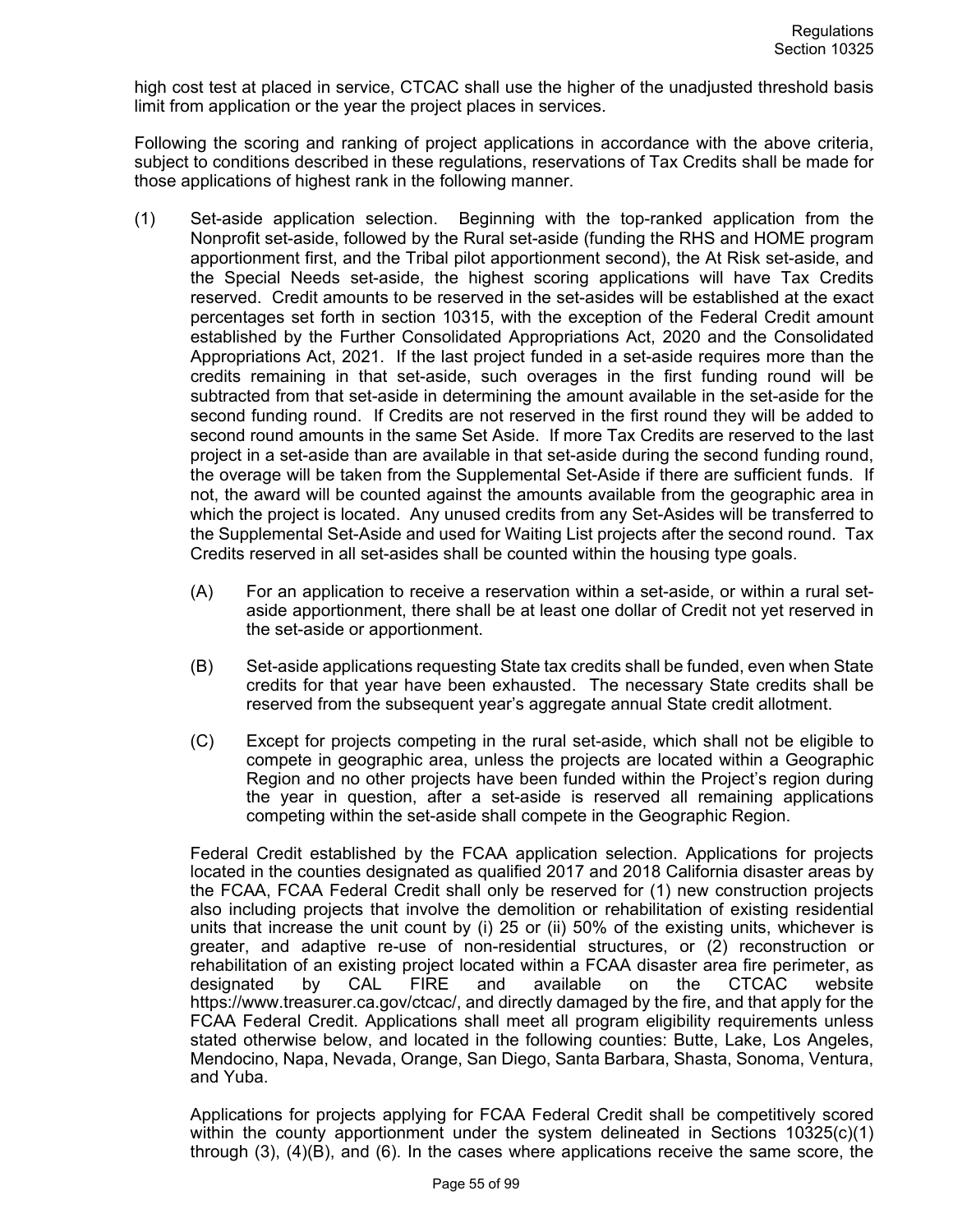following tiebreakers shall be employed: First, a formal letter of support for the specific project from the Local Reviewing Agency (LRA) outlining how the project will contribute to the community's recovery efforts submitted in the application or received by CTCAC no later than 14 days following the application filing deadline; Second, the application with the greatest number of proposed Tax Credit Units per annual Federal Tax Credit amount requested; and Third, the application with the greatest number of proposed bedrooms within the proposed Tax Credit Units.

For projects located within a FCAA disaster area fire perimeter, as designated by CAL FIRE and available on the CTCAC website https://www.treasurer.ca.gov/ctcac/, applying for FCAA Federal Credit in the 2020 funding round, local approvals and zoning requirements of Section 10325(f)(4) must be evidenced to CTCAC no later than June 1, 2021. Failure to do so shall result in rescission of the Tax Credit Reservation on June 2, 2021. The deadline in this paragraph may be extended if the Executive Director finds, in his or her sole discretion, a project merits additional time due to delays directly caused by fire, war, or act of God. In considering a request, the Executive Director may consider, among other things, the length of the delay and the circumstances relating to the delay.

The deferred-payment financing commitment requirements of Section 10325(f)(8) are modified for FCAA Federal Credit applications with 2017 and 2018 HCD Community Development Block Grant – Disaster Recovery (CDBG-DR) Multifamily financing as follows: a letter from an HCD identified jurisdiction stating the intent to commit a portion of that jurisdiction's HCD allocation. The letter must provide the dollar amount and the estimated date which the jurisdiction will provide CTCAC a written commitment in compliance with the requirements of Section 10325(f)(8). Projects must receive these CDBG-DR funds prior to the CTCAC placed-in service application deadline.

| <b>ANNUAL FEDERAL</b><br><b>TAX CREDIT BASE</b><br>+ LOST UNIT<br><b>ALLOCATION</b> | <b>COUNTY</b> |
|-------------------------------------------------------------------------------------|---------------|
| \$40,087,453                                                                        | Butte         |
| \$16,365,940                                                                        | Sonoma        |
| \$5,630,499                                                                         | Los Angeles   |
| \$5,421,263                                                                         | Shasta        |
| \$4,975,965                                                                         | Ventura       |
| \$4,109,511                                                                         | Napa          |
| \$3,342,311                                                                         | Mendocino     |
| \$3,259,153                                                                         | Lake          |
| \$2,886,283                                                                         | Yuba          |
| \$2,816,537                                                                         | San Diego     |
| \$2,583,158                                                                         | Santa Barbara |
| \$2,580,476                                                                         | Nevada        |
| \$2,561,698                                                                         | Orange        |

FCAA Federal Credit shall be made available starting in the 2020 second funding round in the amounts shown below: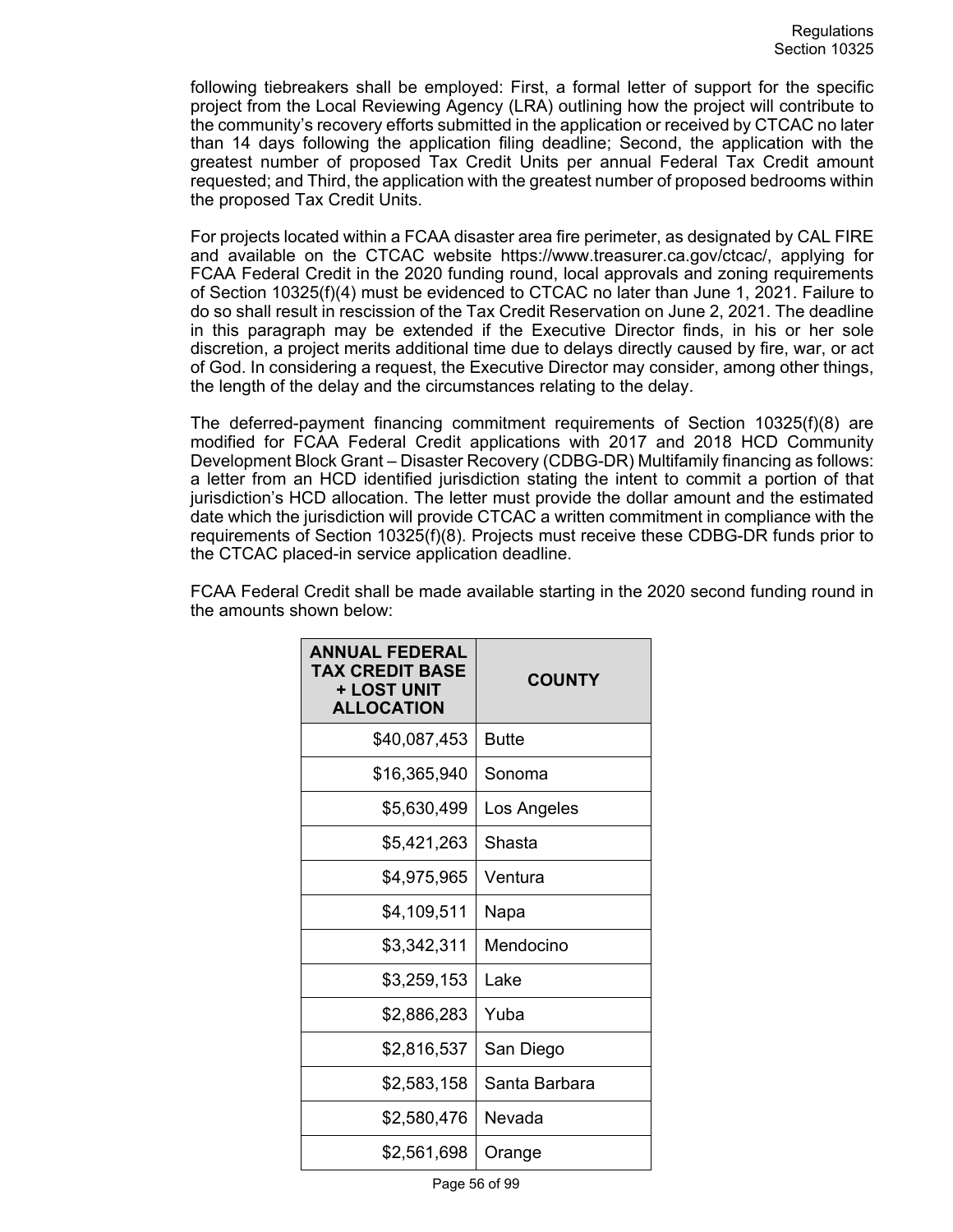|                       | $$2,000,000$ Supplemental |
|-----------------------|---------------------------|
| $$98,620,247$   TOTAL |                           |

The funding order shall be followed by funding the highest scoring application, if any, in each of the 13 counties. After each county has had the opportunity to fund one project, CTCAC shall award the second highest scoring project in each county, if any, and continue cycling through the counties, filling each county's apportionment.

For an application to receive a FCAA Federal Credit reservation, there shall be at least one dollar of Credit not yet reserved in the county allocation so long as the county's last award does not cause the county's aggregate award amount to exceed 105 percent (105%) of the amount originally available for that county. FCAA Federal Credit allocated in excess of the county's allocation by the application of the 105% rule described above will be deducted from the Supplemental allocation. If the last application requires credits in excess of 105% of the county's allocation, that application will not be funded. If all FCAA Federal Credit in a funding round has been awarded, all remaining FCAA applications shall compete in the applicable set-aside or geographic region, provided the application meets the requirements of the set-aside or geographic region, and the requirements of Section 10325.

At the conclusion of the funding round, if less than 10% of the total FCAA Federal Credit remains, all unallocated FCAA Federal Credit within the county allocations will be combined and available to remaining projects requesting FCAA Federal Credits and which meet the threshold and underwriting requirements through a waiting list. The award selection will be made from the waiting list to the counties in the order listed above. Within each county, the award selection will start with the highest ranking project located within a FCAA disaster area fire perimeter, as designated by CAL FIRE and available on the CTCAC website https://www.treasurer.ca.gov/ctcac/ first and continue within that county in rank order until no eligible applications remain. Subsequent to the above selection ranking, any unused FCAA Federal Credit shall be designated for projects where at least fifty percent (50%) of the Low-Income Units within the project are designated for homeless households as described in Sections 10315(b)(1) through (4) starting with the highest ranking project pursuant to Section 10325(c) without regard to the set aside or geographic region for which the application applied.

All projects awarded FCAA Federal Credit in 2020 may return their allocation to the Committee without assessment of negative points if the formal written notification from the applicant of the return is received by the Committee no later than September 1, 2021. Any returned credits following September 1, 2021 will be made available to projects from the FCAA Federal Credit waiting list as previously stated. Any new application received for a project on the waiting list shall result in that project's removal from the waiting list.

The FCAA Federal Credit amount shall not be counted towards the set asides of Section 10315, the housing type goals of Section 10315(h), or the geographic apportionments of Section 10315(i). Applications for FCAA Federal Credit shall not be counted towards the four (4) awards limit of Section 10325(c). Notwithstanding Section 10325(f)(9)(C), the maximum annual Federal Tax Credits available for award to any one project in any funding round applying for FCAA Federal Credit shall not exceed Five Million Dollars (\$5,000,000). Applications for FCAA Federal Credit are not eligible for State Tax Credits.

Federal Credit established by the CAA application selection. Applications for projects located in the counties designated as qualified 2020 California disaster areas by the CAA, CAA Federal Credit shall only be reserved for (1) new construction projects also including projects that involve the demolition or rehabilitation of existing residential units that increase the unit count by (i) 25 or (ii) 50% of the existing units, whichever is greater, and adaptive re-use of nonresidential structures, or (2) reconstruction or rehabilitation of an existing project located within a CAA or FCAA disaster area fire perimeter, as designated by CAL FIRE and available on the CTCAC website https://www.treasurer.ca.gov/ctcac/, and directly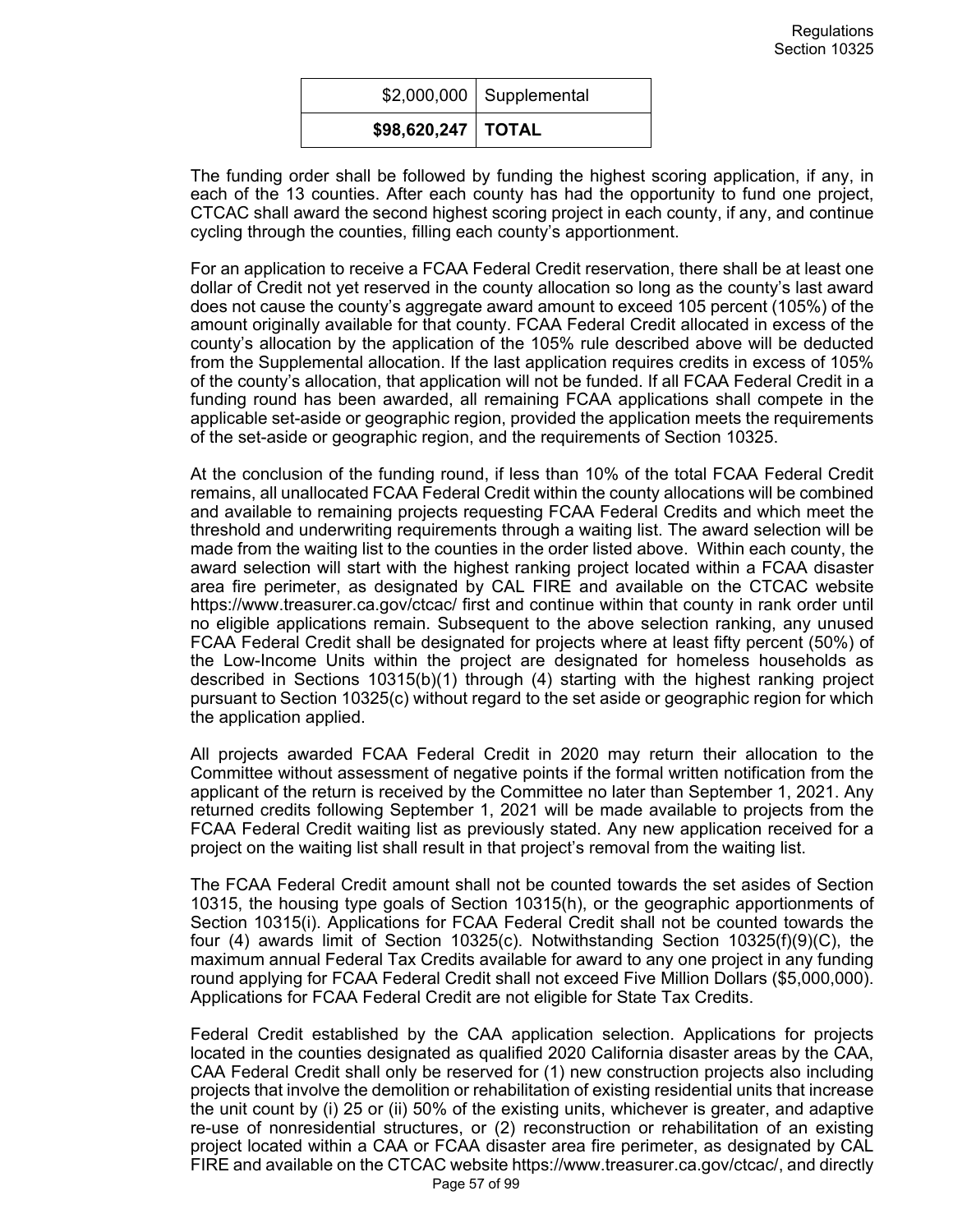damaged by the fire, and that apply for the CAA Federal Credit. Applications shall meet all program eligibility requirements unless stated otherwise below, and located in the following counties: Butte, Fresno, Lake, Lassen, Los Angeles, Madera, Mendocino, Monterey, Napa, San Bernardino, San Diego, San Mateo, Santa Clara, Santa Cruz, Shasta, Siskiyou, Solano, Sonoma, Stanislaus, Trinity, Tulare, and Yolo.

Applications for projects applying for CAA Federal Credit shall be competitively scored within the county/regional apportionment under the system delineated in Sections 10325(c)(1) through (8). At the sole discretion of the Executive Director, an extension of up to 90 days may be granted to the 180/194 day readiness deadline. In the cases where applications receive the same score, the following tiebreakers shall be employed: First, projects located within a CAA or FCAA disaster area fire perimeter, as designated by CAL FIRE and available on the CTCAC website https://www.treasurer.ca.gov/ctcac/, and not opposed or strongly opposed by the Local Reviewing Agency (LRA); Second, the presence of an enforceable financing commitment to the specific project of at least \$1,000,000 from the State of California Department of Housing and Community Development ("HCD") and assuming a 4% tax credit financing structure such that the Federal Tax Credit request divided by the total eligible basis does not exceed 7.5%; and Third, the application with the greatest number of proposed bedroom-adjusted Tax Credit Units per annual Federal Tax Credit amount requested. To calculate the bedroom-adjusted units, each Tax Credit Unit will be multiplied by the adjustment factor for units of that bedroom count. A project's adjusted units shall be the sum of each of these products. The adjustment factors shall be:

- .9 for a studio unit.
- 1 for a one-bedroom unit.
- 1.25 for a two-bedroom unit.
- 1.5 for a three-bedroom unit up to no more than 30% of the total units, then such additional units shall be counted as 2-bedroom units.
- 1.75 for a four-bedroom or larger unit up to no more than 10% of the total units, then such additional units shall be counted as 2-bedroom units.

The deferred-payment financing commitment requirements of Section 10325(f)(8) are modified for CAA Federal Credit applications with HCD Community Development Block Grant – Disaster Recovery (CDBG-DR) Multifamily financing as follows: a letter from an HCD identified jurisdiction stating the intent to commit a portion of that jurisdiction's HCD allocation. The letter must provide the dollar amount and the estimated date which the jurisdiction will provide CTCAC a written commitment in compliance with the requirements of Section 10325(f)(8). Projects must receive these CDBG-DR funds prior to the CTCAC placed-in service application deadline.

CAA Federal Credit shall be made available starting in the 2021 second funding round in the amounts shown below:

| <b>ANNUAL FEDERAL</b><br><b>TAX CREDIT BASE +</b><br><b>LOST UNIT</b><br><b>ALLOCATION</b> | <b>COUNTY/ REGION</b>                                                                   |  |
|--------------------------------------------------------------------------------------------|-----------------------------------------------------------------------------------------|--|
| \$17,261,698                                                                               | <b>Butte County</b>                                                                     |  |
| \$12,058,293                                                                               | Santa Cruz County                                                                       |  |
| \$9,395,477                                                                                | Napa County                                                                             |  |
| \$8,714,494                                                                                | North Region (San Mateo, Santa Clara, Shasta,<br>Solano, Stanislaus, and Yolo Counties) |  |
| \$8,609,728                                                                                | <b>Fresno County</b>                                                                    |  |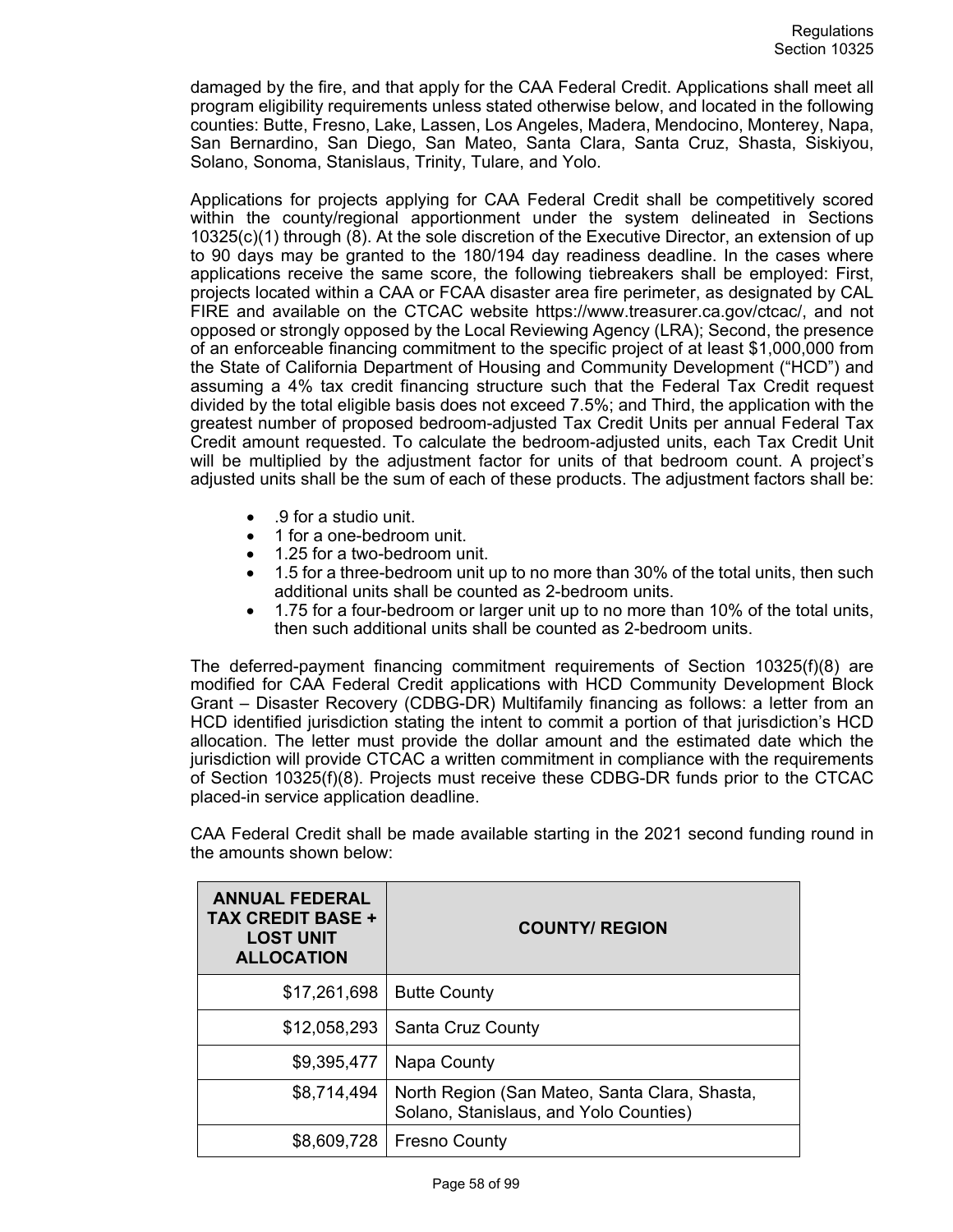|              | \$8,408,925   Sonoma County                                                                     |
|--------------|-------------------------------------------------------------------------------------------------|
| \$7,553,332  | South Region (Madera, Monterey, Los Angeles,<br>San Bernardino, San Diego, and Tulare Counties) |
| \$6,741,391  | Rural (Lake, Lassen, Mendocino, Siskiyou, and<br><b>Trinity Counties)</b>                       |
| \$2,000,000  | Supplemental                                                                                    |
| \$80,743,338 | <b>TOTAL</b>                                                                                    |

The funding order shall start with applications selected in rank order within each county/region in the order above. For an application to receive a CAA Federal Credit reservation, there shall be at least one dollar of Credit not yet reserved in the county/region allocation so long as the county/region's last award does not cause the county/region aggregate award amount to exceed 105 percent (105%) of the amount originally available for that county/region. CAA Federal Credit allocated in excess of the county/region's allocation by the application of the 105% rule described above will be deducted from the Supplemental allocation. If the last application selected requires credits in excess of 105% of the county/region's allocation, that application will not be funded. Any CAA Federal Credit remaining in a county/region apportionment at the end of a funding round will be available in the subsequent round. For the final funding round of 2022 for CAA Federal Credits, if the aggregate amount of Federal Credit requested does not exceed the amount available, the 105% county limit above shall not apply. If all CAA Federal Credit in a funding round has been awarded, all remaining CAA applications shall compete in the applicable set-aside or geographic region, provided the application meets the requirements of the set-aside or geographic region, and the requirements of Section 10325.

At the conclusion of the funding round, if less than 10% of the total CAA Federal Credit remains, all unallocated CAA Federal Credit within the county/region allocations will be combined and available to remaining projects requesting CAA Federal Credits and which meet the threshold and underwriting requirements through a waiting list. The award selection will be made from the waiting list to the counties in order number of lost homes highest to lowest. Within each county, the award selection will start with the highest ranking project located within a CAA or FCAA disaster area fire perimeter, as designated by CAL FIRE and available on the CTCAC website https://www.treasurer.ca.gov/ctcac/ first and continue within that county in rank order until no eligible applications remain.

The CAA Federal Credit amount shall not be counted towards the set asides of Section 10315, the housing type goals of Section 10315(h), or the geographic apportionments of Section 10315(i). Applications for CAA Federal Credit shall not be counted towards the four (4) awards limit of Section 10325(c). Notwithstanding Section 10325(f)(9)(C), the maximum annual Federal Tax Credits available for award to any one project in any funding round applying for CAA Federal Credit shall not exceed Four Million Dollars (\$4,000,000). Applications for CAA Federal Credit are not eligible for State Tax Credits.

(2) Geographic Areas selection. Tax Credits remaining following reservations to all set-asides shall be reserved to projects within the geographic areas, beginning with the geographic area having the smallest apportionment, and proceeding upward according to size in the first funding round and in reverse order in the second funding round. The funding order shall be followed by funding the highest scoring application, if any, in each of the eleven regions. After each region has had the opportunity to fund one project, TCAC shall award the second highest scoring project in each region, if any, and continue cycling through the regions, filling each geographic area's apportionment. Projects will be funded in order of their rank so long as the region's last award does not cause the region's aggregate award amount to exceed 125 percent (125%) of the amount originally available for that region in that funding round. Credits allocated in excess of the Geographic Apportionments by the application of the 125% rule described above will be drawn from the second round apportionments during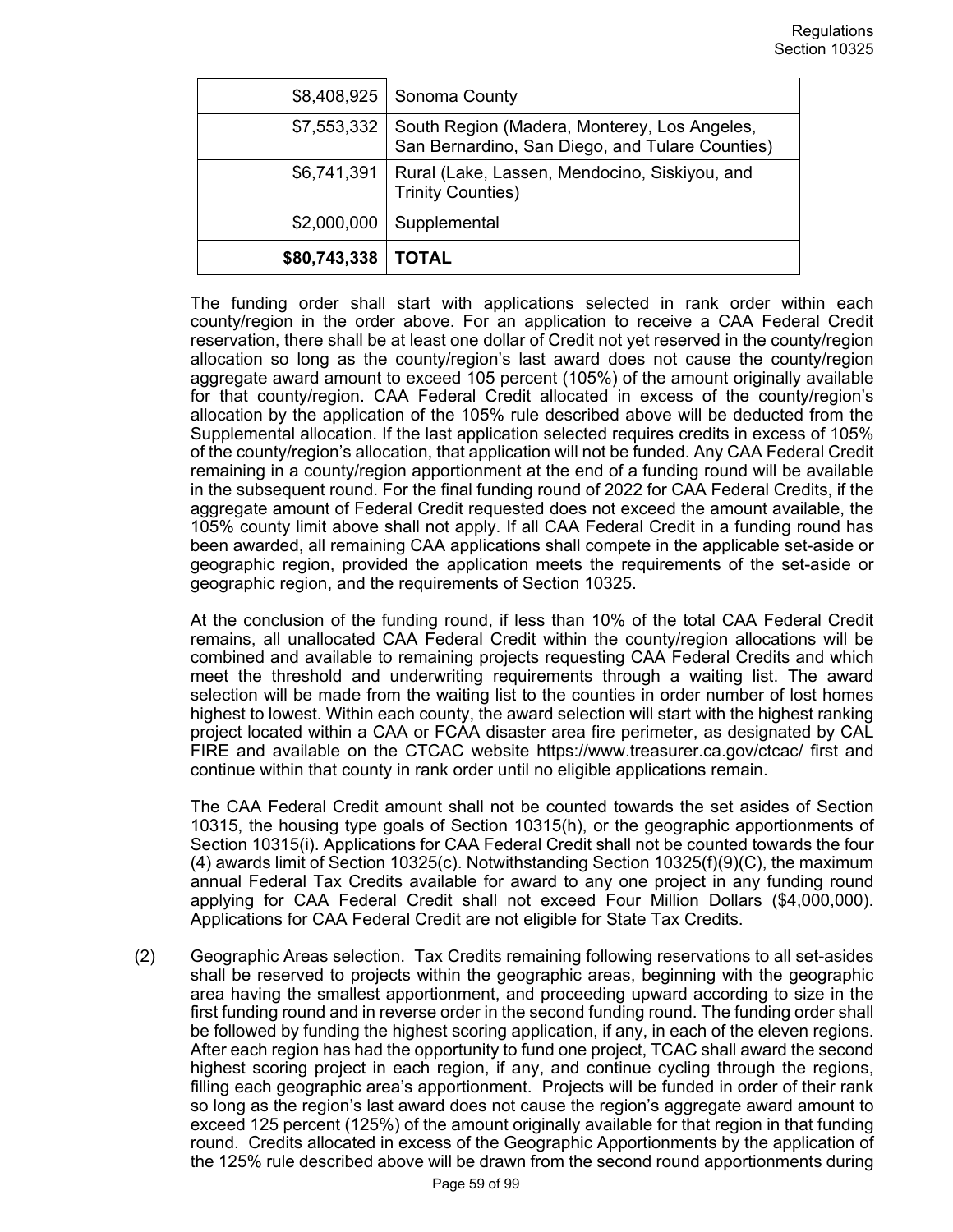the first round, and from the Supplemental Set Aside during the second round. However, all Credits drawn from the Supplemental Set Aside will be deducted from the Apportionment in the subsequent round.

When the next highest-ranking project does not meet the 125% rule then the Committee shall skip over the next highest-ranking project to fund a project requesting a smaller credit award that does meet the 125% requirement. However, no project may be funded by this skipping process unless it (a) has a point score equal to that of the first project skipped, and (b) has a final tiebreaker score equal to at least 75% of the first skipped project's final tiebreaker score.

To the extent that there is a positive balance remaining in a geographic area after a funding round, such amount will be added to the amount available in that geographic area in the subsequent funding round. Similarly, to the extent that there is a deficit in a geographic area after a funding round, such amount will be subtracted from the funds available for reservation in the next funding round. Any unused credit from the geographic areas in the second funding round will be added back into the Supplemental Set-Aside. Tax credits reserved in all geographic areas shall be counted within the housing type goals.

- (e) Application Evaluation. To receive a reservation of Tax Credits, applications selected pursuant to subsection (d) of this Section, shall be evaluated, pursuant to IRC Section 42, H & S Code Sections 50199.4 through 50199.22, R & T Code Sections 12206, 17058, and 23610.5, and these regulations to determine if; eligible, by meeting all program eligibility requirements; complete, which includes meeting all basic threshold and additional threshold requirements; and financially feasible. In scoring and evaluating project applications, the Executive Director shall have the discretion to interpret the intent of these regulations and to score and evaluate applications accordingly. Applicants understand that there is no "right" to receive Tax Credits under these regulations. The Committee shall make available to the general public a written explanation for any allocation of Tax Credits that is not made in accordance with the established priorities and selection criteria of these Regulations.
- (f) Basic Thresholds. An application shall be determined to be complete by demonstration of meeting the following basic threshold requirements, among other tests. All basic thresholds shall be met at the time the application is filed through a presentation of conclusive, documented evidence to the Executive Director's satisfaction.
	- (1) Housing need and demand. Applicants shall provide evidence that the type of housing proposed, including proposed rent levels, is needed and affordable to the targeted population within the community in which it is located, with evidence including a market study that meets the current market study guidelines distributed by the Committee. Market studies will be assessed thoroughly. Meeting the requirements of subsection (B) below is essential, but because other elements of the market study will also be considered, meeting those requirements in subsection (B) will not in itself show adequate need and demand for a proposed project or ensure approval of a given project. Evidence shall be conclusive, and include the most recent documentation available (prepared within one year of the application date and updated, if necessary). Evidence of housing need and demand shall include, but is not limited to:
		- (A) evidence of public housing waiting lists, by bedroom size and tenant type, if available, from the local housing authority; and
		- (B) except as provided in Section 10322(h)(10), a market study as described in Section 10322(h)(10) of these regulations, which provides evidence that:
			- (i) The proposed tenant paid rents for each affordable unit type in the proposed development will be at least ten percent (10%) below the weighted average rent for the same unit types in comparable market rate rental properties;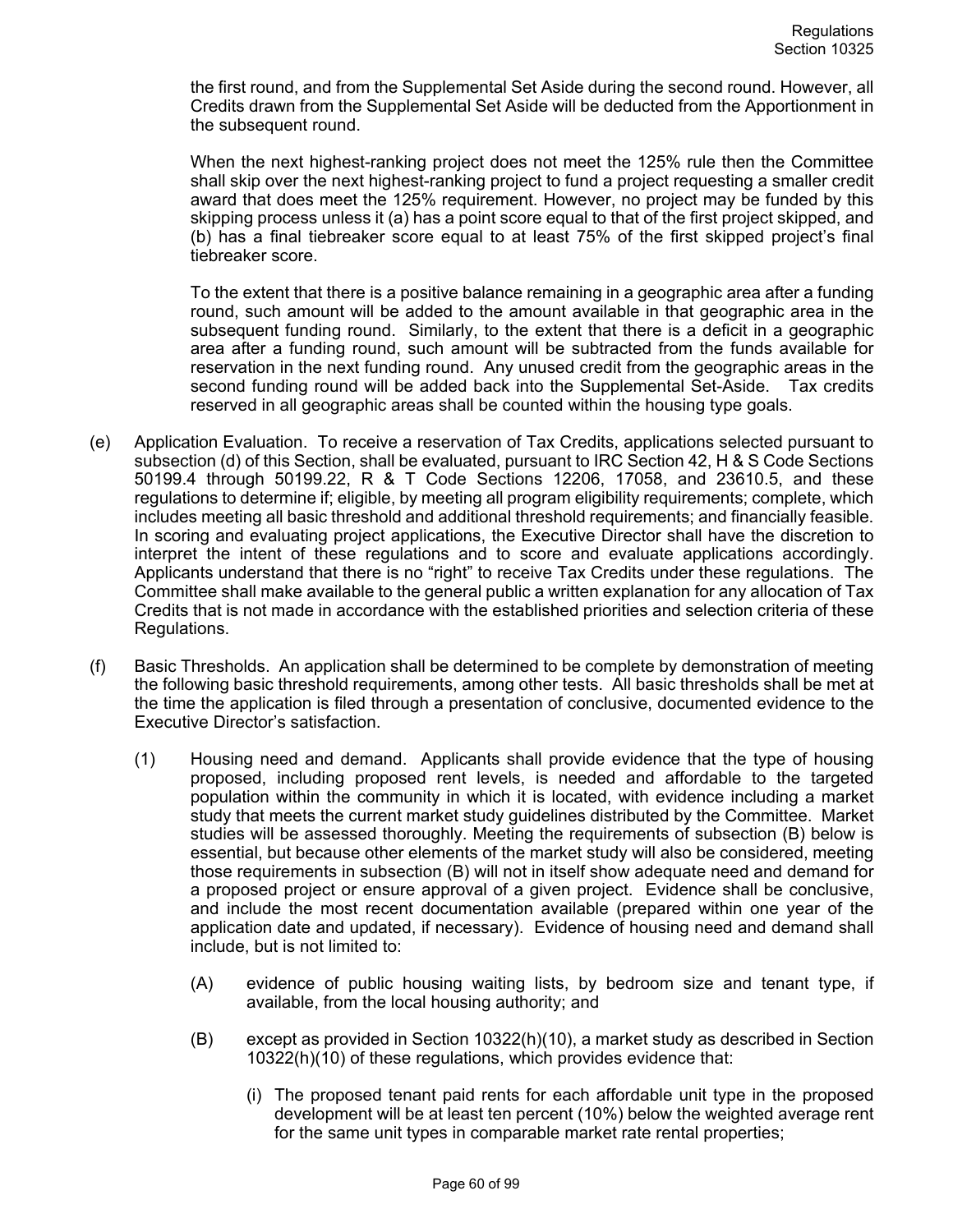- (ii) Except for special needs rehabilitation projects in which at least 90% of the total units are SRO units, the proposed unit value ratio stated as dollars per square foot (\$/s.f.) will be no more than the weighted average unit value ratios for comparable market rate units;
- (iii) In rural areas without sufficient three- and four-bedroom market rate rental comparables, the market study must show that in comparison to three- and fourbedroom market rate single family homes, the affordable rents will be at least 20% below the rents for single family homes and the \$/s.f. ratio will not exceed that of the single family homes; and
- (iv) The demand for the proposed project's units must appear strong enough to reach stabilized occupancy – 90% occupancy for Special Needs projects and 95% for all other projects – within six months of being placed in service for projects of 150 units or less, and within 12 months for projects of more than 150 units and senior projects.
- (2) Demonstrated site control. Applicants shall provide evidence that the subject property is within the control of the applicant.
	- (A) Site control may be evidenced by:
		- (i) a current title report (within 90 days of application except as provided in Section 10322(h)(35) (or preliminary title report, but not title insurance or commitment to insure) showing the applicant holds fee title or, for tribal trust land, a title status report or an attorney's opinion regarding chain of title and current title status;
		- (ii) an executed lease agreement or lease option for the length of time the project will be regulated under this program connecting the applicant and the owner of the subject property;
		- (iii) an executed disposition and development agreement connecting the applicant and a public agency; or,
		- (iv) a valid, current, enforceable contingent purchase and sale agreement or option agreement connecting the applicant and the owner of the subject property. Evidence must be provided at the time of the application that all extensions and other conditions necessary to keep the agreement current through the application filing deadline have been executed.
	- (B) A current title report (within 90 days of application except as provided in Section 10322(h)(35) (or preliminary title report, but not title insurance or commitment to insure) or for tribal trust land a title status report or an attorney's opinion regarding chain of title and current title status, shall be submitted with all applications for purposes of this threshold requirement.
	- (C) The Executive Director may determine, in her/his sole discretion, that site control has been demonstrated where a local agency has demonstrated its intention to acquire the site, or portion of the site, through eminent domain proceedings.
- (3) Enforceable financing commitment. Applicants shall provide evidence of enforceable financing commitments for at least fifty percent (50%) of the acquisition and construction financing, or at least fifty percent (50%) of the permanent financing, of the proposed project's estimated total acquisition and construction or total permanent financing requirements. An "enforceable financing commitment" must: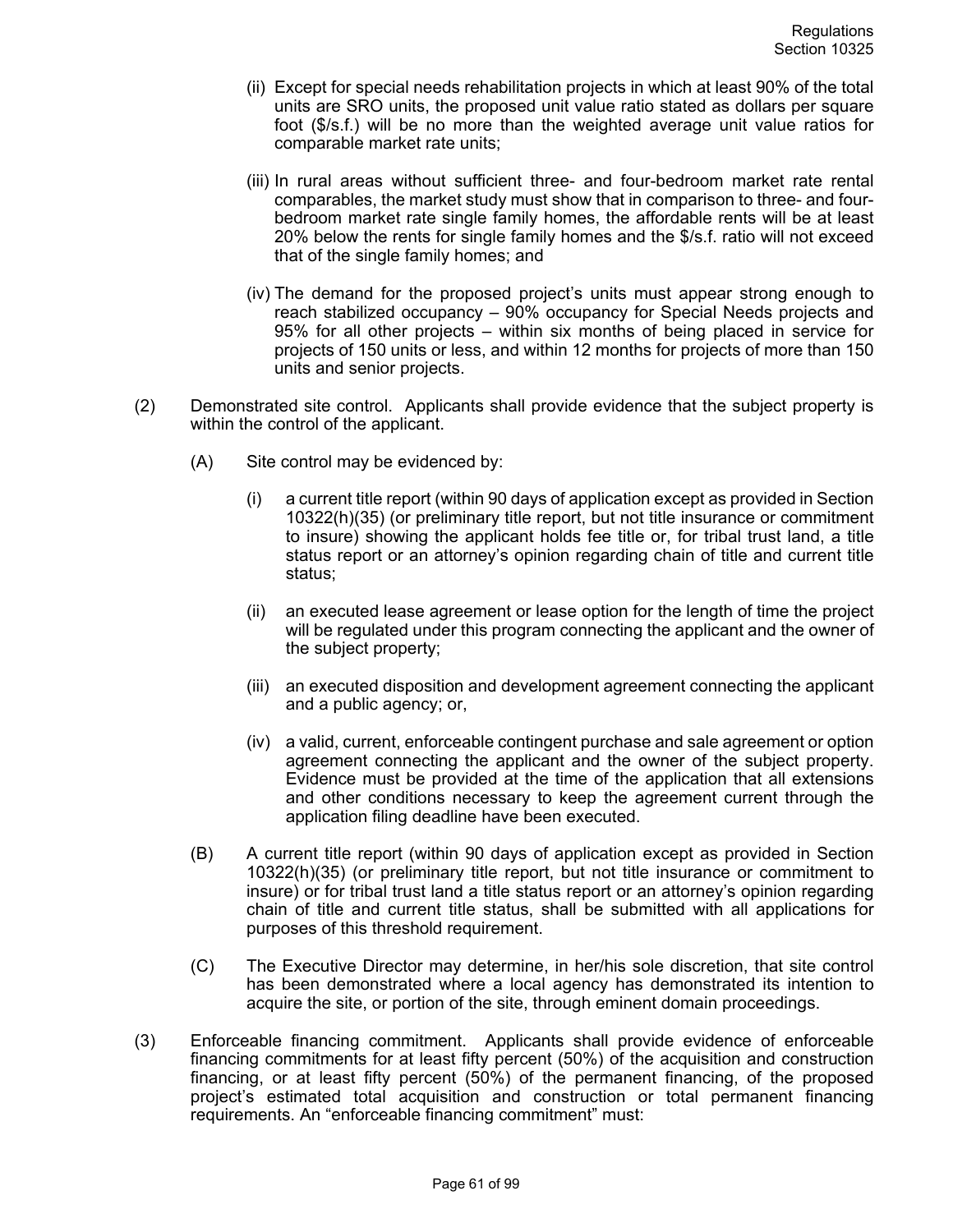- (A) be in writing, stating rate and terms, and in the form of a loan, grant or an approval of the assignment/assumption of existing debt by the mortgagee;
- (B) be subject only to conditions within the control of the applicant, but for obtaining other financing sources including an award of Tax Credits;
- (C) have a term of at least fifteen (15) years if it is permanent financing;
- (D) demonstrate feasibility for fifteen (15) years at the underwriting interest rate, if it is a variable or adjustable interest rate permanent loan; and,
- (E) be executed by a lender other than a mortgage broker, the applicant, or an entity with an identity of interest with the applicant, unless the applicant is a lending institution actively and regularly engaged in residential lending; and
- (F) be accepted in writing by the proposed mortgagor or grantee, if private financing.

Substitution of such funds after a Reservation of Tax Credits may be permitted only when the source of funding is similar to that of the original funding, for example, use of a bank loan to substitute for another bank loan, or public funds for other public funds. General Partner loans or developer loans must be accompanied by documented proof of funds being available at the time of application. In addition, General Partner or developer loans to the project are unique, and may not be substituted for or foregone if committed to within the application. After a Reservation of Tax Credits an applicant may substitute Affordable Housing Program (AHP) funds provided pursuant to a program of the Federal Home Loan Bank for any other source.

Projects awarded under a Nonprofit set-aside homeless assistance priority or a Rural setaside RHS or HOME apportionment pursuant to a funding commitment may not substitute other funds for this commitment after application to CTCAC. Failure to retain the funding may result in an award of negative points.

For projects using FHA-insured debt, the submission of a letter from a Multifamily Accelerated Processing (MAP) lender stating that they have underwritten the project and that it meets the requirements for submittal of a multifamily accelerated processing firm commitment application to HUD.

(4) Local approvals and Zoning. Applicants shall provide evidence, at the time the application is filed, that the project as proposed is zoned for the intended use, and has obtained all applicable local land use approvals which allow the discretion of local elected officials to be applied, except that an appeal period may run 30 days beyond that application due date. Examples of such approvals include, but are not limited to, general plan amendments, rezonings, and conditional use permits. Notwithstanding the first sentence of this subsection, local land use approvals not required to be obtained at the time of application include, design review, initial environmental study assessments, variances, and development agreements. The evidence must describe the local approval process, the applicable approvals, and whether each required approval is "by right," ministerial, or discretionary. When the appeal period, if any, is concluded, the applicant must provide proof that either no appeals were filed, or that any appeals filed during that time period were resolved within that 30-day period and the project is ready to proceed.

The Committee may require, as evidence to meet this requirement, submission of a Committee-provided form letter to be signed by an appropriate local government planning official of the applicable local jurisdiction, including acknowledgment of any zoning or land use approvals pursuant to a state streamlined approval requirement.

(5) Financial feasibility. Applicants shall provide the financing plan for the proposed project, and shall demonstrate the proposed project is financially feasible and viable as a qualified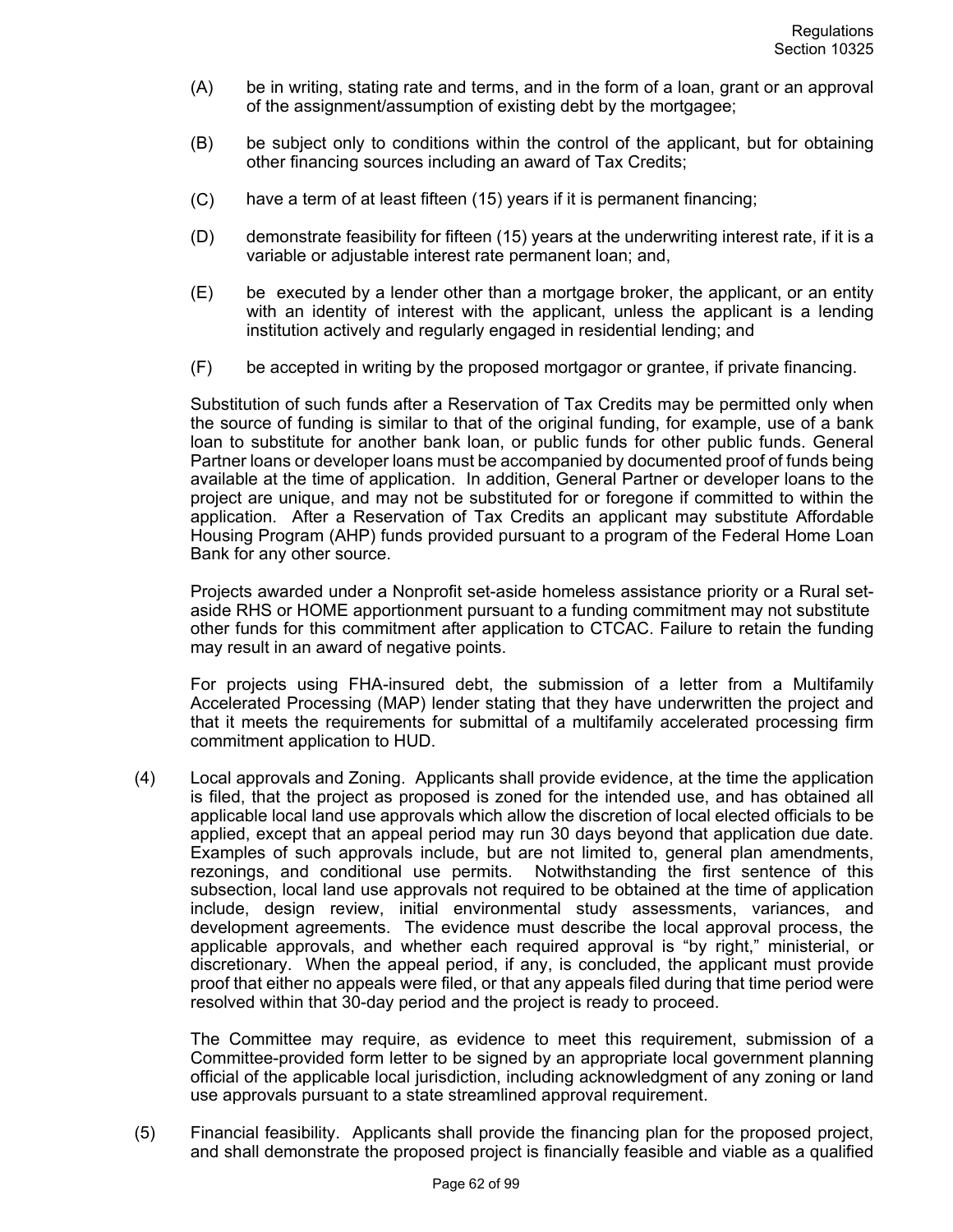low income housing project throughout the extended use period. A fifteen-year pro forma of all revenue and expense projections, starting as of the planned placed in service date for new construction projects, and as of the rehabilitation completion date for acquisition/rehabilitation projects, is required. The financial feasibility analysis shall use all underwriting criteria specified in Section 10327 of these regulations.

- (6) Sponsor characteristics. Applicants shall provide evidence that proposed project participants, as a Development Team, possess all of the knowledge, skills, experience and financial capacity to successfully develop, own and operate the proposed project. The Committee may conduct an investigation into an applicant's background that it deems necessary, in its sole discretion, and may determine if any of the evidence provided shall disqualify the applicant from participating in the Credit programs, or if additional Development Team members need be added to appropriately perform all program requirements.
- (7) Minimum construction standards. For preliminary reservation applications, applicants shall provide a statement that the following minimum specifications will be incorporated into the project design for all new construction and rehabilitation projects. In addition, a statement shall commit the property owner to at least maintaining the installed energy efficiency and sustainability features' quality when replacing each of the following listed systems or materials:
	- (A) Energy Efficiency. All rehabilitated buildings, both competitive and non-competitive, shall have improved energy efficiency above the modeled energy consumption of the building(s) based on existing conditions documented using the Sustainable Building Method Workbook's CTCAC Existing Multifamily Assessment Protocols and reported using the CTCAC Existing Multifamily Assessment Report template. Rehabilitated buildings shall document at least a 10% post-rehabilitation improvement over existing conditions energy efficiency achieved for the project as a whole, except that Scattered Site applications shall also document at least a 5% post-rehabilitation improvement over existing conditions energy efficiency achieved for each site. In the case of projects in which energy efficiency improvements have been completed within five years prior to the application date pursuant to a public or regulated utility program or other governmental program that established existing conditions of the systems being replaced using a HERS Rater, the applicant may include the existing conditions of those systems prior to the improvements. Furthermore, rehabilitation applicants must submit a completed Sustainable Building Method Workbook with their placed-in-service application unless they are developing a project in accordance with the minimum requirements of Leadership in Energy & Environmental Design (LEED), Passive House Institute US (PHIUS), Passive House, Living Building Challenge, National Green Building Standard ICC / ASRAE – 700 silver or higher rating or GreenPoint Rated Program.
	- (B) Landscaping. If landscaping is to be provided or replaced, a variety of plant and tree species that require low water use shall be provided in sufficient quantities based on landscaping practices in the general market area and low maintenance needs. Projects shall follow the requirements of the state Model Water Efficient Landscape Ordinance (http://www.water.ca.gov/wateruseefficiency/landscapeordinance/) unless a local landscape ordinance has been determined to be at least as stringent as the current model ordinance.
	- (C) Roofs. Newly installed roofing shall carry a three-year subcontractor guarantee and at least a 20-year manufacturer's warranty.
	- (D) Exterior doors. If exterior doors are to be provided or replaced, insulated or solid core, flush, paint or stain grade exterior doors shall be made of metal clad, hardwood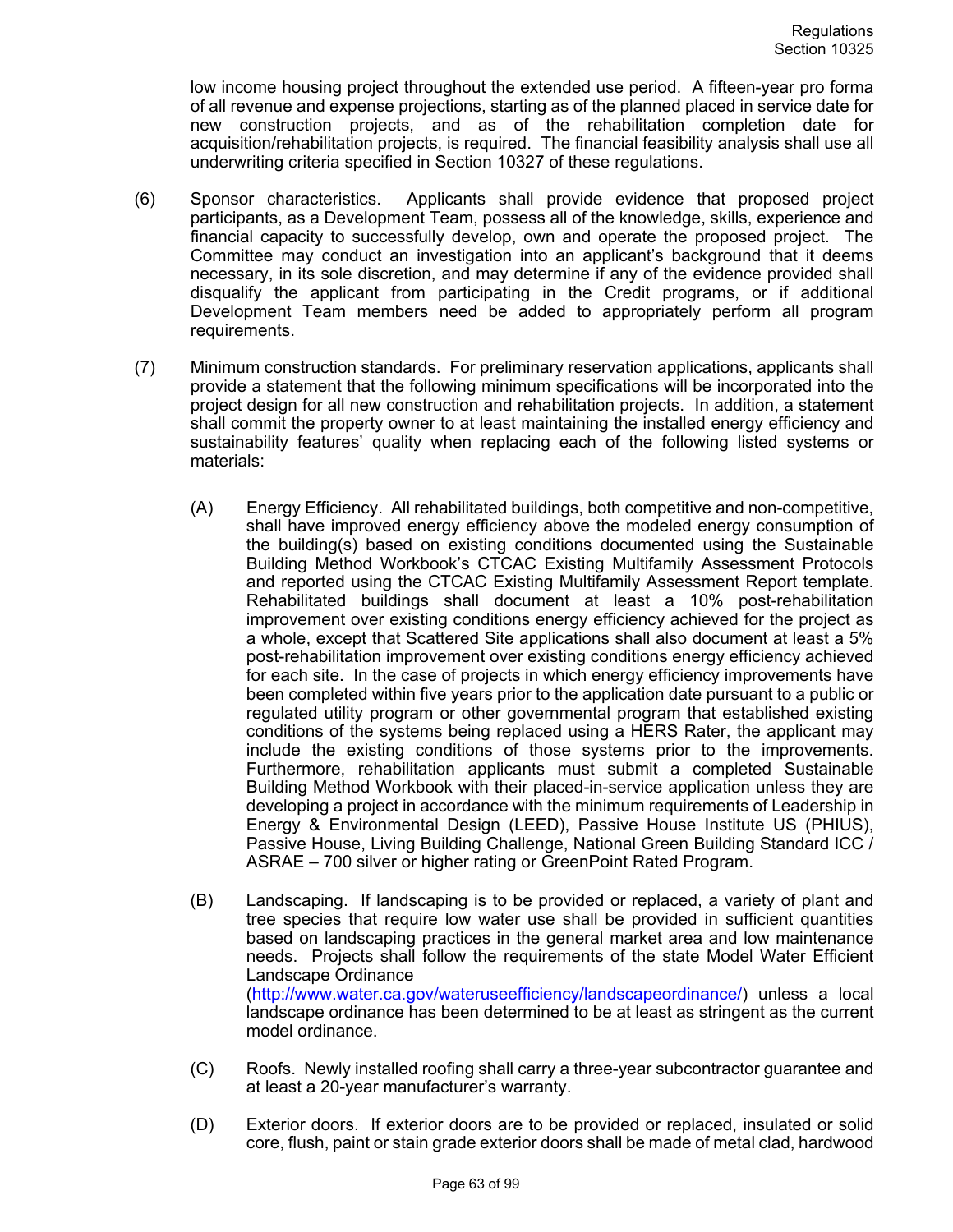faces, or fiberglass faces, with a standard one-year guarantee and all six sides primed.

- (E) Appliances. All Low-Income Units shall provide a refrigerator. All non-SRO Low-Income Units shall provide a range (cooktop and oven), and all SRO Low-Income Units shall include a cooking facility (at least a cooktop or microwave). The Executive Director may waive the refrigerator and cooking facility requirement for SRO units if the project includes a common area kitchen facility for tenants. Refrigerators, dishwashers, clothes washers and dryers provided or replaced within Low-Income Units and/or in on-site community facilities shall be ENERGY STAR rated appliances, unless waived by the Executive Director.
- (F) Window coverings. Window coverings shall be provided and may include fire retardant drapes or blind.
- (G) Water heater. If water heaters are to be provided or replaced, for Low-Income Units with individual tank-type water heaters, minimum capacities are to be 28 gallons for one- and two-bedroom units and 38 gallons for three-bedroom units or larger.
- (H) Floor coverings. If floor coverings are to be provided or replaced, a hard, water resistant, cleanable surface shall be required for all kitchen and bath areas. Any carpet provided or replaced shall comply with U.S. Department of Housing and Urban Development/Federal Housing Administration UM44D.
- (I) All fiberglass-based insulation provided or replaced shall meet the Greenguard Gold **Certification** (http://greenguard.org/en/CertificationPrograms/CertificationPrograms\_childrenSch ools.aspx).
- (J) Consistent with California State law, projects with 16 or more Low-Income and Market-Rate Units must have an on-site manager's unit. Projects with at least 161 Low-Income and Market-Rate Units shall provide a second on-site manager's unit for either another on-site manager or other maintenance personnel, and there shall be one additional on-site manager's unit for either another on-site manager or other maintenance personnel for each 80 Low-Income and Market-Rate Units beyond 161 units, up to a maximum of four on-site manager's units.

Scattered site projects totaling 16 or more Low-Income and Market-Rate Units must have at least one on-site manager's unit for the entire project, and at least one manager's unit at each site where that site's building(s) consist of 16 or more Low-Income and Market-Rate Units. Scattered sites within 100 yards of each other shall be treated as a single site for purposes of the on-site manager rule only.

If an applicant or project owner proposes to utilize a low-income unit to meet California and CTCAC manager unit requirements, the following applies: (1) the unit is considered a low-income restricted unit and must comply with all requirements associated with low-income restricted units; (2) the unit is included in the applicable fraction; and (3) the tenant cannot be evicted upon employment termination.If employment is terminated, the project owner is responsible for continuing to meet California and CTCAC onsite manager unit requirements. Any application proposing to utilize a low-income unit to meet California and CTCAC manager unit requirements must include a description in the application of how the project will meet those requirements if employment is terminated.

In lieu of on-site manager units, a project may commit to employ an equivalent number of on-site full-time property management staff (at least one of whom is a property manager) and provide an equivalent number of desk or security staff who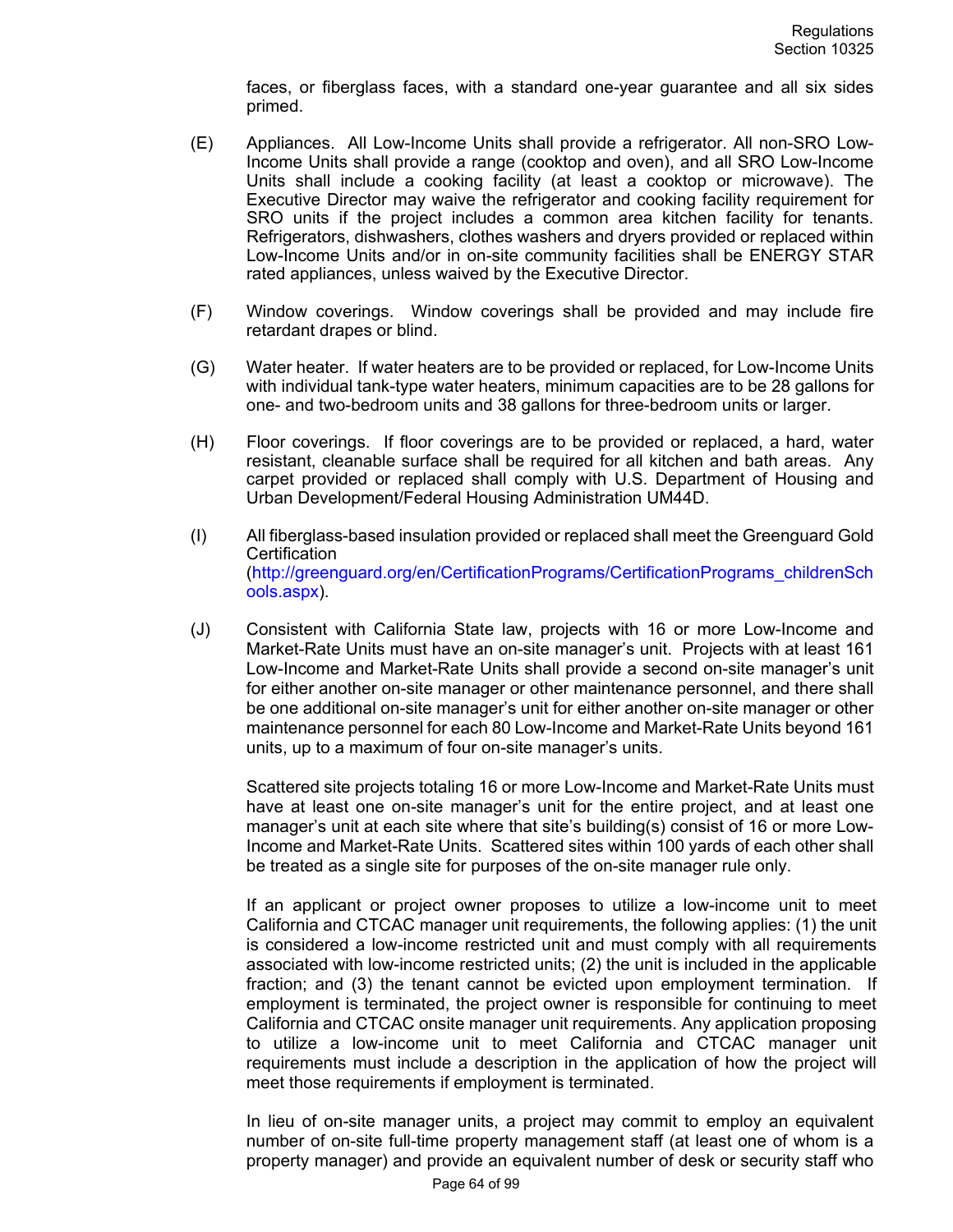are not tenants and are capable of responding to emergencies for the hours when property management staff is not working. All staff or contractors performing desk or security work shall be knowledgeable of how the property's fire system operates and be trained in, and have participated in, fire evacuation drills for tenants. CTCAC reserves the right to require that one or more on-site managers' units be provided and occupied by property management staff if, in its sole discretion, it determines as part of any on-site inspection that the project has not been adequately operated and/or maintained.

(K) All new construction projects shall adhere to the provisions of California Building Code (CBC) Chapter 11(B) regarding accessibility to privately owned housing made available for public use in all respects except as follows: instead of the minimum requirements established in 11B 233.3.1.1 and 11B 233.3.1.3, all new construction projects must provide a minimum of fifteen percent (15%) of the Low-Income Units with mobility features, as defined in CBC 11B 809.2 through 11B 809.4, and a minimum of ten percent (10%) of the Low-Income Units with communications features, as defined in CBC 11B 809.5. These units shall, to the maximum extent feasible and subject to reasonable health and safety requirements, be distributed throughout the project consistent with 24 CFR Section 8.26.

Rehabilitation projects shall provide a minimum of ten percent (10%) of the Low-Income Units with mobility features, as defined in CBC 11B 809.2 through 11B 809.4, and four percent (4%) with communications features, as defined in CBC 11B 809.5. To the maximum extent feasible and subject to reasonable health and safety requirements, these units shall be distributed throughout the project consistent with 24 CFR Section 8.26. At least one of each common area facility type and amenity, as well as paths of travel between accessible units and such facilities and amenities, the building entry and public right of way, and the leasing office or area shall also be made accessible utilizing CBC Chapter 11(B) as a design standard. In all other respects, applicable building code will apply. Projects with particular federal, state, or local funding sources may be required to meet additional accessibility requirements related to these other sources.

Except for paragraph (J) and (K), if a rehabilitation applicant does not propose to meet the requirements of this subsection, its Capital Needs Assessment must show that the standards not proposed to be met are either unnecessary or excessively expensive. The Executive Director may approve a waiver to paragraph (J) for a new construction or rehabilitation project, provided that tenants will have equivalent access to management services. The Executive Director may approve a waiver to paragraph (K) for a rehabilitation project, provided that the applicant and architect demonstrate that full compliance would be impractical or create an undue financial burden. All waivers must be approved in advance by the Executive Director.

Compliance and Verification: For placed-in-service applications, applicants with rehabilitation projects, with the exception of applicants developing a project in accordance with the minimum requirements of LEED, PHIUS, Passive House, Living Building Challenge, National Green Building Standard ICC / ASRAE – 700 silver or higher rating, or GreenPoint Rated Program must submit a completed Sustainable Building Method Workbook for subsection (A). For subsections (B) through (l) applicants shall submit LEED, PHIUS, Passive House, Living Building Challenge, National Green Building Standard ICC / ASRAE – 700 silver or higher rating, or GreenPoint Rated Program certification or third party certification confirming compliance from one of the following: a certified HERS Rater, a certified GreenPoint rater, a US Green Building Council certification, or the project architect. For Subsection (K), the project architect shall provide third party documentation confirming compliance. Failure to produce appropriate and acceptable third party documentation may result in negative points.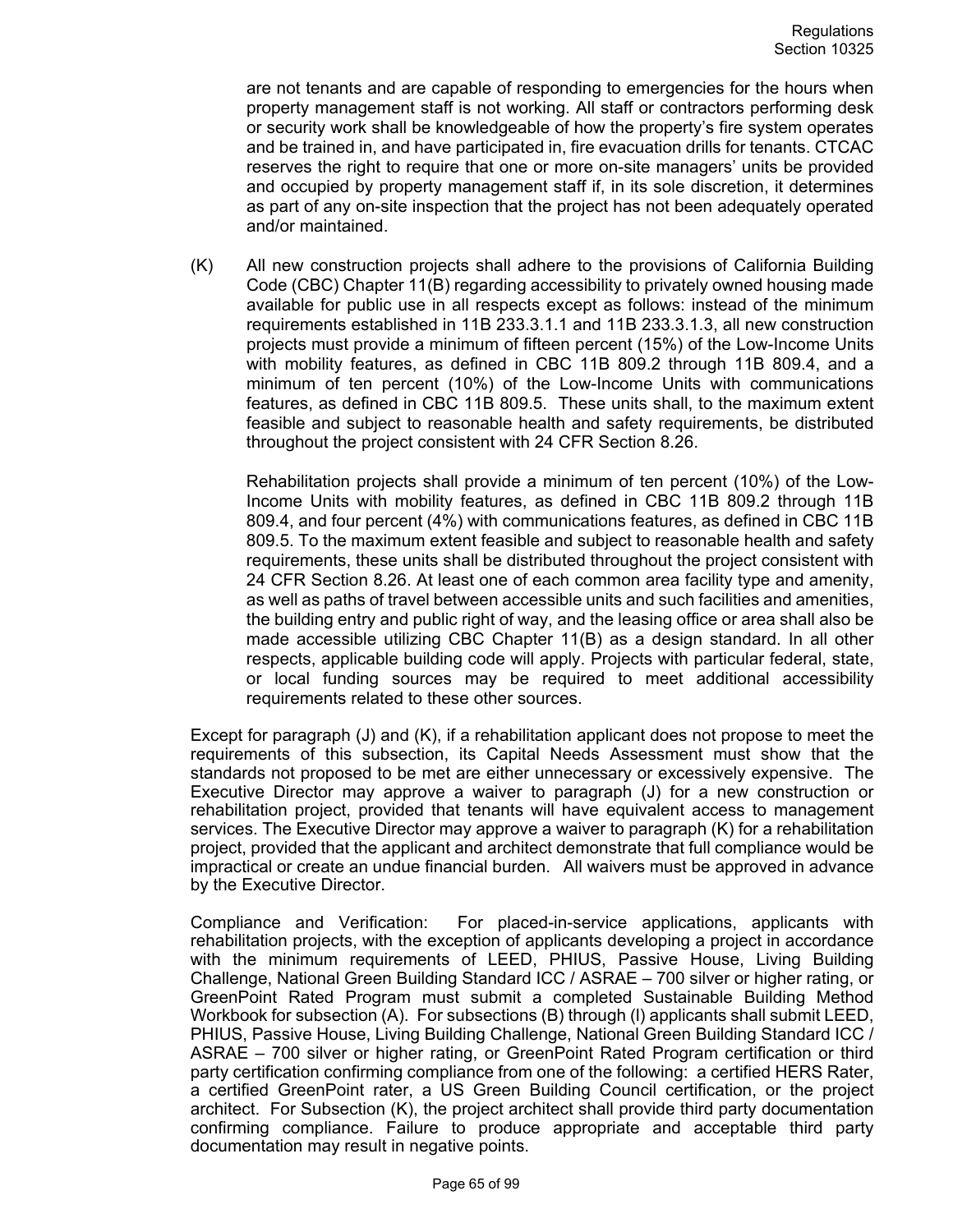- (8) Deferred-payment financing, residual receipts payment financing, grants and subsidies. Applicants shall provide evidence that all deferred-payment financing, residual receipts payment financing, grants and subsidies shown in the application are "committed" at the time of application.
	- (A) Evidence provided shall signify the form of the commitment, the loan, grant or subsidy amount, the length of the commitment, conditions of participation, and express authorization from the governing body, or an official expressly authorized to act on behalf of said governing body, committing the funds, as well as the applicant's acceptance in the case of privately committed loans.
	- (B) Commitments shall be final and not preliminary, and only subject to conditions within the control of the applicant, with one exception, the attainment of other financing sources including an award of Tax Credits.
	- (C) Fund commitments shall be from funds within the control of the entity providing the commitment at the time of application.
	- (D) Substantiating evidence of the value of local fee waivers, exemptions or land writedowns is required.
	- (E) Substitution or an increase of such funds after a Reservation of Tax Credits may be permitted only when the source of funding is similar to the original funding, for example, private loan to substitute for private loan, public funds for public funds. AHP funds may be substituted for any funding source after a Reservation of Tax Credits if an AHP commitment is obtained after the TCAC application due date.
- (9) Project size and credit amount limitations. Project size limitations shall apply to all applications filed, pursuant to this Section.
	- (A) Rural set-aside applications shall be limited to a maximum of eighty (80) Low-Income Units.

Rehabilitation proposals are excepted from this limitation. The Executive Director may grant a waiver if she or he determines that the rural community is unusual in size or proximity to a nearby urban center, and that exceptional demand exists within the market area.

- (B) The total "units" in one or more separate applications, filed by Related Parties, proposing projects within one-fourth (1/4) mile of one another, filed at any time within a twelve (12) month period, shall, for purposes of this subsection be subject to the above project size limitations, except when specifically waived by the Executive Director in unusual circumstances such as HOPE VI or large neighborhood redevelopment proposals pursuant to a specific neighborhood plan. HOPE VI and other large projects will generally be directed towards the tax-exempt bond program
- (C) The maximum annual Federal Tax Credits available for award to any one project in any funding round shall not exceed Two Million Five Hundred Thousand (\$2,500,000) Dollars.
- (10) Projects applying for competitive Tax Credits and involving rehabilitation of existing buildings shall be required to complete, at a minimum, the higher of \$40,000 in hard construction costs per unit or 20% of the adjusted basis of the building pursuant to IRC Section 42(e)(3)(A)(ii)(I).
- (11) (A) Existing tax credit projects applying for a new reservation of tax credits for acquisition and/or rehabilitation (i.e., resyndication) shall maintain the rents and income targeting levels in the existing regulatory contract for the duration of the new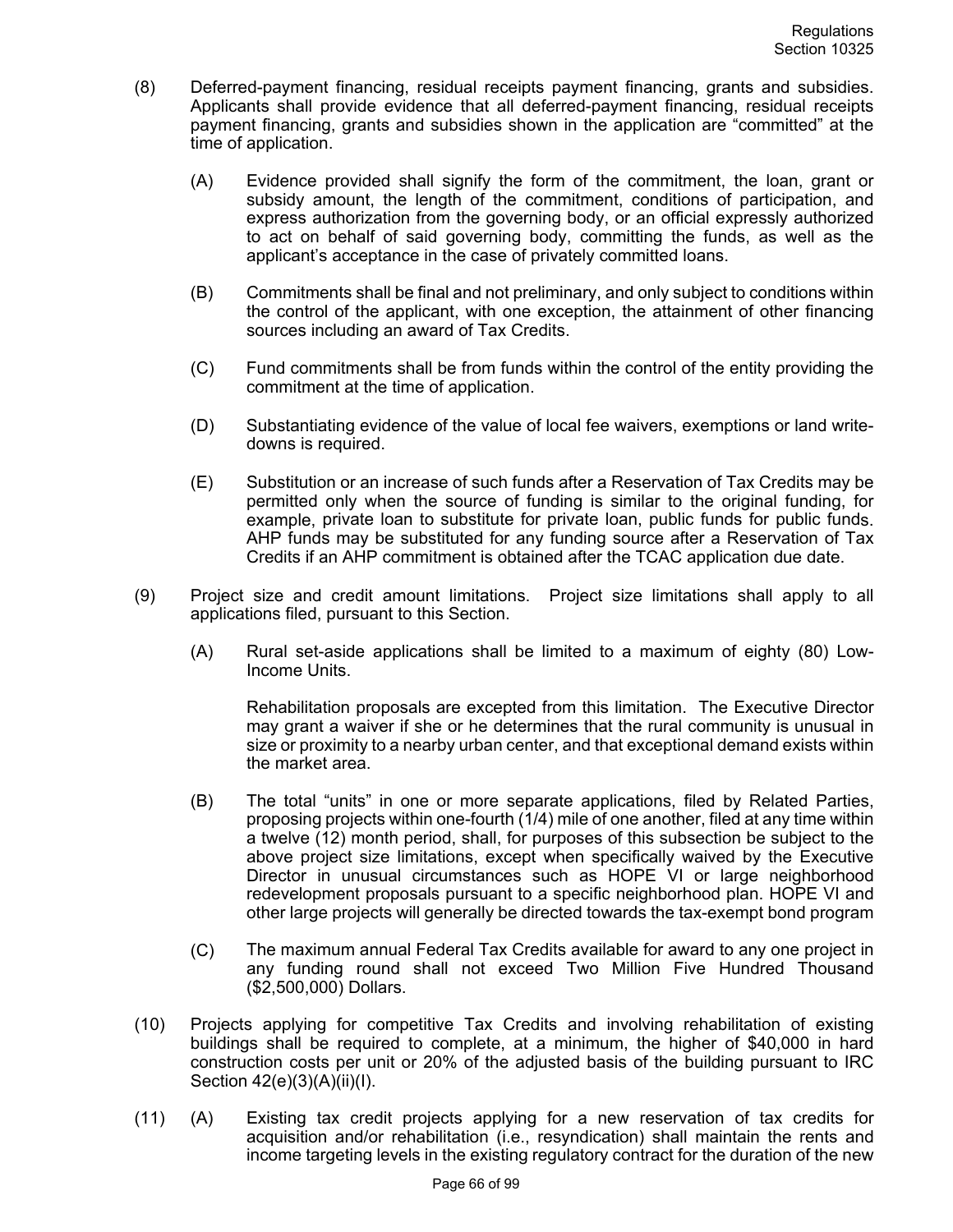regulatory contract. If the project has exhibited negative cash flow for at least each of the last three years or within the next five years will lose a rental or operating subsidy that was factored into the project's initial feasibility, the Executive Director may alter this requirement, provided that the new rents and income targeting levels shall be as low as possible to maintain project feasibility. In addition, the Executive Director may approve a reduction in the number of units for purposes of unrestricting a manager's unit, adding or increasing service or community space, or for adding bathrooms and kitchens to SRO units, provided that the existing rent and income targeting remain proportional.

- (B) If the regulatory agreement for an existing tax credit project applying for a new reservation of tax credits for acquisition and/or rehabilitation (i.e., resyndication) contains a requirement to provide service amenities, even if that requirement has expired, the project shall provide a similar or greater level of services for a period of at least 15 years under the new regulatory agreement. A project obtaining maximum CTCAC points for services shall be deemed to have met this requirement. If the project has exhibited cash flow of less than \$20,000 for at least each of the last three years, will have no hard debt and fail to break even in year 15 with services, or within the next five years will lose a rental or operating subsidy that was factored into the project's initial feasibility, the Executive Director may alter this requirement, provided that the service expenditures shall be the maximum that project feasibility allows.
- (C) For existing tax credit projects applying for a new reservation of tax credits for acquisition and/or rehabilitation (i.e., resyndication), the pre-rehabilitation reserve study in the CNA shall demonstrate a rehabilitation need of at least \$5,000 per unit over the first three years. Projects for which the Executive Director has waived the requirements of Section 10320(b)(4) and projects with ten years or less remaining on the CTCAC regulatory agreement are exempt from this requirement.
- (D) Existing tax credit projects applying for a new reservation of tax credits for acquisition and/or rehabilitation (i.e., resyndication) shall not have any uncorrected compliance violations relating to over-income tenants or rent overcharges and shall not have any unpaid fines pursuant to Section 10337(f).
- (12) CTCAC shall not accept an application from any party that is debarred from applying to CDLAC.
- (13) A project that includes Low-Income Units targeted at greater than 60% AMI shall have average targeting that does not exceed 50% AMI.

A project with a tax credit reservation dated prior to, or a submitted application pending as of, March 26, 2018 may, with the discretionary approval of the Executive Director, revise its targeting prior to the recordation of the regulatory agreement to include Low-Income Units targeted at greater than 60% AMI only to accommodate existing over-income tenants, provided that the average targeting does not exceed 50% AMI.

A project including Low-Income Units targeted at greater than 60% AMI shall make the "Yes" election on line 8b of the IRS Form 8609.

- (g) Additional Threshold Requirements. To qualify for Tax Credits as a Housing Type as described in Section 10315(h), to receive points as a housing type, or to be considered a "complete" application, the application shall meet the following additional threshold requirements. A scattered site more than 1 mile from the nearest other site shall meet the requirements related to common areas, play/recreational facilities, and laundry facilities independently.
	- (1) Large Family projects. To be considered large family housing, the application shall meet the following additional threshold requirements.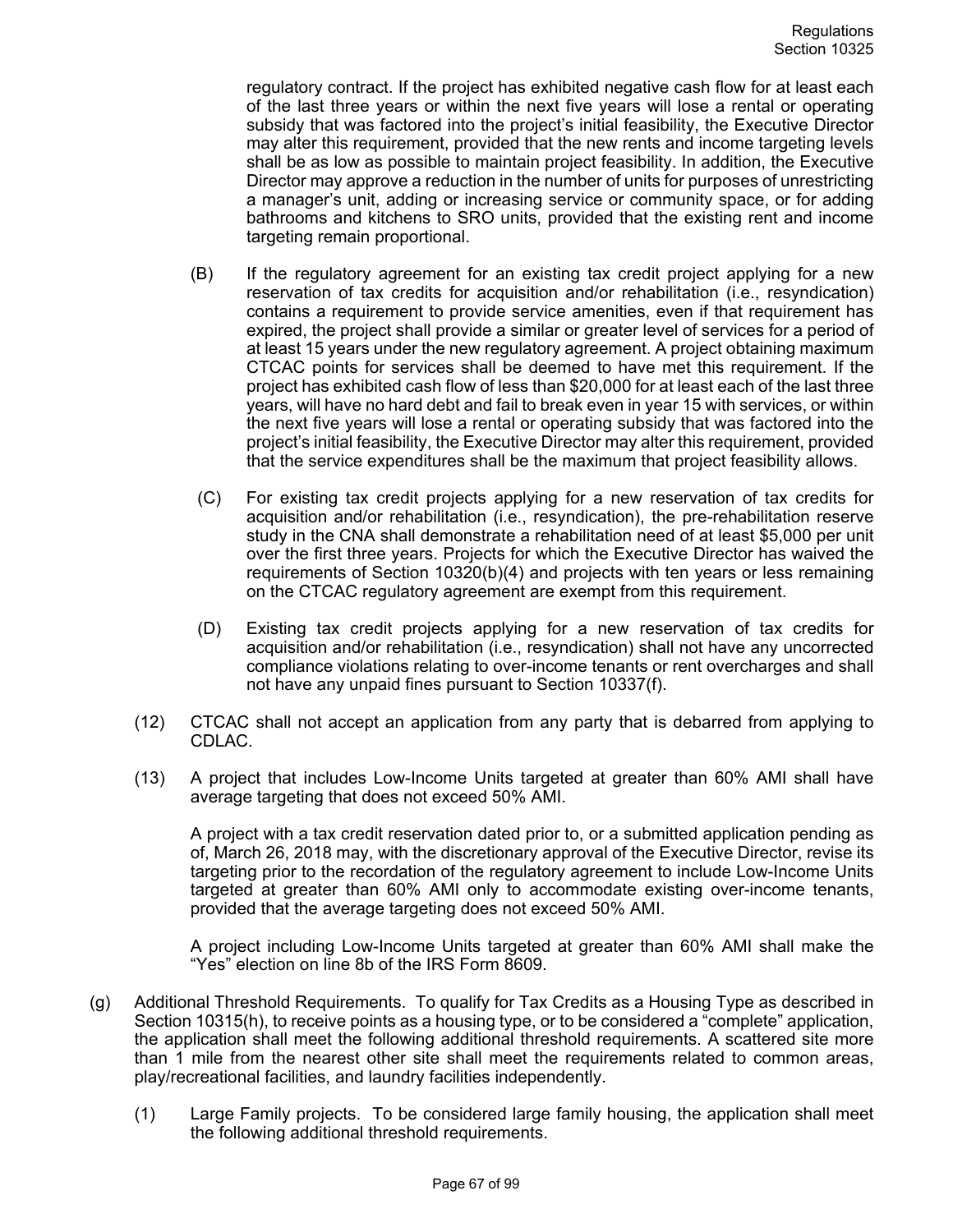- (A) At least twenty-five percent (25%) of the Low-Income Units in the project shall be three-bedroom or larger units, and for projects that receive land use entitlements on or after January 1, 2016 at least an additional twenty-five percent (25%) of the Low-Income Units in the project shall be two-bedroom or larger units, except that for projects qualifying for and applying under the At-risk set-aside, the Executive Director may grant a waiver from this requirement if the applicant shows that it would be cost prohibitive to comply;
- (B) One-bedroom Low-Income Units must include at least 450 square feet and twobedroom Low-Income Units must include at least 700 square feet of living space. Three-bedroom Low-Income Units shall include at least 900 square feet of living space and four-bedroom Low-Income Units shall include at least 1,100 square feet of living space, unless these restrictions conflict with the requirements of another governmental agency to which the project is subject to approval. These limits may be waived for rehabilitation projects, at the discretion of the Executive Director prior to the application submission. Bedrooms shall be large enough to accommodate two persons each and living areas shall be adequately sized to accommodate families based on two persons per bedroom;
- (C) Four-bedroom and larger Low-Income Units shall have a minimum of two full bathrooms;
- (D) The project shall provide play/recreational facilities suitable and available to all tenants, including children of all ages, except for small developments of 20 units or fewer. Play/recreational area for children ages 2-12 years shall be outdoors, and the minimum square footage is 600 square feet and must include an accessible entrance point. For projects with more than 100 total units this square footage shall be increased by 5 square feet for each additional unit. Outdoor play/recreational space must be equipped with reasonable play equipment for the size of the project, and the surface must be natural or synthetic protective material. The outdoor play area of an onsite day care center may qualify as a play area for children 2-12 years for purposes of this section if it is available to children when the day care center is not open. The application must demonstrate the availability of play or recreational facilities suitable for children ages 13-17. Square footage of a community building cannot be included for the play/recreational area for children ages 13-17 unless that square footage is accessible to minors at all times between 6 a.m. and 10 p.m. except when the area is reserved for service amenities or special events.

Rehabilitation projects with existing outdoor play/recreational facilities may request a waiver of the minimum square footage requirement if outdoor play/recreational facilities of a reasonable size and type currently exist onsite. An existing project without outdoor play/recreational facilities may request a waiver from this requirement if the site is classified as a non-conforming use under its respective current zoning designation and the addition of the new facilities would trigger an entitlement process. The written waiver must be approved prior to the application submission.

The Executive Director, in her/his sole discretion may waive this requirement upon demonstration of nearby, readily accessible, recreational facilities;

(E) The project shall provide an appropriately sized common areas. For purposes of this part, common areas shall include all interior amenity space, such as the rental office, community room, service space, computer labs, and gym, but shall not include laundry rooms or manager living units. Common areas shall meet the following size requirement: projects comprised of 30 or less total units, at least 600 square feet; projects from 31 to 60 total units, at least 1000 square feet; projects from 61 to 100 total units, at least 1400 square feet; projects over 100 total units, at least 1800 square feet. Small developments of 20 units or fewer are exempt from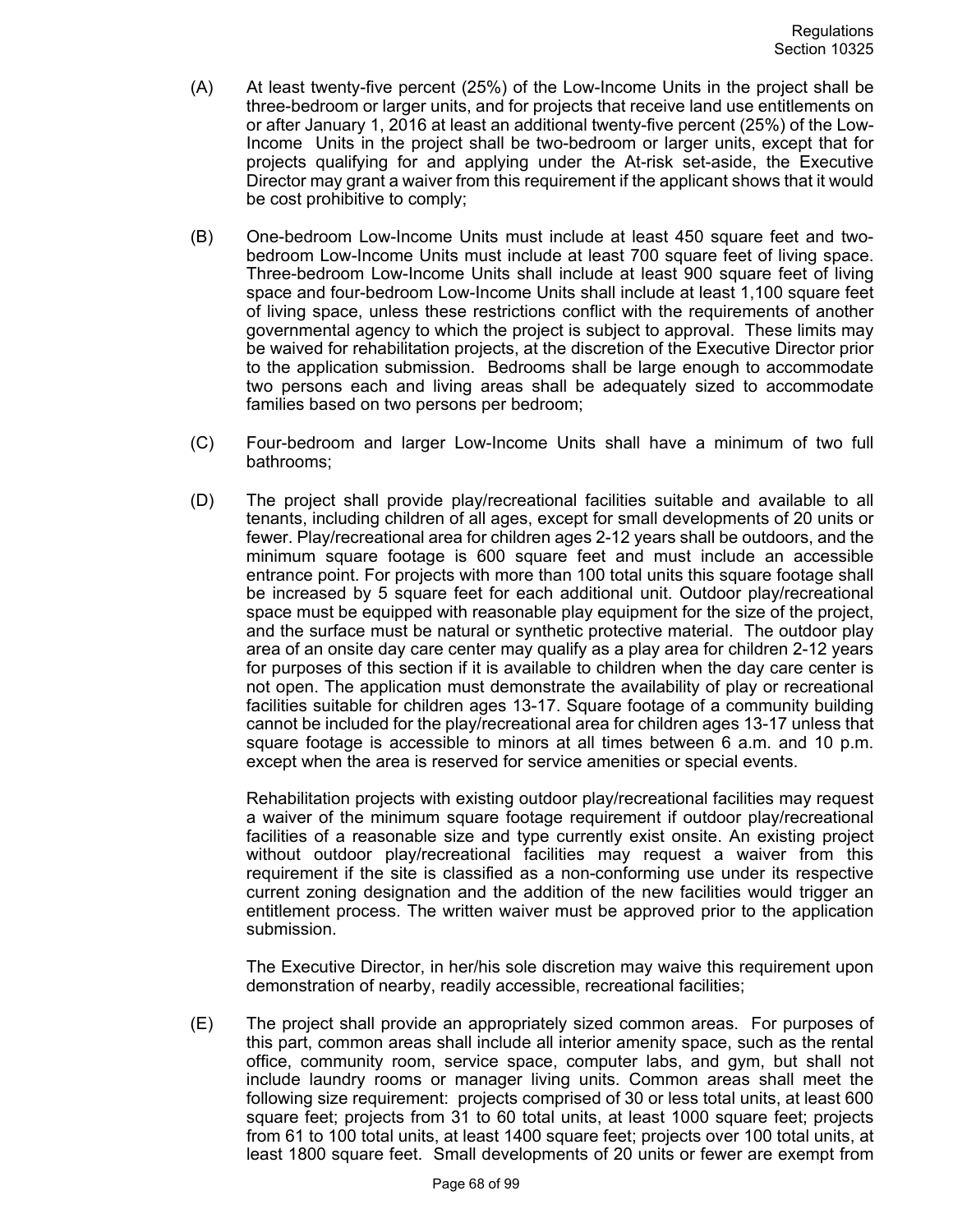this requirement. At the discretion of the Executive Director, these limits may be waived for rehabilitation projects with existing common area prior to the application submission. An existing project without common area may request a waiver from this requirement if the site is classified as a non-conforming use under its respective current zoning designation and the addition of the new facilities would trigger an entitlement process;

- (F) A public agency shall provide direct or indirect long-term financial support for at least fifteen percent (15%) of the total project development costs, or the owner's equity (includes syndication proceeds) shall constitute at least thirty percent (30%) of the total project development costs;
- (G) Adequate laundry facilities shall be available on the project premises, with no fewer than one washer/dryer per 10 units. This requirement shall be reduced by 25% for projects where all units include hook-ups for washers and dryers. To the extent that tenants will be charged for the use of central laundry facilities, washers and dryers must be excluded from eligible basis. If no centralized laundry facilities are provided, washers and dryers shall be provided in each unit;
- (H) Dishwashers shall be provided in all Low-Income Units except for studio and SRO units. A waiver for one and two bedroom units in rehabilitation projects may be granted at the sole discretion of the Executive Director due to planning or financial impracticality;
- (I) Projects are subject to a minimum low-income use period of 55 years (50 years for projects located on tribal trust land).
- (2) Senior projects. To be considered senior housing, the application shall meet the following additional threshold requirements;
	- (A) All units shall be restricted to households eligible under applicable provisions of California Civil Code Section 51.3 and the federal Fair Housing Act, and further be subject to state and federal fair housing laws with respect to senior housing;
	- (B) For new construction projects, one half of all Low-Income Units on an accessible path (ground floor and elevator-serviced) shall be mobility accessible under the provisions of California Building Code (CBC) Chapter 11(B). For rehabilitation projects, 25% of all Low-Income Units on an accessible path (ground floor and elevator-serviced) shall be mobility accessible under the provisions of CBC Chapter 11(B). All projects with elevators must comply with CBC Chapter 11(B) accessibility requirements for elevators. All project owners must provide adequate and visible notice to tenants of their ability to request conversion of their adaptable unit to an accessible unit. These units shall, to the maximum extent feasible and subject to reasonable health and safety requirements, be distributed throughout the project consistent with 24 CFR Section 8.26. The Executive Director may approve a waiver in advance for a rehabilitation project, provided that the applicant and architect demonstrate that full compliance would be impractical or create an undue financial burden;
	- (C) Buildings over two stories shall have an elevator;
	- (D) No more than twenty percent (20%) of the Low-Income Units in the project shall be larger than one-bedroom units, unless waived by the Executive Director, when supported by a full market study;
	- (E) One-bedroom Low-Income Units must include at least 450 square feet and twobedroom Low-Income Units must include at least 700 square feet of living space.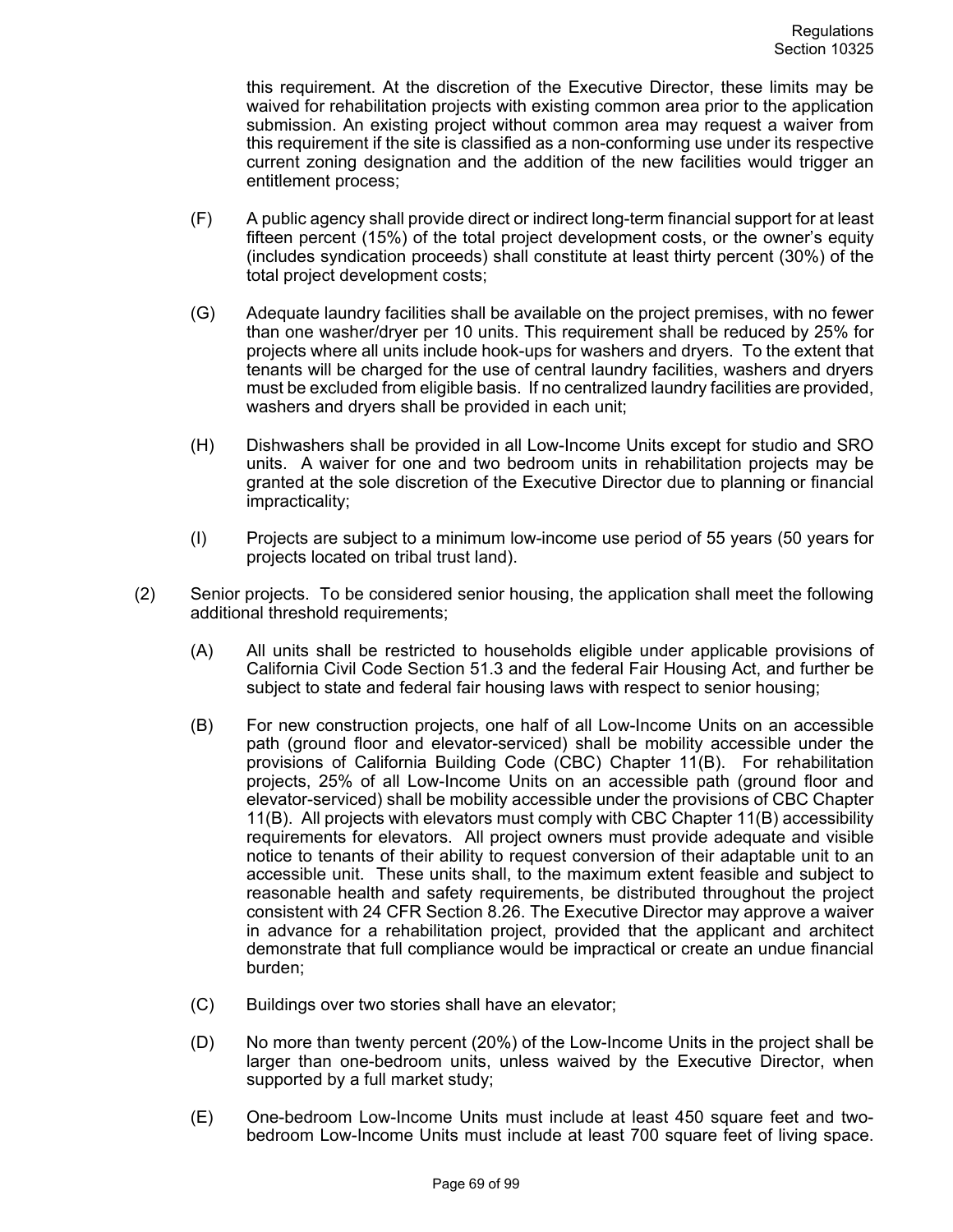These limits may be waived for rehabilitation projects, at the discretion of the Executive Director, prior to application submission;

- (F) Emergency call systems shall only be required in units intended for occupancy by frail elderly populations requiring assistance with activities of daily living, and/or applying as special needs units. When required, they shall provide 24-hour monitoring, unless an alternative monitoring system is approved by the Executive Director;
- (G) Common areas shall be provided on site, or within approximately one-half mile of the subject property. For purposes of this part, common areas shall include all interior amenity space, such as the rental office, community room, service space, computer labs, and gym, but shall not include laundry rooms or manager living units. Common areas shall meet the following size requirement: projects comprised of 30 or less total units, at least 600 square feet; projects from 31 to 60 total units, at least 1,000 square feet; projects from 61 to 100 total units, at least 1,400 square feet; projects over 100 total units, at least 1,800 square feet. Small developments of 20 units or fewer are exempt from this requirement. These limits may be waived, at the discretion of the Executive Director, for rehabilitation projects with existing common area;
- (H) A public agency shall provide direct or indirect long-term financial support for at least fifteen percent (15%) of the total project development costs, or the owner's equity (includes syndication proceeds) shall constitute at least thirty percent (30%) of the total project development costs;
- (I) Adequate laundry facilities shall be available on the project premises, with no fewer than one washer/dryer per 15 units. This requirement shall be reduced by 25% for projects where all units include hook-ups for washers and dryers. To the extent that tenants will be charged for the use of central laundry facilities, washers and dryers must be excluded from eligible basis. If no centralized laundry facilities are provided, washers and dryers shall be provided in each of the units;
- (J) Projects are subject to a minimum low-income use period of 55 years (50 years for projects located on tribal trust land).
- (3) Special Needs projects. To be considered Special Needs housing, at least 45% of the Low-Income Units in the project shall serve populations that meet one of the following: are individuals living with physical or sensory disabilities and transitioning from hospitals, nursing homes, development centers, or other care facilities; individuals living with developmental or mental health disabilities; individuals who are survivors of physical abuse; individuals who are homeless as described in Section 10315(b); individuals with chronic illness, including HIV; homeless youth as defined in Government Code Section 12957(e)(2); families in the child welfare system for whom the absence of housing is a barrier to family reunification, as certified by a county; or another specific group determined by the Executive Director to meet the intent of this housing type. The Executive Director shall have sole discretion in determining whether or not an application meets these requirements. A development that is less than 75% special needs shall meet one of the following criteria: (i) the non-special needs Low-Income Units meet the large family or senior housing type requirements; (ii) the non-special needs Low-Income Units consist of at least 20% onebedroom units and at least 10% larger than one-bedroom units; or (iii) at least 90% of all Low-Income Units (both special needs and non-special needs) are SRO units. The application shall meet the following additional threshold requirements:
	- (A) Average targeted income for the special needs and non-special needs SRO units is no more than forty percent (40%) of the area median income;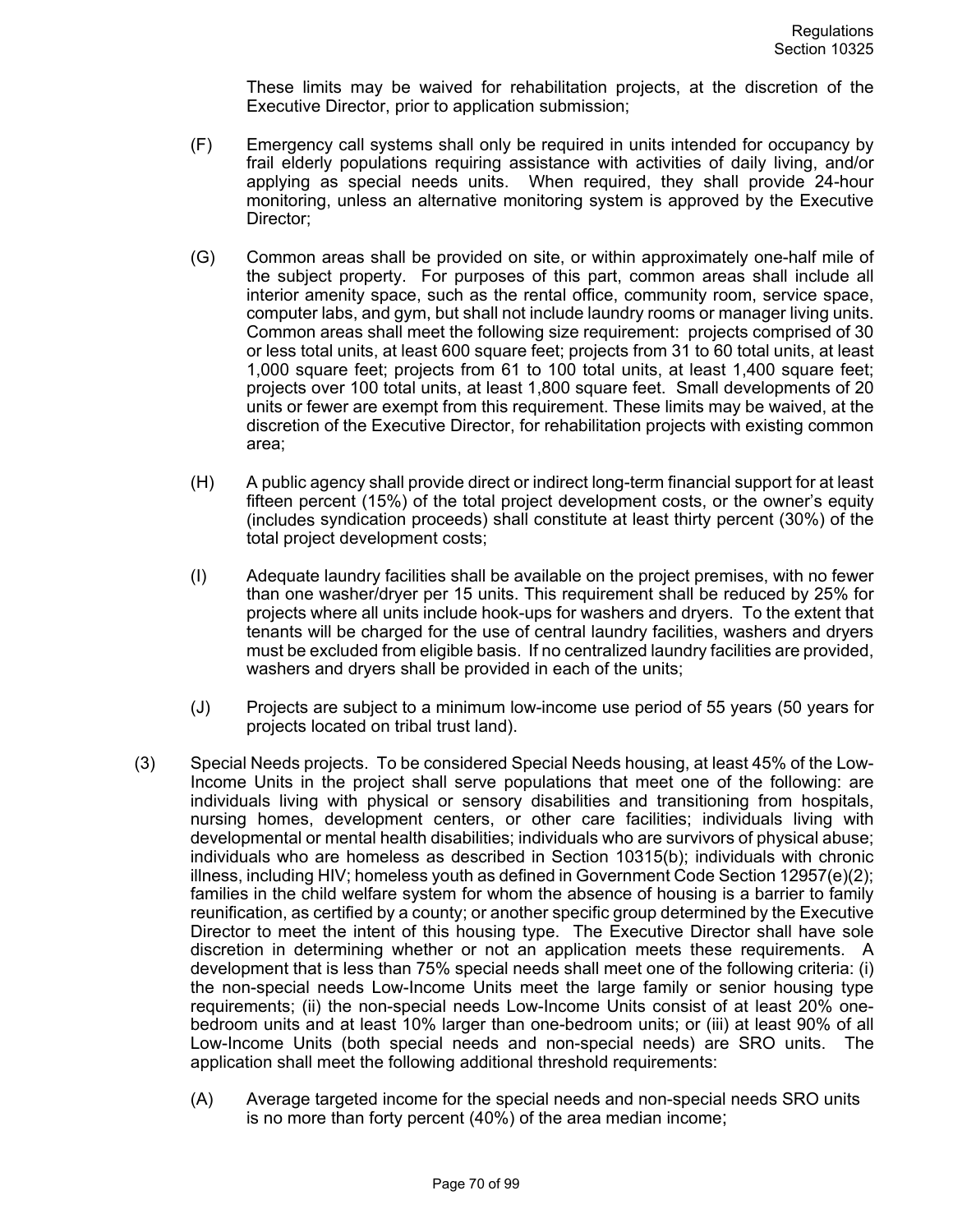- (B) The units/building configurations (including community space) shall meet the specific needs of the population, including kitchen needs for SRO units without full kitchens;
- (C) If the project does not have a public rental or operating subsidy committed for all special needs and non-special needs SRO units, the applicant shall demonstrate for these unsubsidized units that the target population(s) will not experience rent overburden, as supported by the market study. Rent overburden means the targeted rent is more than 30% of the target population(s) income;
- (D) A public agency shall provide direct or indirect long-term financial support for at least fifteen percent (15%) of the total project development costs, or the owner's equity (includes syndication proceeds) shall constitute at least thirty percent (30%) of the total project development costs;
- (E) Adequate laundry facilities shall be available on the project premises, with no fewer than one washer/dryer per 15 units. This requirement shall be reduced by 25% for projects where all units include hook-ups for washers and dryers;
- (F) Projects are subject to a minimum low-income use period of 55 years (50 years for projects located on tribal trust land);
- (G) One-bedroom Low-Income Units must include at least 450 square feet, and twobedroom Low-Income Units must include at least 700 square feet of living space. Three-bedroom Low-Income Units shall include at least 900 square feet of living space. These bedroom and size requirements may be waived for rehabilitation projects or for projects that received entitlements prior to January 1, 2016 at the discretion of the Executive Director;
- (H) SRO units are efficiency units that may include a complete private bath and kitchen but generally do not have a separate bedroom, unless the configuration of an already existing building being proposed to be used for an SRO dictates otherwise. The minimum size for SRO Low-Income Units shall be 200 square feet, and the size shall not exceed 500 square feet. These bedroom and size requirements may be waived for rehabilitation projects or for projects that received entitlements prior to January 1, 2016 at the discretion of the Executive Director. A project that includes SRO units without complete private baths shall provide at least one bath for every eight SRO units;
- (I) A signed contract or memorandum of understanding between the developer and the service provider must accompany the Tax Credit application; and
- (J) A preliminary service plan that specifically identifies: the service needs of the projects special needs population; the organization(s) that would be providing the services to the residents; the services to be provided to the special needs population; how the services would support resident stability and any other service plan objectives; a preliminary budget displaying anticipated income and expenses associated with the services program. The Executive Director shall, in his/her sole discretion, determine whether the plan is adequate to qualify the project as a special needs project.
- $(K)$  If the project will be operated as senior housing pursuant to fair housing laws, then the project shall have an elevator for any building over two stories and shall meet the accessibility requirements of Section 10325(g)(2)(B).
- (L) With respect to Special Needs units designated for individuals who are homeless, owners, property managers, and service providers shall comply with the core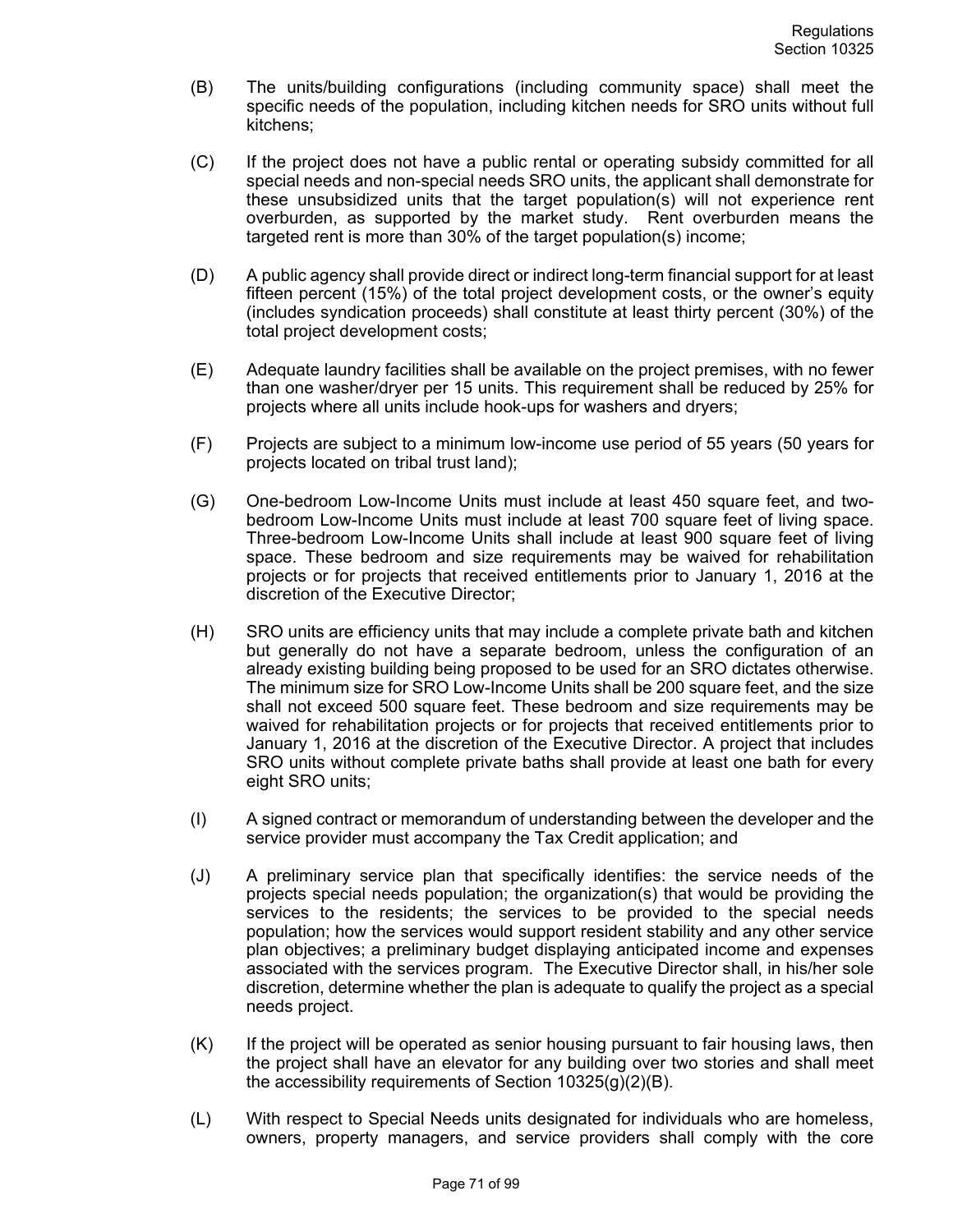components of Housing First, as defined in Welfare and Institutions Code Section 8255(b).

- (4) At-risk projects. To be considered At-risk housing, the application shall meet the requirements of R & T Code subsection 17058(c)(4), except as further defined in subsection (B)(i) below, as well as the following additional threshold requirements, and other requirements as outlined in this subsection:
	- (A) Projects are subject to a minimum low-income use period of 55 years (50 years for projects located on tribal trust land); and
	- (B) Project application eligibility criteria include:
		- (i) before applying for Tax Credits, the project must meet the At-risk eligibility requirements under the terms of applicable federal and state law as verified by a third party legal opinion, except that a project that has been acquired by a qualified nonprofit organization within the past five years of the date of application with interim financing in order to preserve its affordability and that meets all other requirements of this section, shall be eligible to be considered an "at-risk" project under these regulations. A project application will not qualify in this category unless it is determined by the Committee that the project is at-risk of losing affordability on at least 50% of the restricted units due to market or other conditions. A project will not be deemed at-risk of losing affordability if the project is subject to a rent restriction with a remaining term of at least five years that restricts incomes and rents on the restricted units to an average no greater than 60% of area median income;
		- (ii) the project, as verified by a third party legal opinion, must currently possess or have had within the past five years from the date of application, either:
			- federal mortgage insurance, a federal loan guarantee, federal projectbased rental assistance, or, have its mortgage held by a federal agency, or be owned by a federal agency; or
			- loans or grants program administered by the Department of Housing and Community Development (HCD); or
			- be currently subject to, or have been subject to, within five years preceding the application deadline, the later of Federal or State Housing Tax Credit restrictions whose compliance period is expiring or has expired within the last five years and at least 50% of whose units are not subject to any other rental restrictions beyond the term of the Tax Credit restrictions; or
			- be currently subject to, or have been subject to, within five years preceding the application deadline, California Debt Limit Allocation Committee (CDLAC) bond regulatory agreement restrictions whose compliance period is expiring or has expired within the last five years and at least 50% of whose units are not subject to any other rental restrictions beyond the term of the CDLAC restrictions;
		- (iii) as of the date of application filing, the applicant shall have sought available federal incentives to continue the project as low-income housing, including, direct loans, loan forgiveness, grants, rental subsidies, renewal of existing rental subsidy contracts, etc.;
		- (iv) subsidy contract expiration, mortgage prepayment eligibility, or the expiration of Housing Tax Credit restrictions, as verified by a third party legal opinion, shall occur no later than five calendar years after the year in which the application is filed, except in cases where a qualified nonprofit organization acquired the property within the terms of (i) above and would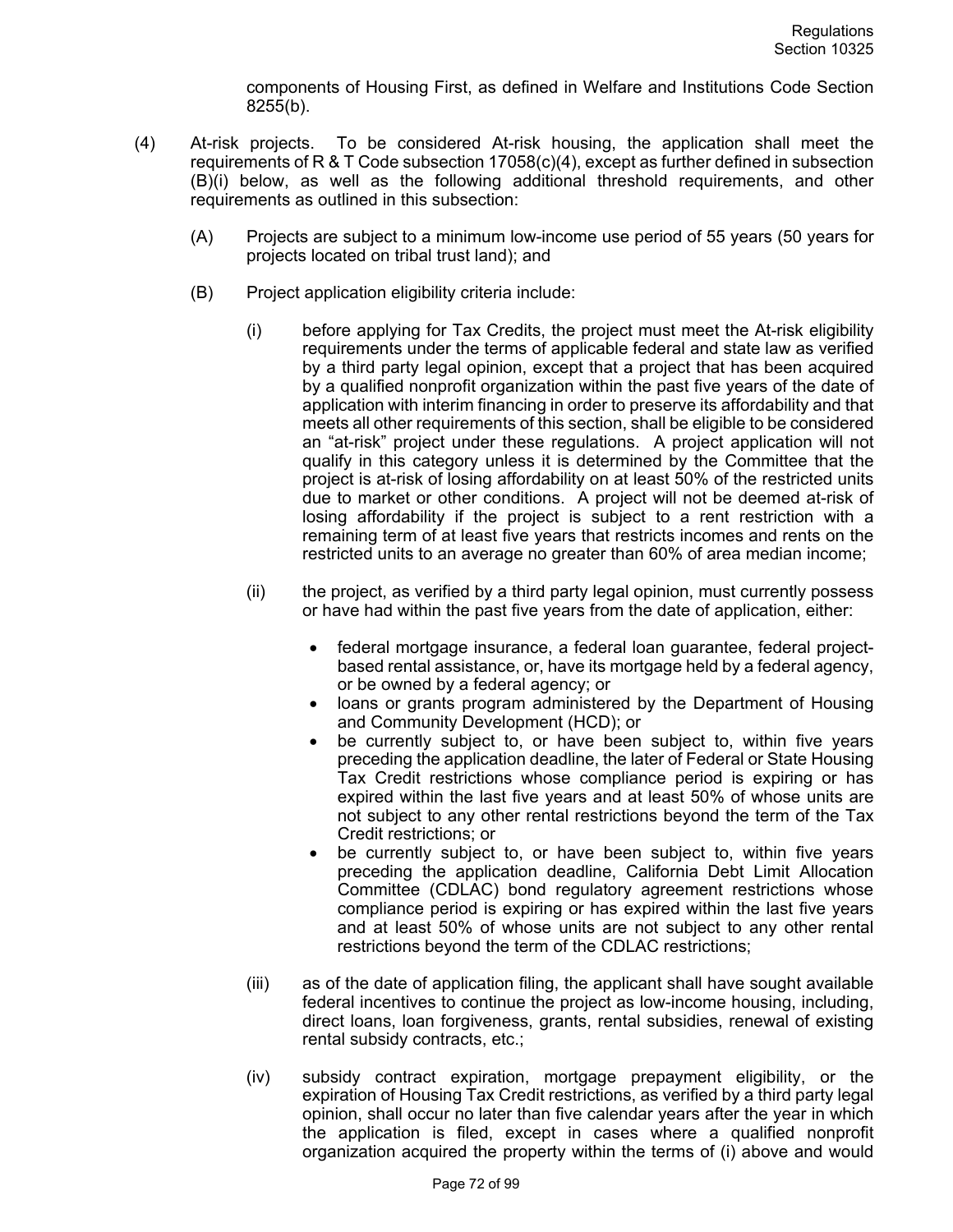otherwise meet this condition but for: 1) long-term use restrictions imposed by public agencies as a condition of their acquisition financing; or 2) HAP contract renewals secured by the qualified nonprofit organization for the maximum term available subsequent to acquisition;

- (v) the applicant agrees to renew all project based rental subsidies (such as Section 8 HAP or Section 521 rental assistance contracts) for the maximum term available and shall seek additional renewals throughout the project's useful life, if applicable;
- (vi) at least seventy percent (70%) of project tenants shall, at the time of application, have incomes at or below sixty percent (60%) of area median income;
- (vii) the gap between total development costs (excluding developer fee), and all loans and grants to the project (excluding Tax Credit proceeds) must be greater than fifteen percent (15%) of total development costs; and,
- (viii) a public agency shall provide direct or indirect long-term financial support of at least fifteen percent (15%) of the total project development costs, or the owner's equity (includes syndication proceeds) shall constitute at least thirty percent (30%) of the total project development cost.
- (5) SRO projects. To be considered Single Room Occupancy (SRO) housing, the application shall meet the following additional threshold requirements:
	- (A) Average targeted income is no more than forty percent (40%) of the area median income;
	- (B) At least 90% of all units shall be SRO units. SRO units are efficiency or studio units that may include a complete private bath and kitchen but generally do not have a separate bedroom, unless the configuration of an already existing building being proposed to be used for an SRO dictates otherwise. The minimum size for SRO units shall be 200 square feet, and the size shall not exceed 500 square feet. These bedroom size requirements may be waived for rehabilitation projects, at the discretion of the Executive Director;
	- (C) At least one bath shall be provided for every eight units;
	- (D) If the project does not have a rental subsidy committed, the application shall demonstrate that the target population can pay the propose rents. For instance, if the target population will rely on General Assistance, the applicant shall show that for those receiving General Assistance are willing to pay rent at the level proposed;
	- (E) The project configuration, including community space and kitchen facilities, shall meet the needs of the population, and comply with Section  $10325(f)(7)(E)$ ;
	- (F) A public agency shall provide direct or indirect long-term financial support for at least fifteen percent (15%) of the total project development costs, or the owner's equity (includes syndication proceeds) shall constitute at least thirty percent (30%) of the total development cost;
	- (G) Adequate laundry facilities shall be available on the project premises, with no fewer than one washer/dryer per 15 units. This requirement shall be reduced by 25% for projects where all units include hook-ups for washers and dryers;
	- (H) Projects are subject to a minimum low-income use period of 55 years (50 years for projects located on tribal trust land);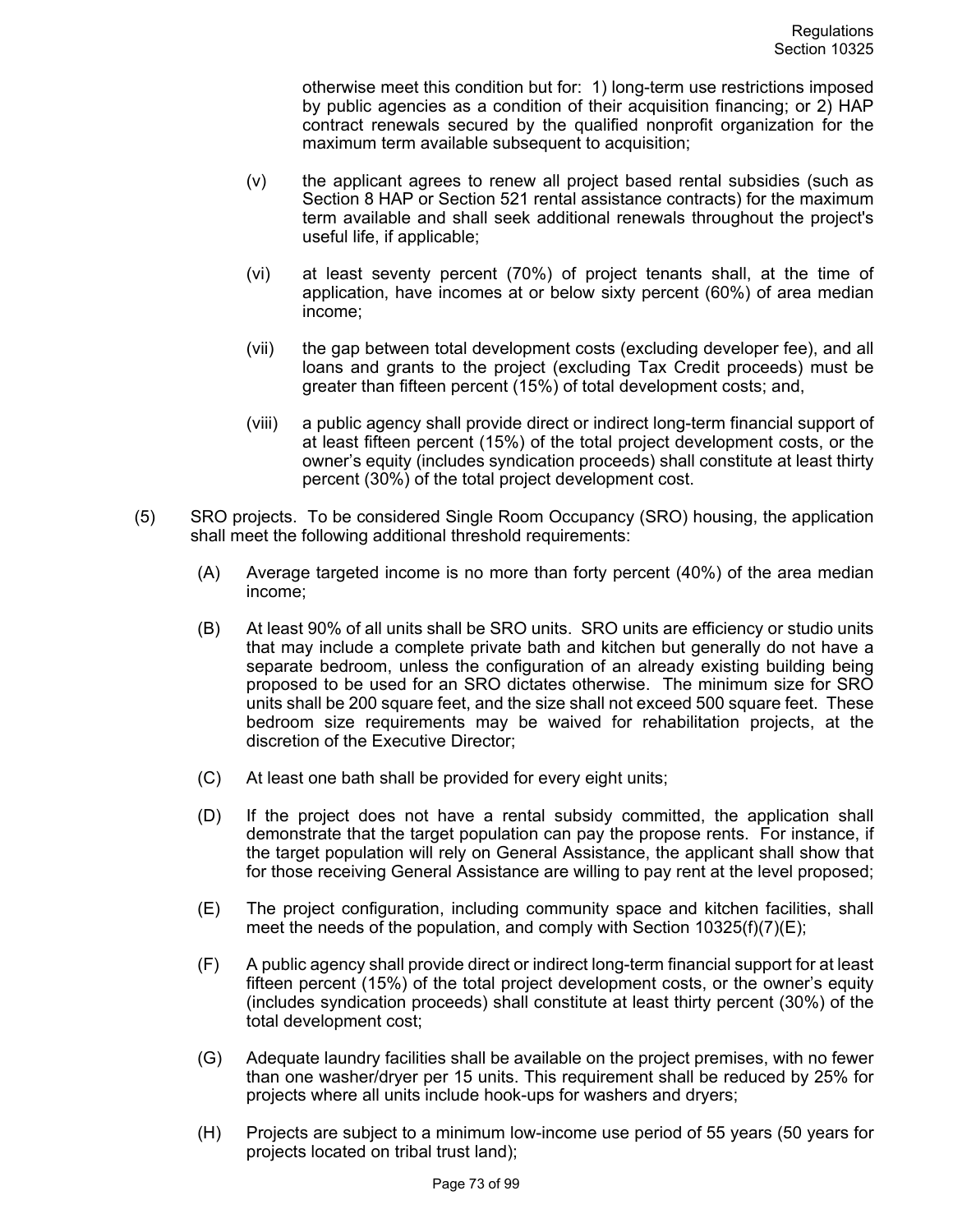- (I) A ten percent (10%) vacancy rate shall be used unless otherwise approved by the Executive Director. Justification of a lower rate shall be included;
- (J) New construction projects for seniors shall not qualify as SRO housing.
- (h) Waiting List. At the conclusion of the last reservation cycle of any calendar year, and at no other time, the Committee may establish a Waiting List of pending applications in anticipation of utilizing any Tax Credits that may be returned to the Committee, and/or that have not been allocated to projects with the Set-Asides or Geographic Regions for which they were intended. The Waiting List shall expire at midnight on December 31 of the year the list is established. During periods without a waiting list, complete credit awards returned by successful geographic apportionment competitors shall be returned to the apportionment of origin.

Staff shall score, rank and evaluate applications on the Waiting List and make selections from the Waiting List as follows:

- (1) If Credits are fully returned from projects originally funded under Set-Asides or Geographic Apportionments, applications qualifying under the same Set-Aside or Geographic Region will be selected in the order of their ranking. With respect to such a Set-Aside, one or more projects shall receive a reservation until all Credits in a Set-Aside are reserved. With respect to such Geographic Regions in which credits remain available, projects will be funded in order of their rank so long as the region's last award does not cause the region's aggregate award amount to exceed 125 percent (125%) of the amount originally available for that region in that funding round. When the next highest-ranking project does not meet the 125% rule, the Committee shall not fund a project requesting a smaller credit award.
- (2) Next, Waiting List projects in Set Asides or Geographic Apportionments that are not yet fully subscribed will be selected from the Waiting List for reservations. These will be selected first from the Set Asides in order of their funding sequence, and then from the Geographic Apportionments in the order of the highest to the lowest percentage by which each Apportionment is undersubscribed. (This will be calculated by dividing the unreserved Tax Credits in the apportionment by the total Apportionment.)
- (3) Finally, after all Set-Asides and Geographic Apportionments for the current year have been achieved, or if no further projects are available for such reservations, the unallocated Tax Credits will be used for projects selected from the Waiting List, in the order of their score and tie breaker performance ranking, without regard to Set-Aside or Geographic Region. All Waiting List project reservations, except for Rural projects, will be counted toward the projects' Geographic Apportionments.
- (4) If there are not sufficient federal Tax Credits to fully fund the next ranked application on the Waiting List, a reservation of all remaining federal Tax Credits and a binding commitment of the following year federal Tax Credits may be made to that application.
- (i) Carry forward of Tax Credits. Pursuant to Federal and state statutes, the Committee may carry forward any unused Tax Credits or Tax Credits returned to the Committee for allocation in the next calendar year.

Note: Authority cited: Section 50199.17, Health and Safety Code.

Reference: Sections 12206, 17058 and 23610.5, Revenue and Taxation Code; and Sections 50199.4, 50199.5, 50199.6, 50199.7, 50199.8, 50199.9, 50199.10, 50199.11, 50199.12, 50199.13, 50199.14, 50199.15, 50199.16, 50199.17, 50199.18, 50199.20, 50199.21 and 50199.22, Health and Safety Code.

Section 10326. Application Selection Criteria - Tax-exempt bond applications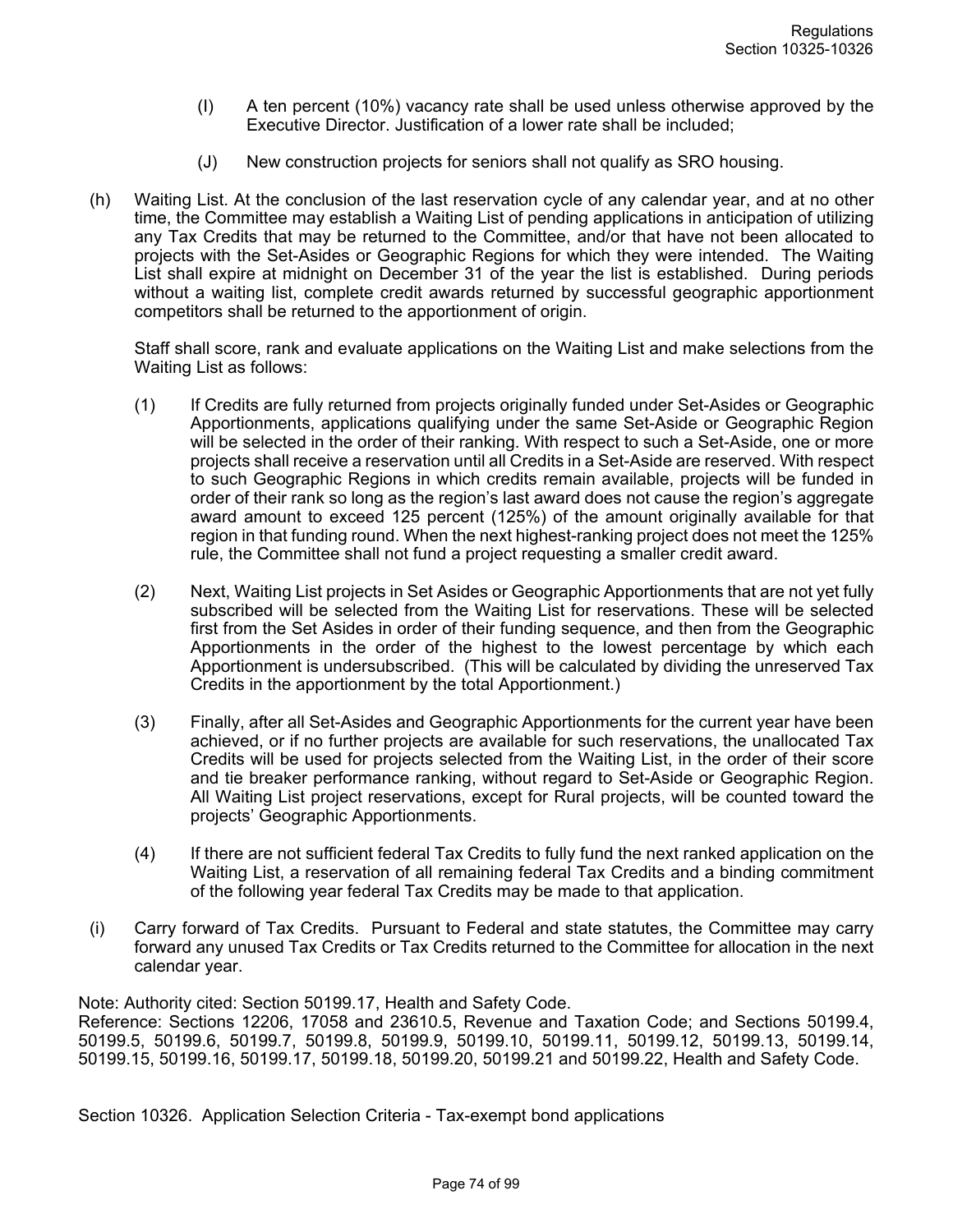- (a) General. All applications requesting Federal Tax Credits under the requirements of IRC Section 42(h)(4) for buildings and land, the aggregate basis (including land) of which is financed at least fifty percent (50%) by tax-exempt bonds, shall be eligible to apply under this Section for a reservation and allocation of Federal Tax Credits. Those projects requesting State Tax Credits pursuant to subsection (g)(1)(A) of Sections 12206, 17058, and 23610.5 of the Revenue and Taxation Code will also be subject to the applicable requirements of Section 10317. All applicants requesting Tax Credits for projects financed with tax-exempt bonds shall apply simultaneously to the California Debt Limit Allocation Committee (CDLAC) and CTCAC and shall use the CDLAC-TCAC Joint Application. Applications will be eligible for a reservation of tax credits only if receiving a bond allocation pursuant to a joint application.
- (b) Applicable criteria. Selection criteria for applications reviewed under this Section shall include those required by IRC Section 42(m), this Section 10326, and Sections 10300, 10302, 10305, 10320, 10322, 10327, 10328(e), 10330, 10335, and 10337 of these regulations. Other sections of these regulations shall not apply. The first funding round shall be the first application review period of a calendar year for tax-exempt bond financed projects.
	- (1) Subject to conditions described in these Regulations, reservations of Federal and State Tax Credits shall be made for those applications that receive a bond allocation from CDLAC until the established State Tax Credit allocation amount is exhausted. If the last application requires more State Tax Credits than remain for the calendar year, that application will not be funded and the remaining credits will be either funded through the Waiting List or carried forward into the next calendar year.
	- (2) For State Tax Credits pursuant to Section 10317(j) of these Regulations, an amount up to \$200,000,000 in a calendar year may be allocated for housing financed by CalHFA's Mixed-Income Program (MIP) that also receives a bond allocation from CDLAC. Applications with financing by CalHFA (MIP) will be accepted in any funding round. The amount allocated for CalHFA MIP may be reduced upon agreement of the Executive Directors of CalHFA and CTCAC.

At the conclusion of the final funding round of a calendar year, the Committee may establish a Waiting List of pending applications in anticipation of utilizing any State Tax Credits that may be returned to the Committee, and/or that have not been allocated to projects for which they were intended. The Waiting List shall expire on December 31 of the year the list is established.

(c) Application review period. The Committee may require up to sixty (60) days to review an application, and an additional thirty (30) days to consider the application for a reservation of Tax Credits. Applicants must deliver applications no less than ninety (90) days prior to the CTCAC Committee meeting in which they wish to obtain a decision. Applications not expected to receive a bond allocation from CDLAC due to relatively low CDLAC scores may or may not be fully evaluated by the CTCAC.

Applications requesting State Tax Credits allocated pursuant to subsections (g)(1)(A) and (B) of Sections 12206, 17058, and 23610.5 of the Revenue and Taxation Code and not in compliance with the application completeness requirements of Sections 10322(d) and (e) of these Regulations shall be considered incomplete, and shall be disqualified from receiving a reservation of Tax Credits during the cycle in which the application was determined incomplete.

- (d) Issuer determination of Credit. The issuer of the bonds may determine the Federal Tax Credit amount, with said determination verified by the Committee and submitted with the application. The issuer may request the Committee determine the Credit amount by including such request in the application.
- (e) Additional application requirements. Applications submitted pursuant to this Section shall provide the following additional information: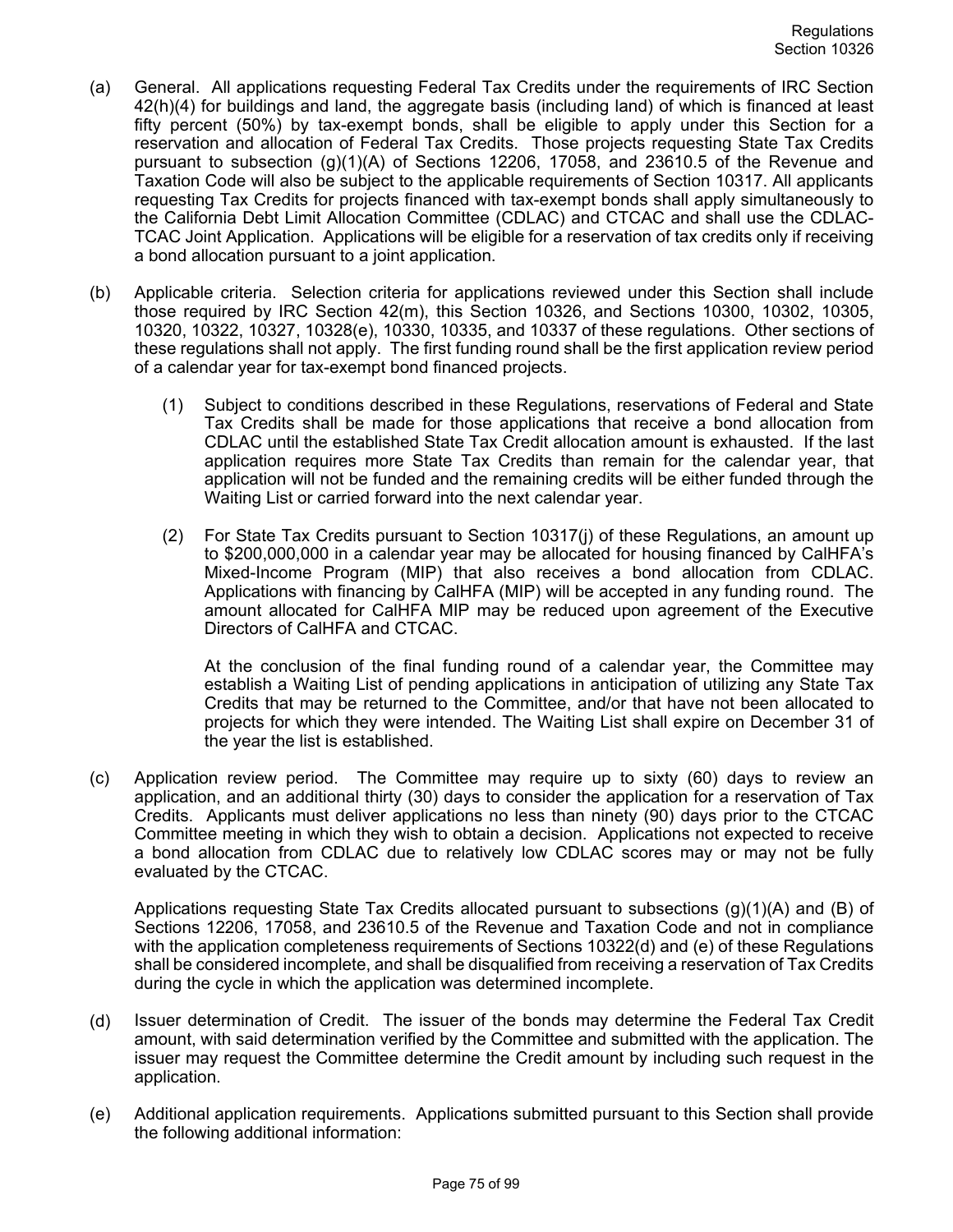- (1) the name, phone number and contact person of the bond issuer; and,
- (2) verification provided by the bond issuer of the availability of the bond financing, the actual or estimated bond issuance date, and the actual or estimated percentage of aggregate basis (including land) financed or to be financed by the bonds, and a certification provided by a third party tax professional as to the expected or actual aggregate basis (including land) financed by the proceeds of tax exempt bonds;
- (3) the name, phone number and contact person of any entity providing credit enhancement and the type of enhancement provided.
- (f) Application evaluation. To receive a reservation of Tax Credits, applications submitted under this Section shall be evaluated, pursuant to IRC Section 42, H & S Code Sections 50199.4 through 50199.22, R & T Code Sections 12206, 17058, and 23610.5, and these regulations to determine if: eligible, by meeting all program eligibility requirements; complete, which includes meeting all basic threshold requirements; and financially feasible.
- (g) Basic thresholds. An application shall be determined to be complete by demonstration of meeting the following basic threshold requirements. All basic thresholds shall be met at the time the application is filed through a presentation of conclusive, documented evidence to the Executive Director's satisfaction. Further, in order to be eligible to be considered for Tax Credits under these regulations, the general partner(s) and management companies must not have any significant outstanding noncompliance matters relating to the tenant files or physical conditions at any Tax Credit properties in California, and any application submitted by an applicant with significant outstanding compliance matters will not be considered until the Committee has received evidence satisfactory to it that those matters have been resolved.
	- (1) Housing need and demand. Applicants shall provide evidence that the type of housing proposed, including proposed rent levels, is needed and affordable to the targeted population within the community in which it is located. Evidence shall be conclusive, and include the most recent documentation available (prepared within one year of the application date). Evidence of housing need and demand shall include:
		- (A) evidence of public housing waiting lists by bedroom size and tenant type, if available, from the local housing authority; and
		- (B) a market study as described in Section 10322(h)(10) of these regulations, which provides evidence that the items set forth in Section 10325(f)(1)(B) have been met for the proposed tax-exempt bond project.

Market studies will be assessed thoroughly. Meeting the requirements of Section 10325(f)(1)(B) is essential, but because other elements of the market study will also be considered, meeting those requirements in Section 10325(f)(1)(B) will not in itself show adequate need and demand for a proposed project or ensure approval of a given project.

- (2) Demonstrated site control. Applicants shall provide evidence that the subject property is, and will remain within the control of the applicant from the time of application submission as set forth in Section 10325(f)(2).
- (3) Local approvals and Zoning. Applicants shall provide evidence that the project, as proposed, is zoned for the intended use, and has obtained all applicable local land use approvals which allow the discretion of local elected officials to be applied. Applicants requesting competitive state credits shall provide this evidence at the time the application is filed, except that an appeal period may run 30 days beyond the application due date, in which case the applicant must provide proof that either no appeals were filed, or that any appeals filed during that time period were resolved within that 30-day period and the project is ready to proceed. Examples of such approvals include, but are not limited to, general plan amendments, rezonings, conditional use permits. Notwithstanding the first sentence of this subsection, applicants need not have obtained design review approval at the time of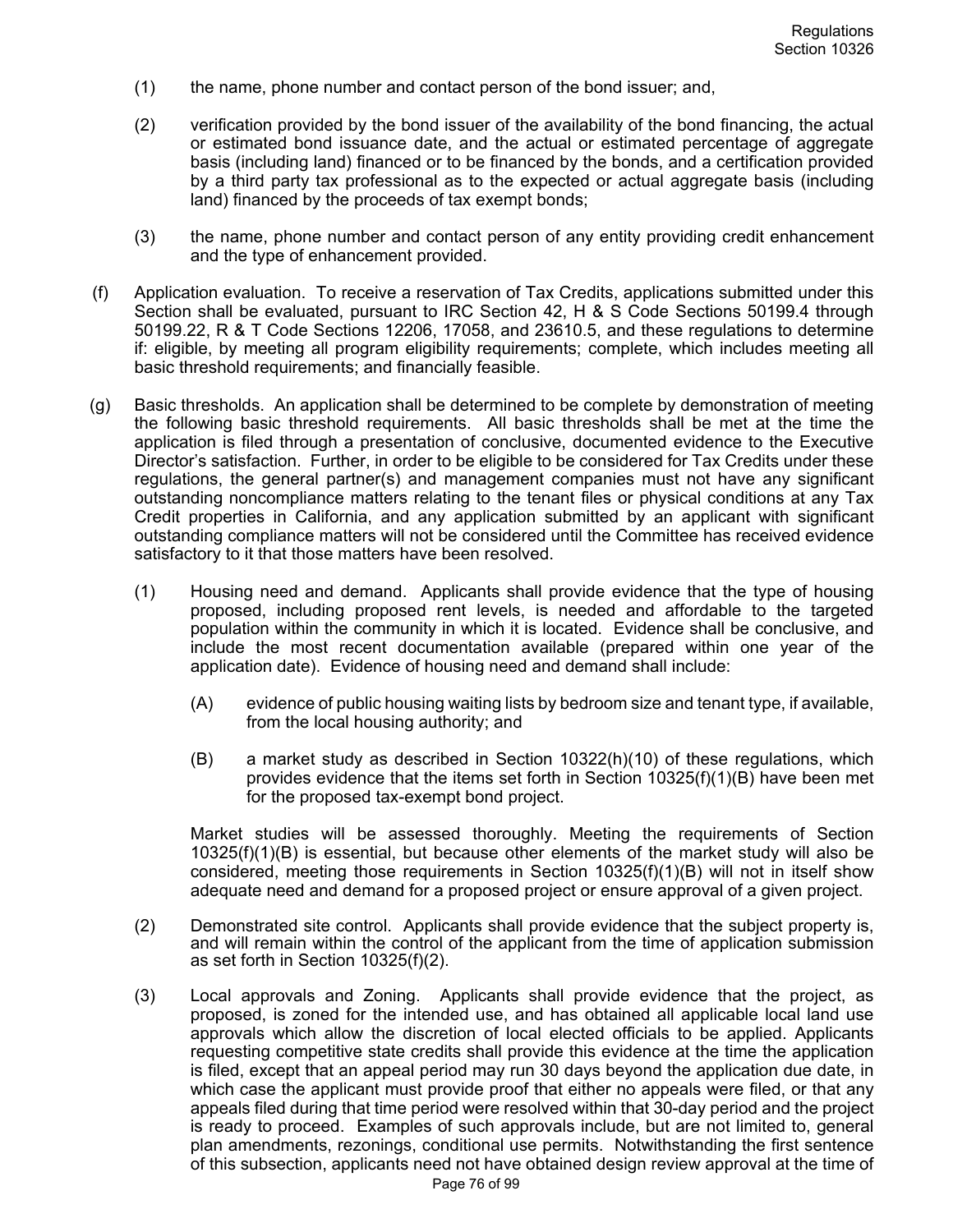application. The Committee may require, as evidence to meet this requirement, submission of a Committee-provided form letter to be signed by an appropriate local government planning official of the applicable local jurisdiction.

- (4) Financial feasibility. Applicants shall provide the financing plan for the proposed project consistent with Section 10325(f)(5).
- (5) Sponsor characteristics. Applicants shall provide evidence that as a Development Team, proposed project participants possess the knowledge, skills, experience and financial capacity to successfully develop, own and operate the proposed project. The Committee shall, in its sole discretion, determine if any of the evidence provided shall disqualify the applicant from participating in the Tax Credit Programs, or if additional Development Team members need be added to appropriately perform all program requirements. General partners and management companies lacking documented experience with Section 42 requirements using the minimum scoring standards at Section 10325(c)(1)(A) and (B) shall be required to complete training as prescribed by CTCAC prior to a project's placing in service. The minimum scoring standards referenced herein shall not be obtained through the two (2) point category of "a housing tax credit certification examination of a nationally recognized housing tax credit compliance entity on a list maintained by the Committee to satisfy minimum management company experience requirements for an incoming management agent" established at Section 10325(c)(1). Applicants need not submit the third party public accountant certification that the projects have maintained a positive operating cash flow.

The State Tax Credit allocation pursuant to subsection (g)(1)(B) of Sections 12206, 17058, and 23610.5 of the Revenue and Taxation Code received by individuals, entities, affiliates, and related entities is limited to no more than thirty-three percent (33%) of any amount established per application review period as described in Section 10326(c) of these Regulations. This limitation is applicable to a project applicant, developer, sponsor, owner, general partner, and to parent companies, principals of entities, and family members. For the purposes of this section, related or non-arm's length relationships are further defined as those having control or joint-control over an entity, having significant influence over an entity, or participating as key management of an entity. Related entity disclosure is required at the time of application. This 33% limit is not applicable for reservations of State Tax Credits made after the month of May in each calendar year.

- (6) Minimum construction standards. Applicants shall adhere to minimum construction standards as set forth in Section 10325(f)(7).
- (7) Minimum Rehabilitation Project Costs. Projects involving rehabilitation of existing buildings shall be required to complete, at a minimum, the higher of:
	- (A) \$15,000 in hard construction costs per unit; or
	- $(B)$  20% of the adjusted basis of the building pursuant to IRC Section 42(e)(3)(A)(ii)(I).
- (8) (A) Existing tax credit projects applying for additional tax credits for acquisition and/or rehabilitation (i.e., resyndication) shall maintain the rents and income targeting levels in the existing regulatory contract for the duration of the new regulatory contract. If the project has exhibited negative cash flow for at least each of the last three years or within the next five years will lose a rental or operating subsidy that was factored into the project's initial feasibility, the Executive Director may alter this requirement, provided that the new rents and income targeting levels shall be as low as possible to maintain project feasibility. In addition, the Executive Director may approve a reduction in the number of units for purposes of unrestricting a manager's unit, adding or increasing service or community space, or for adding bathrooms and kitchens to SRO units, provided that the existing rent and income targeting remain proportional.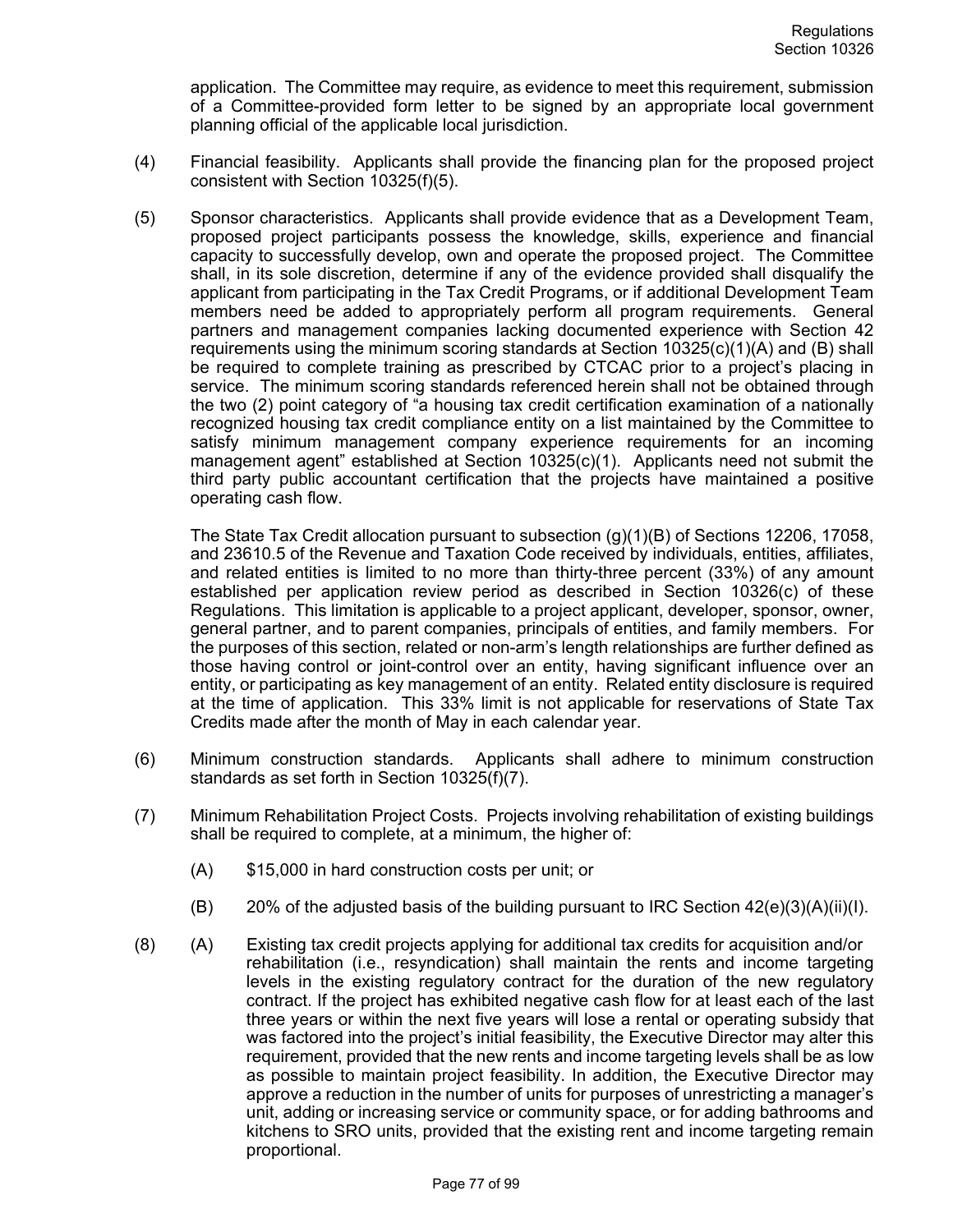- (B) If the regulatory agreement for an existing tax credit project applying for a new reservation of tax credits for acquisition and/or rehabilitation (i.e., resyndication) contains a requirement to provide service amenities, even if that requirement has expired, the project shall provide a similar or greater level of services for a period of at least 15 years under the new regulatory agreement. A project obtaining maximum CDLAC points for services shall be deemed to have met this requirement. If the project has exhibited cash flow of less than \$20,000 for at least each of the last three years, has no hard debt and fails to break even in year 15 with services, or within the next five years will lose a rental or operation subsidy that was factored into the project's initial feasibility, the Executive Director may alter this requirement, provided that the service expenditures shall be the maximum that project feasibility allows.
- (C) For existing tax credit projects applying for a new reservation of tax credits for acquisition and/or rehabilitation (i.e., resyndication), the pre-rehabilitation reserve study in the CNA shall demonstrate a rehabilitation need of at least \$5,000 per unit over the first three years. Projects for which the Executive Director has waived the requirements of Section 10320(b)(4) and projects with ten years or less remaining on the CTCAC regulatory agreement are exempt from this requirement.
- (9) A non-competitive project that includes Low-Income Units targeted at greater than 60% AMI shall have average targeting that does not exceed 60% AMI. A competitive project that includes Low-Income Units targeted at greater than 60% AMI shall have average targeting that does not exceed 50% AMI. Projects electing the average income federal set-aside must choose targeting in 10% increments of Area Median Income (i.e. 20% AMI, 30% AMI, 40% AMI, etc.).

A project with a tax credit reservation dated prior to, or a submitted application pending as of, March 26, 2018 may, with the discretionary approval of the Executive Director, revise its targeting prior to the recordation of the regulatory agreement to include Low-Income Units targeted at greater than 60% AMI only to increase the number of Low-Income Units or to accommodate existing over-income tenants, provided that the average targeting does not exceed 60% AMI for non-competitive projects or 50% AMI for competitive projects.

A project including Low-Income Units targeted at greater than 60% AMI shall make the "Yes" election on line 8b of the IRS Form 8609.

- (h) Reserved.
- (i) Tax-exempt bond reservations. Reservations of Tax Credits shall be subject to conditions as described in this Section and applicable statutes. Reservations of Tax Credits shall be conditioned upon the Committee's receipt of the reservation fee described in Section 10335 and an executed reservation letter bearing the applicant's signature accepting the reservation within twenty (20) calendar days of the Committee's notice to the applicant of the reservation.
- (j) Additional conditions on reservations. The following additional conditions shall apply to reservations of Tax Credits pursuant to this Section:
	- (1) Bonds issued. Bonds shall be issued within the time limit specified by CDLAC, if applicable; and,
	- (2) Projects shall maintain at least 10% of the total Low-Income Units at rents affordable to tenants earning 50% or less of the Area Median Income, and shall maintain a minimum 30 year affordability period.
	- (3) Projects proposing the rehabilitation of existing structures shall provide CTCAC with an updated development timetable by December 31 of the year following the year the project received its reservation of Tax Credits.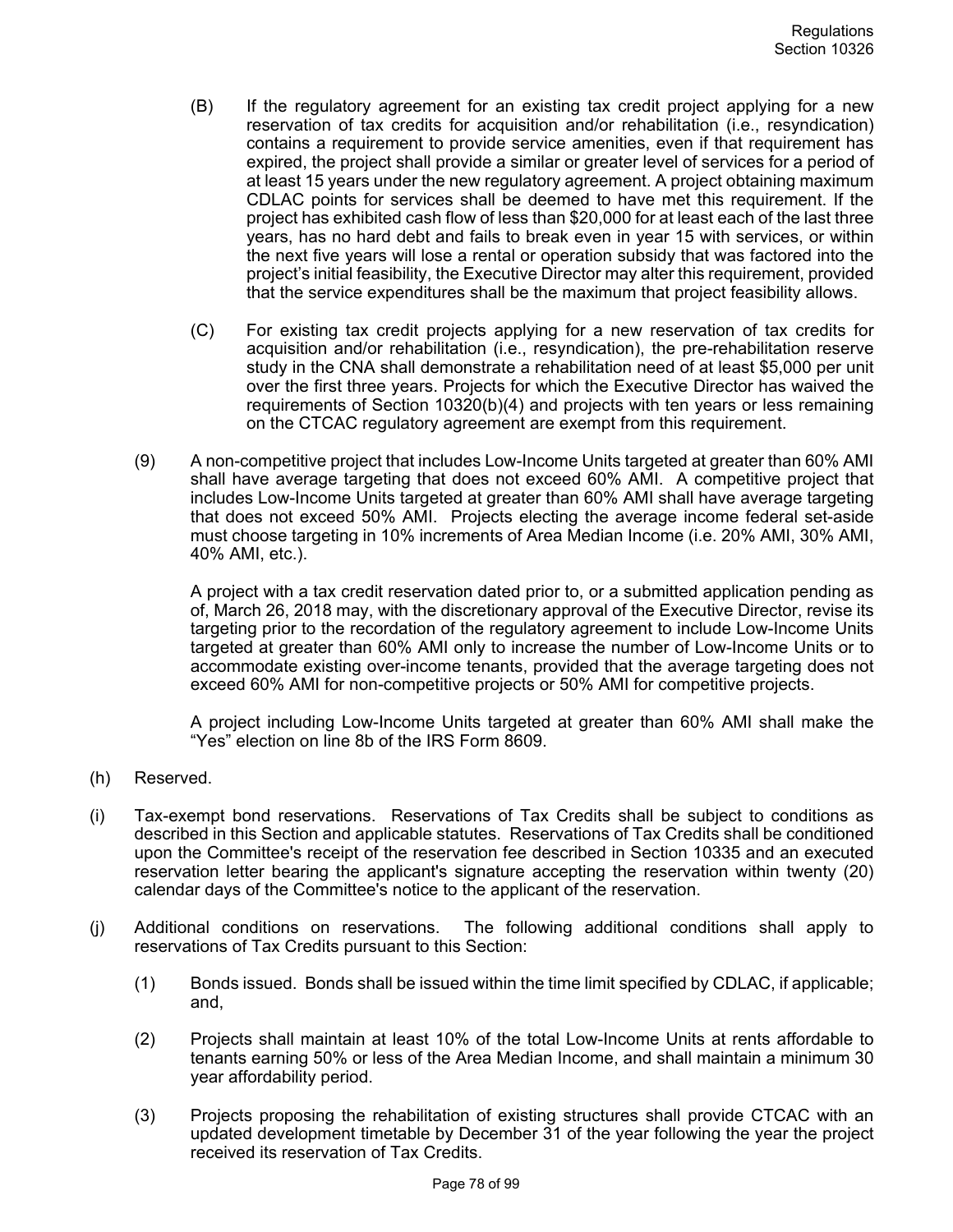- (i) The report shall include the actual placed-in-service date or the anticipated placedin-service date for the last building in the project and the date the project achieved full occupancy. The report shall detail the causes for any change from the original date.
- (ii) Projects proposing new construction shall provide CTCAC with an updated development timetable by December 31 of the second year following the year the project received its reservation of Tax Credits. The update shall include the actual placed-in-service date for the last building in the project and the date that the project achieved full occupancy; or the date the project is anticipated to achieve full occupancy.

Other conditions, including cancellation, disqualification and other sanctions imposed by the Committee in furtherance of the purposes of the Credit programs.

- (4) Projects intended for eventual tenant homeownership must submit, at application, evidence of a financially feasible program, incorporating, among other items, an exit strategy, home ownership counseling, funds to be set aside to assist tenants in the purchase of units, and a plan for conversion of the facility to home ownership at the end of the initial 15 year compliance period. In such a case, the regulatory agreement will contain provisions for the enforcement of such covenants.
- (k) Placed-in-service. Upon completion of construction of the proposed project, the applicant shall submit documentation required by Section 10322(i).

Note: Authority cited: Section 50199.17, Health and Safety Code.

Reference: Sections 12206, 17058 and 23610.5, Revenue and Taxation Code; and Sections 50199.4, 50199.5, 50199.6, 50199.7, 50199.8, 50199.9, 50199.10, 50199.11, 50199.12, 50199.13, 50199.14, 50199.15, 50199.16, 50199.17, 50199.18, 50199.20, 50199.21 and 50199.22, Health and Safety Code.

Section 10327. Financial Feasibility and Determination of Credit Amounts

- (a) General. Applicants shall demonstrate that the proposed project is financially feasible as a qualified low income housing project. Development and operational costs shall be reasonable and within limits established by the Committee, and the Committee may adjust these costs and any corresponding basis at any time prior to issuance of tax forms. Approved sources of funds shall be sufficient to cover approved uses of funds, except that initial application errors resulting in a shortage of sources up to the higher of \$100,000 or 50% of the contingency line item shall be deemed covered by the contingency line item. If it is determined that sources of funds are insufficient, an application shall be deemed not to have met basic threshold requirements and shall be considered incomplete. Following its initial and subsequent feasibility determinations, the Committee may determine a lesser amount of Tax Credits for which the proposed project is eligible, pursuant to the requirements herein, and may rescind a reservation or allocation of Tax Credits in the event that the maximum amount of Tax Credits achievable is insufficient for financial feasibility.
- (b) Limitation on determination. A Committee determination of financial feasibility in no way warrants to any applicant, investor, lender or others that the proposed project is, in fact, feasible.
- (c) Reasonable cost determination. IRC Section 42(m) requires that the housing Credit dollar amount allocated to a project not exceed the amount the housing Credit agency determines is necessary for the financial feasibility of the project. The following standards shall apply:
	- (1) Builder overhead, profit and general requirements. An overall cost limitation of fourteen percent (14%) of the cost of construction shall apply to builder overhead, profit, and general requirements, excluding builder's general liability insurance. For purposes of builder overhead and profit, the cost of construction includes offsite improvements, demolition and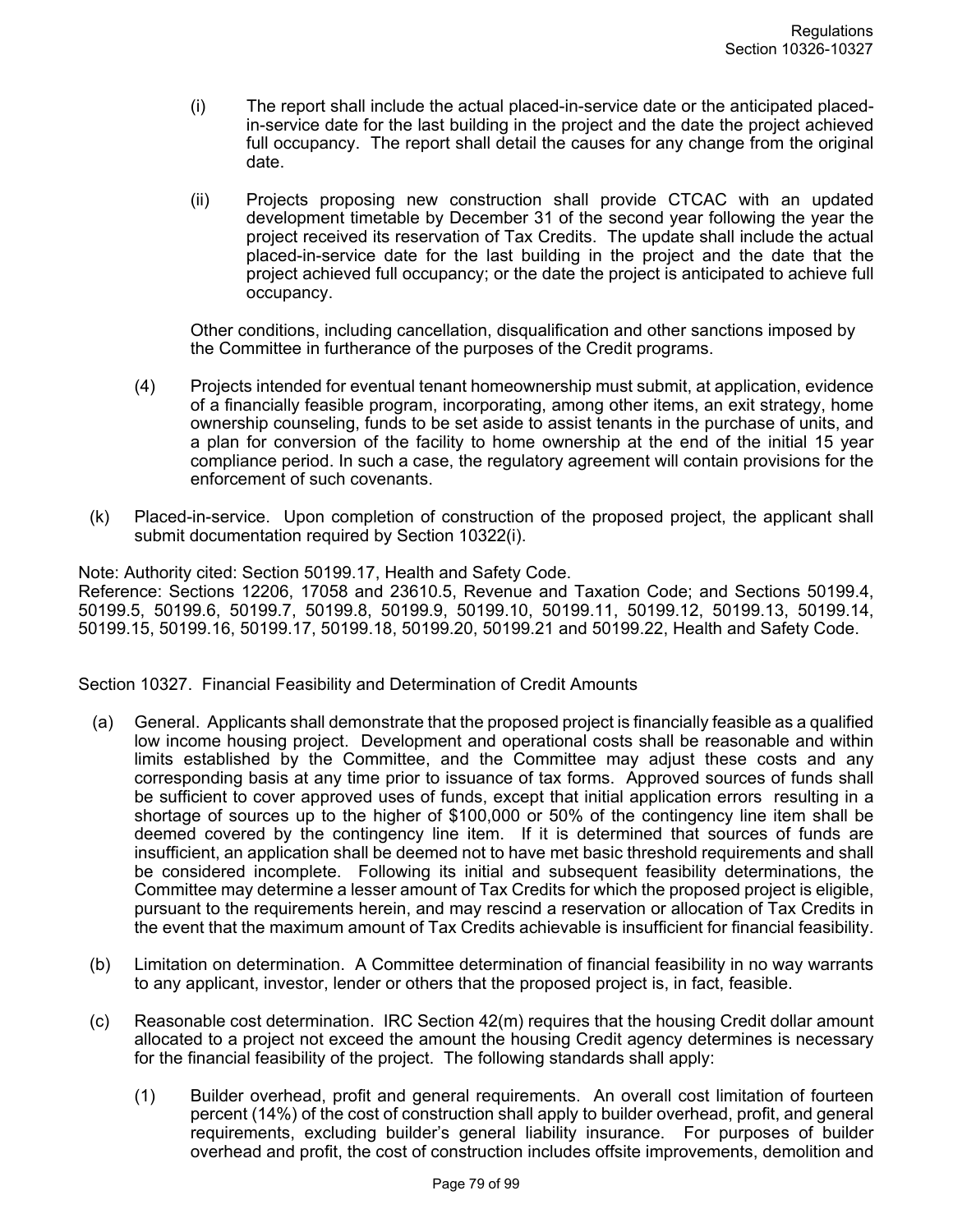site work, structures, prevailing wages, and general requirements. For purposes of general requirements, the cost of construction includes offsite improvements, demolition and site work, structures, and prevailing wages. Project developers shall not enter into fixed-price contracts that do not account for these restrictions, and shall disclose any payments for services from the builder to the developer.

- (2) Developer fee.
	- (A) The maximum developer fee that may be included in project costs and eligible basis for 9% competitive credit new construction, rehabilitation only, or adaptive reuse applications applying under Section 10325 of these regulations is the lesser of 15% of the project's unadjusted eligible basis and 15% of the basis for non-residential costs included in the project allocated on a pro rata basis or two million two hundred thousand (\$2,200,000) dollars. The maximum developer fee that may be included in project costs and eligible basis for a 9% competitive credit acquisition/rehabilitation application is the lesser of 15% of the project's unadjusted eligible construction related basis plus 5% of the project's unadjusted eligible acquisition basis and 15% for the basis for non-residential costs included in the project allocated on a pro rata basis or two million two hundred thousand (\$2,200,000) dollars.
	- (B) For 4% credit applications applying under Section 10326 of these regulations, the maximum developer fee that may be included in project costs and eligible basis shall be as follows:
		- (i) for new construction, rehabilitation only, or adaptive reuse projects, the maximum developer fee is the sum of 15% of the project's unadjusted eligible basis and 15% of the basis for non-residential costs included in the project allocated on a pro rata basis. All developer fees in excess of two million five hundred thousand (\$2,500,000) dollars plus \$20,000 per unit for each Tax Credit unit in excess of 100 shall be deferred or contributed as equity to the project.
		- (ii) For acquisition/rehabilitation projects, the maximum developer fee is 15% of the unadjusted eligible construction related basis and 5% of the unadjusted eligible acquisition basis and 15% of the basis for non-residential costs included in the project allocated on a pro rata basis. All developer fees in excess of two million five hundred thousand (\$2,500,000) dollars plus \$20,000 per unit for each Tax Credit Unit in excess of 100 shall be deferred or contributed as equity to the project. A 15% developer fee on the acquisition portion will be permitted for at-risk developments meeting the requirements of section 10325(g)(4) or for other acquisition/rehabilitation projects, except for existing tax credit projects applying for a new reservation of tax credits for acquisition (i.e. resyndication), whose hard construction costs per unit in rehabilitation expenditures are at least \$50,000 or where the development will restrict at least 30% of its Low Income Units for those with incomes no greater than 50% of area median and restrict rents concomitantly.
	- (C) For purposes of this subsection, the unadjusted eligible basis is determined without consideration of the developer fee. With exception of 4% projects with a 2016 or later reservation, the developer fee in cost and in basis shall not be increased once established by a reservation of Tax Credits but may be decreased in the event of a modification in basis. Once established by a reservation of Tax Credits, the developer fee in cost and in basis for a 4% project with a 2016 or later reservation may increase or decrease in the event of modification in basis, and in the cases it is increased, the entire increase shall be additionally deferred or contributed as equity to the project. The maximum developer fees above apply to projects developed as multiple simultaneous phases using the same credit type: (2)(A) applies to all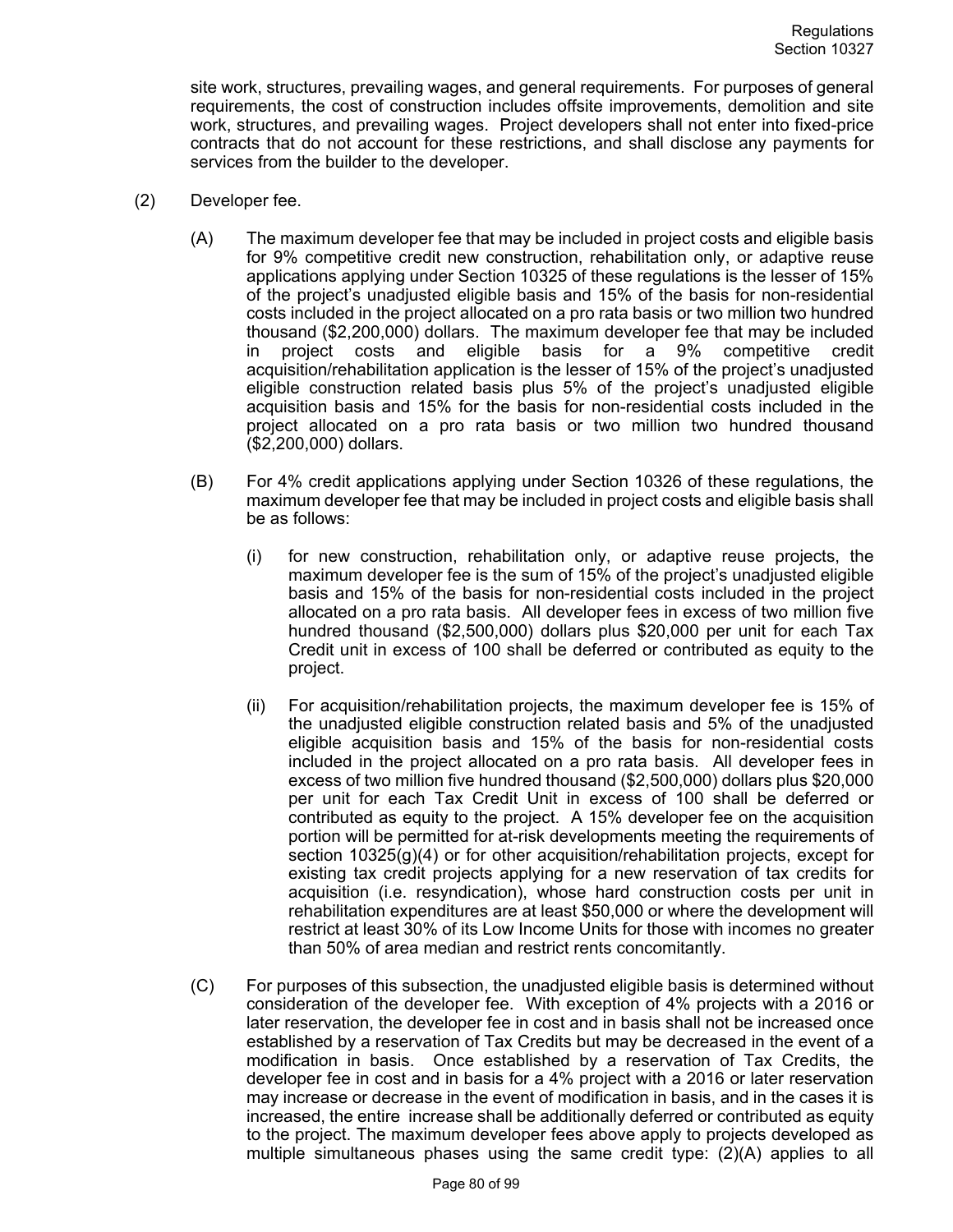simultaneous phases using all 9% credits and (2)(B) above applies to all simultaneous phases using all 4% credits. Only when the immediately preceding phase of an all 9% credit phased project equals or exceeds 150 units or when any other phased project is using both credit types shall the provision of  $(2)(A)$  and  $(2)(B)$ apply to each phase independently. For purposes of this limitation, "simultaneous" refers to projects consisting of a single building, or projects on the same parcel or on parcels within  $\frac{1}{4}$  mile of each other and with construction start dates within six months of each other, or completion dates that are within six months of each other.

(D) Deferred fees and costs. Deferral of project development costs shall not exceed an amount equal to seven-and-one-half percent (7.5%) of the unadjusted eligible basis of the proposed project prior to addition of the developer fee. Unless expressly required by a State or local public funding source, in no case may the applicant propose deferring project development costs in excess of half (50%) of the proposed developer fee. Tax-exempt bond projects shall not be subject to this limitation.

Deferred developer fee notes and/or agreements must be included in the placed-inservice application and the interest rates of such notes shall not exceed eight percent (8%).

- (E) Black Indigenous People of Color (BIPOC) Projects. For projects which qualify for general partner experience pursuant to Section  $5230(f)(1)(B)$  of the CDLAC Regulations, the 15% of project's unadjusted eligible construction related basis stated in Section 10327(c)(2)(B) shall be increased to 20% of the project's unadjusted eligible construction related basis and the two million five hundred thousand (\$2,500,000) dollars in subsection  $(c)(2)(B)(ii)$  above, is increased to three million (\$3,000,000) dollars.
- (3) Syndication expenses. A cost limitation on syndication expenses, excluding bridge loan costs, shall be twenty percent (20%) of the gross syndication proceeds, if the sale of Tax Credits is through a public offering or private Securities and Commission Regulation D offering, and ten percent (10%) of the gross syndication proceeds, if the sale is through a private offering. The Executive Director may allow exceptions to the above limitation, in amounts not to exceed twenty-four percent (24%) for public offerings and private Securities and Exchange Commission Regulation D offerings, and fifteen percent (15%) for private offerings, should the following circumstances be present: smaller than average project size; complex financing structure due to multiple sources; complex land lease or ownership structure; higher than average investor yield requirements, due to higher than average investor risk; and, little or no anticipated project cash allowing lower-than-market investor returns. Syndication costs cannot be included in eligible basis.
- (4) Net syndication proceeds. The Executive Director shall evaluate the net syndication proceeds to ensure that project sources do not exceed uses and that the sale of Tax Credits generates proceeds equivalent to amounts paid in comparable syndication raises. The Executive Director shall determine the minimum tax credit factor to be used in all applications prior to the beginning of a funding cycle for projects applying under Section 10325 for both Federal and State Tax Credits. The minimum tax credit factor for applications made under Section 10326 shall be adjusted annually based on current market conditions.
- (5) Threshold Basis Limits. At application, the Committee shall limit the unadjusted eligible basis amount, used for calculating the maximum amount of Tax Credits to amounts published on its website in effect at the time of application and in accordance with the definition in Section 10302(rr) of these regulations. At placed in service, the Committee shall limit the unadjusted eligible basis amount to the higher of the amount published on its website in effect at the time of application or in effect for the year the project places in service.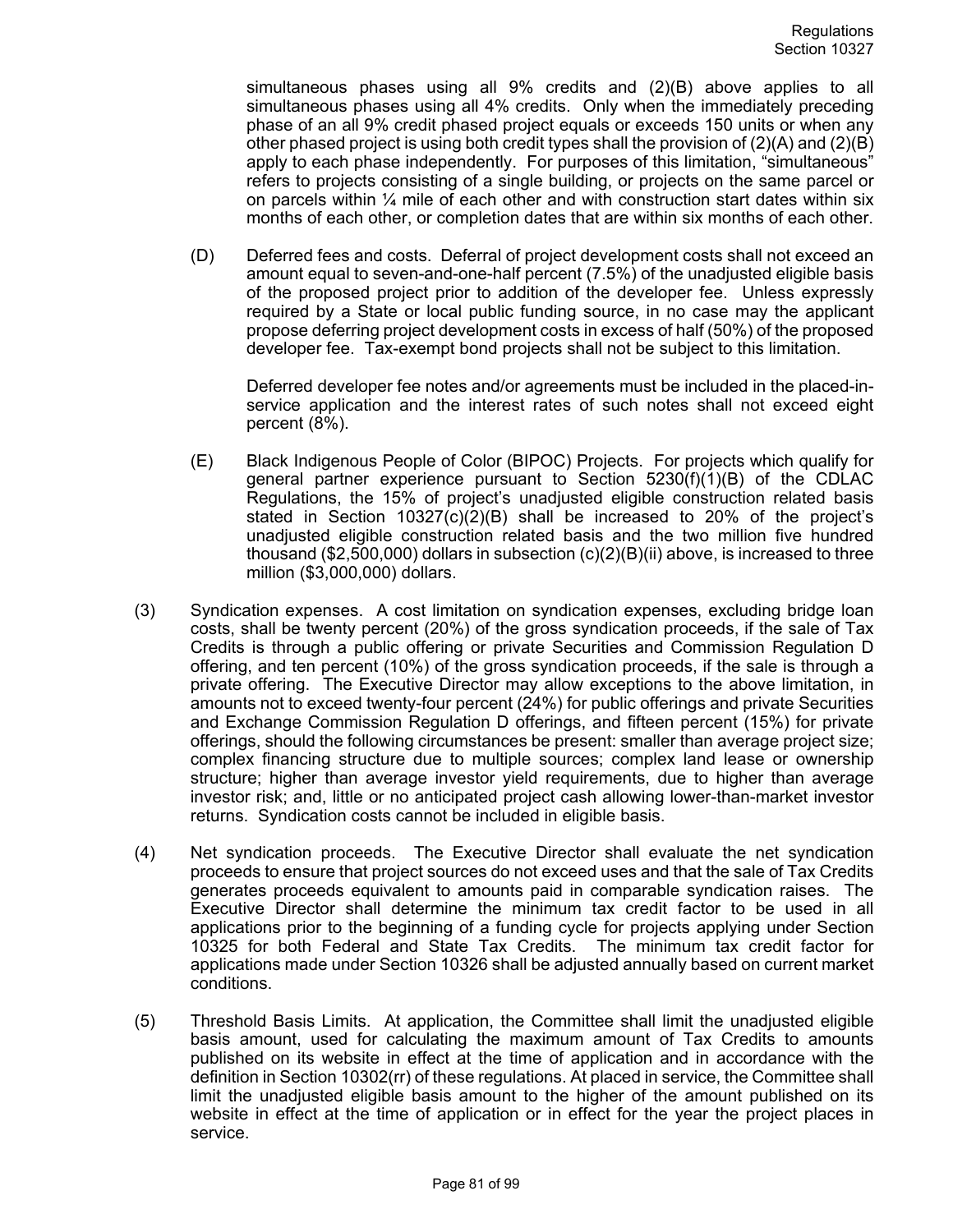Exceptions to limits.

(A) Increases in the threshold basis limits shall be permitted as follows for projects applying under Section 10325 or 10326 of these regulations.

A twenty percent (20%) increase to limits for a development that is paid for in whole or in part out of public funds and is subject to a legal requirement for the payment of state or federal prevailing wages or financed in part by a labor-affiliated organization that requires the employment of construction workers who are paid at least state or federal prevailing wages. An additional five percent (5%) increase to the unadjusted eligible basis shall be available for projects that certify that they are subject to a project labor agreement within the meaning of Section 2500(b)(1) of the Public Contract Code that requires the employment of construction workers who are paid at least state or federal prevailing wages or that they will use a skilled and trained workforce, as defined in Section 25536.7 of the Health and Safety Code, to perform all onsite work within an apprenticeable occupation in the building and construction trades. All applicants under this paragraph shall certify that contractors and subcontractors will comply with Section 1725.5 of the Labor Code, if applicable;

A ten percent (10%) increase to the limits for a new construction development where parking is required to be provided beneath the residential units (but not "tuck under" parking) or through construction of an on-site parking structure of two or more levels;

A two percent (2%) increase to the limits where a day care center is part of the development;

A two percent (2%) increase to the limits where 100% of the Low Income Units are for special needs populations;

A ten percent (10%) increase to the limits for a development wherein at least 95% of the project's upper floor units are serviced by an elevator.

A fifteen percent (15%) increase to the limits for a development wherein at least 95% of the building(s) is constructed as Type I as defined in the California Building Code, in which case, the Type III increase below (10%) shall not be allowed.

A ten percent (10%) increase to the limits for a development wherein at least 95% of the building(s) is constructed as (1) a Type III as defined in the California Building Code, or (2) a Type III/Type I combination, in which case, the Type I increase above (15%) shall not be allowed.

With the exception of the prevailing wage increase, the Local Impact Fee increase, and the special needs increase, in order to receive the basis limit increases by the corresponding percentage(s) listed above, a certification signed by the project architect shall be provided within the initial and placed-in-service application confirming that item(s) listed above will be or have been incorporated into the project design, respectively.

- (B) A further increase of up to ten percent (10%) in the Threshold Basis Limits will be permitted for projects applying under Section 10325 or Section 10326 of these regulations that include one or more of the following energy efficiency/resource conservation/indoor air quality items:
	- (1) Project shall have onsite renewable generation estimated to produce 50 percent (50%) or more of annual tenant electricity use. If the combined available roof area of the project structures, including carports, is insufficient for provision of 50% of annual electricity use, then the project shall have onsite renewable generation based on at least 90 percent (90%) of the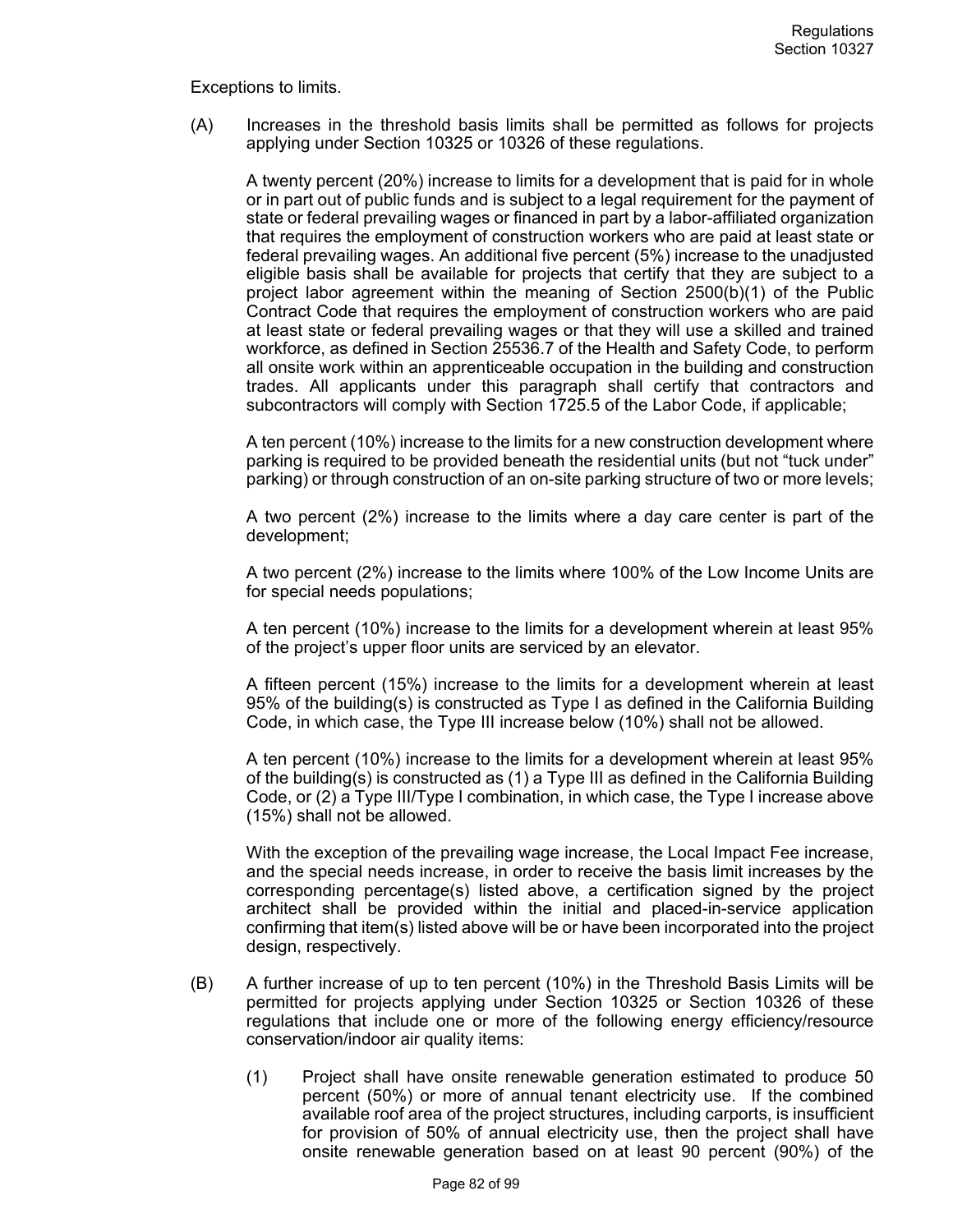available solar accessible roof area. Available solar accessible area is defined as roof area less north facing roof area for sloped roofs, equipment, solar thermal hot water and required local or state fire department set-backs and access routes. A project not availing itself of the 90% roof area exception may also receive an increase under paragraph (2) only if the renewable generation used to calculate each basis increase does not overlap. Five percent (5%)

- (2) Project shall have onsite renewable generation estimated to produce 75 percent (75%) or more of annual common area electricity use. If the combined available roof area of the project structures, including carports, is insufficient for provision of 75% of annual electricity use, then the project shall have onsite renewable generation based on at least 90 percent (90%) of the available solar accessible roof area. Available solar accessible area is defined as roof area less north facing roof area for sloped roofs, equipment, solar thermal hot water and required local or state fire department set-backs and access routes. A project not availing itself of the 90% roof area exception may also receive an increase under paragraph (1) only if the renewable generation used to calculate each basis increase does not overlap. Two percent (2%)
- (3) Newly constructed project buildings shall be more energy efficient than the 2019 Energy Efficiency Standards (California Code of Regulations, Part 6 of Title 24) by at least 5, EDR points for energy efficiency alone (not counting solar), except that if the local building department has determined that building permit applications submitted on or before December 31, 2019 are complete, then newly constructed project buildings shall be fifteen percent (15%) or more energy efficient than the 2016 Energy Efficiency Standards (California Code of Regulations, Part 6 of Title 24). Four percent (4%)
- (4) Rehabilitated project buildings shall have eighty percent (80%) decrease in estimated TDV energy use (or improvement in energy efficiency) post rehabilitation as demonstrated using the appropriate performance module of CEC approved software. Four percent (4%)
- (5) Irrigate only with reclaimed water, greywater, or rainwater (excepting water used for Community Gardens) or irrigate with reclaimed water, grey water, or rainwater in an amount that annually equals or exceeds 20,000 gallons or 300 gallons per unit, whichever is less. One percent (1%)
- (6) Community Gardens of at least 60 square feet per unit. Permanent site improvements that provide a viable growing space within the project including solar access, fencing, watering systems, secure storage space for tools, and pedestrian access. One percent (1%)
- (7) Install bamboo, stained concrete, cork, salvaged or FSC-Certified wood, natural linoleum, natural rubber, or ceramic tile in all kitchens, living rooms, and bathrooms (where no VOC adhesives or backing is also used). One percent (1%)
- (8) Install bamboo, stained concrete, cork, salvaged or FSC-Certified wood, natural linoleum, natural rubber, or ceramic tile in all interior floor space other than units (where no VOC adhesives or backing is also used). Two percent (2%)
- (9) For new construction projects, meet all requirements of the U.S. Environmental Protection Agency Indoor Air Plus Program. Two percent (2%)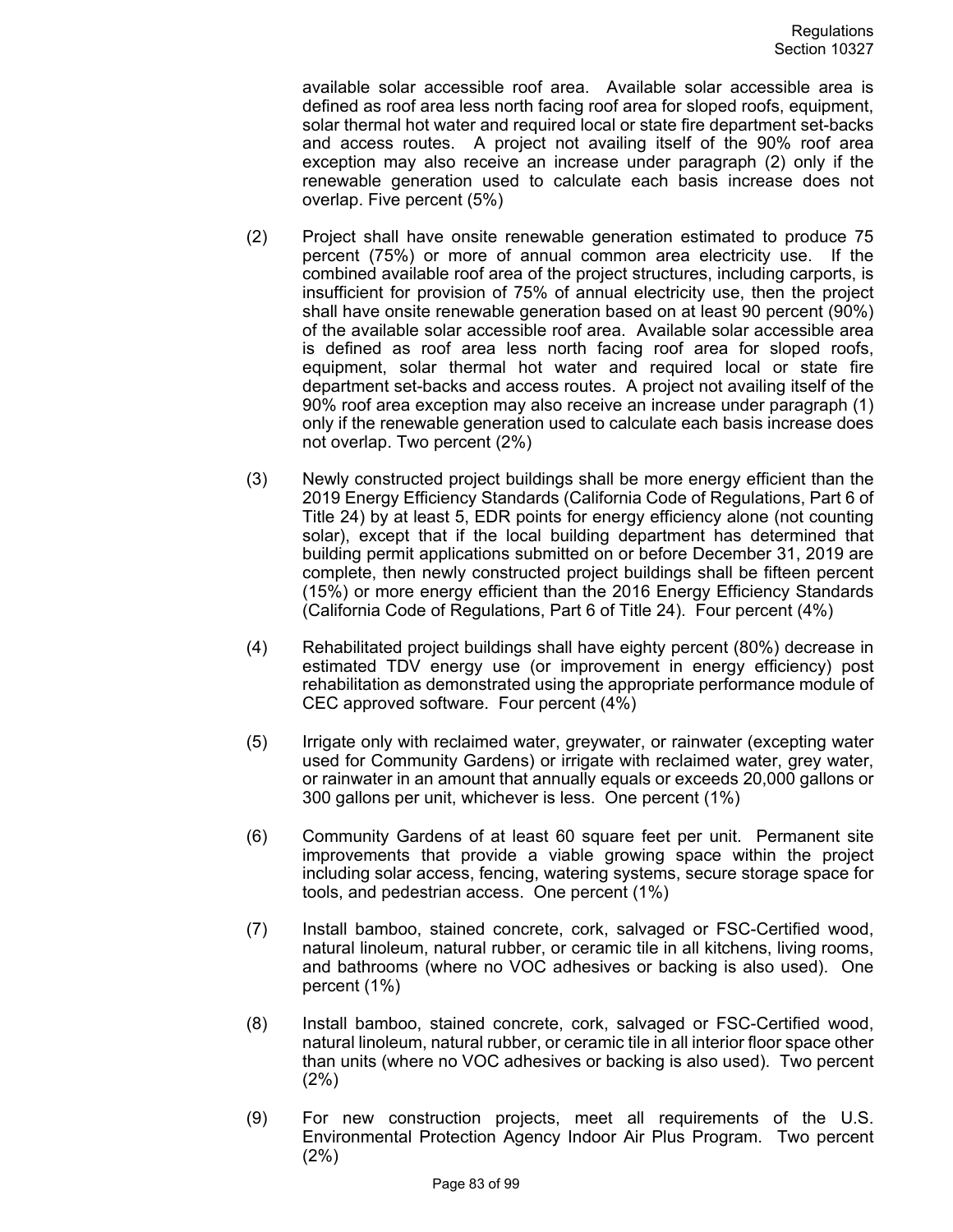Compliance and Verification: For placed-in-service applications, in order to receive the increase to the basis limit, the application shall contain a certification from a HERS, GreenPoint, NGBS Green Verifier, PHIUS, Passive House, or Living Building Challenge Rater, or from a LEED for Homes Green Rater verifying that item(s) listed above have been incorporated into the project, except that items (5) through (8) may be verified by the project architect. For item (1), the applicant must submit a Sustainable Building Method Workbook, a Multifamily Affordable Solar Home (MASH) Program field verification certification form signed by the project's solar contractor and a qualified HERS Rater, and a copy of the utility interconnection approval letter. The applicant shall use the Expected Performance Based Buydown (EPBB) calculator with monthly scalars to be determined by CTCAC, for purposes of determining the solar values to be input into the CUAC calculator. For item (2), the energy analyst shall provide documentation of the load serving the common area and the output calculations or the photovoltaic generation. For items (3) and (4), the applicant must submit a Sustainable Building Method Workbook with the original application and the placed-in-service application. For item (5), the Rater, architect, landscape architect, or water system engineer shall certify that reclaimed water, greywater, or rainwater systems have been installed and are functioning to supply sufficient irrigation to the property to meet the standards under normal conditions. Failure to incorporate the features, or to submit the appropriate documentation may result in a reduction in credits awarded and/or an award of negative points.

- (C) Additionally, for projects applying under Section 10326 of these regulations, an increase of one percent (1%) in the threshold basis limits shall be available for every 1% of the project's Low-Income and Market Rate Units that will be income and rent restricted at or below 50 percent (50%) but above thirty-five percent (35%) of Area Median Income (AMI). An increase of two percent (2%) shall be available for every 1% of the project's Low-Income and Market Rate Units that will be restricted at or below 35% of AMI. In addition, the applicant must agree to maintain the affordability period of the project for 55 years (50 years for projects located on tribal trust land).
- (D) Projects requiring seismic upgrading of existing structures, and/or projects requiring on-site toxic or other environmental mitigation may be permitted an increase in basis limit equal to the lesser of the amount of costs associated with the seismic upgrading or one-site environmental mitigation or 15% of the project's unadjusted eligible basis to the extent that the project architect or seismic engineer certifies in the application to the costs associated with such work.
- (E) An increase equal to any Local Development Impact Fees as defined in Section 10302 of these regulations if the fees are documented in the application submission by the entities charging such fees.
- (F) In a county that has an unadjusted 9% threshold basis limit for a 2-bedroom unit equal to or less than \$400,000, a ten percent (10%) increase to the project's threshold basis limit for a development located in a census tract, or census block group as applicable, designated on the TCAC/HCD Opportunity Area Map as Highest or High Resource.

An applicant may choose to utilize the census tract, or census block group as applicable, resource designation from the TCAC/HCD Opportunity Maps in effect when the initial site control was obtained up to seven calendar years prior to the application.

(6) Acquisition costs. All applications must include the cost of land and improvements in the Sources and Uses budget, except that (i) competitive projects with donated land and/or improvements shall include the appraised value of the donated land and improvements that is not nominal, and (ii) projects on tribal trust land need only provide an improvement cost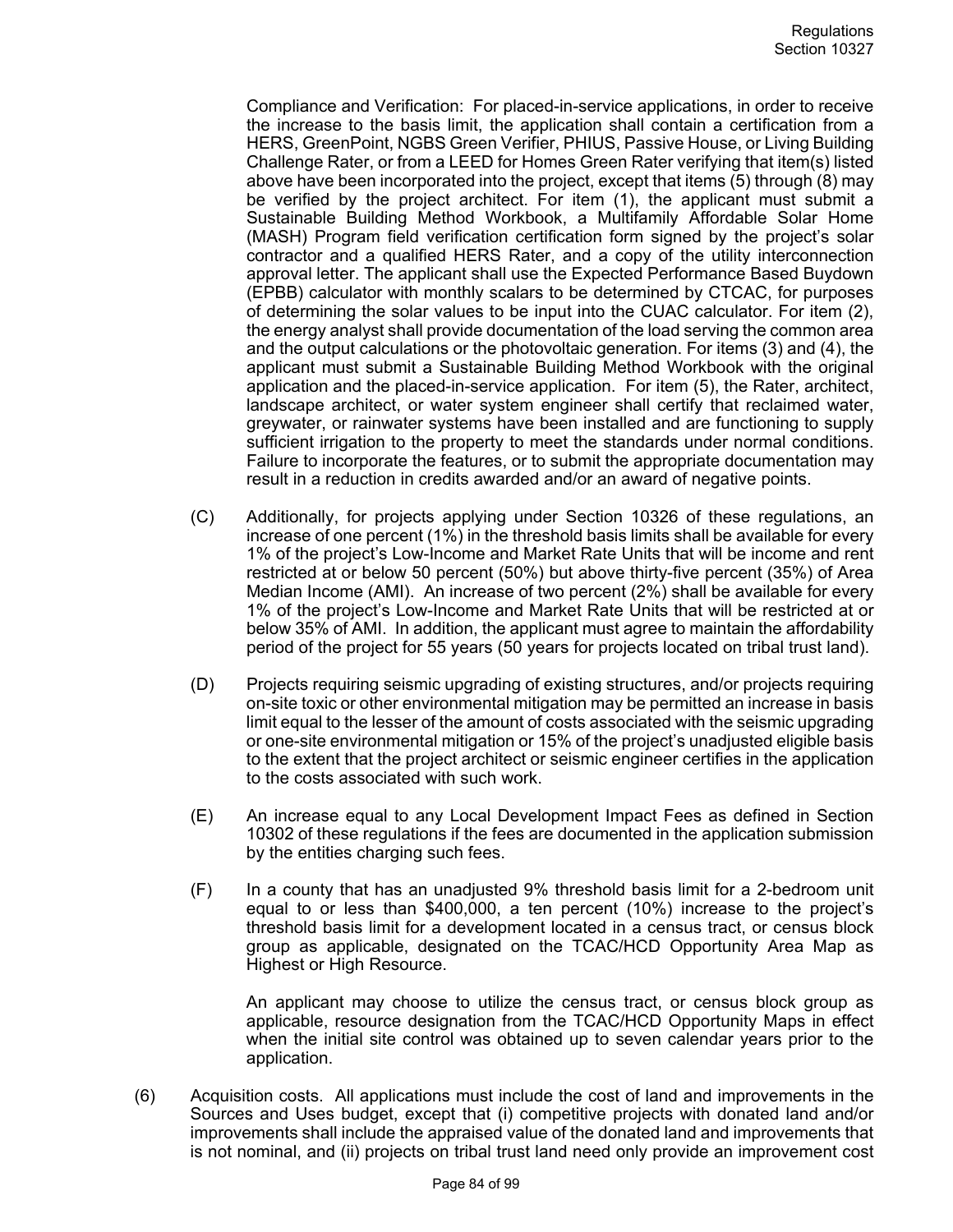or value. If the acquisition for a new construction project involves a Related Party, the applicant shall disclose the relationship at the time of initial application.

Once established in the initial application, the acquisition cost of a new construction site shall not increase except as provided below for land and improvements donated or leased. Except as allowed pursuant to Section 10322(h)(9)(A) or by a waiver pursuant to this section below for projects basing cost on assumed debt, neither the purchase price nor the basis associated with existing improvements, if any, shall increase during all subsequent reviews including the placed in service review, for the purpose of determining the final award of Tax Credits.

If land or land and improvements (real property) are donated to the general partner or member of the project owner and if approved by CTCAC in advance, the general partner or member may sell the real property to the project for an amount equal to the donated value established in the application provided that: there must be a seller carryback loan for the full amount of the sale, the loan must be "soft," having a term of at least 15 years, a below market interest rate and interest accrual, and be either fully deferred or require only residual receipts payments for the loan term. Alternatively, the value may be a capital contribution of a general partner or member. Once established in the initial application, the donated value of the real property shall not increase.

If land or land and improvements (real property) are donated or are leased for a mandatory lease payment of \$100 per year or less, and if approved by CTCAC in advance, the donation value established in the application may be a capital contribution of a general partner or member. Once established in the initial application, the donated value of the real property/lease shall not increase.

(A) New Construction. The cost of land acquired through a third party transaction with an unrelated party shall be evidenced by a sales agreement, purchase contract, or escrow closing statement. The value of land acquired from a Related Party shall be underwritten using the lesser of the current purchase price or appraised value pursuant to Section 10322(h)(9). If the purchase price exceeds appraised value, the applicant shall, within the shortfall calculation section of the basis and credits page of the application only, reduce the project cost and the soft permanent financing by the overage. For all other purposes, the project cost shall include the overage.

The value of donated land, including land donated as part of an inclusionary housing ordinance, must be evidenced by an appraisal pursuant to Section 10322(h)(9).

(B) Rehabilitation. Except as noted below, the applicant shall provide a sales agreement or purchase contract in additional to the appraisal. The value of land and improvements shall be underwritten using the lesser amount of the purchase price or the "as is" appraised value of the subject property (as defined in Section 10322(h)(9)) and its existing improvements without consideration of the future use of the property as rent restricted housing except if the property has existing long term rent restrictions that affect the as-is value of the property. The land value shall be based upon an "as if vacant" value as determined by the appraisal methodology described in Section 10322(h)(9) of these regulations. If the purchase price is less than the appraised value, the savings shall be prorated between the land and improvements based on the ratio in the appraisal. If the purchase price exceeds appraised value, the applicant shall (i) limit improvements acquisition basis to the amount supported by the appraisal and (ii) within the shortfall calculation section of the basis and credits page of the application only, reduce the project cost and the soft permanent financing, exclusive of any developer fee that must be deferred or contributed pursuant to Section  $10327(c)(2)(B)$ , by the overage. For all other purposes, the project cost shall include the overage.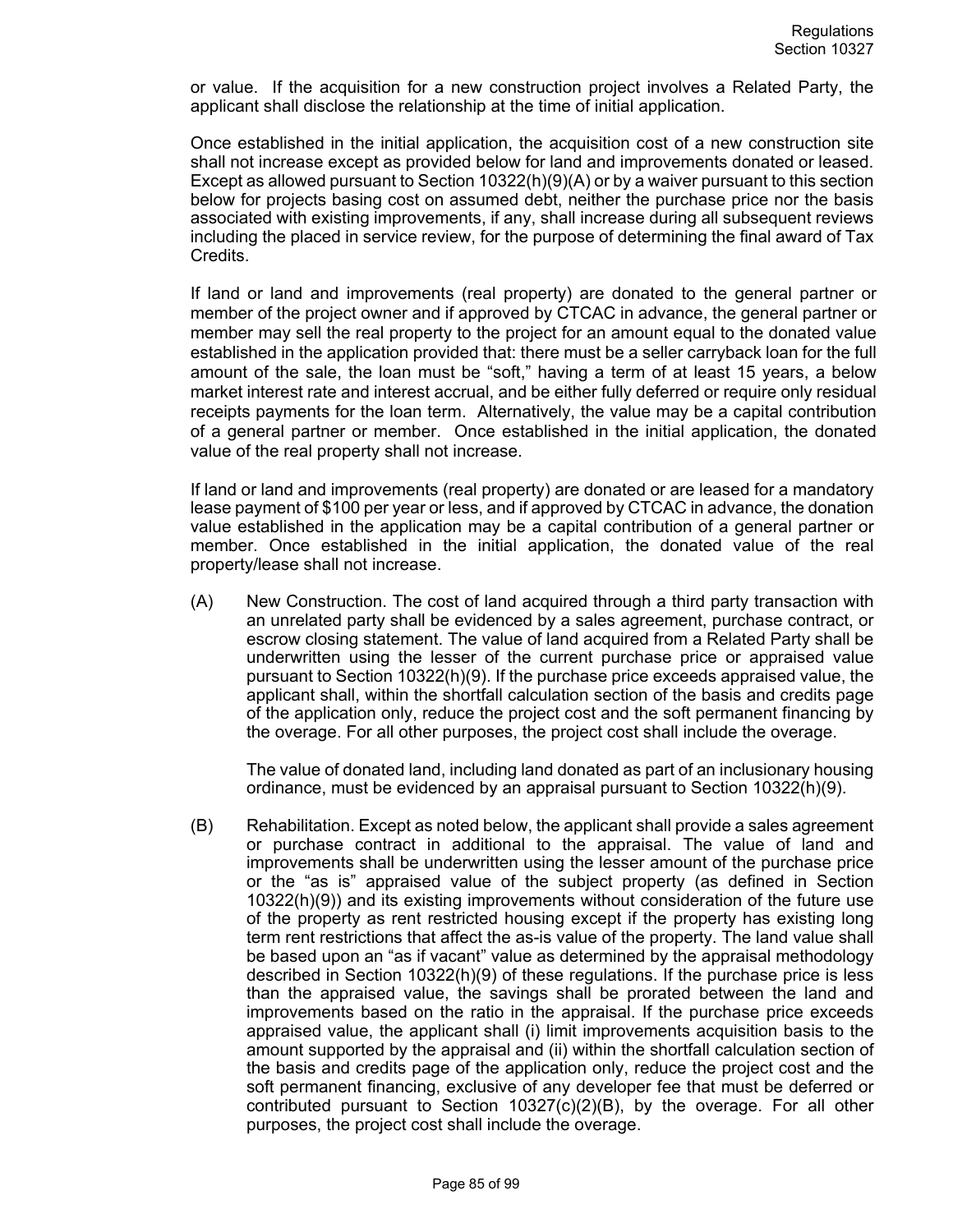The Executive Director may approve a waiver to underwrite the project with a purchase price in excess of the appraised value where (i) a local governmental entity is purchasing, or providing funds for the purchase of land for more than its appraised value in designated revitalization area when the local governmental entity has determined that the higher cost is justified, or (ii) the purchase price does not exceed the sum of third party debt encumbering the property that will be assumed or paid off.

For tax-exempt bond-funded properties receiving credits under Section 10326 only or in combination with State Tax Credits, and exercising the option to forgo an appraisal pursuant to Section 10322(h)(9)(A), no sales agreement or purchase contract is required, and TCAC shall approve a reasonable proration of land and improvement value consistent with similar projects in the market area.

- (7) Reserve accounts. All reserve accounts shall be used to maintain the property (which does not include repayment of loans) and/or benefit its residents, and shall remain with the project except as provided in subparagraph (B) below and except when a public lender funds rent subsidy and/or service reserves and requires repayment of unused rent subsidy and/or service reserves. If ownership of a project is transferred, the reserve accounts may be purchased by the purchaser(s) or transferee(s) for an amount equal to the reserve account(s) balance(s).
	- (A) The minimum replacement reserve deposit for projects shall be three hundred dollars (\$300) per unit per year, or for new construction or senior projects, two hundred fifty dollars (\$250) per unit per year. The on-going funding of the replacement reserve in this amount shall be a requirement of the regulatory agreement during the term of the agreement, and the owner shall maintain these reserves in a segregated account. Funds in the replacement reserve shall only be used for capital improvements or repairs.
	- (B) An operating reserve shall be funded in an amount equal to three months of estimated operating expenses and debt service under stabilized occupancy. Additional funding will be required only if withdrawals result in a reduction of the operating reserve account balance to 50% or less of the originally funded amount. An equal, verified operating reserve requirement of any other debt or equity source may be used as a substitute, and the reserve may be released following achievement of a minimum annual debt service ratio of 1.15 for three consecutive years following stabilized occupancy only to pay deferred developer fee. The Committee shall allow operating reserve amounts in excess of industry norms to be considered "reasonable costs," for purposes of this subsection, only for homeless assistance projects under the Non-Profit Set-Aside, as described in Section 10315(b), Special Needs projects, HOPE VI projects, or project based Section 8 projects. The original Sources and Uses budget and the final cost certification shall demonstrate the initial and subsequent funding of the operating reserves.
- (8) Applicant resources. If the applicant intends to finance part or all of the project from its own resources (other than deferred fees), the applicant shall be required to prove, to the Executive Director's satisfaction, that such resources are available and committed solely for this purpose, including an audited certification from a third party certified public accountant that applicant has sufficient funds to successfully accomplish the financing.
- (9) Self-syndication. If the applicant or a Related Party intends to be the sole or primary tax credit investor in a project, the project shall be underwritten using a tax credit factor (i.e., price) of \$1 for each dollar of federal tax credit and \$.79 dollars for each dollar of State Tax Credit, unless the applicant proposes a higher value.
- (d) Determination of eligible and qualified basis. The Committee shall provide forms to assist applicants in determining basis. The Committee shall rely on certification from an independent,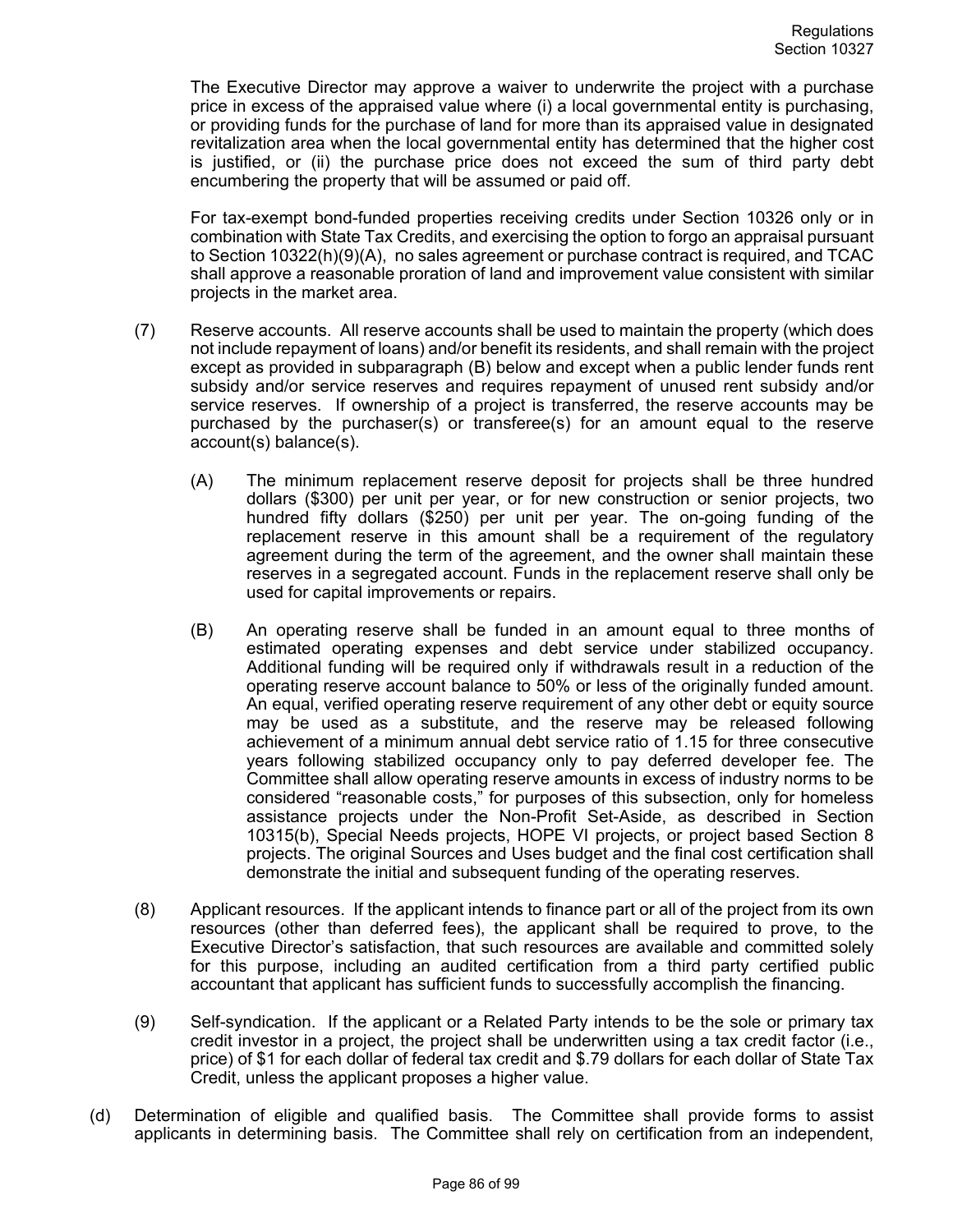qualified Certified Public Accountant for determination of basis; however, the Committee retains the right to disallow any basis it determines ineligible or inappropriate.

- (1) High Cost Area adjustment to eligible basis. Proposed projects located in a qualified census tract or difficult development area, as defined in IRC Section 42(d)(5)(c)(iii), may qualify for a thirty percent (30%) increase to eligible basis, subject to Section 42, applicable California statutes and these regulations. Pursuant to Authority granted by IRC  $\S42(d)(5)(B)(v)$ , CTCAC designates credit ceiling applications relating to sites that have lost their difficult development area or qualified census tract status within the previous 12 months as a difficult development area (DDA).
- (2) Pursuant to Authority granted by IRC  $\S$ 42(d)(5)(B)(v), CTCAC designates credit ceiling applications proposing a project meeting the Special Needs housing type threshold requirements at Section 10325(g)(3) as a difficult development area (DDA).
- (3) Pursuant to authority granted by IRC §42(d)(5)(B)(v), CTCAC designates credit ceiling applications seeking state credits for which there are insufficient state credits as a difficult development area (DDA).
- (4) Pursuant to authority granted by IRC  $\S$ 42(d)(5)(B)(v), CTCAC designates credit ceiling applications for Federal Credit established by the Further Consolidated Appropriations Act, 2020 or the Consolidated Appropriations Act, 2021 as a difficult development area (DDA).
- (e) Determination of Credit amounts. The applicant shall determine, and the Committee shall verify, the maximum allowable Tax Credits and the minimum Tax Credits necessary for financial feasibility, subject to all conditions of this Section. For purposes of determining the amount of Tax Credits, the project's qualified basis shall be multiplied by an applicable Credit percentage established by the Executive Director, prior to each funding cycle. The percentage shall be determined taking into account recently published monthly Credit percentages.
- (f) Determination of feasibility. To be considered feasible, a proposed project shall exhibit positive cash flow after debt service for a 15-year minimum term beginning at stabilized occupancy, or in the case of acquisition/rehabilitation projects, at the completion of rehabilitation. "Cash flow after debt service" is defined as gross income (including (1) all rental income generated by proposed initial rent levels contained within the project application and (2) committed federal, state, and local rental subsidies; excluding income generated by tenant-based rental subsidies) minus vacancy, operating expenses, property taxes, service and site amenity expenses, operating and replacement reserves and must pay debt service (not including residual receipts debt payments). Expenses that do not continue through all 15 years of the pro forma shall be excluded from the evaluation of feasibility as well as from the minimum debt service coverage ratio and cash flow parameters pursuant to Section 10327(g)(6). For applications that qualify for a reservation of Tax Credits: (1) from the Nonprofit set-aside homeless assistance apportionment, (2) with special needs units comprising at least 25% of the low-income units, or (3) with an average targeted affordability of 40% of Area Median Income or less, capitalized operating reserves in excess of the 3-month minimum amount may be added to gross income for purposes of determining "cash flow after debt service." In addition, applications with a committed capitalized operating subsidy reserve from HCD, CalHFA, or another public entity approved by the Executive Director may add withdrawals from this reserve to gross income for purposes of determining "cash flow after debt service."
- (g) Underwriting criteria. The following underwriting criteria shall be employed by the Committee in a pro forma analysis of proposed project cash flow to determine the minimum Tax Credits necessary for financial feasibility and the maximum allowable Tax Credits. The Committee shall allow initial applicants to correct cash flow shortages or overages up to the higher of \$25,000 or 0.5% of gross income at placed in service. In addition, if the operating expenses are below the published amount pursuant to subparagraph (1), the CTCAC Executive Director may correct the error by increasing the operating expenses to the published amount, provided the increase maintains compliance with all other feasibility and underwriting criteria.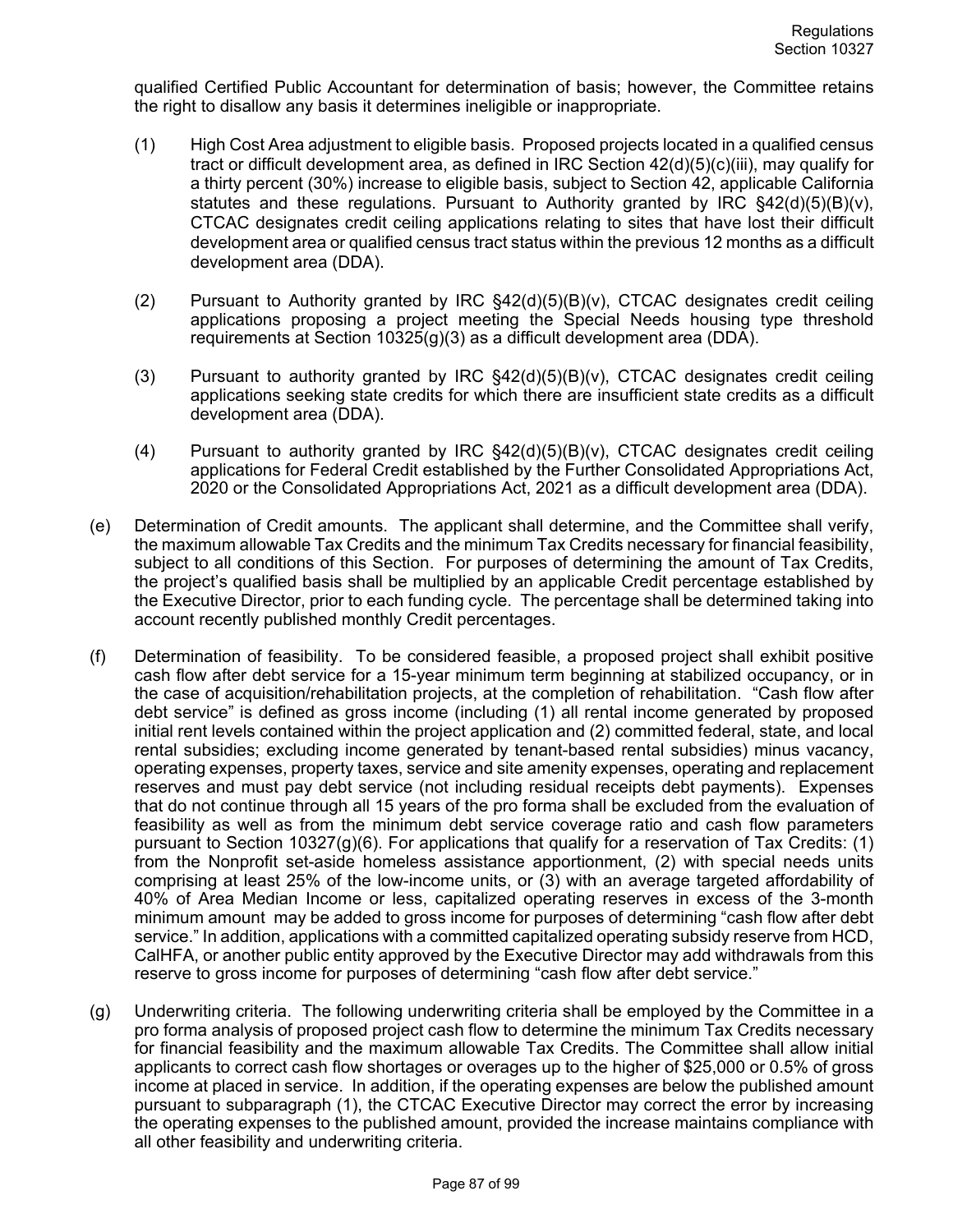- (1) The fifteen year pro forma revenue and expense projection calculations shall utilize a twoand-one-half percent (2.5%) increase in gross income, a three-and-one-half percent (3.5%) increase in operating expenses (excluding operating and replacement reserves set at prescribed amounts), and a two percent (2%) increase in property taxes.
	- (A) Where a private conventional lender and project equity partner use a 2% gross income and 3% operating expense increase underwriting assumption, CTCAC shall accept this methodology as well.
	- (B) For projects with a HUD rental subsidy that will receive a subsidy layering review from CTCAC, CTCAC shall accept 2% gross income, 3% operating expense increase, and 7% vacancy underwriting assumptions.

For purposes of the pro forma projections only, the application form Subsidy Contract Calculation may utilize post-rehabilitation rental subsidy contract rent assumptions when applicable.

Minimum operating expenses shall include expenses of all manager units and market rate units, and must be at least equal to the minimum operating expense standards published by the Committee staff annually. The published minimums shall be established based upon periodic calculations of operating expense averages annually reported to CTCAC by existing tax credit property operators. The minimums shall be displayed by region, and project type (including large family, senior, and Special Needs), and shall be calculated at the reported average or at some level discounted from the reported average. The Executive Director may, in his/her sole discretion, utilize operating expenses up to 15% less than required in this subsection for underwriting when the equity investor and the permanent lender are in place and provide evidence that they have agreed to such lesser operating expenses. These minimum operating expenses do not include property taxes, replacement reserves, depreciation or amortization expense, compliance monitoring or lender fees, or the costs of any site or service amenities.

Special needs projects that are less than 100% special needs shall prorate the operating expense minimums, using the special needs operating expenses for the special needs units, and the other applicable operating expense minimums for the remainder of the units.

- (2) Property tax expense minimums shall be one percent (1%) of total replacement cost, unless:
	- $(A)$  the verified tax rate is higher or lower;
	- $(B)$  the proposed sponsorship of the applicant includes an identified 501(c)(3) corporate general partner which will pursue a property tax exemption; or
	- (C) the proposed sponsorship of the applicant includes a Tribe or tribally-designated housing entity.
- (3) Vacancy and collection loss rates shall be ten percent (10%) for special needs units and non-special needs SRO units without a significant project-based public rental subsidy, unless waived by the Executive Director based on vacancy data in the market area for the population to be served. Vacancy and collection loss rates shall be between five and ten percent (5-10%) for special needs units and non-special needs SRO units with a significant project-based public rental subsidy. Vacancy and collection loss rates shall be five percent (5%) for all other units.
- (4) Loan terms, including interest rate, length of term, and debt service coverage, shall be evidenced as achievable and supported in the application, or applicant shall be subject to the prevailing loan terms of a lender selected by the Committee.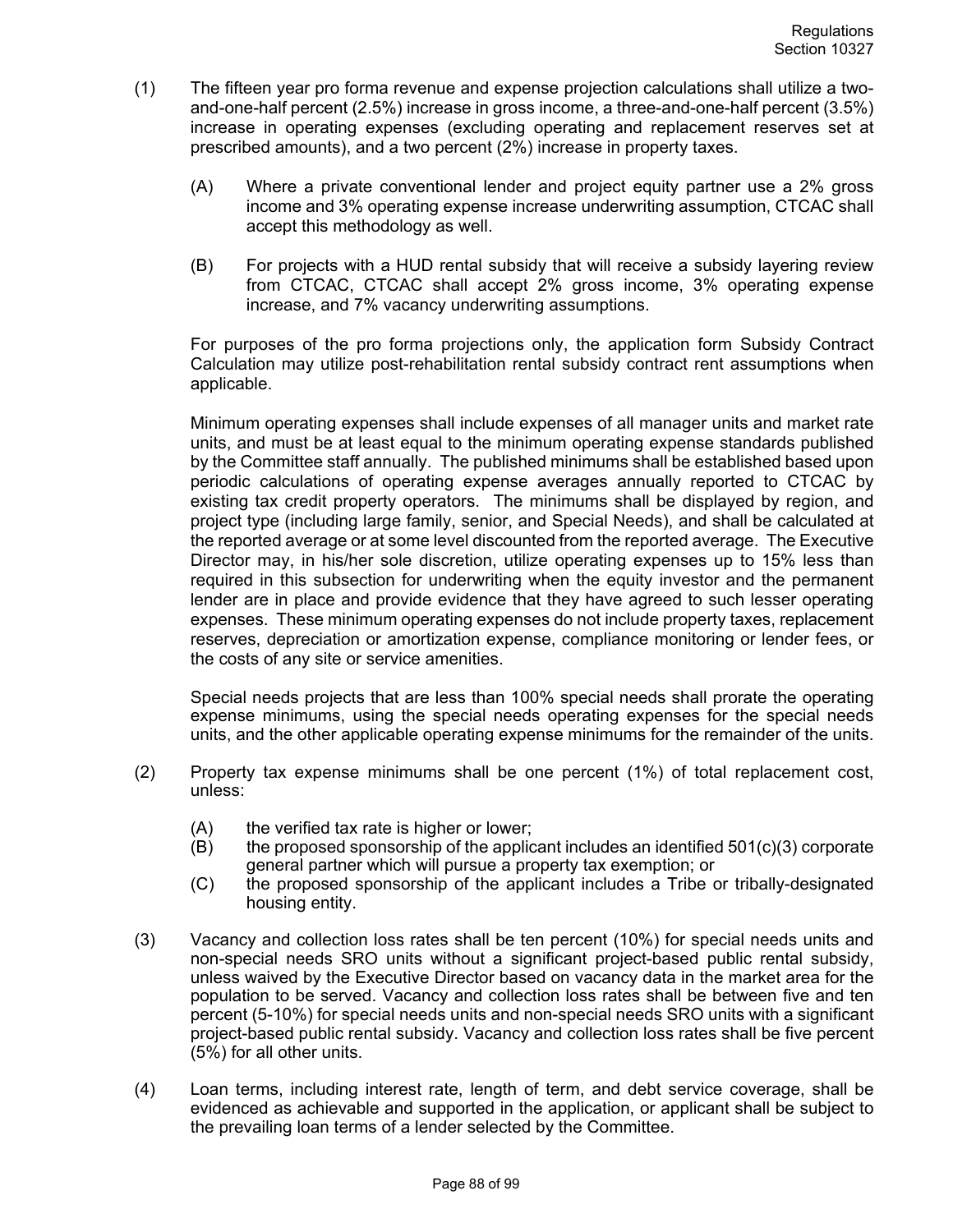- (5) Variable interest rate permanent loans shall be considered at the underwriting interest rate, or, alternatively, at the permanent lender's underwriting rate upon submission of a letter from the lender indicating the rate used by it to underwrite the loan. All permanent loan commitments with variable interest rates must demonstrate that a "ceiling" rate is included in the loan commitment or loan documentation. If not, the permanent loan will not be accepted by CTCAC as a funding source.
- (6) Minimum and Maximum Debt Service Coverage. An initial debt service coverage ratio equal to at least 1.15 to 1 in at least one of the project's first three years is required, except for FHA/HUD projects, RHS projects or projects financed with hard debt by the California Housing Finance Agency. Debt service does not include residual receipts debt payments. Except for projects in which less than 50% of the units are Tax Credit Units or where a higher first year ratio is necessary to meet the requirements of subsection 10327(f) (under such an exception the year-15 cash flow shall be no more than the greater of 1) two percent (2%) of the year-15 gross income or 2) the lesser of \$500 per unit or \$25,000 total), "cash flow after debt service" shall be limited to the higher of twenty-five percent (25%) of the anticipated annual must pay debt service payment or eight percent (8%) of gross income, during each of the first three years of project operation. Gross income includes rental income generated by proposed initial rent levels contained with the project application.

9% credit applications without a HUD subsidy layering review: A pro forma statement utilizing CTCAC underwriting requirements and submitted to CTCAC at initial application; application at 180 days or 194 days pursuant to Section 10328(c); and placed in service application review must demonstrate that this limitation is not exceeded during the first three years of the project's operation.

All other applications: A pro forma statement utilizing CTCAC underwriting requirements and submitted to CTCAC at initial application; application at 180 days or 194 days pursuant to Section 10328(c); and if applicable, application at subsidy layering review must demonstrate that this limitation is not exceeded during the first three years of the project's operation. For these applications, effective November 1, 2019 CTCAC underwriting requirements for placed in service applications currently under review pursuant to Section 10322(i) are eliminated.

- (7) The income from the residential portion of a project shall not be used to support any negative cash flow of a commercial portion. Alternatively, the commercial income shall not support the residential portion. Applicants must provide an analysis of the anticipated commercial income and expenses. At placed in service, an applicant with commercial space shall provide a written communication from the hard lender specifying the portion of the loan that is underwritten with commercial income and, if greater than zero, the corresponding annual commercial debt service payments.
- (8) Existing tax credit projects applying for a new reservation of tax credits for acquisition and/or rehabilitation (i.e., resyndication) that are subject to the hold harmless rent provisions of the federal Housing and Economic Recovery Act of 2008 (HERA) at application may, at the request of the applicant, be underwritten at the hold harmless rent limits to the extent that they do not exceed the elected federal set-aside current tax credit rent limits, except that the application of the rent adjuster shall be delayed for a number of years equal to the percentage difference between the hold harmless rent limits and the current tax credit rent limits, with the result divided by 2.5 and rounded to the nearest year. The new regulatory agreement shall reflect the current tax credit rent limits, but the project may continue to charge hold harmless HERA rents for units targeted below the elected federal set-aside (i.e., 40% of units at 60% AMI or 20% of units at 50% AMI) provided that the hold harmless rents do not exceed the rent level for the applicable elected federal set-aside and only until such time as the current tax credit rent limits equal or exceed the hold harmless rents.

Note: Authority cited: Section 50199.17, Health and Safety Code.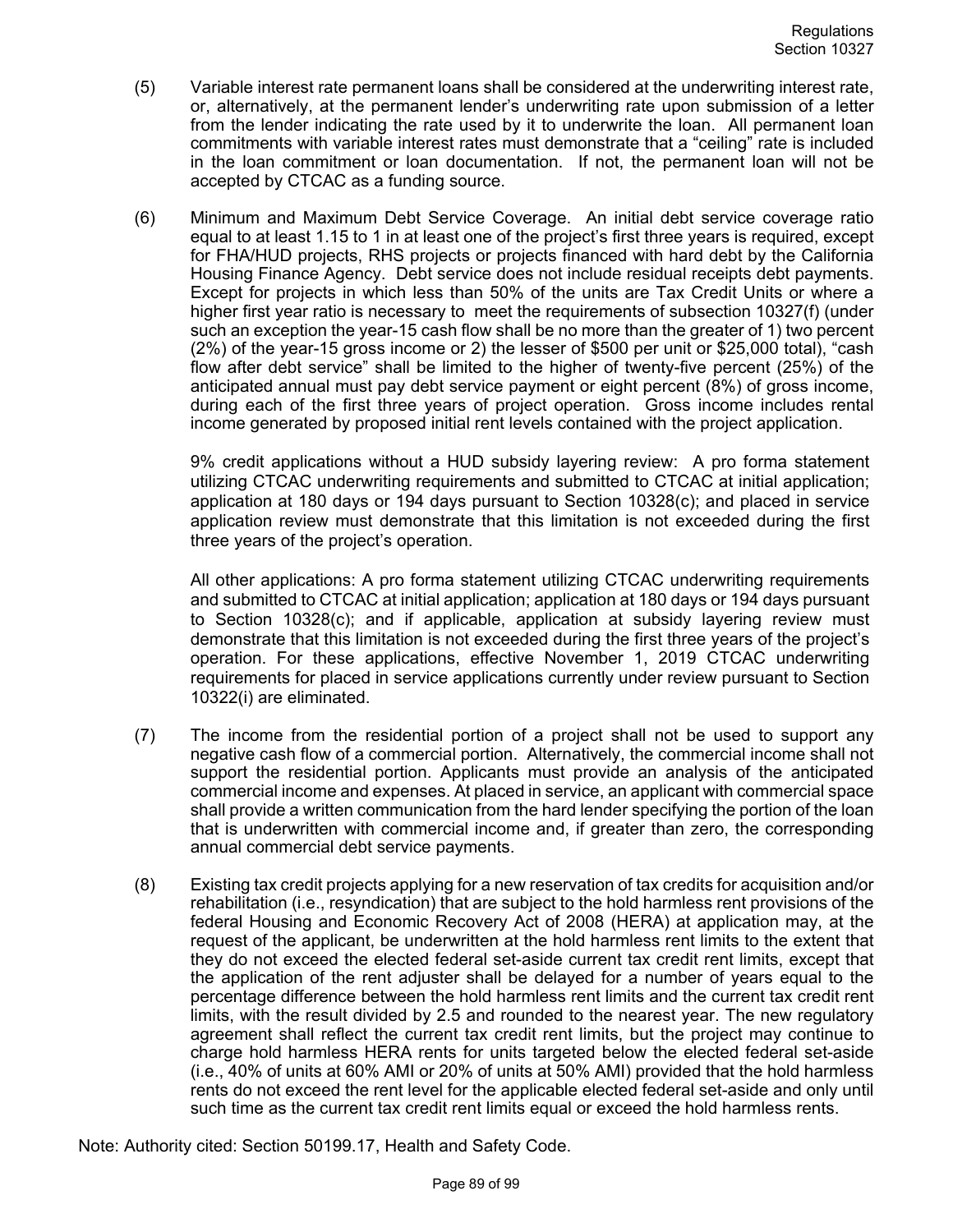Reference: Sections 12206, 17058 and 23610.5, Revenue and Taxation Code; and Sections 50199.4, 50199.5, 50199.6, 50199.7, 50199.8, 50199.9, 50199.10, 50199.11, 50199.12, 50199.13, 50199.14, 50199.15, 50199.16, 50199.17, 50199.18, 50199.20, 50199.21 and 50199.22, Health and Safety Code.

Section 10328. Conditions on Credit Reservations

- (a) General. All reservations of Tax Credits shall be conditioned upon:
	- (1) timely project completion;
	- (2) receipt of amounts of Tax Credits no greater than necessary for financial feasibility and viability as a qualified low-income housing project throughout the extended use period;
	- (3) income targets as proposed in the application; and,
- (b) Preliminary reservations. Preliminary reservations of Tax Credits shall be subject to conditions as described in this subsection and applicable statutes. Reservations of Tax Credits shall be conditioned upon the Committee's receipt of the performance deposit described in Section 10335 and an executed reservation letter bearing the applicant's signature accepting the reservation within twenty (20) calendar days of the Committee's notice to the applicant of the preliminary reservation. However, should the 20-day period for returning the executed reservation letter continue past December 15 of any year, an applicant may be required to execute and return the reservation letter in less than twenty (20) days in order that the reservation be effective. Failure to comply with any shortened period would invalidate the reservation offer and permit the Committee to offer a reservation to the next eligible project.
- (c) Except for those applying under section 10326 of these regulations, applicants receiving a Credit reservation but who did not receive maximum points in the Readiness to Proceed point category shall provide the Committee with a completed updated application form no later than 180 days or 194 days, as applicable, following Credit reservation.

Upon receipt of the updated application form, the Committee shall conduct a financial feasibility and cost reasonableness analysis for the proposed project, and determine if all conditions of the preliminary reservation have been satisfied. Substantive changes to the approved application, in particular, changes to the financing plan or costs, need to be explained by the applicant in detail, and may cause the project to be reconsidered by the Committee.

- (d) Carryover Allocations. Except for those applying under section 10326 of these regulations, applicants receiving a Credit reservation shall satisfy either the Placed-in-service requirements pursuant to subsection 10322(i) or carryover allocation requirements in the year the reservation is made, pursuant to IRC Section  $42(h)(1)(E)$  and these regulations, as detailed below. An application for a carryover allocation must be submitted by October 31 of the year of the reservation, together with the applicable allocation fee, and all required documentation, except that the time for meeting the "10% test" and submitting related documentation, and owning the land, will be no later than twelve (12) months after the date of the carryover allocation.
	- (1) Additional documentation and analysis. The Executive Director may request, and the holder of a Credit reservation shall provide, additional documentation required for processing a carryover allocation.
	- (2) In addition to the requirements of the Internal Revenue Code, to receive a carryover allocation an applicant shall provide evidence that applicant has maintained site control from the time of the initial application and, if the land is not already owned, will continue to maintain site control until the time for submitting evidence of the land's purchase.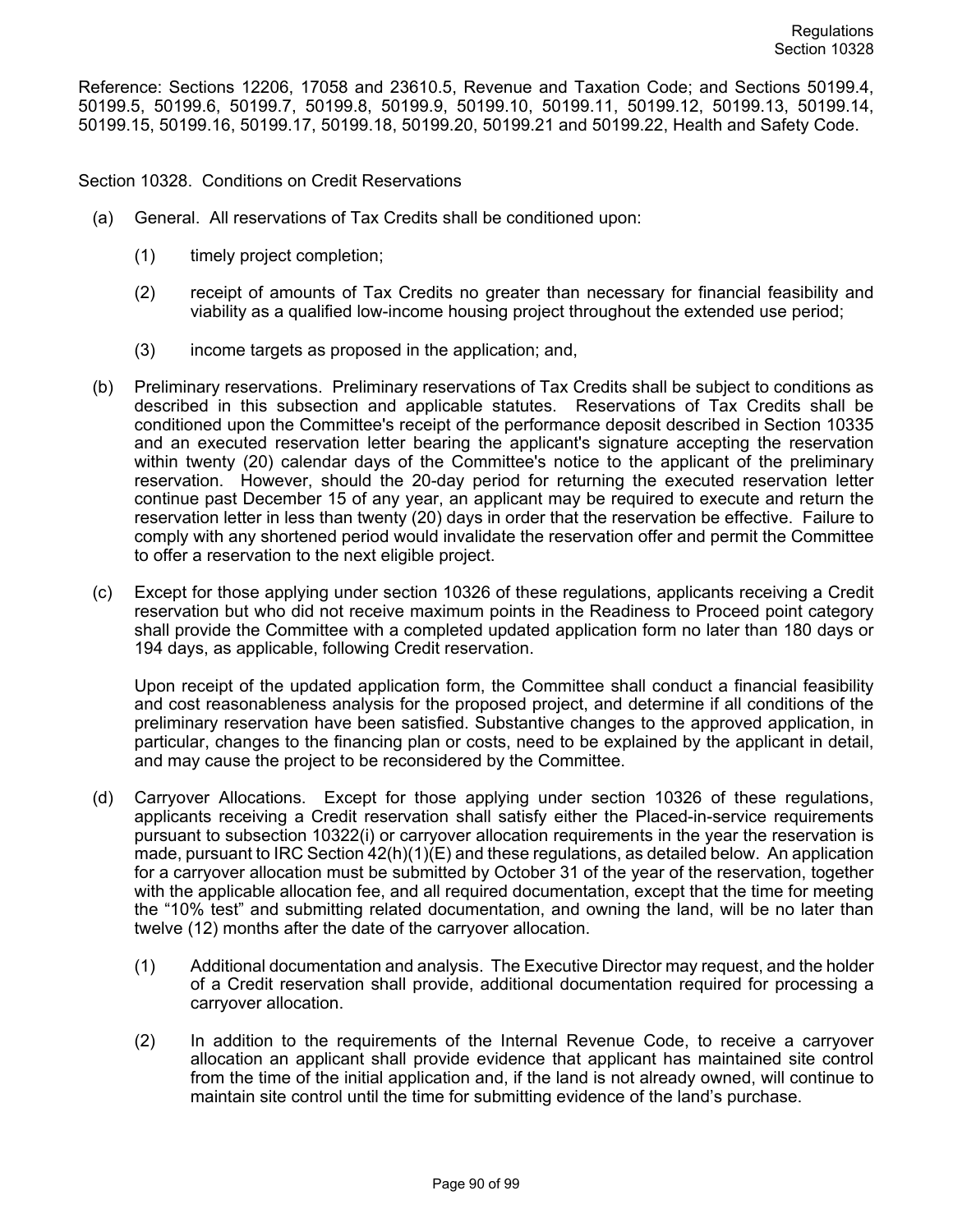- (3) Certification. The Committee shall require a certification from an applicant that has received a reservation, that the facts in the application continue to be true before a carryover allocation is made.
- (e) Placed-in-service. Within one year following the project's completion of construction, the applicant shall submit documentation required by Section 10322(i).
- (f) Additional Conditions to Reservations and Allocations of Tax Credits. Additional conditions, including cancellation, disqualification and other sanctions may be imposed by the Committee in furtherance of the purposes of the Tax Credits programs.
- (g) Reservation Exchange. A project with a reservation of Federal Credit pursuant to Section 10325 and a carryover allocation pursuant to Section 10328(d) and IRC Code §  $42(h)(1)(E)$  that meets either of the following criteria may elect to return all of the Federal Credit in exchange for a new reservation and allocation of Federal Credits. The reservation and carryover allocation of the Federal Credits returned pursuant to this subdivision shall be deemed cancelled by mutual consent pursuant to a written agreement executed by the Committee and the applicant specifying the returned credit amount and the effective date on which the credits are deemed returned. The Committee shall concurrently issue a new reservation of Federal Credits to the project in the amount of the Federal Credits returned by the project to the Committee.
	- (1) A High-Rise Project that returns all of the Federal Credit only during January of the year immediately following the year in which the initial reservation and carryover allocation were made.
	- (2) A project which prior to the placed in service deadline the Executive Director finds, in his or her sole discretion, merits additional time to place in service because development was significantly delayed due to damage directly cause by fire, war, or act of God. In considering a request the Executive Director may consider, among other things, the extent of the damage, the length of the delay, the time remaining until the project's placed in service deadline, and the circumstances causing the damage.
	- (3) A project reserved Federal credit established by the Further Consolidated Appropriations Act, 2020 or the Consolidated Appropriations Act, 2021 that returns all of the Federal Credit only during January of the year immediately following the year in which the initial reservation and carryover allocation were made.
- (h) CTCAC may contract with accountants and contractors or construction engineers to review the accuracy and reasonableness of a subset of final cost certifications submitted each year. The owner of a project selected for review and the accountant who prepared the final cost certification for such a project shall provide all requested information and generally facilitate the review.

## Note: Authority cited: Section 50199.17, Health and Safety Code. Reference: Sections 12206, 17058 and 23610.5, Revenue and Taxation Code; and Sections 50199.4, 50199.5, 50199.6, 50199.7, 50199.8, 50199.9, 50199.10, 50199.11, 50199.12, 50199.13, 50199.14, 50199.15, 50199.16, 50199.17, 50199.18, 50199.20, 50199.21 and 50199.22, Health and Safety Code.

## Section 10330. Appeals

- (a) Availability. No applicant may appeal the Committee staff evaluation of another applicant's application. An applicant may file an appeal of a Committee staff evaluation, limited to:
	- (1) determination of the application point score;
	- (2) disqualification from participation in the program pursuant to subsection 10325(c);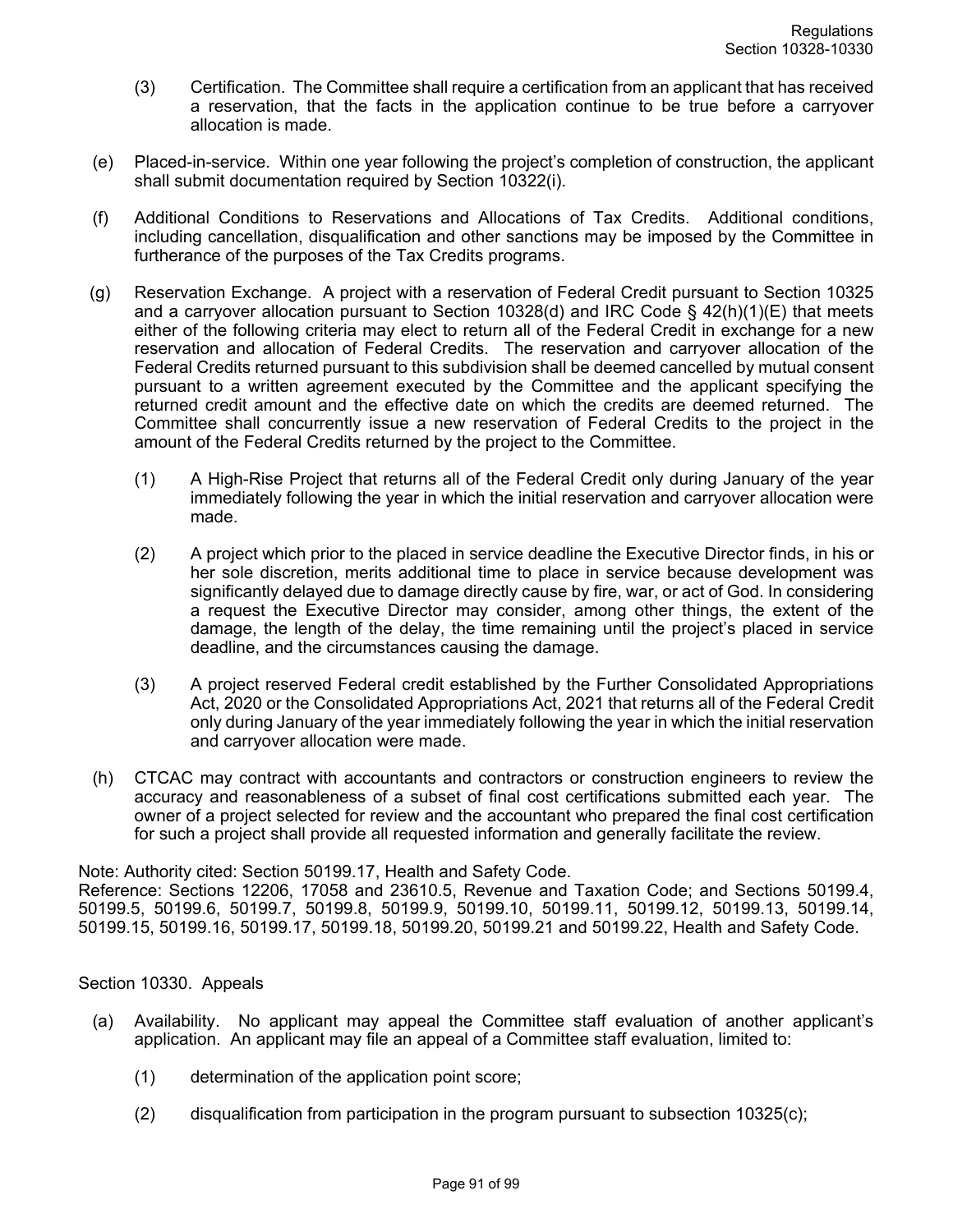- (3) qualification for "additional threshold requirements," pursuant to subsection 10325(g); and, determination of the Credit amount, pursuant to Section 10327.
- (b) (1) Procedure for application appeals. An appeal related to an application must be submitted in writing and received by the Committee no later than seven (7) calendar days following the transmittal date of the Committee staff's point or disqualification letter. The appeal shall identify specifically, based upon previously submitted application materials, the applicant's grounds for the appeal.

Staff will respond in writing to the appeal letter within seven (7) days after receipt of the appeal letter. If the applicant wishes to appeal the staff response, the applicant may appeal in writing to the Executive Director within five (5) days after receipt of the staff response letter. The Executive Director will respond in writing no more than five (5) days after receipt of the appeal. If the applicant wishes to appeal the Executive Director's decision, a final appeal may be submitted to the Committee no more than five (5) days following the date of receipt of the Executive Director's letter. An appeal to the Committee must be accompanied by a five hundred dollar (\$500) non-refundable fee payment payable to CTCAC. No Committee appeals will be addressed without this payment. The appeal review shall be based upon the existing documentation submitted by the applicant when the application was filed. Any appeal or response due on a weekend or holiday shall be deemed to be due on the following business day.

(2) Procedure for negative point or fine appeals. An appeal related to negative points or a fine must be submitted in writing and received by the Committee or no later than fourteen (14) days following the transmittal of a negative point or fine letter, unless the Executive Director grants an extension which shall not exceed fourteen (14) additional days. The appeal shall identify specifically the appellant's ground for the appeal.

The Executive Director will respond in writing no more than seven (7) days after receipt of the appeal, unless the appellant requests an extension to accommodate a meeting with the Executive Director. If the appellant wishes to appeal the Executive Director's decision, a final appeal may be submitted to the Committee no more than seven (7) days following the date of receipt of the Executive Director's letter. An appeal to the Committee must be accompanied by a five hundred dollar (\$500) non-refundable fee payment payable to CTCAC. No Committee appeals will be addressed without this payment.

Note: Authority cited: Section 50199.17, Health and Safety Code.

Reference: Sections 12206, 17058 and 23610.5, Revenue and Taxation Code; and Sections 50199.4, 50199.5, 50199.6, 50199.7, 50199.8, 50199.9, 50199.10, 50199.11, 50199.12, 50199.13, 50199.14, 50199.15, 50199.16, 50199.17, 50199.18, 50199.20, 50199.21 and 50199.22, Health and Safety Code.

## Section 10335. Fees and Performance Deposit

- (a) Application fee.
	- (1) Every applicant for non-competitive tax credits shall be required to pay an application filing fee of \$1,000. Scattered site applications and resyndication applications shall be required to pay an application filing fee of \$1,500. This fee shall be paid to the Committee and shall be submitted with the application. This fee is not refundable.
	- (2) Every applicant for competitive tax credits shall be required to pay an application filing fee of \$2,000, except for projects with sites within the jurisdictions of multiple Local Reviewing Agencies (LRA) for which applicants shall be required to pay an additional \$1,000 application fee for each additional LRA. This fee shall be paid to the Committee and shall be submitted with the application. This fee is not refundable. Applicants reapplying in the same calendar year for an essentially similar project on the same project site shall be required to pay an additional \$1,000 filing fee to be considered in a subsequent funding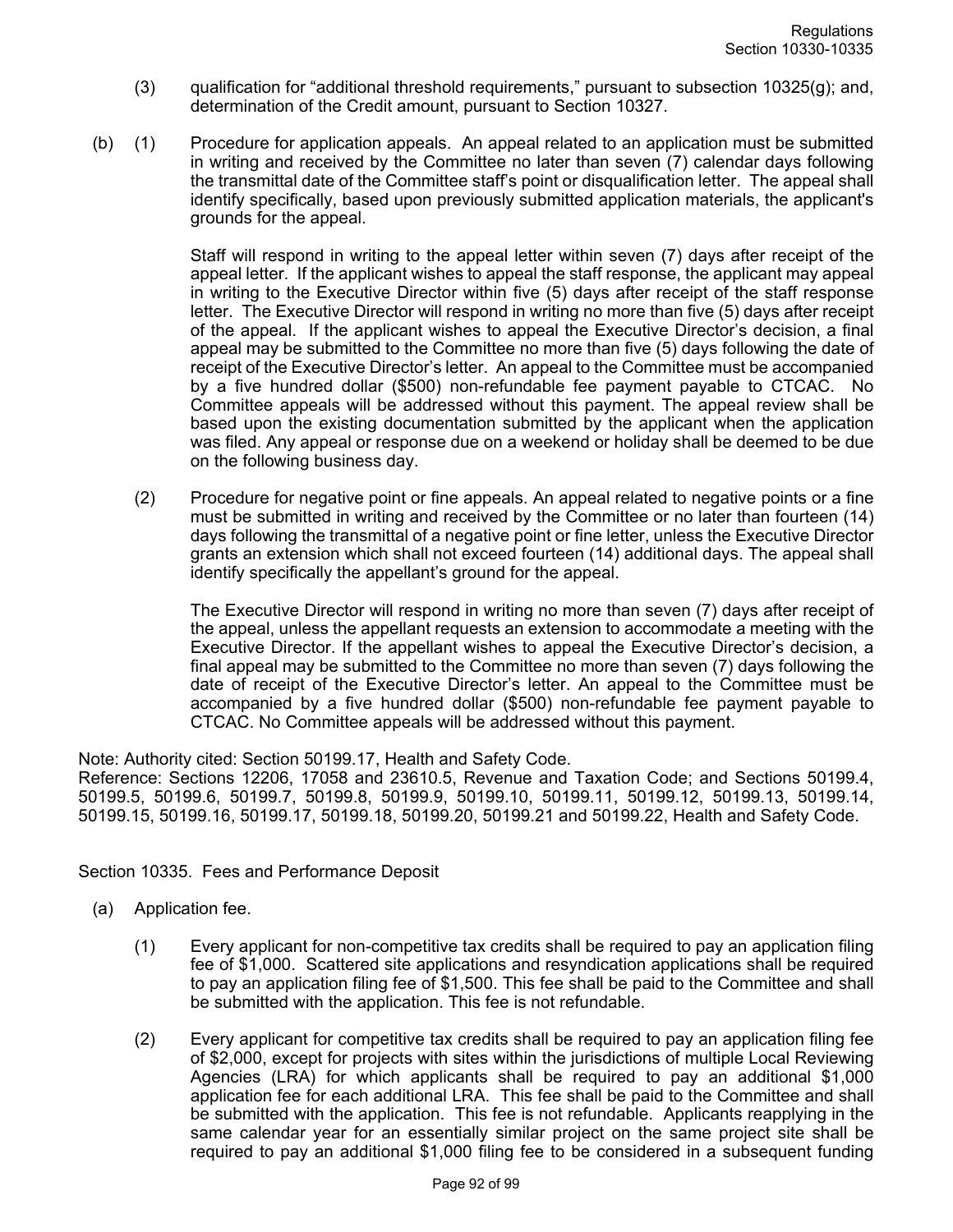round, regardless of whether any amendments are made to the re-filed application. At the request of the applicant and upon payment of the applicable fee by the application filing deadline, applications remaining on file will be considered as is, or as amended, as of the date of a reservation cycle deadline. It is the sole responsibility of the applicant to amend its application prior to the reservation cycle deadline to meet all application requirements of these regulations, and to submit a "complete" application in accordance with Section 10322. \$1,000 of the initial application filing fee shall be provided to each official LRA which completes a project evaluation for the Committee. A LRA may waive its portion of the application filing fee. Such waiver shall be evidenced by written confirmation from the LRA, included with the application.

- (b) Allocation fee. Every applicant who receives a reservation of Tax Credits, except tax-exempt bond project applicants, shall be required to pay an allocation fee equal to four percent (4%) of the dollar amount of the first year's Federal Credit amount reserved. Reservations of Tax Credits shall be conditioned upon the Committee's receipt of the required fee paid to the Committee prior to execution of a carryover allocation or issuance of tax forms, whichever comes first. This fee is not refundable.
- (c) Appeal fee. Any applicant submitting an appeal to the Committee shall pay a fee of five hundred dollars (\$500) to CTCAC. The fee must accompany the appeal letter to the Committee.
- (d) Reservation fee. Tax-exempt bond project applicants receiving Credit reservations shall be required to pay a reservation fee equal to one percent (1%) of the annual Federal Tax Credit reserved. Reservations of Tax Credits shall be conditioned upon the Committee's receipt of the required fee within twenty (20) days of issuance of a tax-exempt bond reservation or prior to the issuance of tax forms, whichever is first.
- (e) Performance deposit. Each applicant receiving a preliminary reservation of Federal, or Federal and State (including State Farmworker), Tax Credits shall submit a performance deposit equal to four percent (4%) of the first year's Federal Credit amount reserved, but not to exceed \$100,000, including applicants with a reservation of credit on or after October 14, 2020. Notwithstanding the other provisions of this subsection, an applicant requesting Federal Tax Credits not subject to the Federal housing Credit Ceiling and requesting State Tax Credits or State Farmworker Tax Credits, shall be required to submit a performance deposit in an amount equal to two percent (2%) of the first year's State Credit amount reserved for the project, but not to exceed \$100,000. Notwithstanding the other provisions of this Section, an applicant requesting only Federal Tax Credits not subject to the Federal Credit Ceiling, shall not be required to submit a performance deposit.
	- (1) Timing and form of payment. The performance deposit shall be paid to the Committee within twenty (20) calendar days of the Committee's notice to the applicant of a preliminary reservation.
	- (2) Returned Tax Credits. If Tax Credits are returned after a reservation has been accepted, the performance deposit is not refundable, with the following exceptions. Projects unable to proceed due to a natural disaster, a law suit, or similar extraordinary circumstance that prohibits project development may be eligible for a refund. Requests to refund a deposit shall be submitted in writing for Committee consideration. Amounts not refunded are forfeited to the Committee. All forfeited funds shall be deposited in the occupancy compliance monitoring account to be used to help cover the costs of performing the responsibilities described in Section 10337.
	- (3) Refund or forfeiture. To receive a full refund of the performance deposit, the applicant shall do all of the following: place the project in service under the time limits permitted bylaw; qualify the project as a low-income housing project as described in Section 42; meet all the conditions under which the reservation of Tax Credits was made; certify to the Committee that the Tax Credits allocated will be claimed; and, execute a regulatory agreement for the project.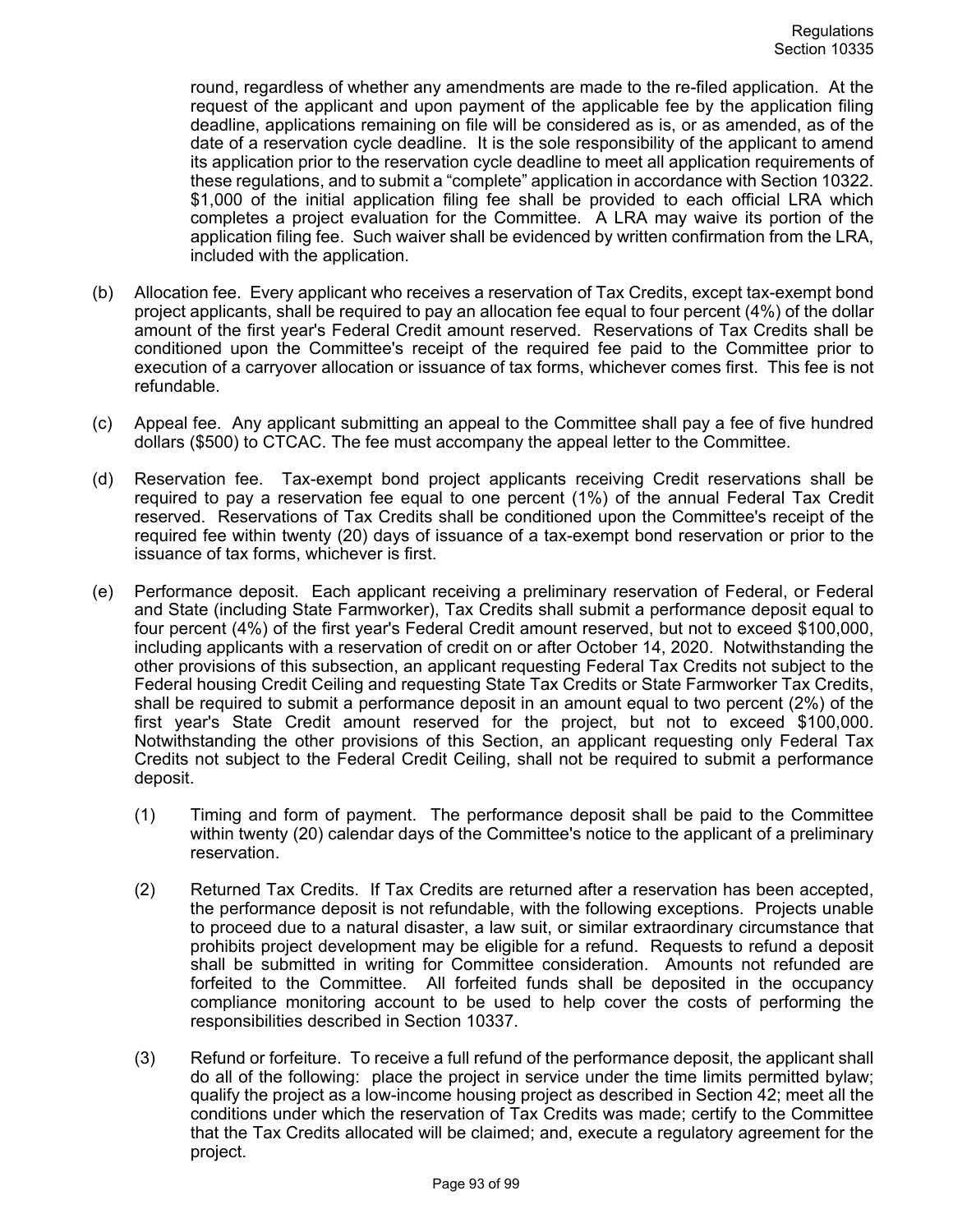If the Committee cancels a Credit because of misrepresentation by the applicant either before or after an allocation is made, the performance deposit is not refundable. If the project is completed, but does not become a qualified low-income housing project, the performance deposit is not refundable.

- (4) Appeals. An applicant may appeal the forfeiture of a performance deposit, by submitting in writing, a statement as to why the deposit should be refunded. The appeal shall be received by the Committee not later than seven (7) calendar days after the date of mailing by the Committee of the action from which the appeal is to be taken. The Executive Director shall review the appeal, make a recommendation to the Committee, and submit the appeal to the Committee for a decision.
- (f) Compliance monitoring fee. The Committee shall charge a \$410 per low-income unit fee to cover the costs associated with compliance monitoring throughout the extended-use period. Generally, payment of the fee shall be made prior to the issuance of Federal and/or State tax forms. Assessment of a lesser fee, and any alternative timing for payment of the fee, may be approved at the sole discretion of the Executive Director and shall only be considered where convincing proof of financial hardship to the owner is provided. Nothing in this subsection shall preclude the Committee from charging an additional fee to cover the costs of any compliance monitoring required, but an additional fee shall not be required prior to the end of the initial 15 year compliance period.
- (g) Tax form revision fee. An owner who requests an amendment to 8609 or 3521A tax forms, including a request that occurs after CTCAC completes the drafting of these forms, shall pay a fee of \$1000 unless the Executive Director determines that the amendment is necessary due to a CTCAC error.

Note: Authority cited: Section 50199.17, Health and Safety Code.

Reference: Sections 12206, 17058 and 23610.5, Revenue and Taxation Code; and Sections 50199.4, 50199.5, 50199.6, 50199.7, 50199.8, 50199.9, 50199.10, 50199.11, 50199.12, 50199.13, 50199.14, 50199.15, 50199.16, 50199.17, 50199.18, 50199.20, 50199.21 and 50199.22, Health and Safety Code.

## Section 10337. Compliance

- (a) Regulatory Agreement. All recipients of Tax Credits, whether Federal only, or both Federal and State, are required to execute a regulatory agreement, as a condition to the Committee's making an allocation, which will be recorded against the property for which the Tax Credits are allocated, and, if applicable, will reflect all scoring criteria proposed by the applicant in the competition for Federal and/or State housing Credit Ceiling.
	- (1) For all projects receiving a reservation of competitive 9% federal tax credits on or after January 1, 2016 for which all general partners will be Qualified Nonprofit Organizations, the partnership agreement shall include a Right of First Refusal ("ROFR") for one or more of the nonprofit general partners to purchase the project after the end of the 15-year federal compliance period. The price to purchase the project under this ROFR shall be the minimum price allowed under IRC Section 42(i) plus any amounts required to be paid to the tax credit investors that remain unpaid for approved Asset Management Fees and required payments under the limited partnership agreement for tax credit adjusters that remain outstanding at the time of the sale. The applicant shall demonstrate compliance with this requirement prior to the issuance of the 8609 forms.
	- (2) For all projects receiving a reservation of 4% and 9% federal tax credits on or after January 1, 2016, the regulatory agreement shall require written approval of the Executive Director for any Transfer Event.
	- (3) Where a Project is receiving renewable project-based rental assistance or operating subsidy: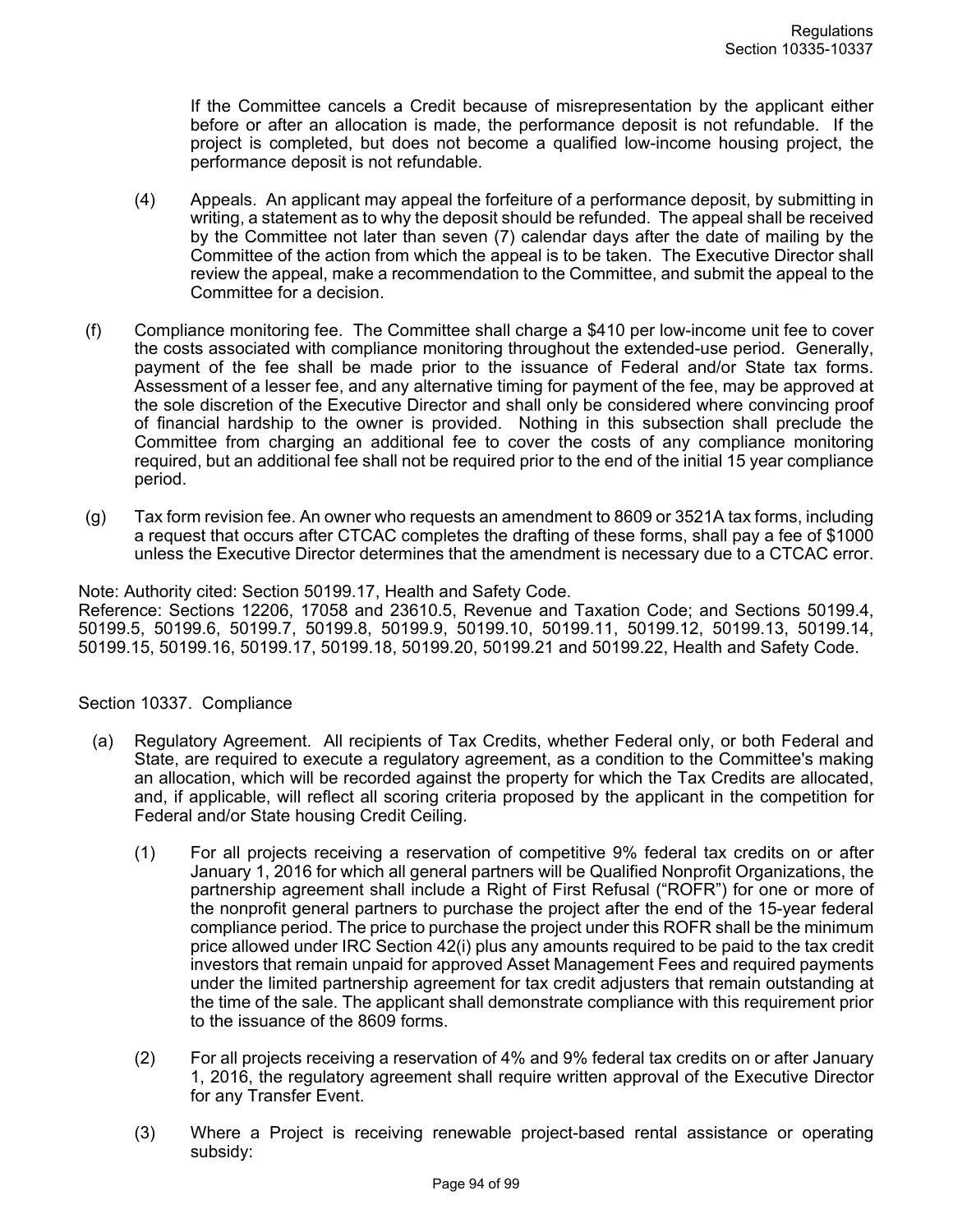- (A) the owner shall in good faith apply for and accept all renewals available;
- (B) if the project-based rental assistance or operating subsidy is terminated through no fault of the owner, the property owner shall notify CTCAC in writing immediately and shall make every effort to find alternative subsidies or financing structures that would maintain the deeper income targeting contained in the recorded CTCAC regulatory agreement. Upon documenting to CTCAC's satisfaction unsuccessful efforts to identify and obtain alternative resources, the owner may increase rents and income targeting for Low-Income Units above the levels allowed by the recorded regulatory agreement up to the federally-permitted maximum. Rents shall be raised only to the extent required for Financial Feasibility, as determined by CTCAC. Where possible, remedies shall include skewing rents higher on portions of the project in order to preserve affordability for units regulated by TCAC at extremely low income targeting. Any necessary rent increases shall be phased in as gradually as possible, consistent with maintaining the project's Financial Feasibility. If housing Special Needs populations, the property owner shall attempt to minimize disruption to existing households, and transition to non-Special Needs households only as necessary and upon vacancy whenever possible.
- (4) All projects that receive a reservation of Tax Credits on or after January 1, 2017 and that involve a leasehold interest shall, in addition to the regulatory agreement, execute a lease rider which shall be recorded against the property.
- (b) Responsibility of owner.
	- (1) Compliance. All compliance requirements monitored by the Committee shall be the responsibility of the project owner. Project owners are required to annually certify tenant incomes in conformance with IRS regulation  $\S1.42-5(c)(3)$  unless the project is a 100 percent (100%) tax credit property exempted under IRC Section 142(d)(3)(A). Owners of a 100% tax credit property must perform a first annual income recertification in addition to the required initial move-in certification. After initial move-in certification and first annual recertification, owners of 100% tax credit properties may discontinue obtaining income verifications. Owners of 100% tax credit properties must continue to check for full-time student status of all households during the entire tenancy of the households and throughout the initial compliance period, and continue recordkeeping in accordance with paragraph (1) of this subsection. These requirements continue if the tax credit property is sold, transferred, or under new management. Any failure by the owner to respond to compliance reports and certification requirements will be considered an act of noncompliance and shall be reported to the IRS if reasonable attempts by the Committee to obtain the information are unsuccessful.
	- (2) Accessible Units: Reasonable Accommodations. All new and existing Tax Credit projects with fully accessible units for occupancy by persons with mobility impairments or hearing, vision or other sensory impairments shall provide a preference for those units as follows.
		- (A) First, to a current occupant of another unit of the same project having handicaps requiring the accessibility features of the vacant unit and occupying a unit not having such features, or if no such occupant exists, then
		- (B) Second, to an eligible qualified applicant on the waiting list having a handicap requiring the accessibility features of the vacant unit.

When offering an accessible unit to an applicant not having handicaps requiring the accessibility features of the unit, the owner or manager shall require the applicant to agree (and may incorporate this agreement in the lease) to move to a non-accessible unit when available.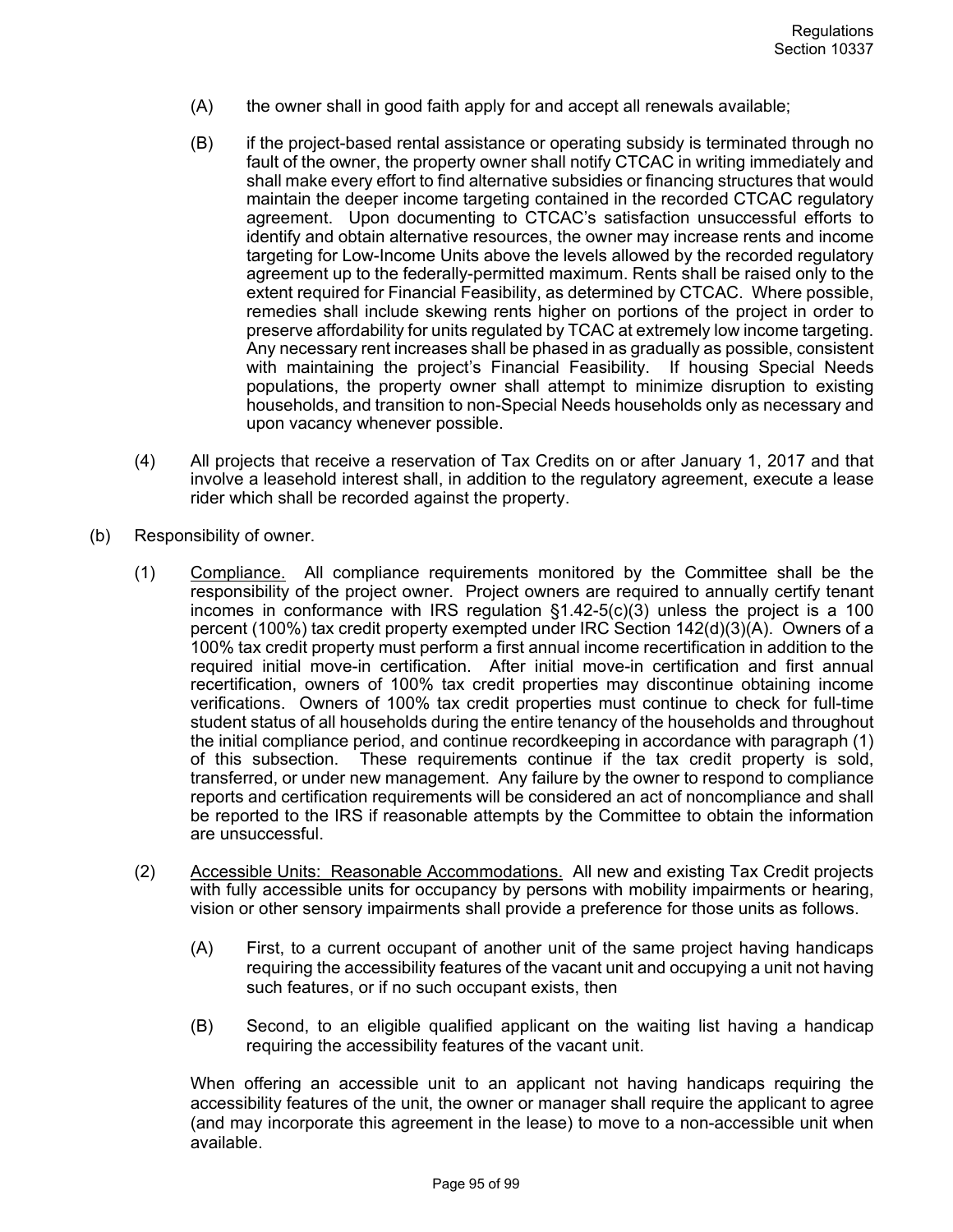Owners and managers shall adopt suitable means to assure that information regarding the availability of accessible units reaches eligible individuals with handicaps, and shall take reasonable nondiscriminatory steps to maximize the utilization of such units by eligible individuals whose disability requires the accessibility features of the particular unit.

- (3) Homeless youth and federal student rule. After the 15-year federal compliance period has lapsed, units in a special needs project designated at reservation for homeless youth may be occupied entirely by full-time students who are not dependents of another individual.
- (4) Prohibition against requiring tenants to participate in services. All new and existing Tax Credit projects are prohibited from requiring tenants to participate in services, unless the tenant occupies a unit assisted with a federal source that requires tenant participation in services.
- (c) Compliance monitoring procedure. As required by Section 42(m), allocating agencies are to follow a compliance monitoring procedure to monitor all Credit projects for compliance with provisions of Section 42. Compliance with Section 42 is the sole responsibility of the owner of the building for which the Credit is allowable. The Committee's obligation to monitor projects for compliance with the requirements of Section 42 does not place liability on the Committee for any owner's noncompliance, nor does it relieve the owner of its responsibility to comply with Section 42.
	- (1) Record keeping. The owner of a Credit project is required to keep records for each qualified low income building in the project for each year in the compliance period showing: the total number of residential rental units in the building (including the number of bedrooms, and unit size in square feet); the percentage of Low-Income and Market Rate Units in the building that are Low-Income Units; the rent charged for each Low-Income Unit; a current utility allowance as specified in 26 CFR Section 142.10(c) and Section 10322(h)(21) of these regulations (for buildings using an energy consumption model utility allowance, that allowance must be calculated using the most recent version of the CUAC); the number of household members in each Low-Income Unit; notation of any vacant Low-Income Units; move-in dates for all Low-Income Units; low-income tenants' (i.e., household) income; documentation to support each low-income household's income certification; the eligible basis and qualified basis of the building at the end of the first year of the Credit period; and, the character and use of any nonresidential portion of the building included in the building's eligible basis.

Upon request, scattered site projects shall make these records available for inspection by CTCAC staff at a single location.

- (2) Record Retention. For each qualified low-income building in the project, and for each year of the compliance period, owners and the Committee are required to retain records of the information described above in "record keeping requirements."
	- (A) Owners shall retain documents according to the following schedule:
		- (i) for at least six years following the due date (with extensions) for filing the Federal income tax return for that year (for each year except the first year of the Credit period); and,
		- (ii) for the first year of the Credit period, at least six years following the due date (with extensions) for filing the Federal income tax return for the last year of the compliance period of the building.
		- (iii) for local health, safety, or building code violation reports or notices issued by a state or local governmental entity, until the Committee has inspected the reports or notices and completes the tenant file and unit inspections and the violation has been corrected. This subsection shall take effect beginning January 1, 2001.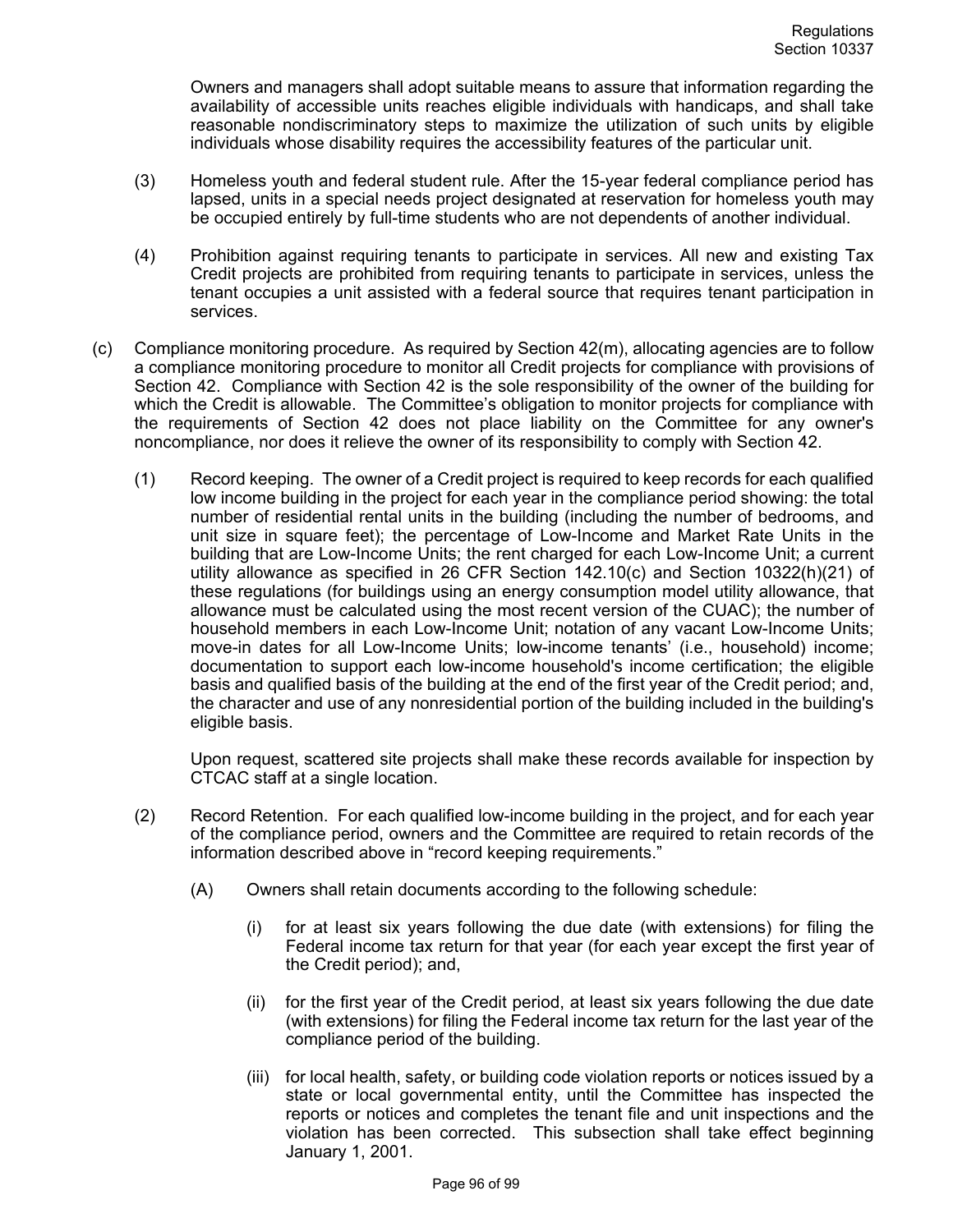- (B) The Committee shall retain records of noncompliance, or failure to certify, for at least six years beyond the Committee's filing of the respective IRS noncompliance Form 8823. Should the Committee require submission of copies of tenant certifications and records, it shall retain them for three years from the end of the calendar year it receives them. Should it instead review tenant files at the management office of the subject project, it shall retain its review notes and any other pertinent information for the same three-year period. The Committee shall retain all other project documentation for the same three-year period.
- (3) Certification requirements. Under penalty of perjury, a Credit project owner is required to annually, during each year of the compliance period, meet the certification requirements of U.S. Treasury Regulations 26 CFR 1.42-5(c), (including certifications that no finding of discrimination under the Fair Housing Act, 42 USC 3601 occurred for the project), that the buildings and low income units in the project were suitable for occupancy taking into account local health, safety, and building codes, that no violation reports were issued for any building or low income unit in the property by the responsible state or local government unit, that the owner did not refuse to lease a unit to an applicant because the applicant had a section 8 voucher or certificate, and that except for transitional or single room occupancy housing, all low income units in the project were used on a nontransient basis. The following must also be certified to by the owner:
	- (A) the project met all terms and conditions recorded in its Regulatory Agreement, if applicable;
	- (B) the applicable fraction (as defined in IRC Section  $42(c)(1)(B)$ ) met all requirements of the Credit allocation as specified on IRS Form(s) 8609 (Low-Income Housing Credit Allocation Certification.);
	- (C) no change in ownership of the project has occurred during the reporting period;
	- (D) the project has not been notified by the IRS that it is no longer a "qualified lowincome housing project" within the meaning of Section 42 of the IRC;
	- (E) no additional tax-exempt bond funds or other Federal grants or loans with interest rates below the applicable Federal rate have been used in the Project since it was placed-in-service; and,
	- (F) report the number of units that were occupied by Credit eligible households during the reporting period.
	- (G) the services specified in the Regulatory Agreement were provided to the tenants during the reporting period.
	- (H) if the project is subject to a cash flow limitation in its Regulatory Agreement, that the limitation has been met.
- (4) Status report, file and on site physical inspection. The Committee or its agent will conduct file and on site physical inspections for all projects no later than the end of the second calendar year following the year the last building in the project is placed-in-service, and once every three years thereafter. These physical inspections will be conducted for all buildings and common areas in each project, and for at least 20% of the low-income units in each project. The tenant file reviews will also be for at least 20% of the low-income units in each project, but may be conducted on site or off site. Each year the Committee shall select projects for which site inspections will be conducted. The projects shall be selected using guidelines established by the Executive Director for such purpose, while the units and tenant records to be inspected shall be randomly selected. Advance notice shall not be given of the Committee's selection process, or of which tenant records will be inspected at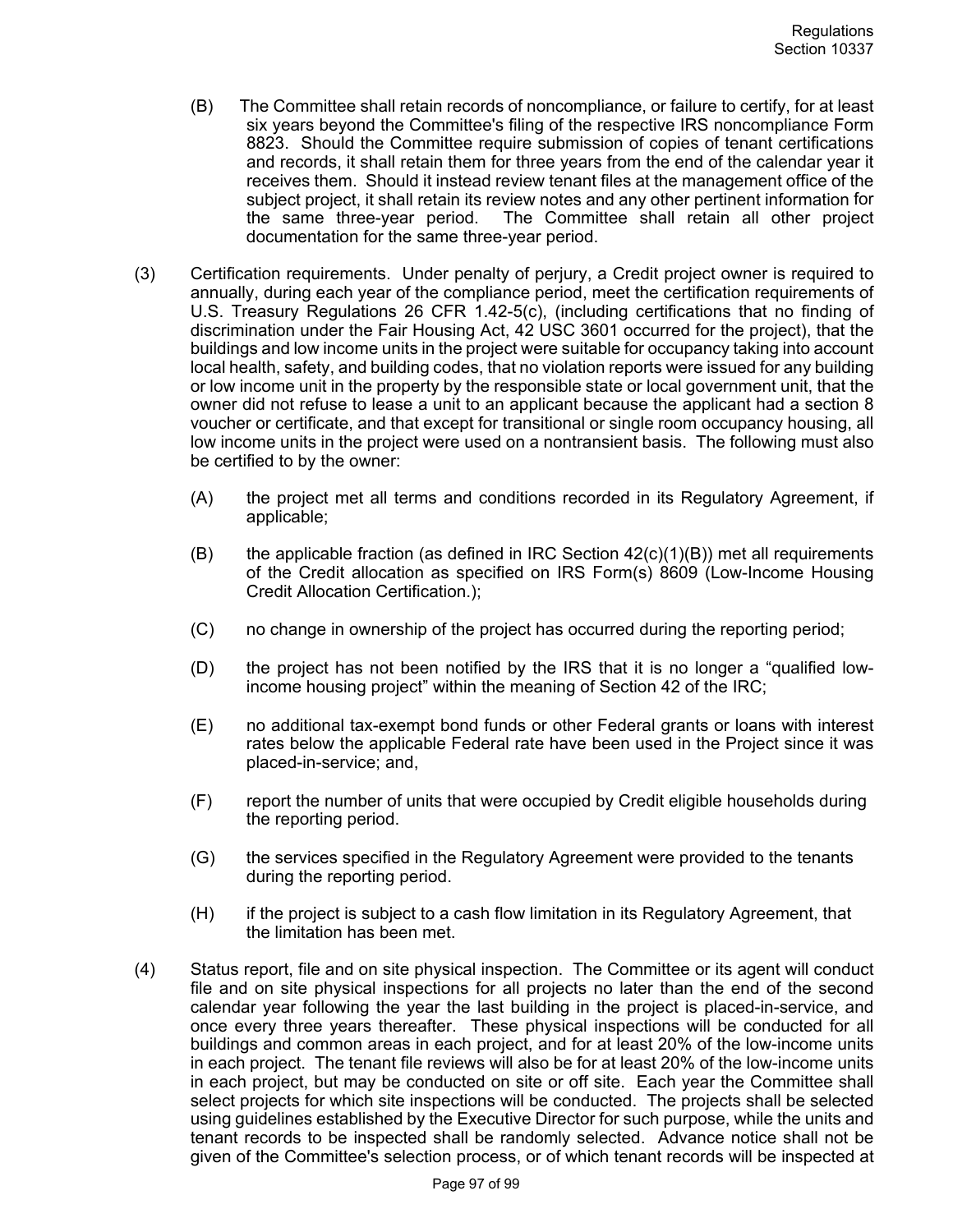selected projects; however, an owner shall be given reasonable notice prior to a project inspection.

- (A) A Notice of Intent to Conduct Compliance Inspection and a Project Status Report (PSR) form will be delivered to the project owner within a reasonable period before an inspection is scheduled to occur. The completed PSR form shall be submitted to the Committee by the owner prior to the compliance inspection. The Committee will review the information submitted on the PSR for compliance with income, rent and other requirements prior to performing the tenant file inspection.
- (B) Each project undergoing a file inspection will be subject to a physical inspection to assure compliance with local health, safety, and building codes or with HUD's uniform physical condition standards. Owners shall be notified of the inspection results.
- (C) The Committee may perform its status report, file inspection procedures and physical inspection on Credit projects even if other governmental agencies also monitor those projects. The Committee's reliance on other review findings may alter the extent of the review, solely at the Committee's discretion and as allowed by IRS regulations. The Committee may rely on reports of site visits prepared by lenders or other governmental agencies, at its sole discretion. The Committee shall, whenever possible, coordinate its procedures with those of other agencies, lenders and investors.
- (5) Notification of noncompliance. The Committee shall notify owners in writing if the owner is required to submit documents/information related to either the physical or tenant file inspection. If the Committee does not receive the information requested, is not permitted or otherwise is unable to conduct the inspections or discovers noncompliance with Section 42 as a result of its review, the owner shall be notified in writing before any notice is sent to the IRS.
- (6) Correction period. It is the intention of the Committee that owners be given every reasonable opportunity to correct any noncompliance. Owners shall be allowed an opportunity to supply missing tenant file documents or to correct other noncompliance within a correction period no longer than ninety (90) days from the date of written notice by the Committee to the owner, unless the violation constitutes an immediate health or safety issue, in which case, the correction should be made immediately. With good cause, the Committee may grant up to a six-month extension of the correction period upon receipt of a written justification from the owner.
- (7) IRS and FTB notification. All instances of noncompliance, whether corrected or not, shall be reported by the Committee to the IRS. This shall be done within forty-five (45) days following the termination of a correction period allowed by the Committee, pertaining to IRS Form 8823.
- (d) Change in ownership and property management. It is the project owner's responsibility to comply with the requirements of Section 10320(b) and to inform the Committee of any change in the project owner's mailing address.
	- (1) Any property management change during the 15-year federal compliance and extended use period must be to a party earning equal capacity points pursuant to Section 10325(c)(1)(A) as the exiting property management company. At a minimum this must be six (6) projects in service more than three years, or the demonstrated training required under Section 10326(g)(5). Two of the six projects must be Low Income Housing Tax Credit projects in California. If the new property management company does not meet these experience requirements, then substitution of property management shall not be permitted.